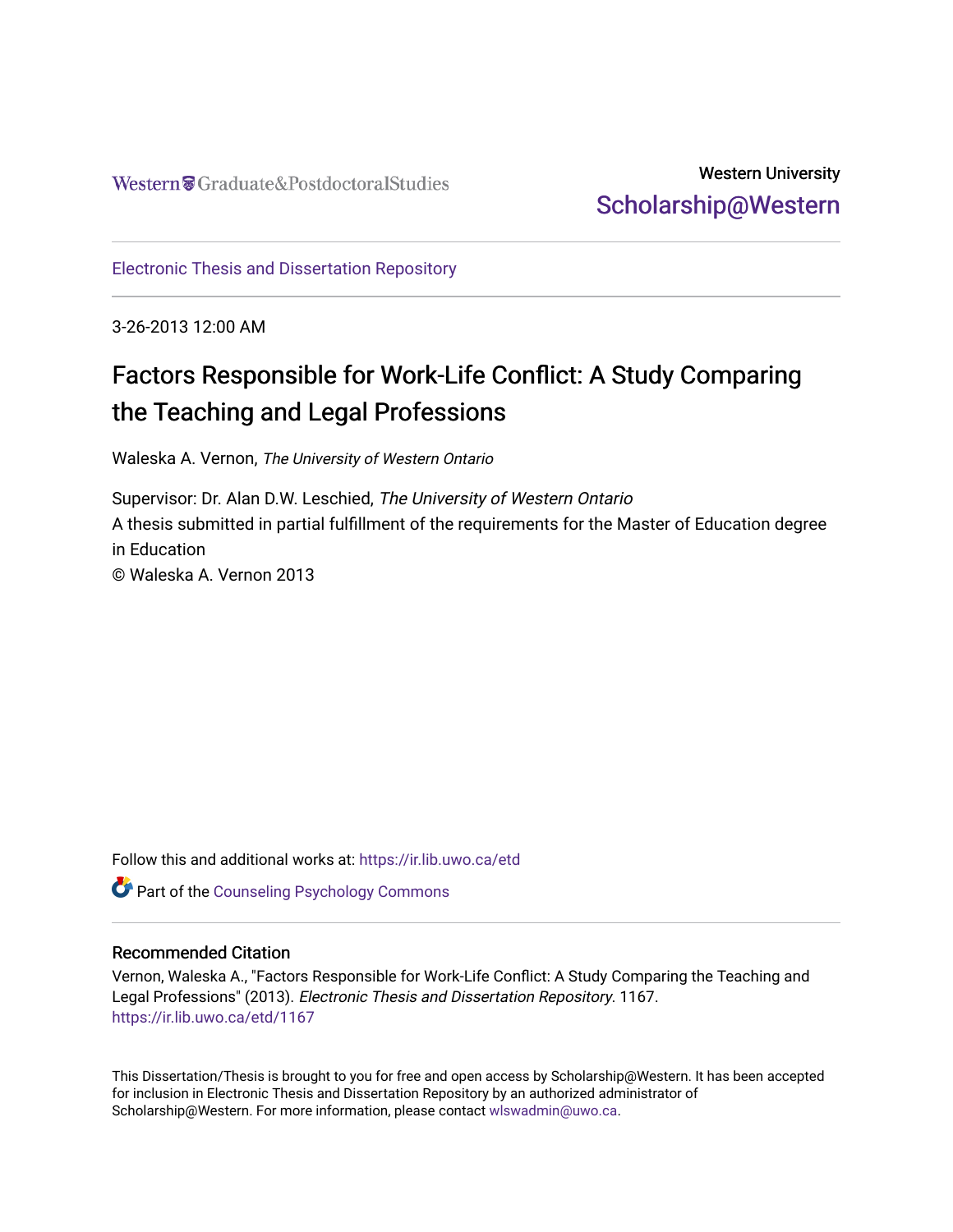# FACTORS RESPONSIBLE FOR WORK-LIFE CONFLICT: A STUDY COMPARING THE TEACHING AND LEGAL PROFESSIONS

(Thesis format: Monograph)

by

Waleska A. Vernon

Graduate Program in Education

A thesis submitted in partial fulfillment of the requirements for the degree of

Master of Education

The School of Graduate and Postdoctoral Studies

The University of Western Ontario

London, Ontario, Canada

© Waleska A. Vernon, 2013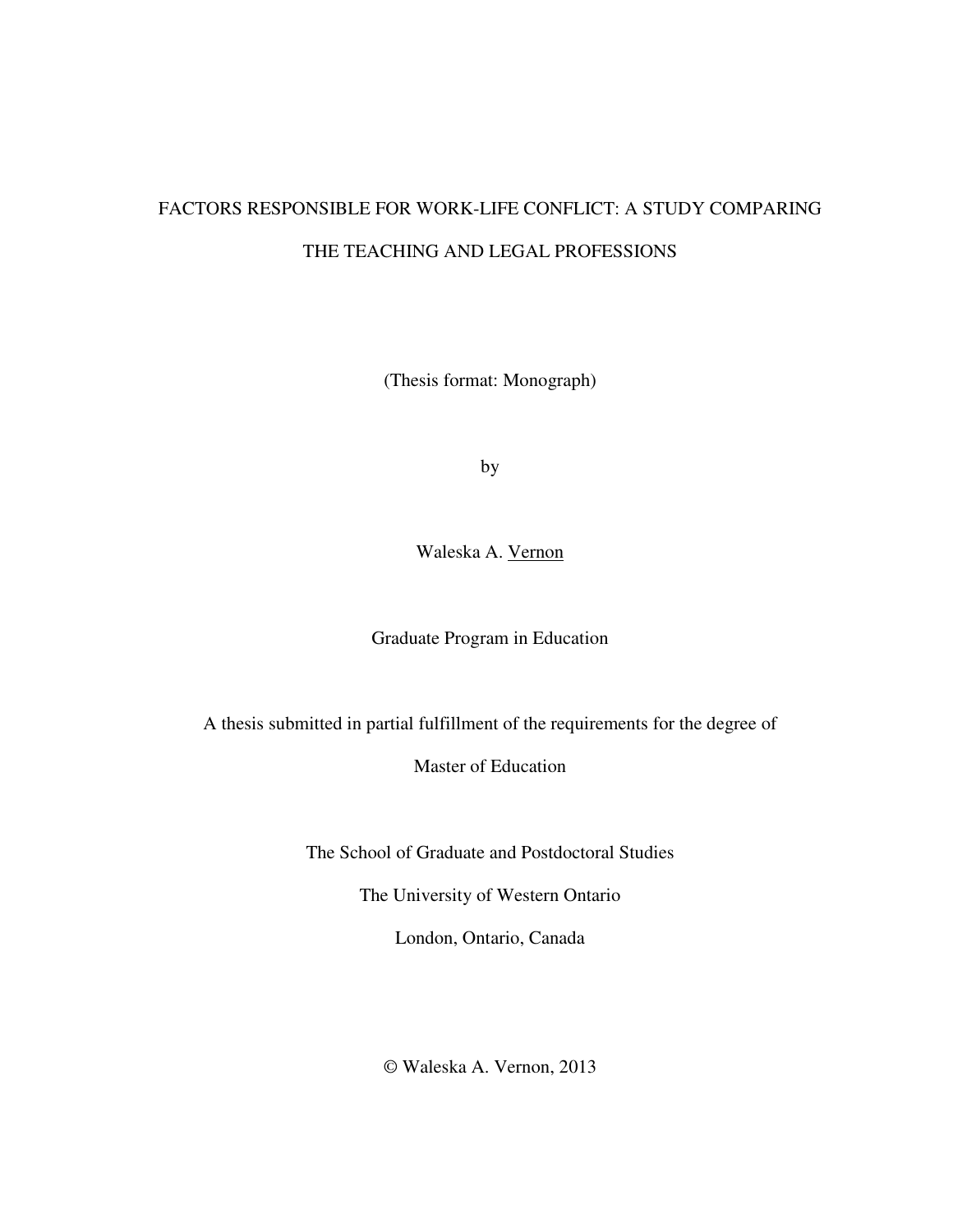#### Abstract

The purpose of this study was to examine the nature of work-life conflict (WLC) as experienced by mid-career members of the teaching and legal professions with a view to both determining the extent to which the universal WLC factors identified by previous research apply to specific professions and identifying any WLC factors unique to the teaching and legal fields. Participants included four business law firm lawyers and four teachers working in large urban Ontario settings, all with at least five years of experience working in their field. A phenomenological design using semi-structured interviews was employed. Eight themes were identified for teachers and six themes were identified for lawyers. The results of this study suggest that there is a great deal of overlap in the factors responsible for the WLC experienced by those in the teaching and legal fields (including hours worked, workload, work pace and spillover); where the two groups appear to differ is in the presence of factors that increase resiliency to WLC (including sources of job satisfaction and perceived meaningfulness of work), thus allowing the teachers in this study to more effectively cope with the WLC they experienced than their counterparts in the legal field.

*Keywords:* work-life conflict, work-life balance, teaching, law, job satisfaction, meaningfulness of work, resiliency, coping strategies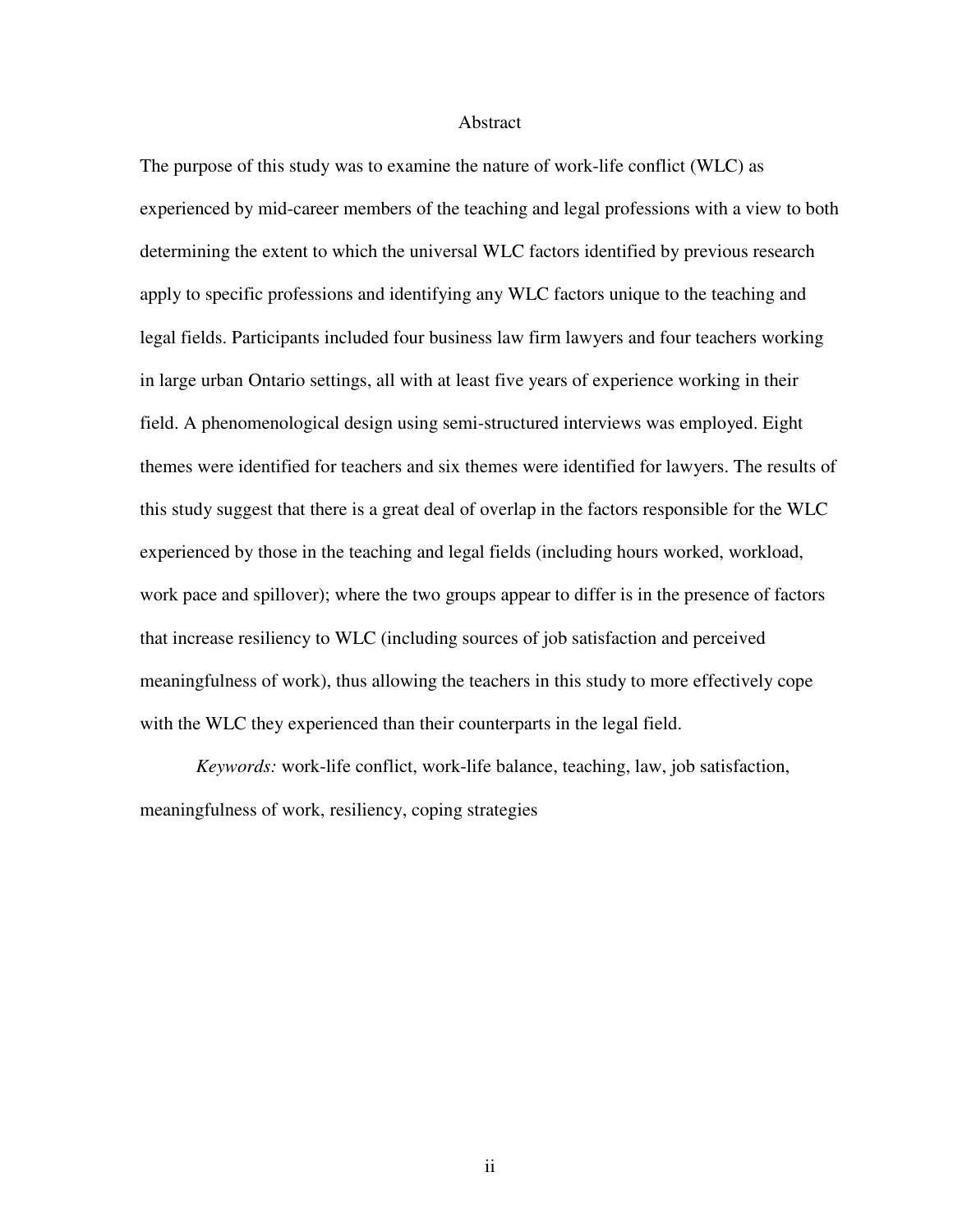#### Acknowledgements

I would like to extend a heartfelt thank you to my supervisor, Dr. Alan Leschied, whose infectious enthusiasm for counselling research in general, and for my project in particular, made the completion of this thesis not just possible but incredibly rewarding. Alan was always generous with his knowledge, wisdom and time, and I feel incredibly fortunate to have had his support throughout this process.

I would also like to thank the other members of my thesis advisory committee – Dr. Peter Jaffe, Dr. Susan Rodger, Dr. Katina Pollock and Dr. Beverly Ulak – for contributing to the rigour of this research by sharing their unique perspectives and expertise in relation to the topic of work-life conflict.

I am also deeply indebted to the participants in this study: without their willingness to find the time in their busy lives to share their experiences of work-life conflict with me, this thesis simply would not have been possible.

Finally, I would like to thank my sister, Karina Vernon, whose support was instrumental in helping me to find the courage to trade in the practice of law for the life of a graduate student.

iii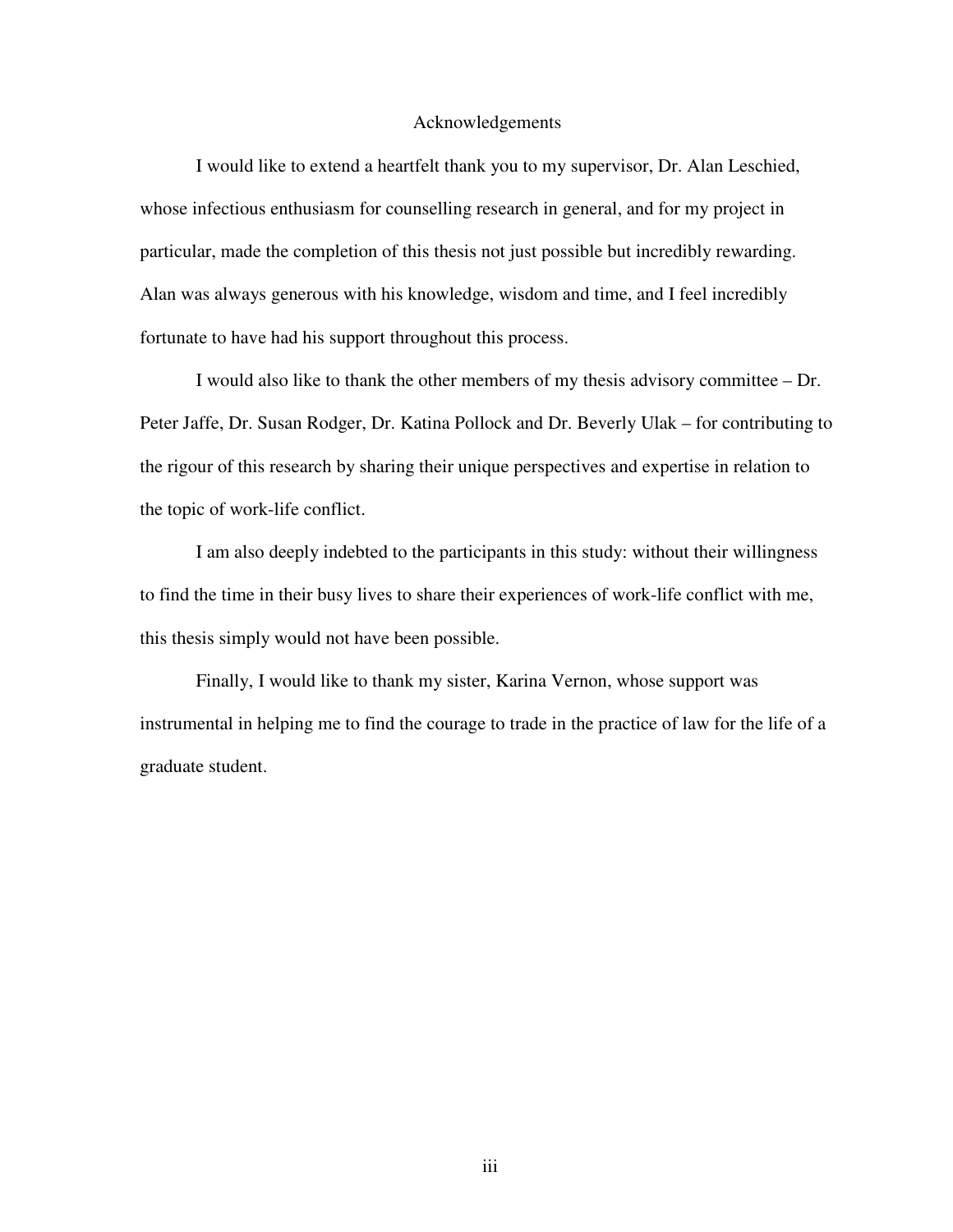# Table of Contents

|                                                       | $\mathbf{1}$   |
|-------------------------------------------------------|----------------|
|                                                       | 3              |
| Quantitative Studies Examining Universal WLC Factors  | $\overline{4}$ |
| Qualitative Studies Examining Universal WLC Factors   | $\overline{7}$ |
| Quantitative Studies Examining Teacher WLC Factors    | $\overline{7}$ |
| Qualitative Studies Examining Teacher WLC Factors     | 10             |
| Quantitative Studies Examining Lawyer WLC Factors     | 12             |
| Critique of Methodology in Work-Life Balance Research | 15             |
|                                                       | 20             |
|                                                       | 21             |
|                                                       | 21             |
|                                                       | 22             |
|                                                       | 23             |
|                                                       | 24             |
|                                                       | 24             |
|                                                       | 27             |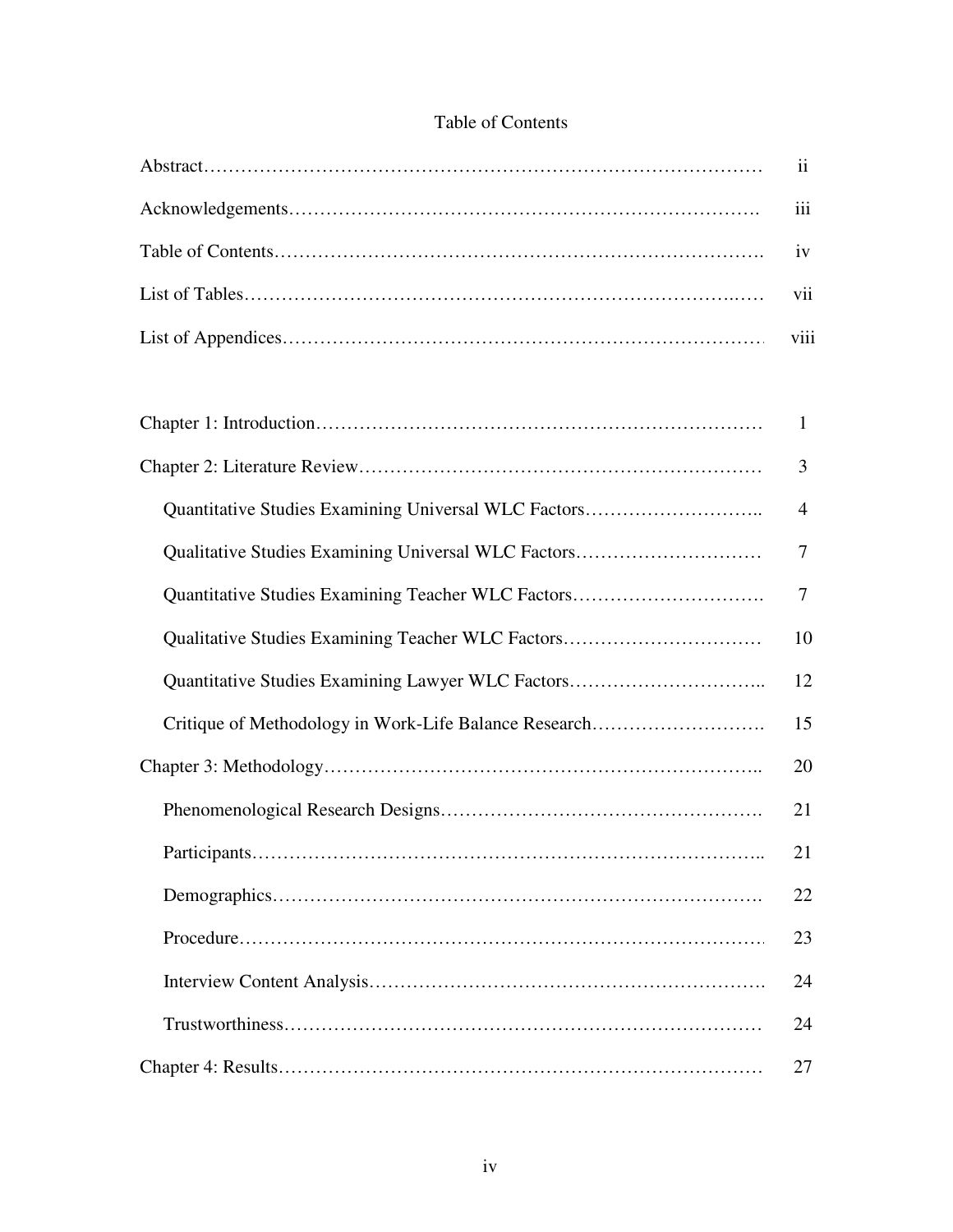|                                                                          | 27 |
|--------------------------------------------------------------------------|----|
| Teacher theme 1: Amount, pace and predictability of work                 | 29 |
| Teacher theme 2: Self-imposed standards and emotional investment         | 34 |
|                                                                          | 36 |
| Teacher theme 4: Collective agreement and job security                   | 40 |
| Teacher theme 5: Work culture and community expectations                 | 41 |
| Teacher theme 6: Availability and uptake of WLB arrangements             | 46 |
| Teacher theme 7: Personal factors: Challenges and coping strategies      | 49 |
| Teacher theme 8: Teacher perceptions of WLB: Expectations, challenges    | 51 |
|                                                                          | 56 |
|                                                                          | 58 |
| Lawyer theme 2: Meaningfulness, responsibility and security of work      | 59 |
| Lawyer theme 3: Work culture and client demands                          | 68 |
| Lawyer theme 4: Availability and uptake of WLB arrangements              | 73 |
| Lawyer theme 5: Personal factors: Challenges and coping strategies       | 75 |
| Lawyer theme 6: Lawyer perceptions of WLB: Expectations, challenges      | 78 |
|                                                                          | 85 |
| Factors Responsible for WLC in the Teaching Profession                   | 85 |
| Application of universal WLC factors to the teaching profession          | 85 |
| Application of WLC factors identified as specific to teaching profession | 89 |
| Additional WLC factors identified in this study relevant to teachers     | 94 |
| Factors Responsible for WLC in the Legal Profession                      | 98 |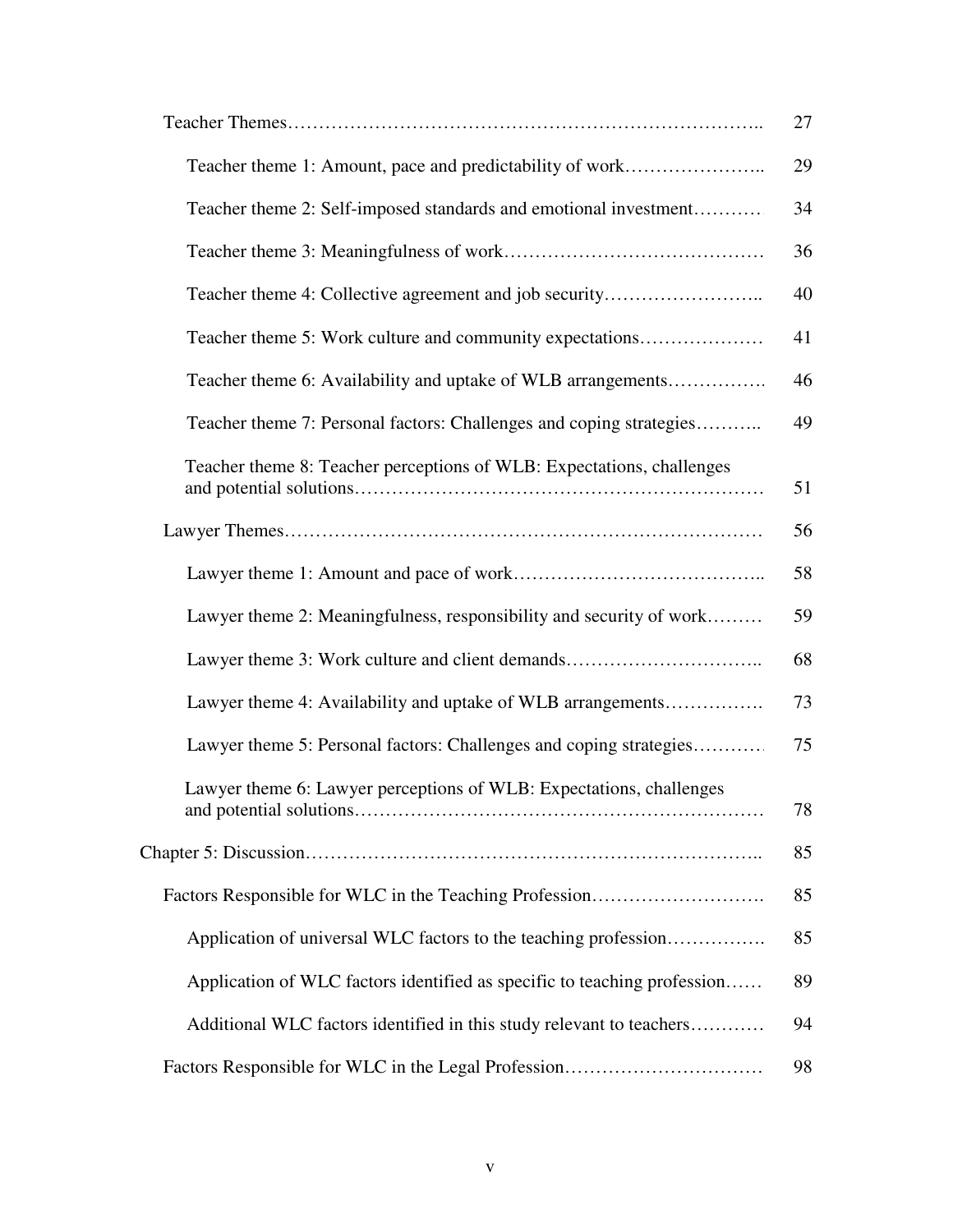| Application of universal WLC factors to the legal profession          | 98  |
|-----------------------------------------------------------------------|-----|
| Application of WLC factors identified as specific to legal profession | 103 |
| Additional WLC factors identified in this study relevant to lawyers   | 106 |
| Comparison of Experience of WLC in Teaching and Legal Professions     | 108 |
|                                                                       | 110 |
|                                                                       | 112 |
|                                                                       | 113 |
|                                                                       | 114 |
|                                                                       | 117 |
|                                                                       | 135 |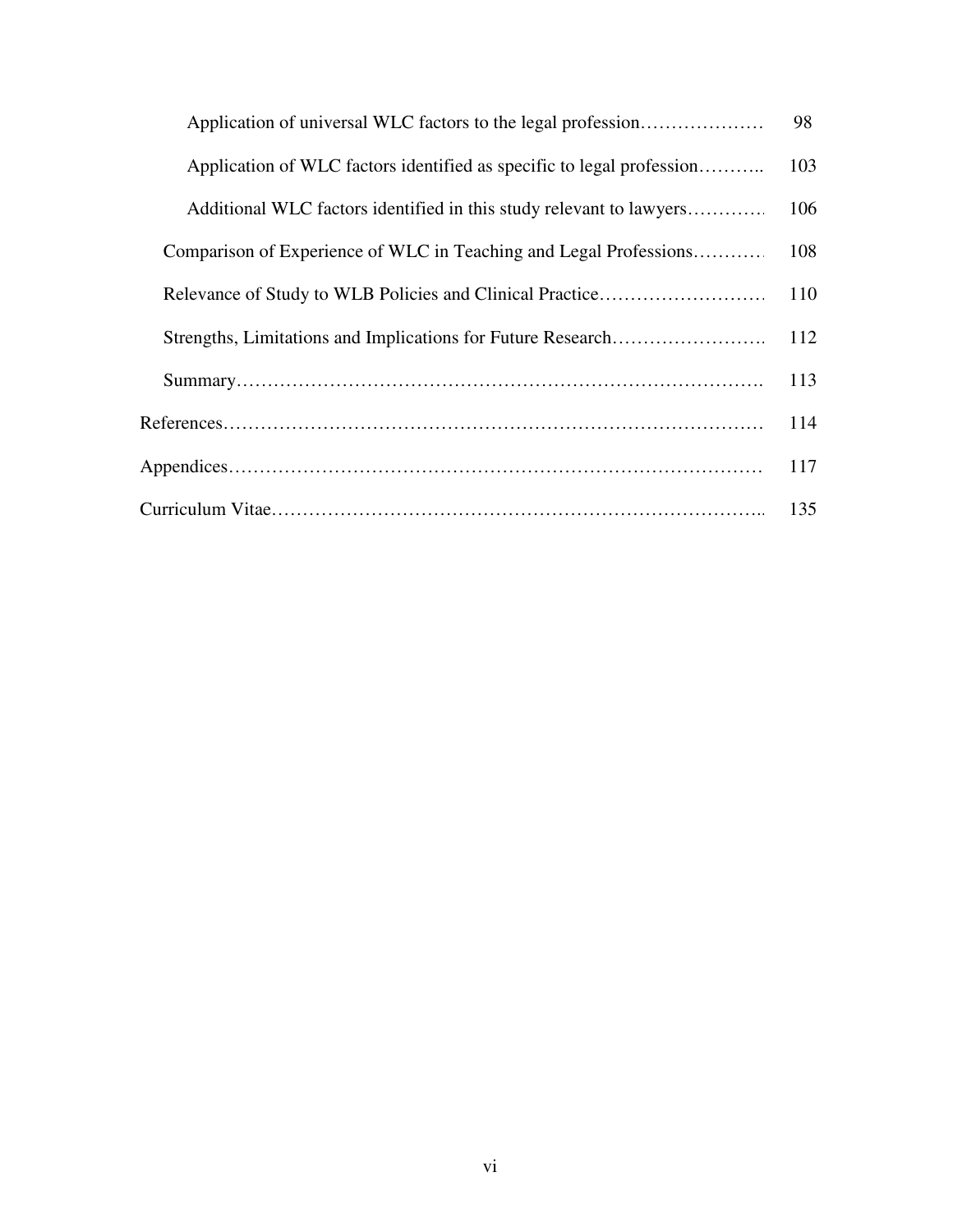# List of Tables

|                                                                 | 23 |
|-----------------------------------------------------------------|----|
|                                                                 | 28 |
|                                                                 |    |
| Table 4: Comparison of Teacher and Lawyer Themes and Underlying | 83 |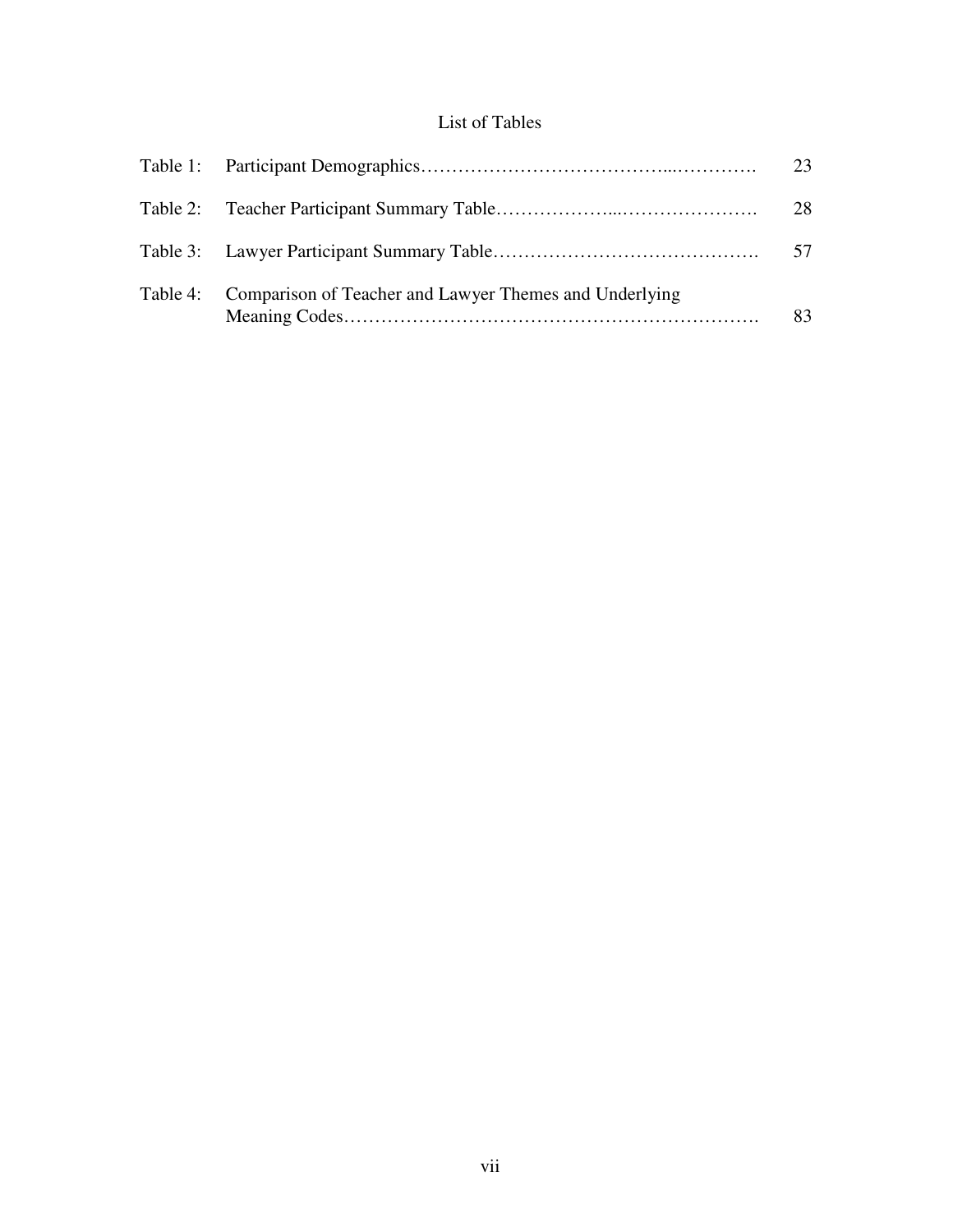# List of Appendices

|                                                  | 117 |
|--------------------------------------------------|-----|
|                                                  | 119 |
| Appendix C: Background Information Questionnaire | 120 |
|                                                  | 121 |
|                                                  | 124 |
|                                                  |     |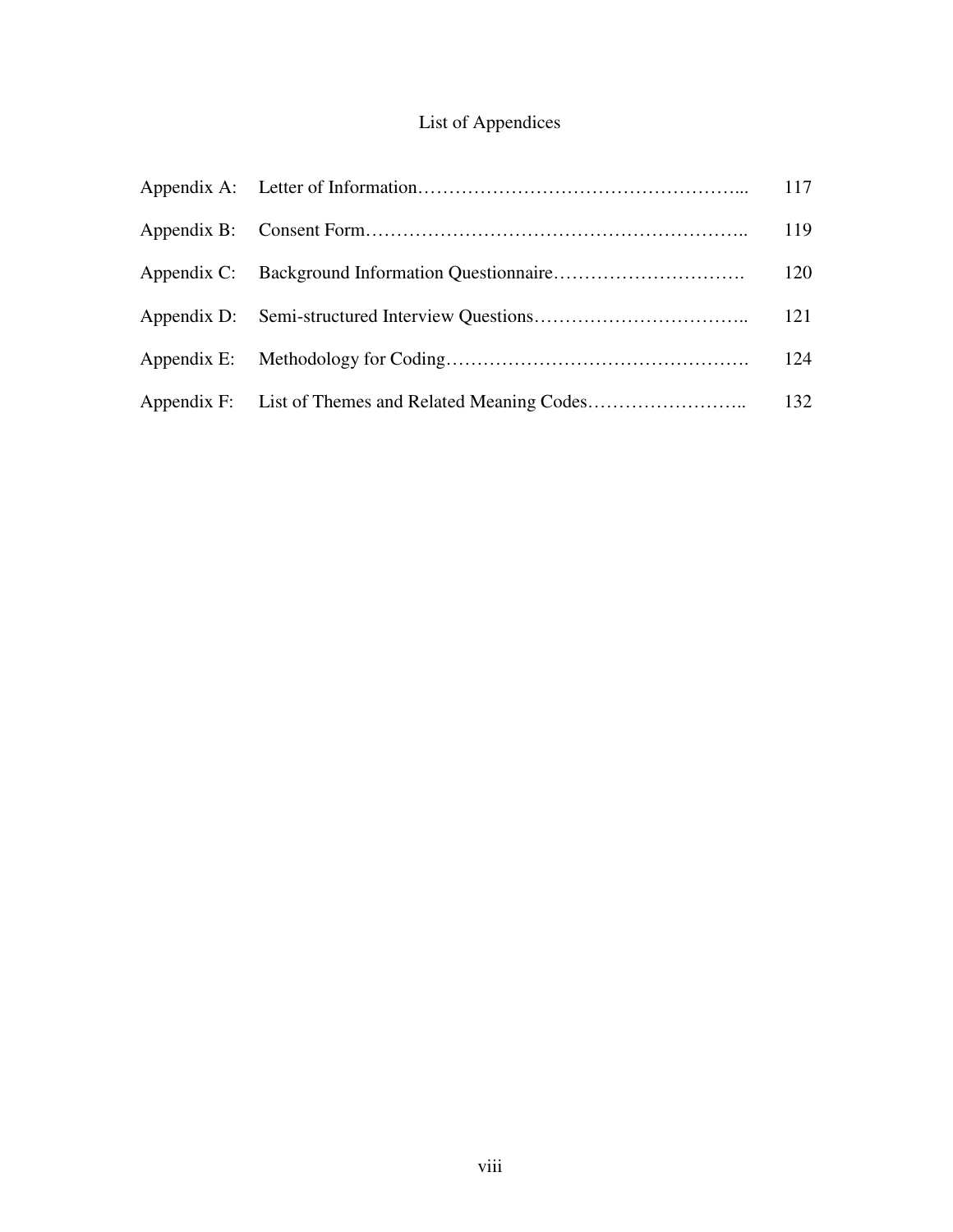#### **Chapter 1: Introduction**

Concern for work-life balance (WLB) is garnering a great deal of interest as the negative effects of imbalance between work and non-work roles are becoming increasingly apparent. The demands of high-stress careers not only take their toll on the physical and psychological wellbeing of workers but also translate into increasing costs to employers related to lost productivity and employee turnover. Thus, WLB is an important issue for workers and employers alike.

WLB issues are of particular relevance in the high-pressure field of law. I came to be interested in the issue of WLB in the context of my nine-year legal career. I left the practice of law in large part due to the very high work-life conflict (WLC) I experienced working in a large business law firm in Toronto, Ontario. My experience is not unique: law firm practice is characterized by high burnout and turnover rates, and lawyers are renowned for working long hours under the pressure of excessive role demands, including requirements to meet tight deadlines and high billable hours targets in a highly competitive work environment (Joudrey & Wallace, 2009).

Another demanding profession in which burnout and turnover rates are high is the teaching profession. Teachers, like lawyers, work long hours (many of which are outside of regular school hours) but face very different job stressors, such as large class sizes, student misbehaviour, parent management and the overarching issue of teacher role expansion (Cinamon, Rich & Westman, 2007). Thus, while both lawyers and teachers are required to meet job requirements under high levels of stress and may experience significant conflict between their work and non-work roles, there appears to be little overlap in the variables contributing to teacher WLC and lawyer WLC.

1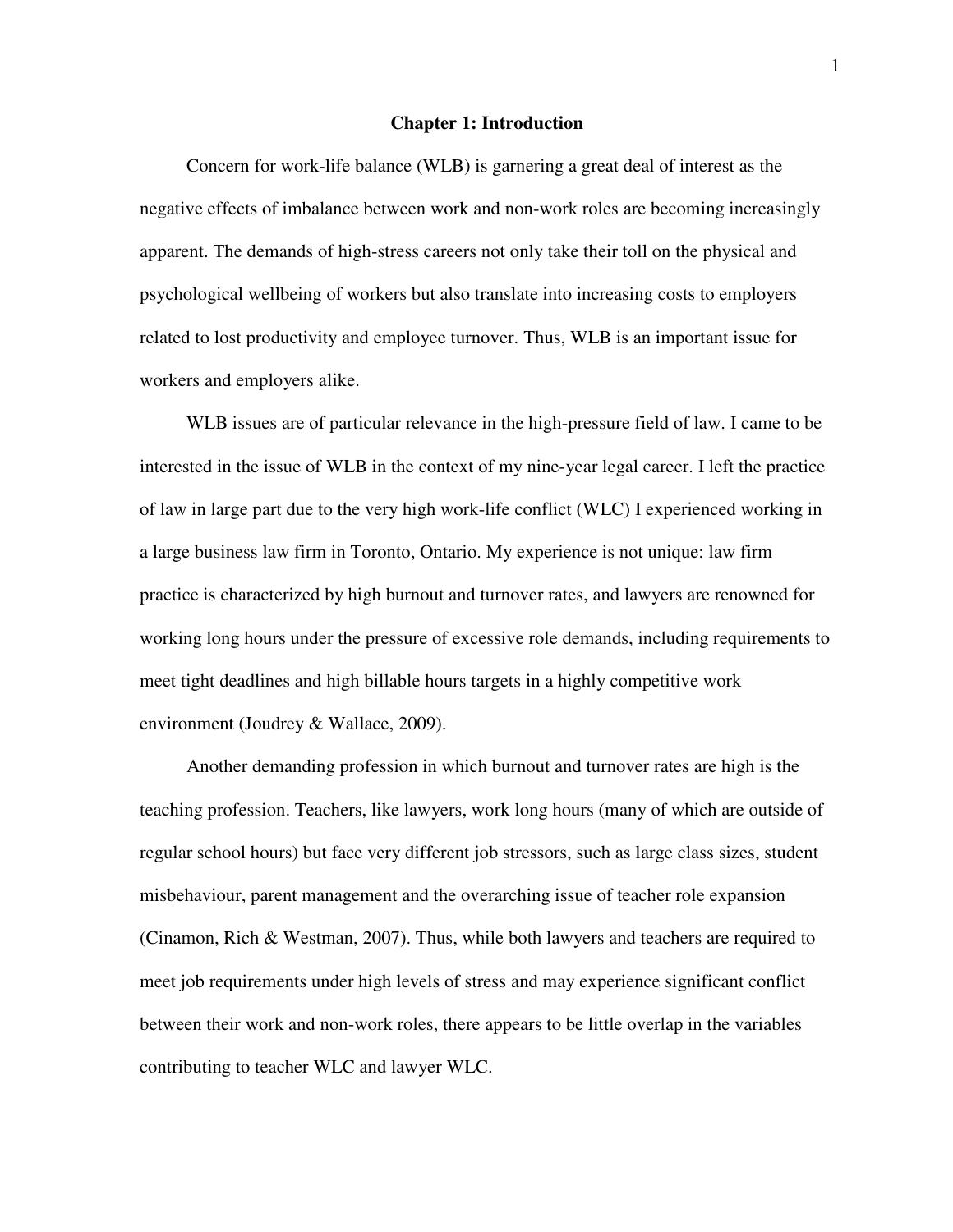The career and organizational literature has identified a number of general factors that may be responsible for WLC in a variety of professions. However, the applicability to specific professions, like law and teaching, of these universal WLC factors is not yet clear. Similarly, it is not yet clear whether the WLC factors identified for specific professions are applicable to other professions. The goal of this study was to compare the experience of WLC of members of the legal and teaching professions – two demanding professions which appear to be subject to very different work structures and job demands – in order to test the universality of the WLC factors that have been identified in the previous literature, as well as to identify any WLC factors unique to the teaching and legal professions.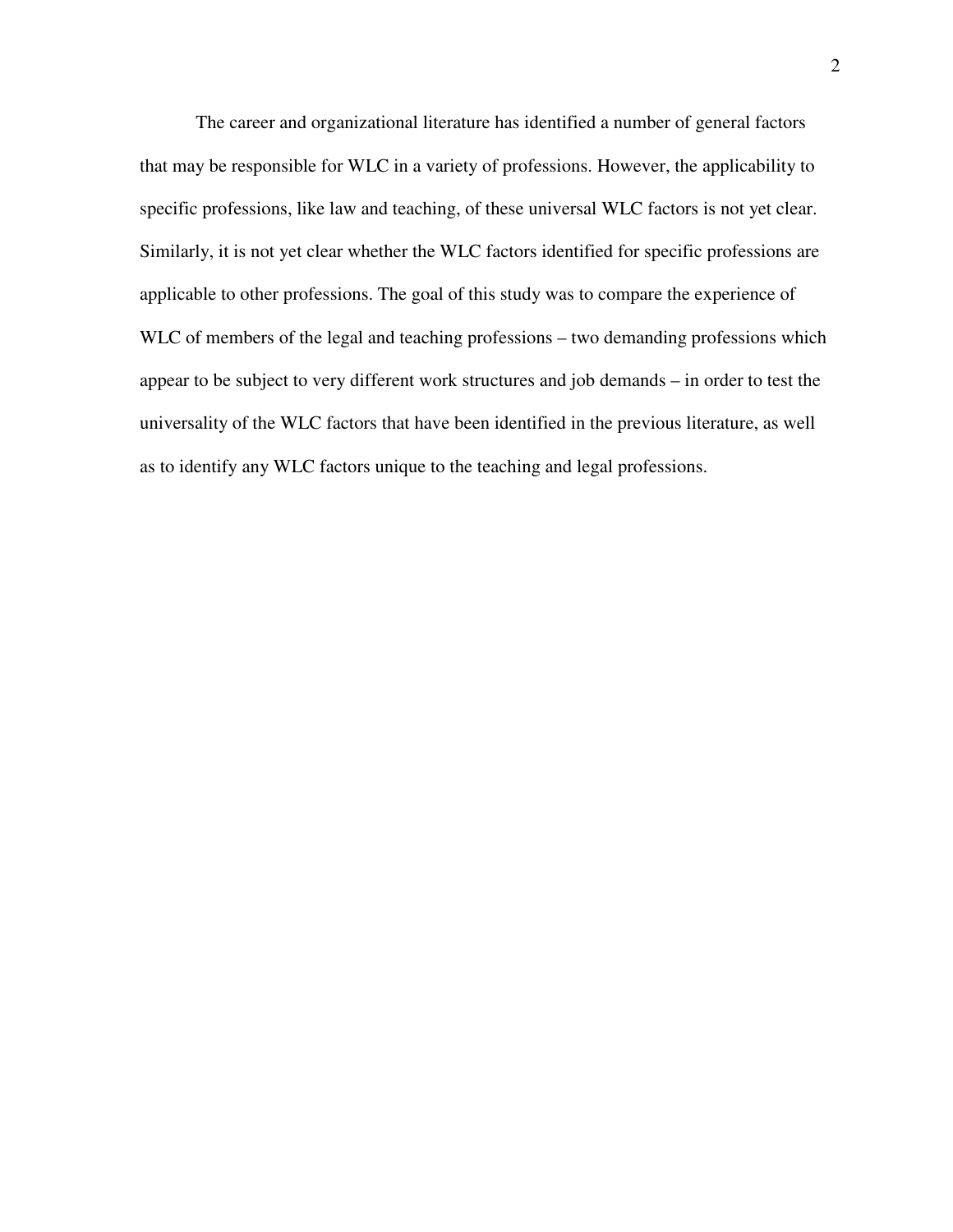#### **Chapter 2: Literature Review**

 Work-life conflict (WLC) arises when the cumulative demands of work and nonwork roles are incompatible in some way, such that fulfillment of the obligations of one role make the satisfaction of the requirements of another role more difficult. Duxbury and Higgins (2006) identified three components to WLC. The first is role overload, which exists when the cumulative demands of multiple roles on the individual's time and energy are excessive, such that the performance of one or more of the roles suffers. A second component of WLC is interference from work to family, when demands from the work role make the fulfillment of family obligations more difficult. The third component of WLC is interference from family to work, when family demands inhibit performance of work requirements.

While a single, comprehensive theory to describe and explain WLC has not yet been developed, the general career and organizational literature has identified two major theoretical models to explain the phenomenon of WLC: the rational model and the job strain model.

According to the rational model, WLC increases in proportion to the number of hours spent in each of the work and family domains (Greenhaus & Beutell, 1985). The rational model also predicts that total time spent in either role will correlate with role overload (Greenhaus & Beutell, 1985).

The job strain model (Karasek, 1979) identifies two primary forces conducive to stress: role demands and perceived control. This model holds that jobs with similar demands may result in very different levels of stress depending on the degree of control perceived by the individual. According to this model, the most stressful jobs will be those characterized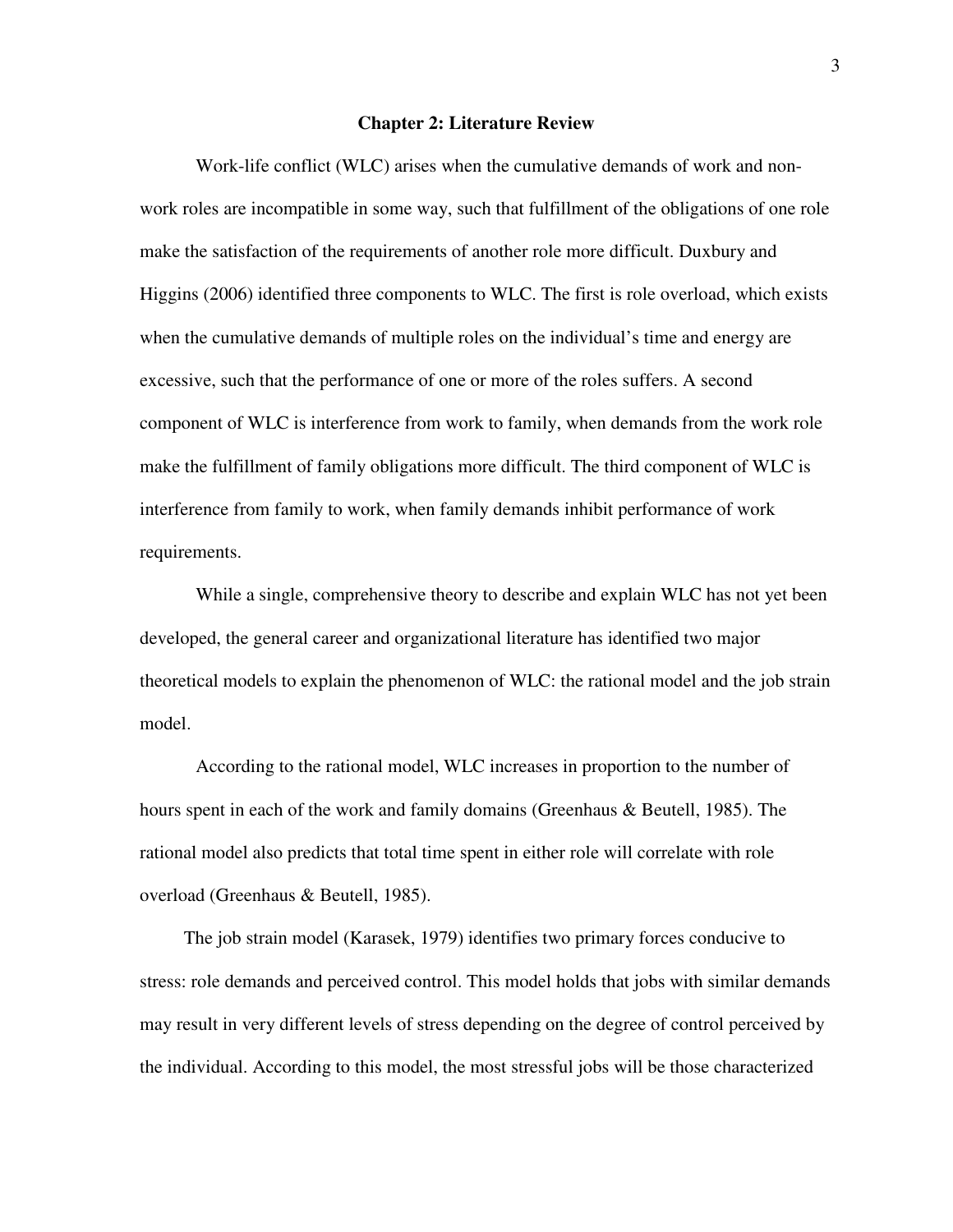by highly demanding tasks combined with low control.

The general WLC literature discussed below has identified WLC factors which generally support both the rational model and the job strain model. The common factors that have been presented as universal WLC factors include number of hours worked, perceived control, workload pressure and management support. The meaningfulness of work (that is, the extent to which the individual has high autonomy, responsibility and creativity and feels that he or she is contributing to society) has also been suggested as a factor which may reduce WLC (McCrea, Boreham & Ferguson, 2011).

The applicability of these universal WLC factors to specific professions is unclear. Not all professions generate the same types and levels of stress or role conflict, and an hour of work in one profession (or by one individual) may be experienced quite differently from an hour of work in another profession (or by another individual). What constitutes workload pressure or management support in one profession could also be very different from that in another. Similarly, meaningfulness of work may be more important in some professions than in others and, indeed, what makes work meaningful to one individual may be considerably different from what makes work meaningful to another. Individual differences in perceived control could similarly be significant both between and within professions.

#### **Quantitative Studies Examining Universal WLC Factors**

Duxbury, Higgins and Lee (1994) conducted a survey of 20,836 Canadian public and private-sector employees representing 408 different Canadian population centres in order to test both the rational model and the job strain model of WLC. All participants had full-time employment and at least one child living at home between the ages of 6 and 12. The survey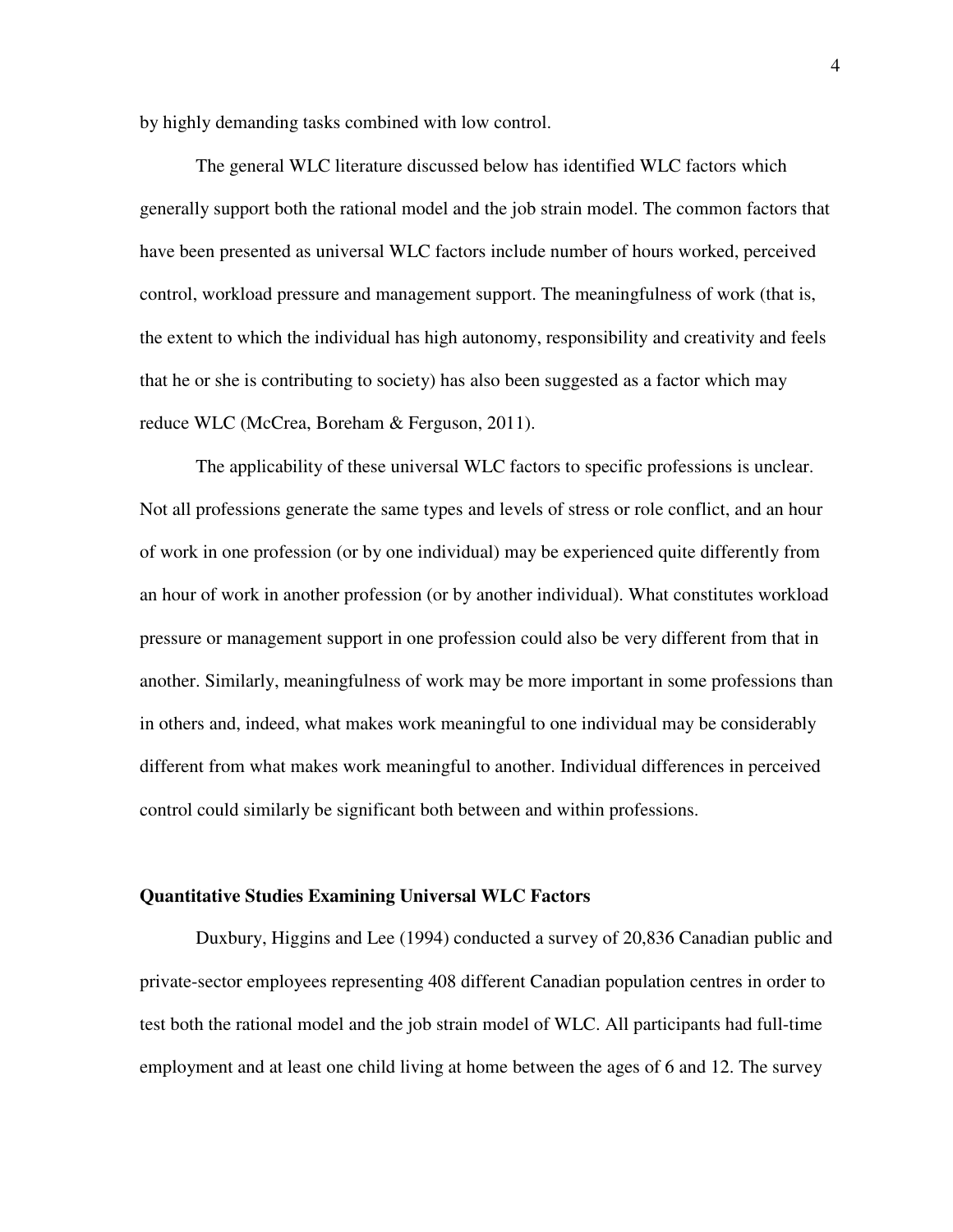assessed the correlation between perceived control and hours spent in both work and family roles, on the one hand, and WLC (including role overload, work-to-family interference and family-to-work interference) on the other.

The authors found that women spent more total hours in work and family activities than men and also experienced greater role overload, consistent with the rational model of WLC. However, contrary to the rational model, women experienced significantly greater work-to-family interference than men notwithstanding that they spent less time in their work role than their male counterparts. The authors suggested two potential explanations for this finding. First, gender role expectations may lead women to feel more conflict as a result of time spent in the non-traditional role of paid work. Second, responsibility for childcare and housework tasks that must be completed prior to or after the workday are more likely to fall to women; the timing of such tasks makes conflict with paid work more likely.

The authors also found support for the job strain model of WLC. Those participants with low control experienced significantly greater role overload, work-to-family interference and family-to-work interference notwithstanding that both high- and low-control groups spent similar amounts of time in work and family roles. As noted by the authors, these results suggest that the rational model alone does not fully account for WLC; perceptions of control are important even when role demands are the same.

Two recent studies conducted in Australia advance our understanding of WLC factors with respect to both public and private sector employees. Allan, Loudoun and Peetz (2007) surveyed over 900 employees in Queensland, Australia to assess the influence of work hours, workload pressure (amount and pace of work), management support and employee control on WLC. Data was drawn from 32 organizations from a broad range of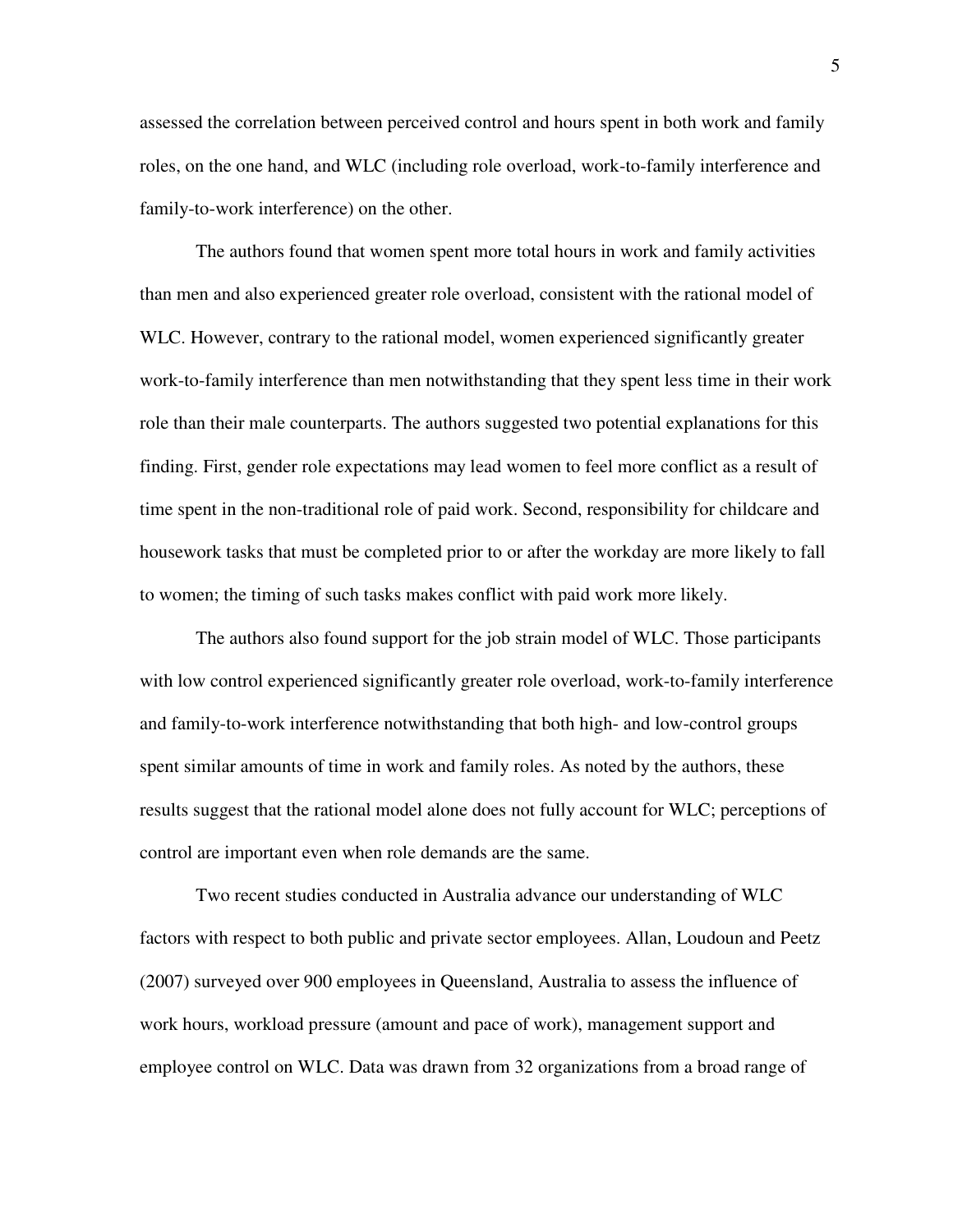industries, including a law firm, a public sector department and a hospital, among others. The researchers found correlations between WLC and each of the four variables measuring job demands.

A second Australian study relevant to the area of work-life conflict is McCrea et al.'s (2011) examination of the effects of participative management (that is, employee involvement in organizational goal-setting and problem-solving) on WLC in public sector employees. Participative management is believed to increase employees' job satisfaction and intrinsic motivation about work and thereby to reduce employee turnover. The researchers conducted a survey of 2,990 public sector employees in Queensland, Australia, including a broad range of administrative, policing, utility, health, education, agricultural and legal workers. The researchers concluded that participative management reduces WLC in the public sector by way of its influence on four other work attributes: workload, work uncertainty, flexible hours and meaningful work, with workload being the strongest predictor of WLC.

The role of different household structures in WLC was the focus of a recent survey of 24 Dutch organizations by ten Brummelhuis and van der Lippe (2010). This study examined the relationship between different types of WLB support (flexible work arrangements, a family-responsive work culture and supervisors' social support), household structure (single, couple with no children and married with children) and work outcomes (as measured by work performance and helping behaviours aimed at co-workers). The researchers surveyed employees in four industrial sectors, including a law firm. The authors found that singles benefited most from flexible work arrangements, while a familyresponsive work culture was negatively related to helping behaviours. The reverse was true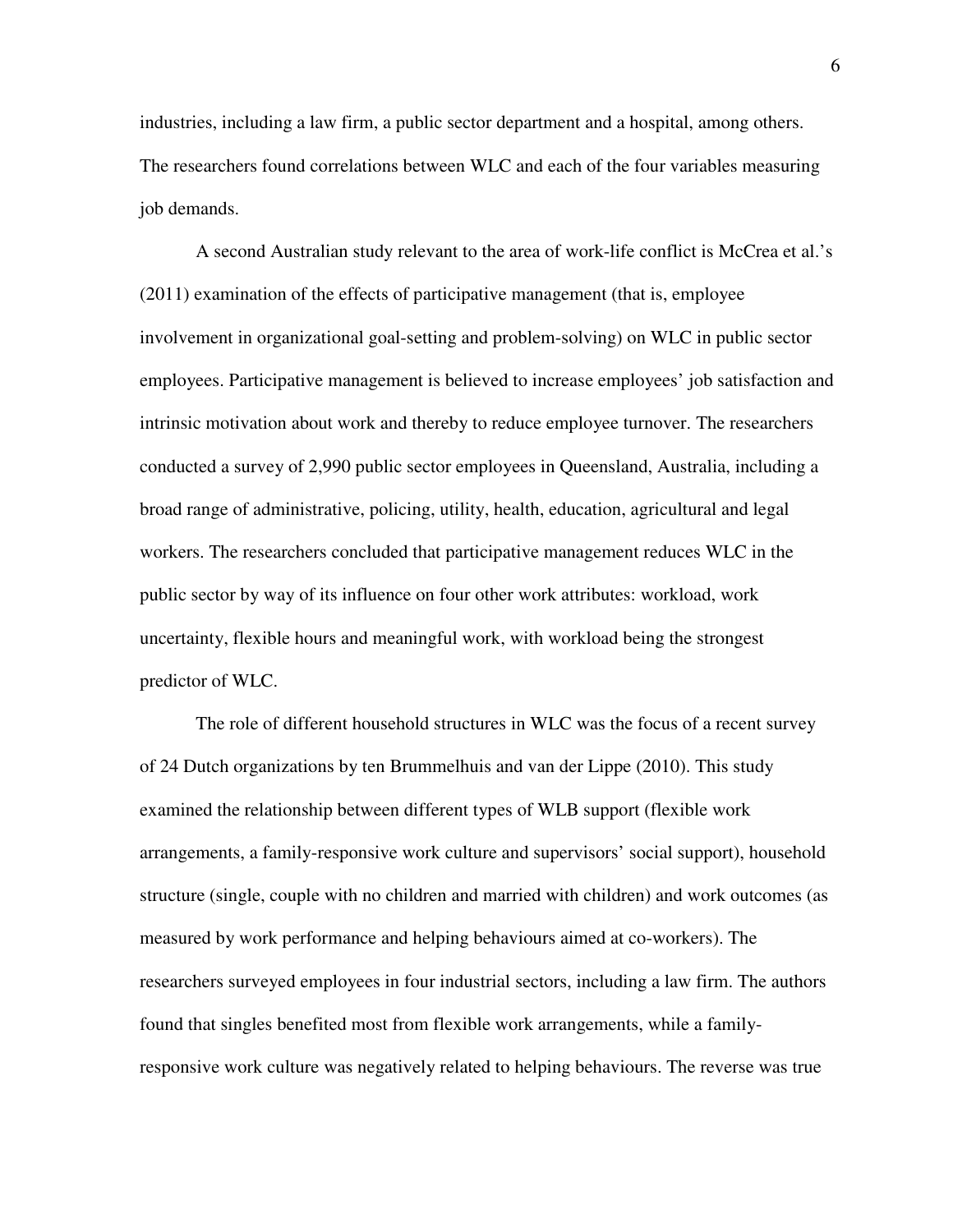for parents: flexible work arrangements were not related to better work outcomes (that is, increased productivity and cooperative behaviours in the workplace) for parents, perhaps because of the blurring of work and family roles that results from telecommuting. Supervisor support appeared to be particularly important for couples.

#### **Qualitative Studies Examining Universal WLC Factors**

A recent descriptive field study took a qualitative research approach to the examination of strategies used by professional women to balance the competing demands of work and family (Grant-Vallone & Ensher, 2011). The authors conducted in-depth interviews of 23 professional women from Southern California with a wide range of career backgrounds, including psychology, law, education and veterinary medicine. The researchers found that supervisor support, personal support and satisfactory childcare were key to finding a balance between work and non-work roles.

#### **Quantitative Studies Examining Teacher WLC Factors**

Three studies conducted by Cinamon and colleagues examined the conflict experienced by teachers with families in Israel. In the first of these studies (Cinamon  $\&$ Rich, 2005), the authors surveyed 187 female Israeli teachers regarding the stress and support variables related to their experience of work-to-family conflict (WFC) and familyto-work conflict (FWC). The authors assessed the importance attributed by participants to each of their life roles (work, family or dual-role); teachers' perceptions of the conflict between work and family roles; manager and spousal support; and demographic variables such as level of school taught (elementary, junior or senior high school), years of experience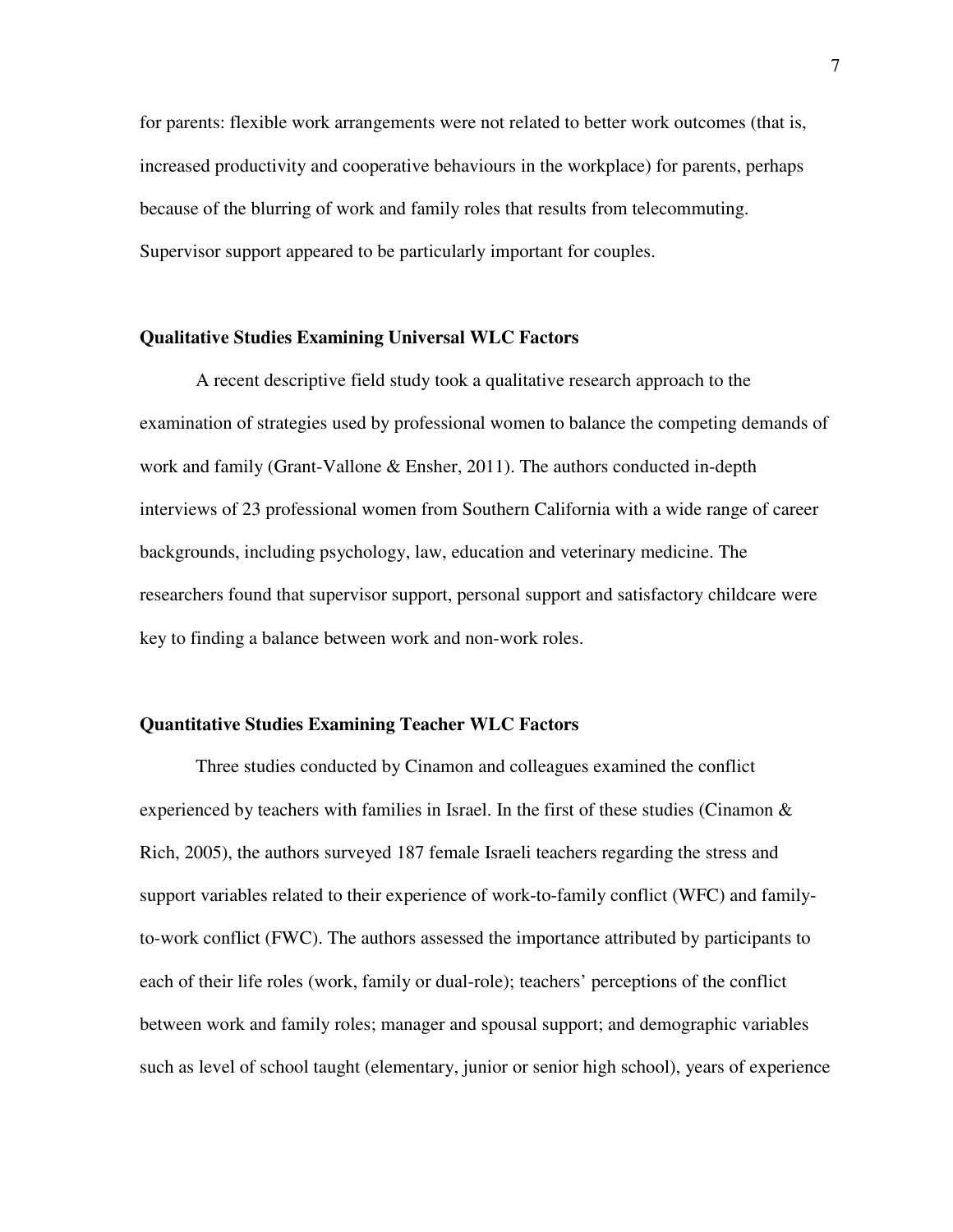and number of hours spent each week in schoolwork and housework. The authors found that the majority of female teachers in their sample attributed equal importance to their work and family roles (that is, they fell into the dual-role category), consistent with earlier findings regarding women in historically male-dominated professions such as law (Cinamon & Rich, 2002a, b). According to the authors, this finding suggests that WFC research regarding women in non-traditional occupations may apply to teachers as well. The authors also found that teachers showed higher levels of WFC than FWC, similar again to their counterparts in other high-stress professions (Cinamon & Rich, 2002a, b), with high school teachers reporting the greatest levels of WFC and junior high school teachers reporting the lowest WFC. Teachers with the least experience (1-5 years) had the greatest FWC, perhaps because such teachers would be more likely than their more experienced counterparts to have very young children.

A second study by Cinamon et al. (2007) sought to explore the extent to which the generic WFC factors identified in the literature apply to the teaching profession and the role of profession-specific factors in the experience of WFC for teachers. The authors surveyed 230 married female and male Israeli high school teachers working in schools in one lowand middle-income school district. The generic factors examined included number and flexibility of work hours, and support from managers, colleagues and spouses. The profession-specific factors included class size, investment in student misbehaviour and investment in parent relations. The authors found that profession-specific factors (particularly investment in student misbehaviour and investment in relations with parents) were the best predictors of WFC, although generic factors such as manager support also played a role. Contrary to previous findings in WFC research, the authors found a positive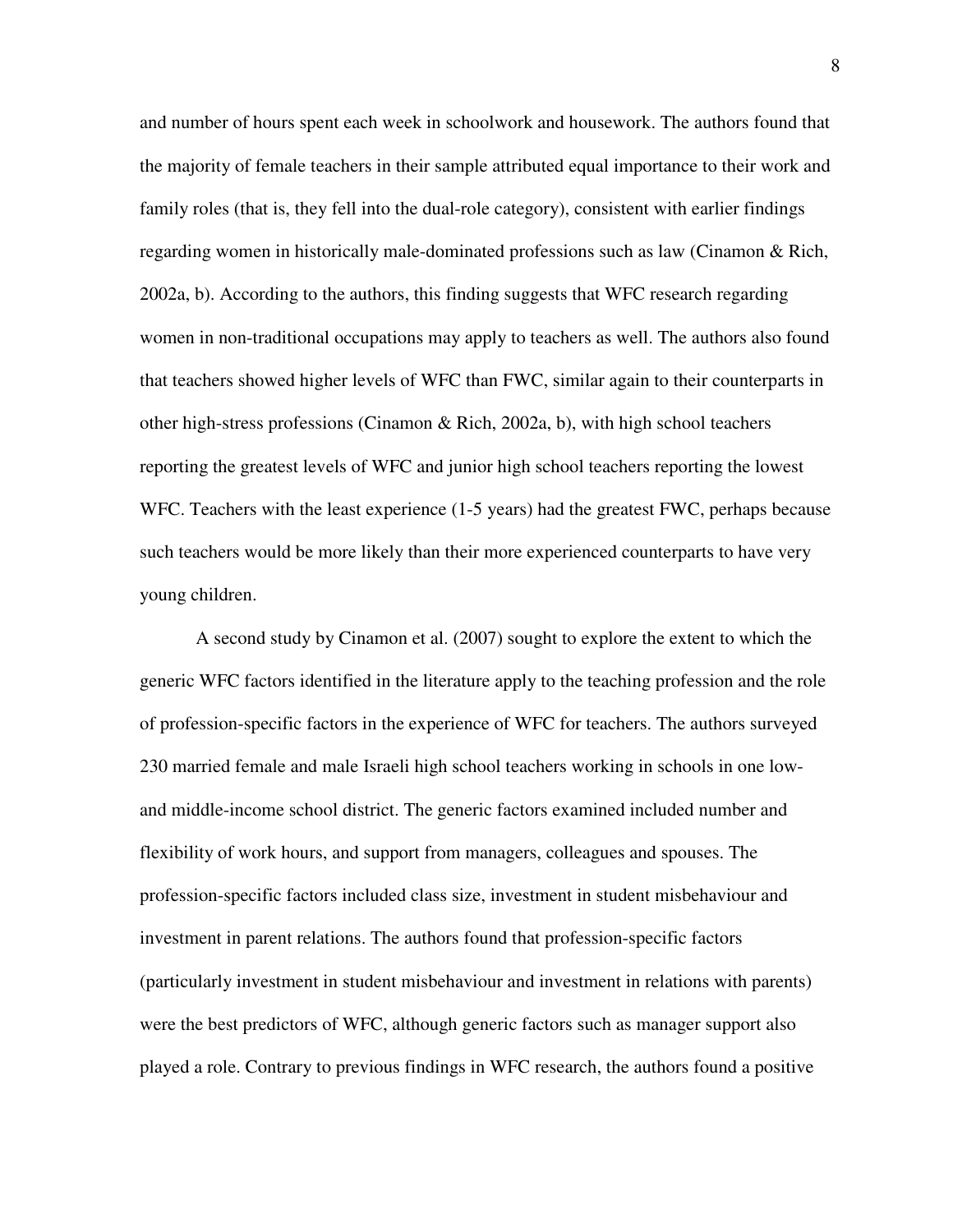correlation between flexible work arrangements and WFC. The authors suggest that this may be one instance in which the generic findings of WFC research do not apply to teaching since, in the educational context, flexibility means the ability to leave school early and take schoolwork home, resulting in teachers spending more time at home on school-related tasks. The authors were surprised by the finding that the profession-specific factors of class sizes and number of students with special needs did not appear to contribute to teachers' WFC.

Cinamon and Rich (2010) used a sample of 322 married female teachers to investigate the role of different types of support (managerial, collegial and spousal) as predictors of work-to-family and family-to-work conflict and facilitation. The authors found that managerial support was the strongest predictor of both conflict and facilitation in the work domain, but none of the three types of social support correlated with conflict or facilitation in the family domain. Further, family-to-work conflict was predictive of familyto-work facilitation and vice versa, but there was no such relationship between work-tofamily conflict and work-to-family facilitation. The authors concluded that conflict and facilitation appear to be distinct constructs with different antecedents; however, the authors noted that this finding might have been due to limitations in the way these constructs are defined and measured.

A recent study (Moon & Roh, 2010) investigated the effectiveness of family-friendly policies in elementary schools in South Korea. The authors surveyed 127 elementary school teachers (91.3% of whom were female) to examine individual perceptions of these policies. While a balance between work and family domains was the best predictor of job motivation, work performance and morale, teachers' knowledge and uptake of family-friendly work policies did not have an effect on job motivation, work performance or morale, except in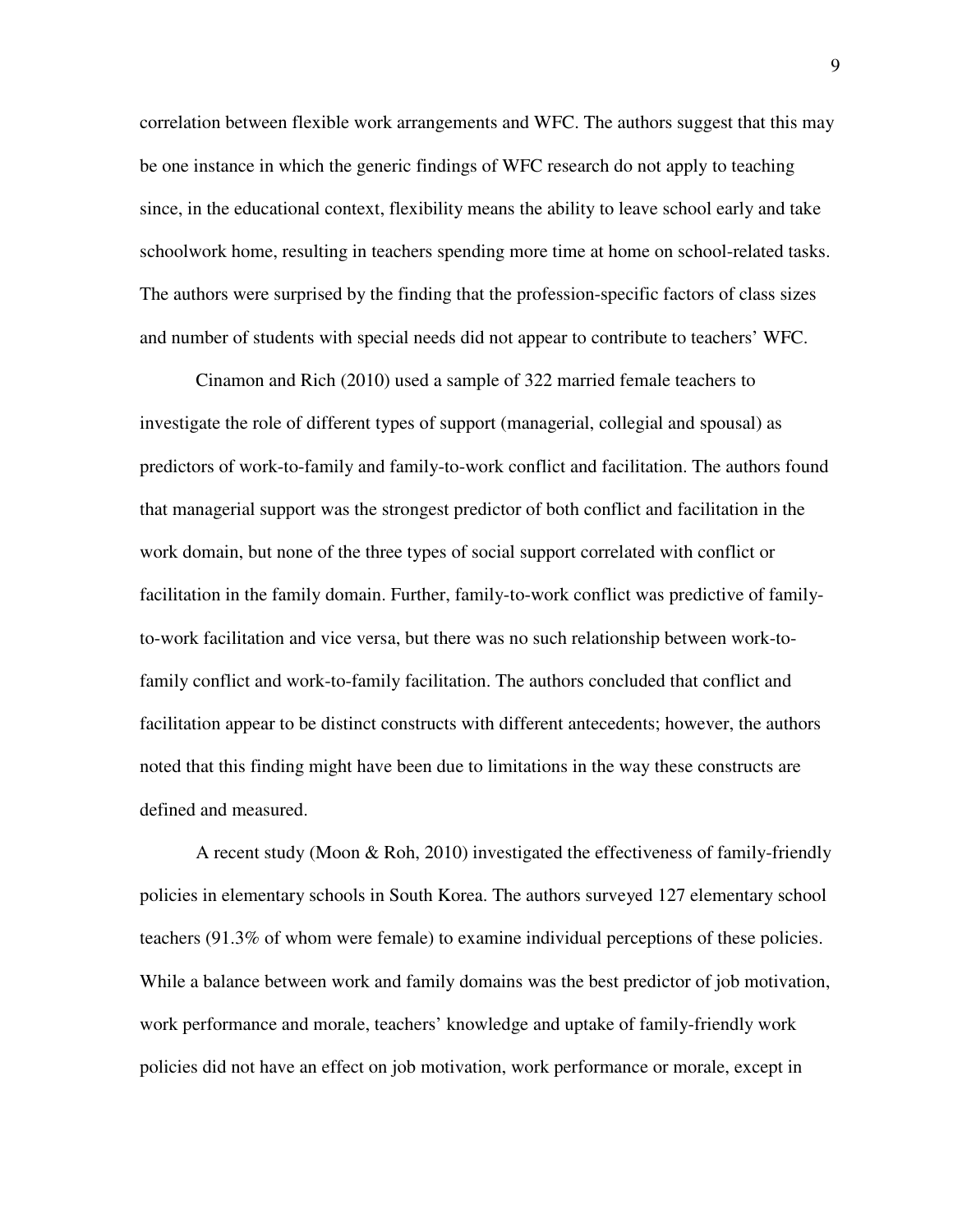those cases where teachers had difficulty making use of a family-friendly policy (which had a strong negative correlation with job motivation).

#### **Qualitative Studies Examining Teacher WLC Factors**

Two qualitative studies examined the effects of an expanding work role on teachers' working conditions. Relying on extensive ethnographic data collected from two California high schools over a two-year period, Bartlett (2004) investigated the increased work demands placed on teachers (including leadership and collaborative roles in curriculum development and assessment systems) and the effects of those increased demands.

The author found that organizational support was critical in determining teachers' response to their expanded work role. Teachers in the school demonstrating commitment to integrating additional demands into the regular structure of the school (South High School) reported being much more engaged and committed to their jobs than those teachers whose additional work demands were simply piled onto their existing job requirements without an underlying change in school structure (the East High School teachers). The East High School teachers were therefore only able to satisfy the requirements of their expanded work role by extending their workday, working on average a full 3 hours more each day than their counterparts at South High School. Seven of the 12 East High School teachers interviewed expressly reported experiencing WLC; all of these 7 teachers identified the long hours spent in their work roles as causing strain in their non-work relationships, loss of sleep and lost recreational opportunities. Notwithstanding a lack of financial incentives for these additional work hours, the East High School teachers continued to strive to maintain their expanded work roles. Based on the interview data, Bartlett identified three possible related motivations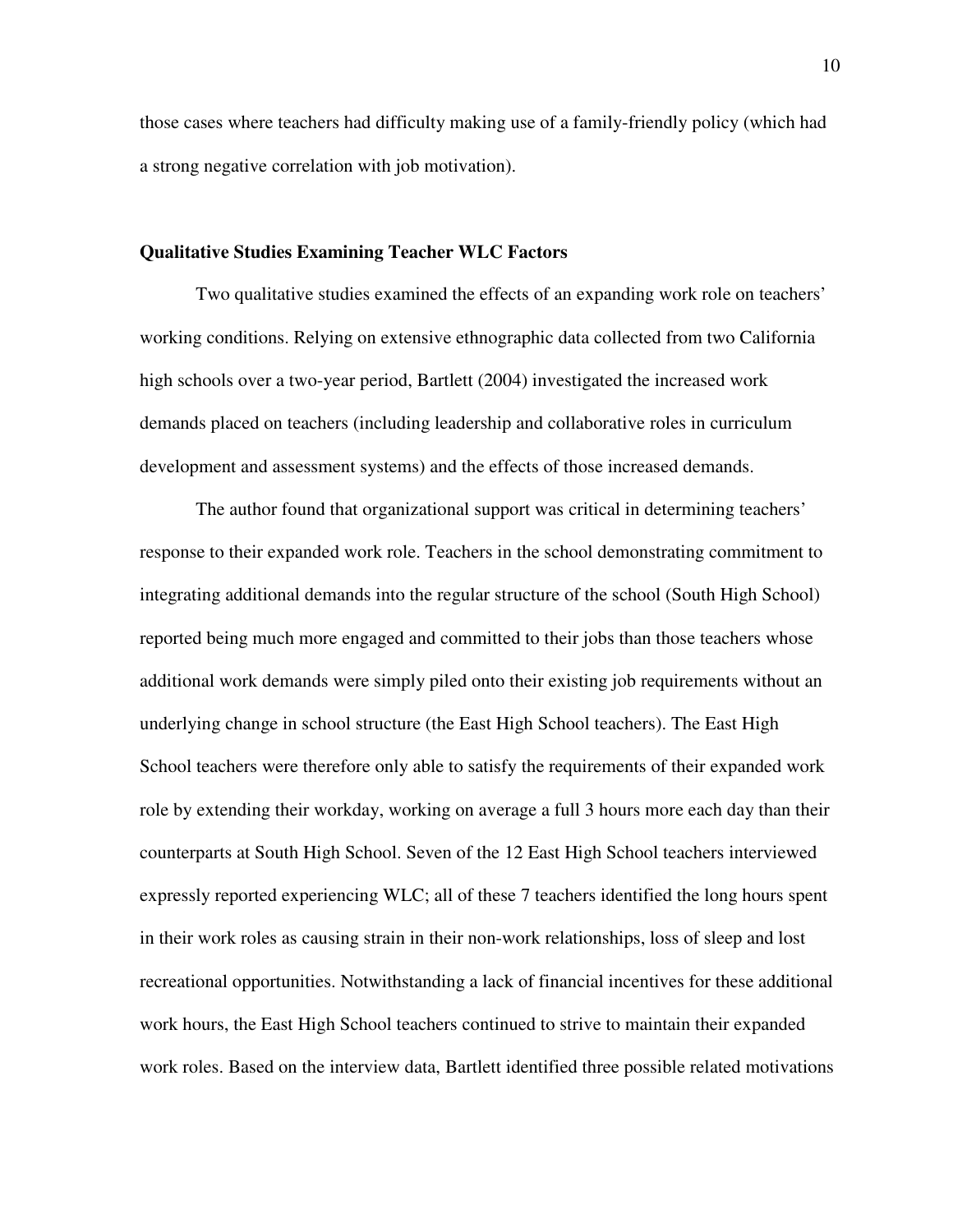behind this: teachers came to equate this expanded work role with good teaching practice; teachers felt a moral obligation with respect to teaching; and teachers wanted to live up to their own internal standards as well as those set by their colleagues. Given the absence of monetary compensation for much of the work done by teachers and the moral motivations for overwork identified in this study, Bartlett concluded that teaching (and other types of care work such as social work) should be examined using an alternative framework from that which has been applied in the overwork literature to date.

Ballet and Kelchtermans (2009) used a multiple case studies design to examine four elementary schools in Belgium. The authors sought to refine the concept of "intensification" (Apple, 1986), the pressure felt by teachers due to increasing demands of policy-makers and societal expectations which are becoming more economically driven and result in greater emphasis being placed on efficiency, heightened scrutiny and accountability for teachers and less involvement in decision-making by teachers themselves.

One of the themes identified by the authors was the pressure placed on teachers as a result of external calls for change (for example, by policy-makers, school boards and parent groups). Teachers found these calls for change undermined their self-confidence and forced them to prove their competence. Another theme was the strong motivation to be a good teacher: teachers found calls for change compelling precisely because it was important to them to be seen to be fulfilling the requirements of their profession. However, because policy decisions and other calls for change may not take into account the practical realities of day-to-day teaching, teachers often incorporated the new policies while preserving their own tried-and-true systems as a way of regaining control over their working conditions. This strategy had the effect of increasing their own workload and making it difficult to find a balance between work and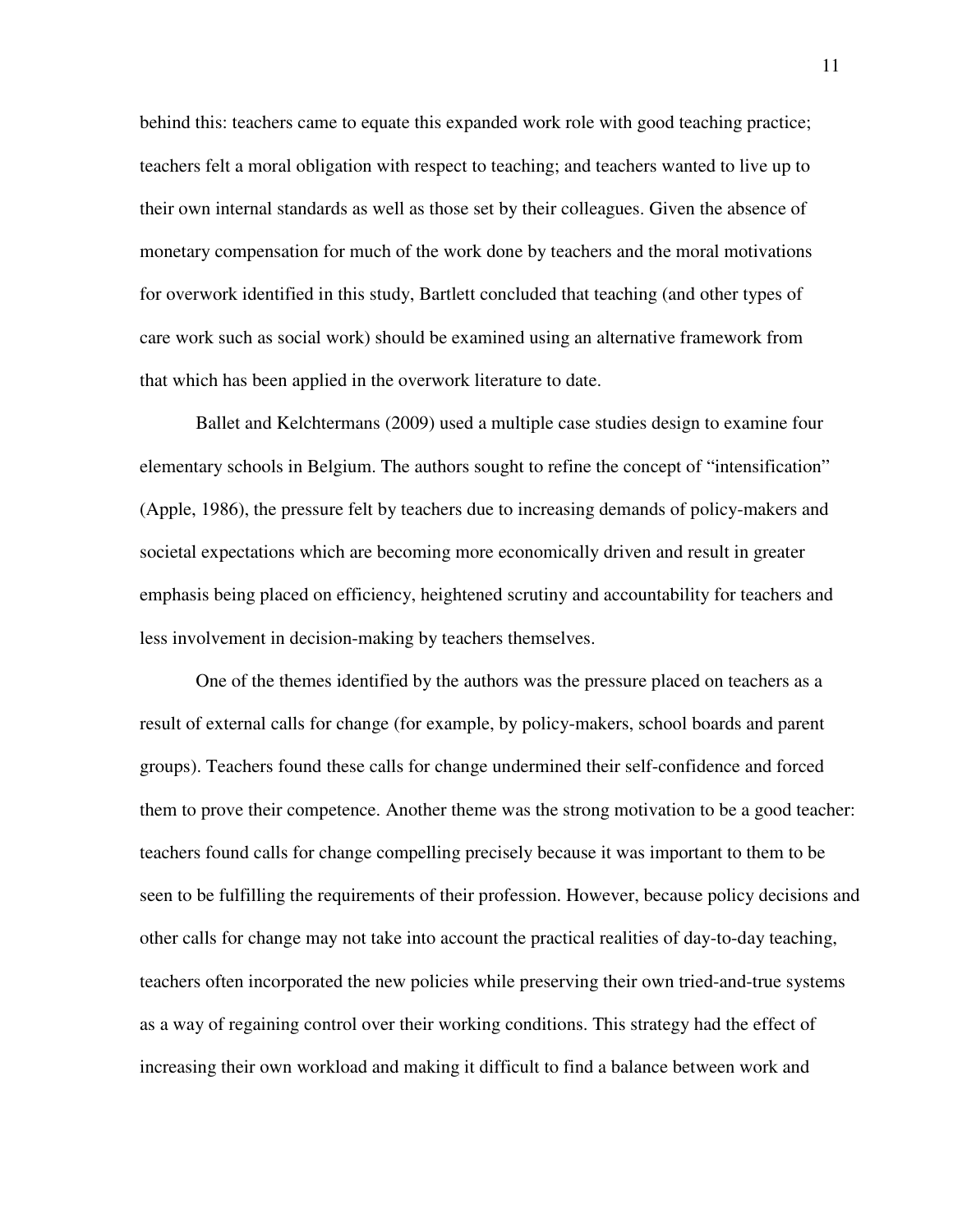family life.

#### **Quantitative Studies Examining Lawyer WLC Factors**

McGraw and Heidtman's (2009) descriptive field study of work-life conflict in Australian law firms examined WLC specifically in the legal profession. The goal of this study was to examine the role of top management support, number of work-life balance options and personal support in the uptake of WLB options by lawyers in law firms in New South Wales. The researchers found no correlation between number of WLB options and uptake of WLB options or between personal support and uptake of WLB options. However, a significant correlation was found between top management support and employee uptake of WLB options.

A number of studies conducted by Wallace and colleagues examined the WLC factors particular to lawyers. Wallace (1997) surveyed 283 participants in Alberta law firms with a focus on the number of hours worked by law firm lawyers and "work spillover," the extent to which workers feel that work invades their non-work life. The author found little overlap in the factors related to hours worked and work spillover, with the only common factor being work overload – that is, feeling overwhelmed by time pressures and deadlines, excessive work demands and information overload. Work commitment and domestic factors (such as having preschool-aged children) had the strongest correlation with hours worked, while number of hours worked, work motivators (promotional opportunities and social value of work), and work pressures (work overload and the profit-driven nature of law firms) were the factors most relevant to the issue of work spillover. Domestic factors appeared to have the least bearing on work spillover.

Much of the previous research has focused on WLC experienced by women while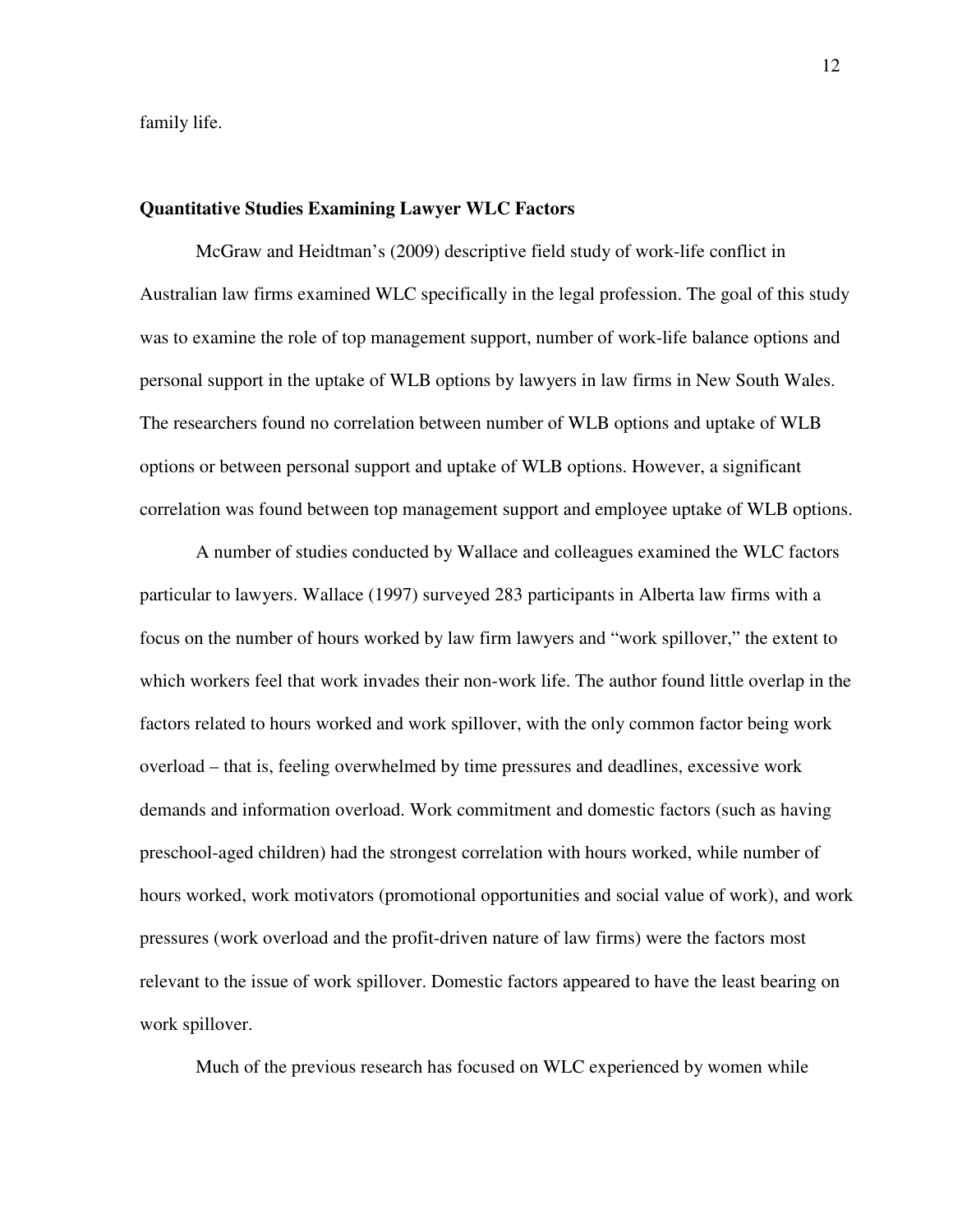ignoring the experience of men. Wallace (1999) conducted a survey of lawyers in Alberta (using the same data set from her 1997 study discussed above), to examine the gender differences in WLC experienced by male and female married lawyers. The survey completed by participants in this study measured the relationship between a number of work-related and domestic factors and two types of WLC: time-based conflict (the extent to which time pressures associated with work infringe on time associated with non-work roles) and strain-based conflict (the extent to which the individual is preoccupied with the work role while trying to complete tasks required by nonwork roles). The work-related factors measured included: work involvement (including hours worked per week and work motivation, which refers to the importance placed on work by the lawyer generally); work role stressors (work overload and profit-driven focus in the legal profession); and work context (whether the lawyer worked in a law firm setting or elsewhere). The domestic factors included marital status, partner's work situation, breadwinner status and presence of preschool-aged children.

Notwithstanding this study's focus on a single occupation, men and women reported different levels of those work-related variables believed to contribute to WLC. That is, men worked longer hours than women (averaging 50.04 hours per week as compared to the 45.60 hours averaged by women, who nevertheless also exceeded the 40-hour full-time standard workweek). Men also felt more pressure to generate profits. Nevertheless, women experienced greater work overload. Contrary to the author's hypothesis, male lawyers felt significantly greater time-based conflict than females after taking the work-related variables into account, suggesting that other factors not measured in this study may be at play. However, for both men and women, work role stressors (work overload and profit focus) were the most significant factors in time-based conflict, while work overload was the most important factor with respect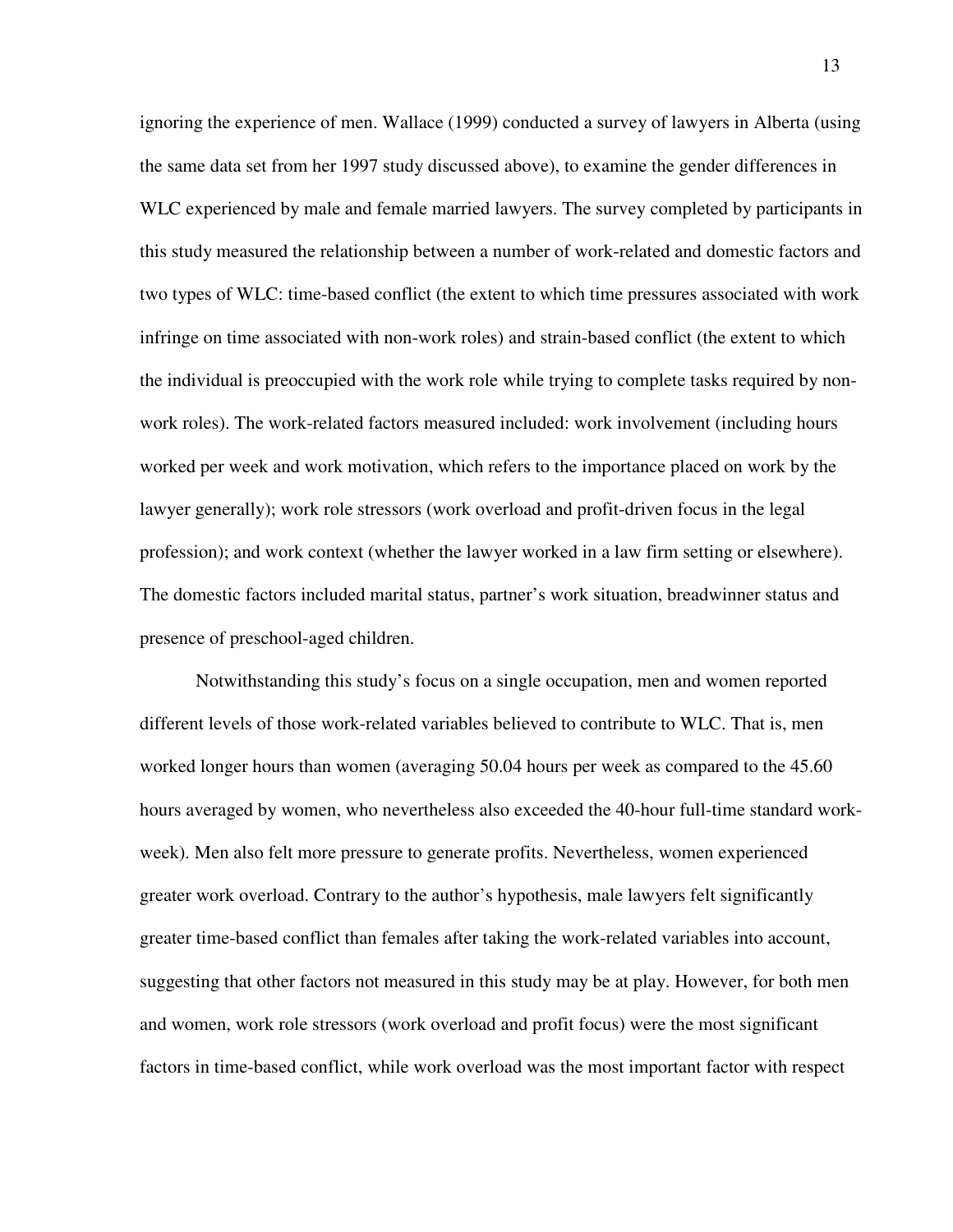to strain-based conflict, particularly for women. For both types of conflict and both genders, subjective perceptions that workload is excessive appears to be more important than the actual hours worked. The control variables related to family status did not support traditional views of gender differences in WLC, perhaps (as suggested by the author) because female lawyers can generally afford full-time childcare and other domestic services.

Joudrey and Wallace (2009) examined the effectiveness of leisure as a coping strategy in minimizing non-clinical depression and buffering the negative effects of extreme job demands in a sample of 887 Alberta lawyers. This survey measured the relationship between different types of leisure activities (active, passive and social leisure and taking a vacation) and nonclinical depression. The researchers found that passive leisure was not related to depression, whereas active and social leisure and taking a vacation were all significantly negatively related to depression. Of the job demand factors tested, work spillover was the strongest predictor of depression; profit orientation and incivility among lawyers were also significant predictors of depression. Work hours, work overload and social support from co-workers were not significantly related to depression.

Using the same survey data used in connection with Joudrey and Wallace's (2009) study examining leisure as a coping strategy for lawyers, Wallace and Young (2010) investigated the intersection of paid work, unpaid work and participation in leisure activities by male and female lawyers. This study found that men spent more time in paid work and participated in significantly more leisure activities than women, while women spent more time on domestic tasks. Paid weekend work was the only variable negatively related to men's participation in leisure activities; women's participation in active leisure was unrelated to paid work, but there was a strong negative correlation between passive or social leisure and hours spent doing paid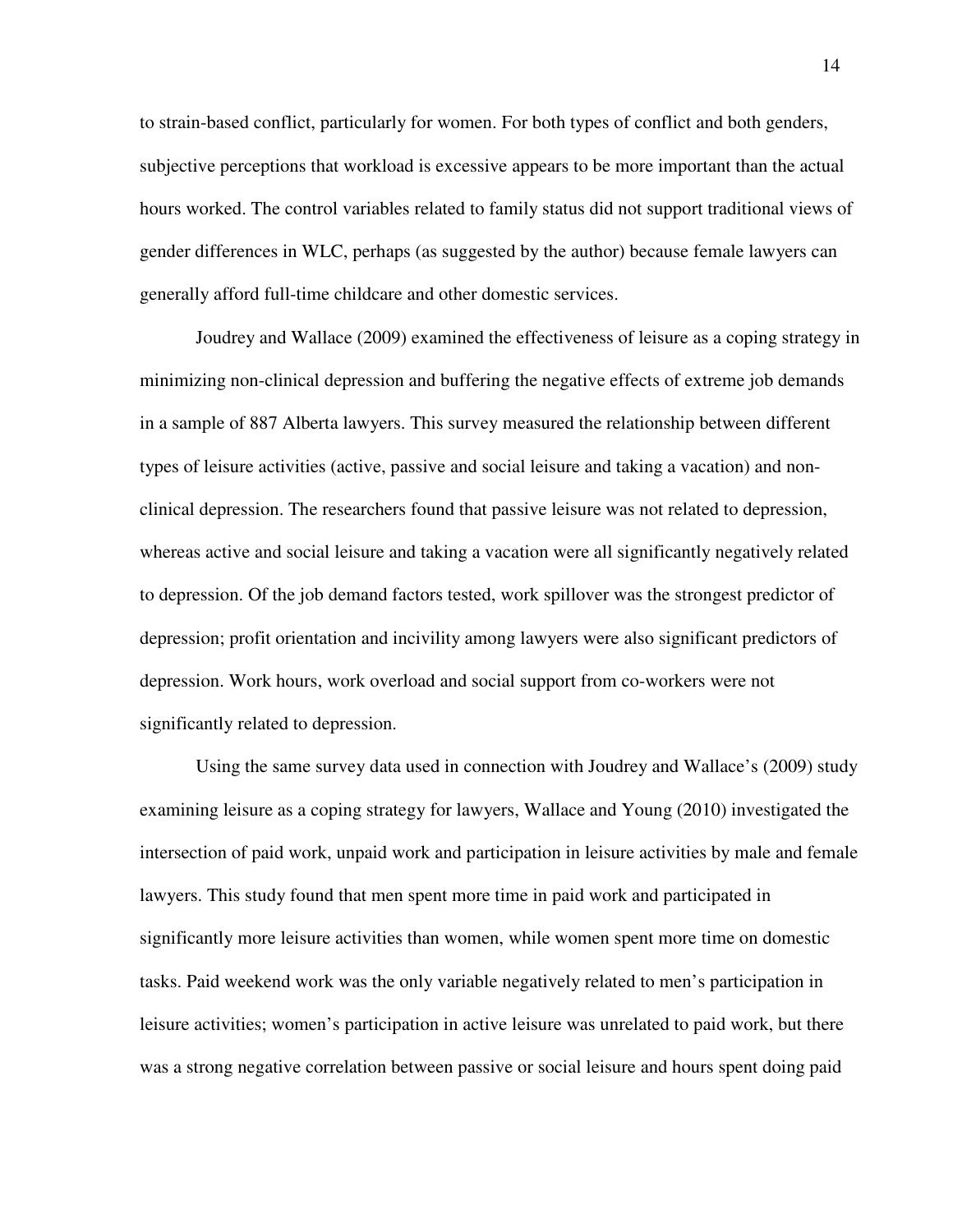work. Interestingly, while the time women devoted to housework was unrelated to all three types of leisure activities, the amount of time men spent in domestic activities was positively related to passive and social leisure and unrelated to active leisure. This suggests that the time men spend in domestic tasks increases rather than restricts their ability to engage in leisure activities. The authors suggest that men may be rewarded for engaging in traditionally female tasks, thus "earning" additional leisure time when contributing to housework and childcare.

## **Critique of Methodology in Work-Life Balance Research**

A meta-analysis of the research methods used in work-family research summarizes some of the methodological weaknesses in this area of inquiry. Casper, Eby, Bordeaux, Lockwood and Lambert (2007) examined research methods used in 225 work-family studies between 1980 and 2003. The authors found that many studies omitted relevant information from sample characteristics, such as marital status, parental status, family configuration, hours worked and occupation. As such, it is difficult to evaluate the generalizability of the results. Where demographic characteristics were reported, samples were homogenous – there is little data about employees from diverse racial and ethnic backgrounds and non-traditional families. Most studies were cross-sectional, correlational and conducted in field settings; only 2% used experimental designs and only 6% used quasi-experimental designs, thus providing little information about causal relationships or how work-family issues evolve over time. Qualitative methods were used in only 13% of the studies analyzed; given that work-family research is often criticized for having weak theoretical underpinnings, the authors concluded that more use of qualitative designs is warranted.

The methodological issues identified in Casper et al.'s (2007) meta-analysis are borne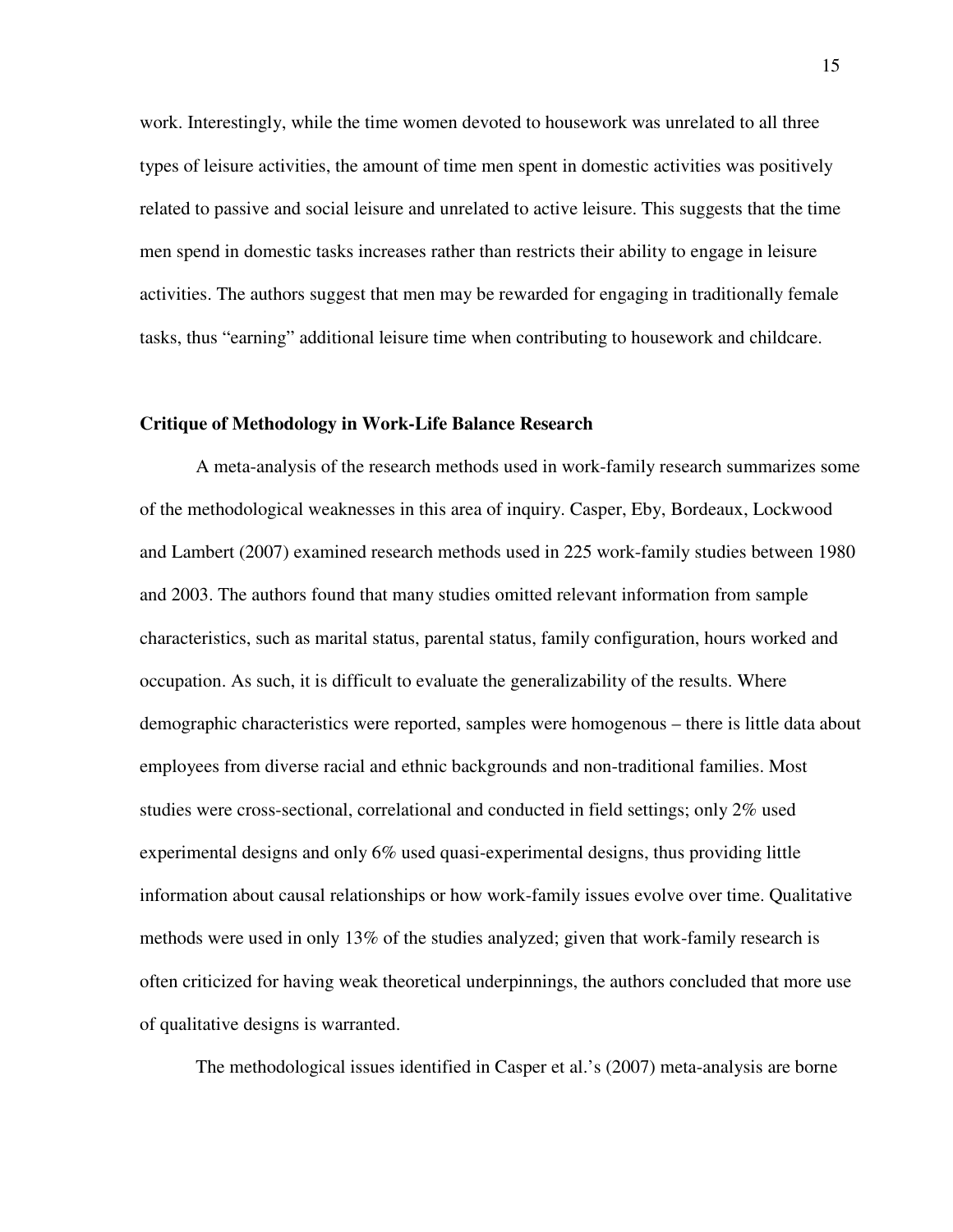out in the literature reviewed above. Some additional limitations in the literature are discussed below.

**Questionable cause***.* Several of the quantitative studies reviewed inferred causation notwithstanding that they were descriptive field studies using cross-sectional survey data. For example, one of the conclusions reached in Allan et al.'s (2007) descriptive field study of Australian employees was that employee control over workload significantly reduces work-life conflict; McCrea et al. (2011) concluded that participative management reduces WLC in the public sector; and Joudrey and Wallace (2009) concluded that control over the number of hours worked reduces depression, thus inappropriately inferring a causal relationship based on correlational data.

Questionable cause and credibility of the findings may also be an issue with Bartlett's (2004) qualitative teacher study. The author noted that East High School had a teacher turnover rate of 50%, while the turnover rate at South High School was only 15%; all but 2 of the South High School teachers had more than 5 years of teaching experience, while at East High School, only 2 teachers had 5 or more years of teaching experience. The author was quick to clarify that she was not drawing a causal link between long work hours and teacher turnover, but she did suggest that there was likely a relationship between work hours, organizational support, seniority patterns and turnover. It is worth noting that there may be additional factors that characterize the differences in work patterns between the two schools. For example, the more junior teachers at East High School may in part be working longer hours because they are still in the process of learning good teaching practices. Alternatively, the East High School teachers may have younger children (and therefore greater childcare responsibilities) than their South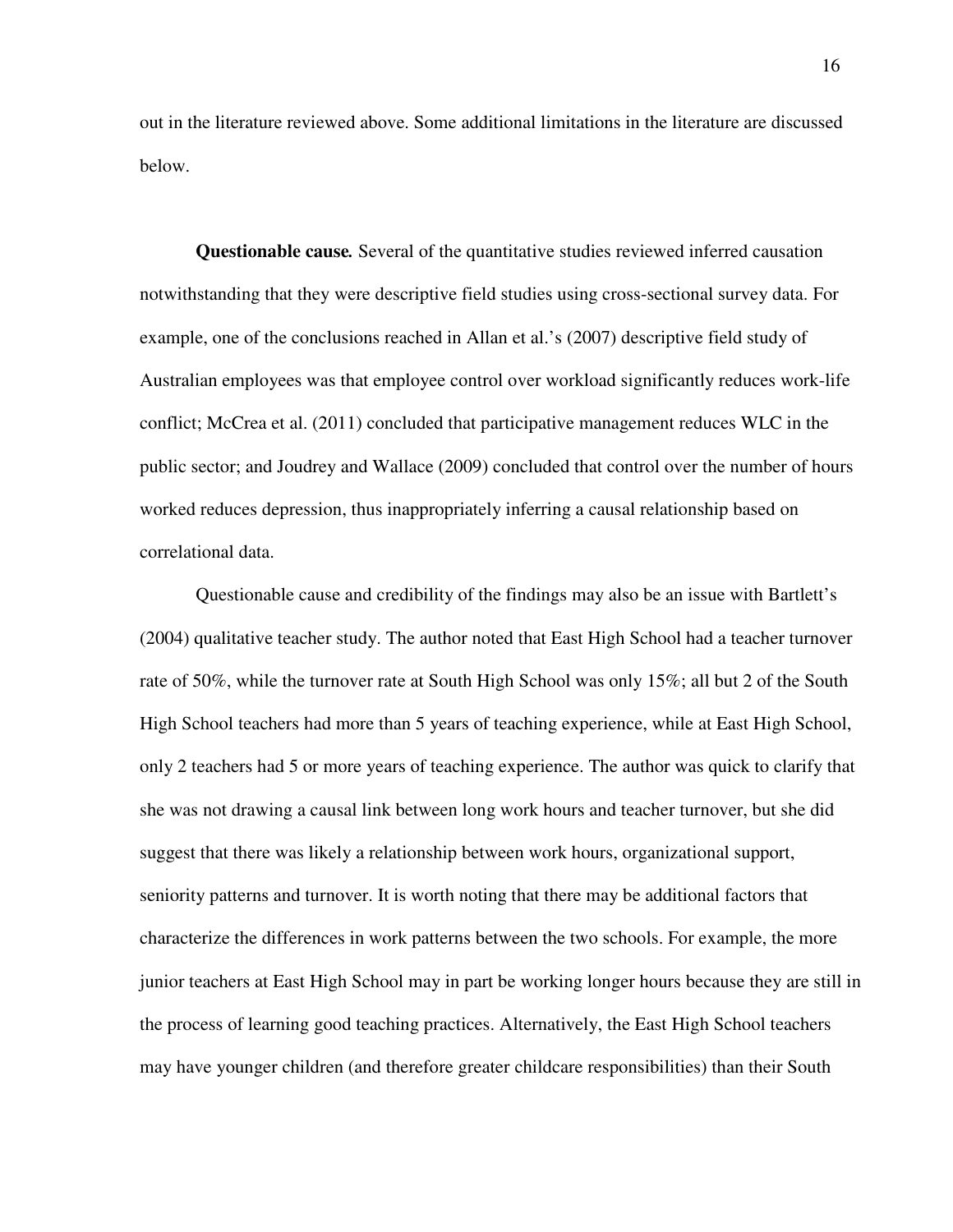High School counterparts which may contribute to their greater experience of WLC.

**Selective and made-up observation***.* In McGraw and Heidtman's (2009) survey regarding WLC issues faced by Australian law firm lawyers, the respondents were primarily human resource managers with a vested interest in confirming that lawyers in their firms have high WLB and, since the respondents were not lawyers themselves, they likely were not in a position to know the personal supports available to lawyers.

**Selection bias and interactive effects of selection bias***.* While each of the quantitative teacher studies reviewed above had a survey response rate over 50%, almost all of the nonteacher quantitative studies discussed above had much lower response rates; most had a response rate of around 30%, while in McCrea et al.'s (2011) study of Queensland Public Sector Union employees, the response rate was less than 20%. Particularly in this area of research, these lower response rates could have implications for the accuracy of the findings, since failing to get responses from those who are too busy to respond (or getting data primarily from those participants who are particularly disgruntled) will skew the data to under- or overestimate (respectively) the WLC issues faced by the respondents.

In addition to this general selection issue, several of the studies reviewed contained specific selection concerns. For example, Allan et al. (2007) surveyed employees from a broad range of industries, but participants were nevertheless mostly white-collar workers from large organizations. As well, the percentage of females in McCrea et al.'s (2011) survey sample was higher than that in the union population generally. Research in this area suggests that women, in particular, struggle with WLC, so the disproportionately high number of female respondents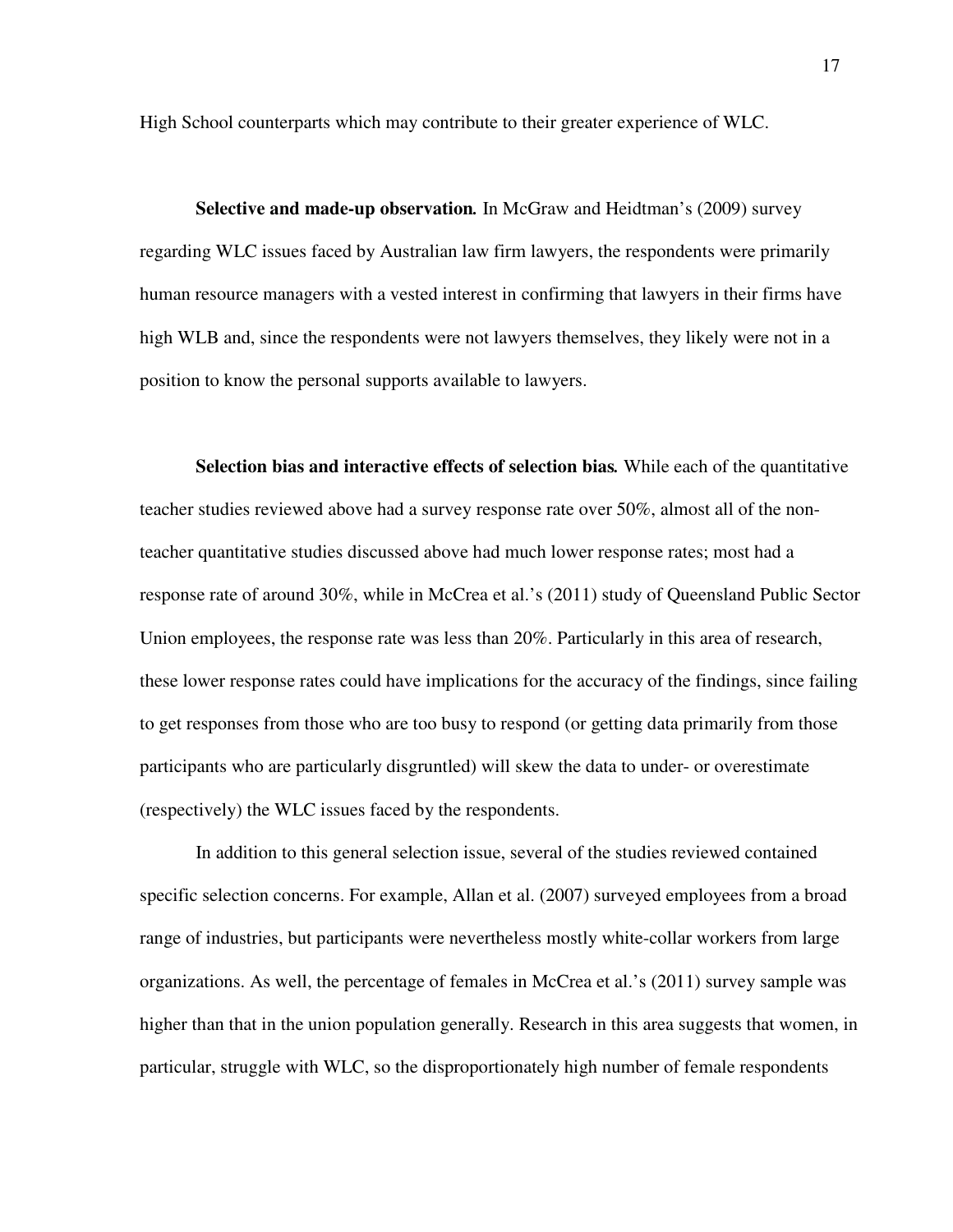may have inflated the results regarding WLC as compared to the union population as a whole. ten Brummelhuis and van der Lippe (2010) noted that the generalizability of the results of their survey of Dutch employees was limited since Dutch workers spend less time in paid work and household tasks than their counterparts in other European countries or North America, as well as enjoying particularly generous maternity leave policies.

The primary limitation of Grant-Vallone and Ensher's (2011) qualitative study relates to the use of a small, homogenous sample: the vast majority of participants were white, all were heterosexual and middle-class and all had a partner who worked full-time. This selective observation of highly privileged women calls into question the credibility of the study since the researchers chose a sample of women who may be in the best position to balance work and family demands. The small and relatively homogenous sample in this study, characteristic of qualitative studies generally, also calls into question the transferability of these findings to women in different geographical locations, with different ethnic backgrounds, work situations and household structures.

A similar limitation can be found in the two qualitative teacher studies discussed above. Bartlett's (2004) study used a small, homogenous research sample: participants were the English teachers in one high school and the Humanities teachers at a second high school in California. As such, the transferability of the findings may be limited. Similarly, Ballet and Kelchterman's (2009) study was conducted in Belgium, using schools chosen through purposive sampling in an effort to heighten potential differences rather than aiming to achieve representativeness. In addition, on average only 4 teachers were interviewed at each school. The transferability of the findings of this study may therefore be limited.

Selection bias and the interactive effects of selection bias are also the main limitations of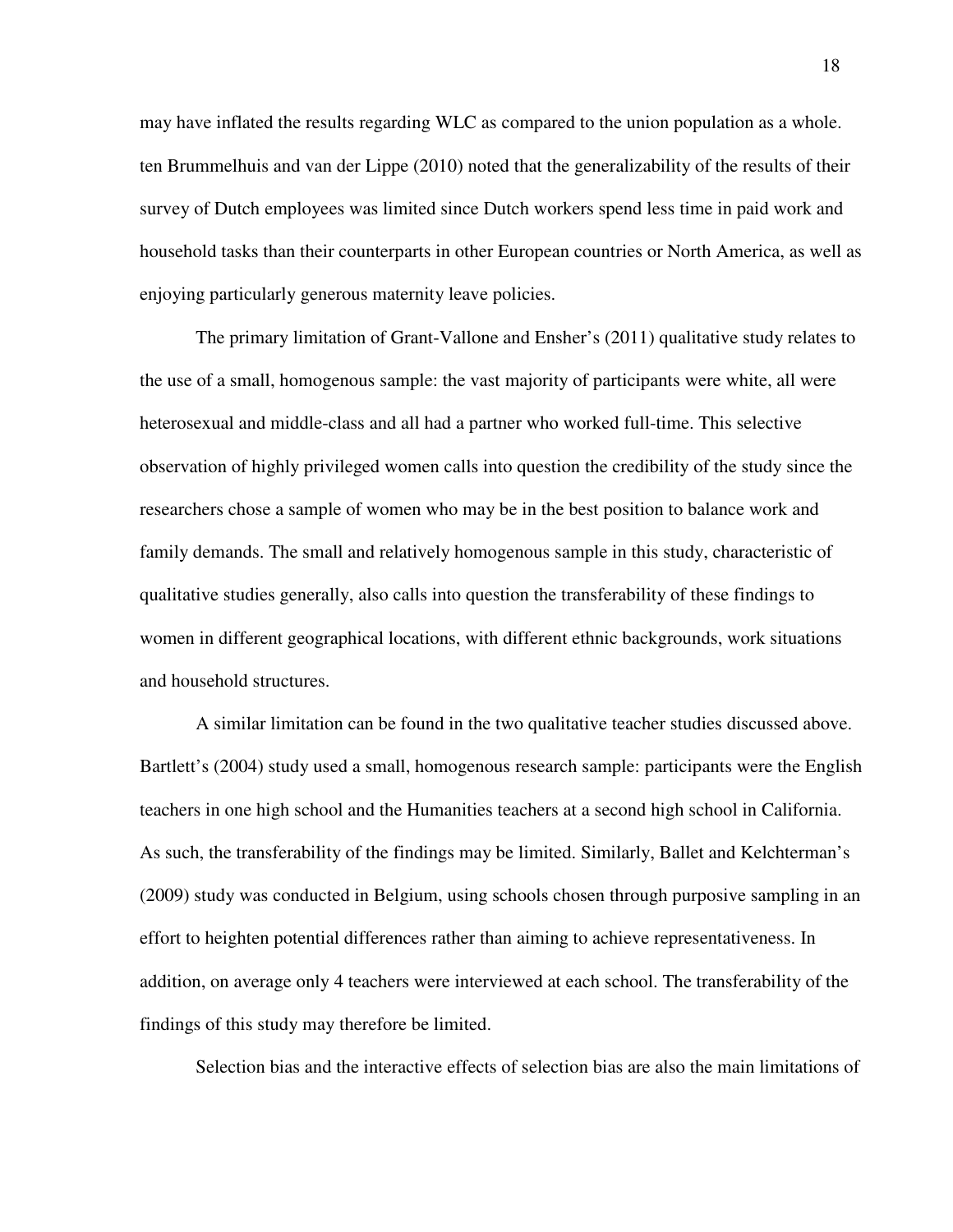the studies conducted by Cinamon and her colleagues. Each study discussed above was limited to married Israeli teachers, and two of the three studies were also limited to female teachers. The generalizability of the results of these studies may also be limited due to the specific educational requirements in Israel: most students begin studying for matriculation exams in the tenth grade and much of school business after that point is geared to ensuring high success rates for both students and schools. As such, the applicability of these findings to non-Israeli teachers, male teachers, teachers with non-traditional family structures and those without children is unclear. Moon and Roh (2010) similarly acknowledged the limited generalizability of their results to countries other than South Korea which may have different cultures, organizational structures and educational and family-friendly policies.

**Construct validity.** ten Brummelhuis and van der Lippe (2010) approached the WLC issue from the perspective of the organization, with the relevant measure being work performance as opposed to a measure that might be more meaningful to the employee's quality of life, such as the ability to enjoy leisure activities. Similarly, helping behaviour as a measure of the effectiveness of WLB supports is questionable. A construct validity issue can also be found in McGraw and Heidtman (2009) with respect to their measure of take-up of WLB options, since the take-up of WLB options is only a proxy for employee perceptions of WLB, not a direct measure of WLB.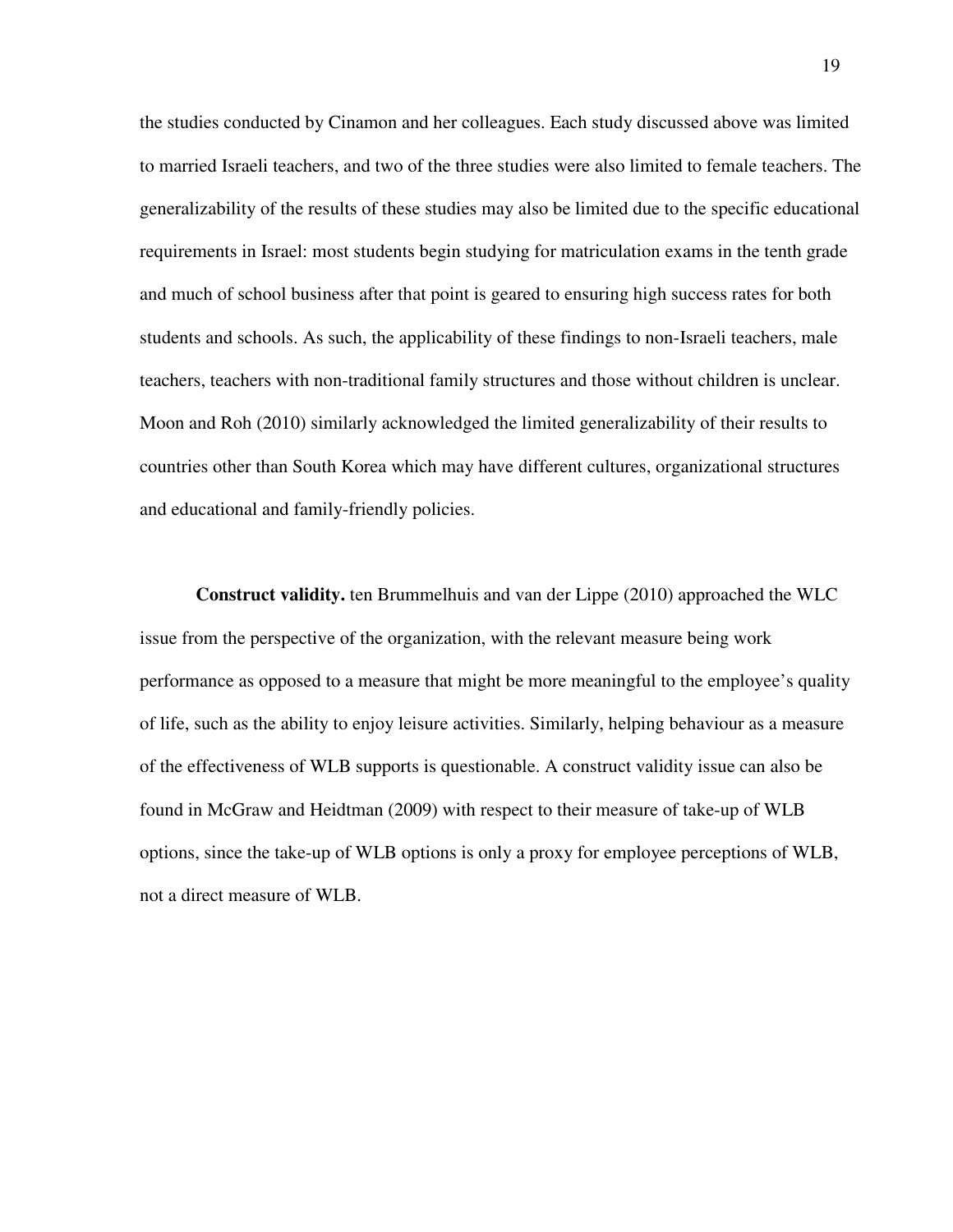#### **Chapter 3: Methodology**

While each of the studies reviewed above advances our understanding of work-life conflict (WLC) by either defining WLC factors or the relationships between those factors and WLC, a number of avenues of inquiry remain open for exploration.

One area that remains open for future research is the use of qualitative research methods, particularly in studies of Canadian participants. While several quantitative studies have explored the WLC issues unique to a Canadian law firm setting, qualitative research methods do not yet appear to have been employed to investigate lawyer WLC factors; the use of qualitative research methods would allow us to explore in-depth the particular issues faced by employees in the high-demand setting of a Canadian law firm. Similarly, Cinamon and Rich (2010) suggest that qualitative research methods should be used in order to gain a better understanding of teacher WLC factors. While qualitative studies in the school setting have been conducted with samples in the United States and Belgium, qualitative research in the Canadian school system may uncover teacher WLC factors unique to the Canadian setting.

Second, all of the studies reviewed either conflated data from multiple professions or explored legal professionals or teachers in isolation. As noted by Wallace and Young (2010), future studies should test the generalizability of findings regarding lawyers to workers in other fields. A comparative analysis would be helpful in determining whether the factors related to WLC experienced by lawyers are career-specific or universal in nature. Similarly, comparing the experiences of teachers to those of workers in another demanding profession would allow us to better understand the unique issues faced by individuals in the teaching profession.

20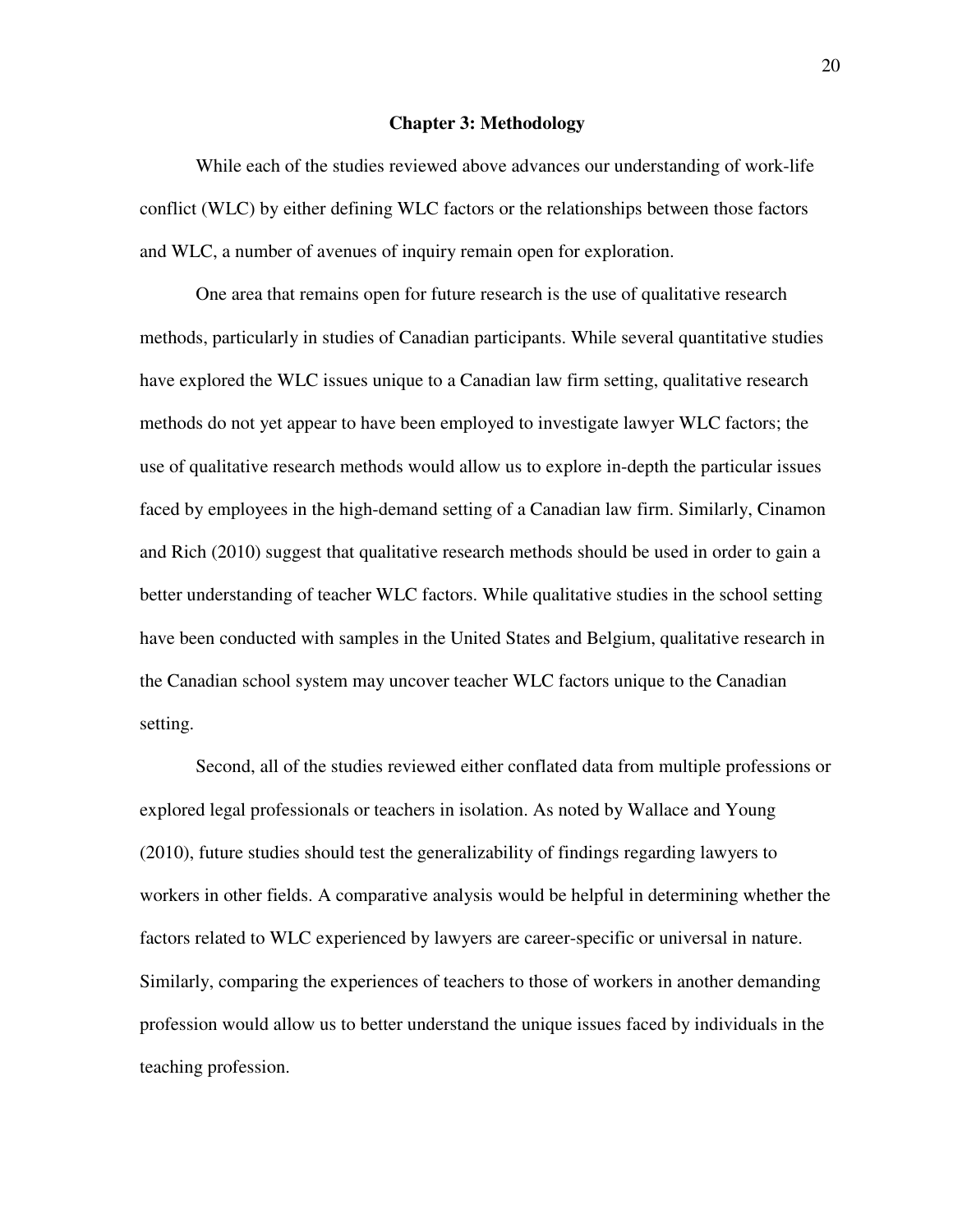In an effort to address some of these gaps in the research identified by previous studies in this area, this study employed a qualitative research design to compare a sample of lawyers working at a large urban Ontario law firm to a sample of urban Ontario schoolteachers with respect to the factors they believe are responsible for the WLC they experience. As demonstrated by the literature discussed above, teachers and lawyers are appropriate comparison groups in light of similarly high burnout and turnover rates notwithstanding that they are subject to very different job demands.

#### **Phenomenological Research Designs**

The goal of this study was to determine relevant factors responsible for WLC for law firm lawyers and teachers and to explore whether this experience is profession-specific or generalizable to other professions. A phenomenological design was employed. A phenomenological design is appropriate when the goal of the study is to reduce the personal experiences of a phenomenon as described by participants and gathered through in-depth exploration of that phenomenon to the universal essence of that phenomenon (Creswell, Hanson, Plano Clark & Morales, 2007).

#### **Participants**

Four lawyers and four teachers working in large urban Ontario settings participated in this study. Each group consisted of two women and two men, all of whom were midcareer (defined for purposes of this study as having five or more years of experience in the profession). Lawyer participants were recruited from a large, international business law firm headquartered in Toronto. Three of the teacher participants were recruited from the author's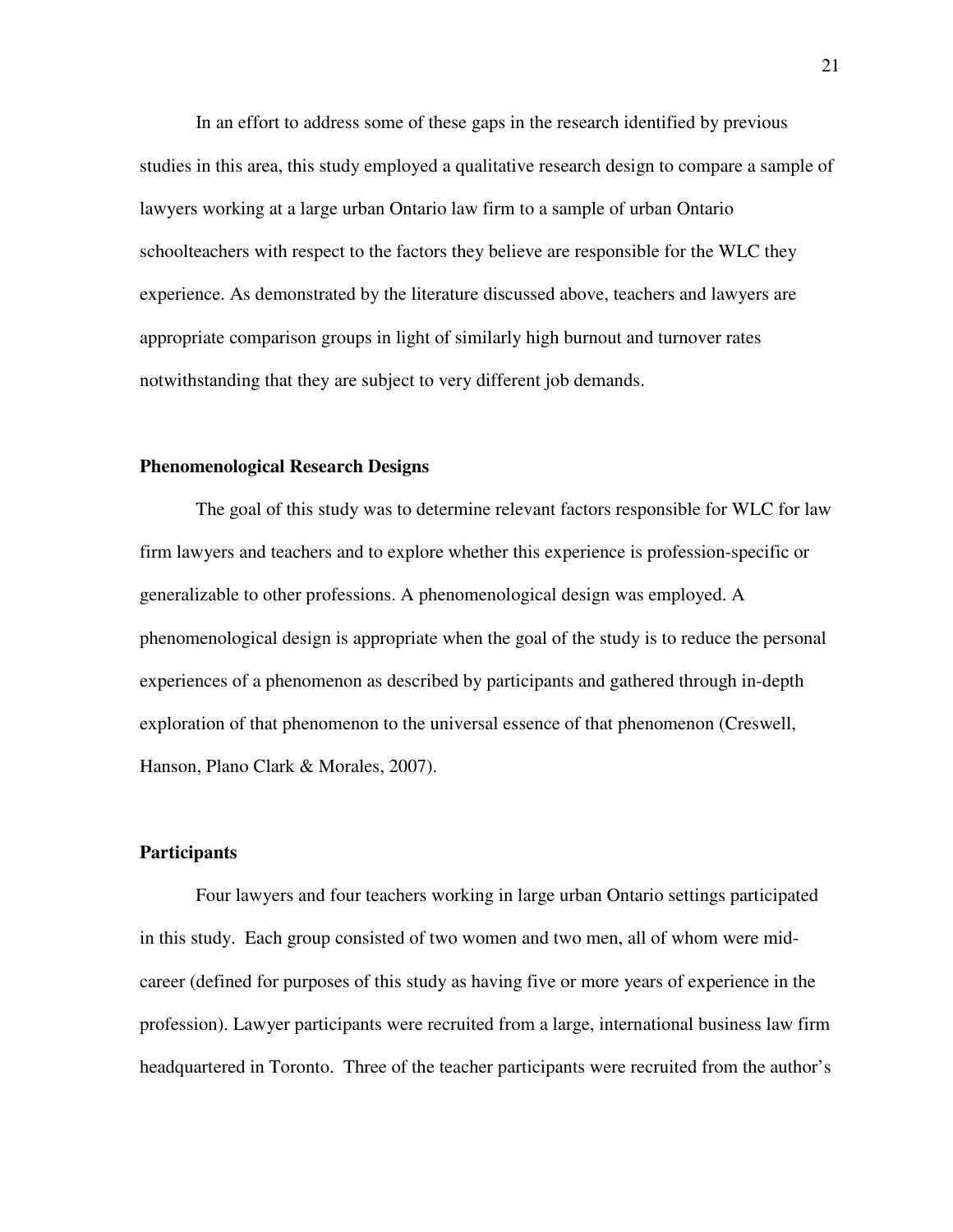personal contacts in Toronto; one of the teacher participants recruited the fourth teacher participant.

All participants received a letter of information regarding the purpose, risks and benefits of the study (Appendix A) and signed a form evidencing their informed consent to participate in the study (Appendix B).

#### **Demographics**

 The teacher participants in this study included two women and two men ranging in age from 33 to 45 years of age. Two of the teacher participants were married, one was divorced and one was single; two of the teacher participants (one of the married teachers and the divorced teacher) had children. Both married teacher participants described their partner as the breadwinner in the family (that is, the person bringing in the largest income).

The lawyer participants in this study included two women and two men ranging in age from 34 to 44 years of age. Three of the four lawyer participants were married with at least one child, while the fourth was cohabitating with his partner and childless. Three of the four lawyer participants described themselves as the breadwinner in their homes.

See Appendix C for the form of demographic questionnaire completed by all participants prior to their interviews. See Table 1 below for a summary of participant demographics.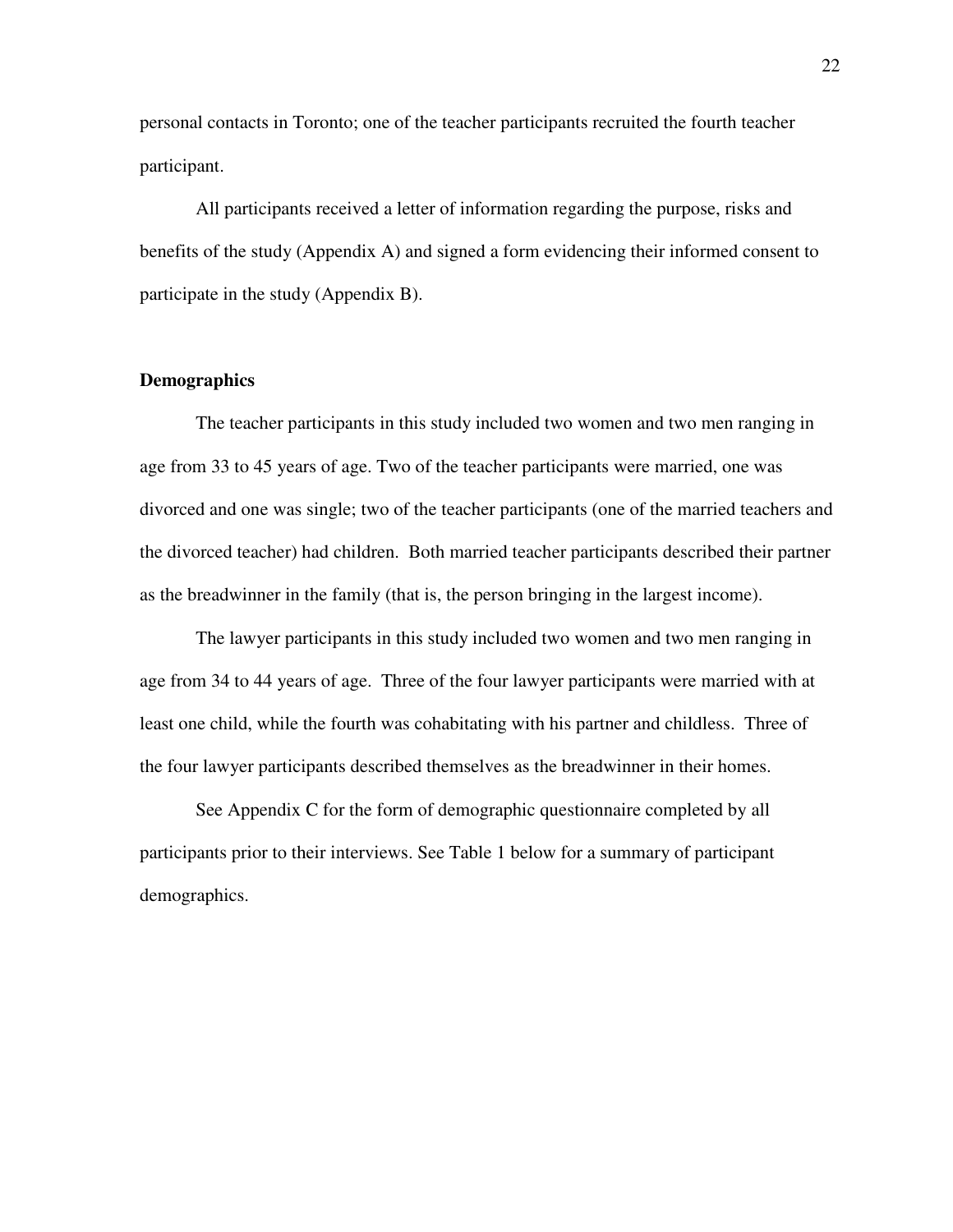## Table 1

#### *Participant Demographics*

| Participants | <b>Gender</b>               | Age<br>(Years) | <b>Marital</b><br><b>Status</b> | <b>Family Status</b>                   | <b>Childcare</b><br><b>Arrangements</b> | <b>Bread-</b><br>winner<br><b>Status</b> |  |
|--------------|-----------------------------|----------------|---------------------------------|----------------------------------------|-----------------------------------------|------------------------------------------|--|
|              | <b>Teacher Participants</b> |                |                                 |                                        |                                         |                                          |  |
| $TM-1$       | M                           | 39             | Married                         | No children                            | N/A                                     | No                                       |  |
| $TM-2$       | M                           | 35             | Married                         | 1 child $(4)$<br>months)               | Partner on<br>maternity leave           | N <sub>o</sub>                           |  |
| $TF-1$       | $\mathbf{F}$                | 33             | Single                          | No children                            | N/A                                     | Yes                                      |  |
| $TF-2$       | F                           | 45             | Divorced                        | 2 children (17<br>and $14)$            | Children in<br>school full-time         | Yes                                      |  |
|              | <b>Lawyer Participants</b>  |                |                                 |                                        |                                         |                                          |  |
| $LM-1$       | M                           | 44             | Cohabita-<br>ting               | No children                            | N/A                                     | Yes                                      |  |
| $LM-2$       | M                           | 41             | Married                         | 2 children (6<br>and $5)$              | Full-time nanny                         | N <sub>o</sub>                           |  |
| $LF-1$       | $\mathbf{F}$                | 34             | Married                         | 2 children (2<br>years and 3<br>weeks) | Participant on<br>maternity leave       | Yes                                      |  |
| $LF-2$       | $\overline{F}$              | 34             | Married                         | 1 child $(4)$<br>months)               | Participant on<br>maternity leave       | Yes                                      |  |

# **Procedure**

The data for this study was collected by way of semi-structured individual interviews consisting of approximately 35 open-ended questions, including questions regarding work load, pace of work, availability of WLB arrangements, meaningfulness of work and coping strategies. See Appendix D for a complete list of the interview questions. Follow-up questions were asked where appropriate. These interviews were recorded and transcribed in order to produce a complete and accurate record of the participants' responses.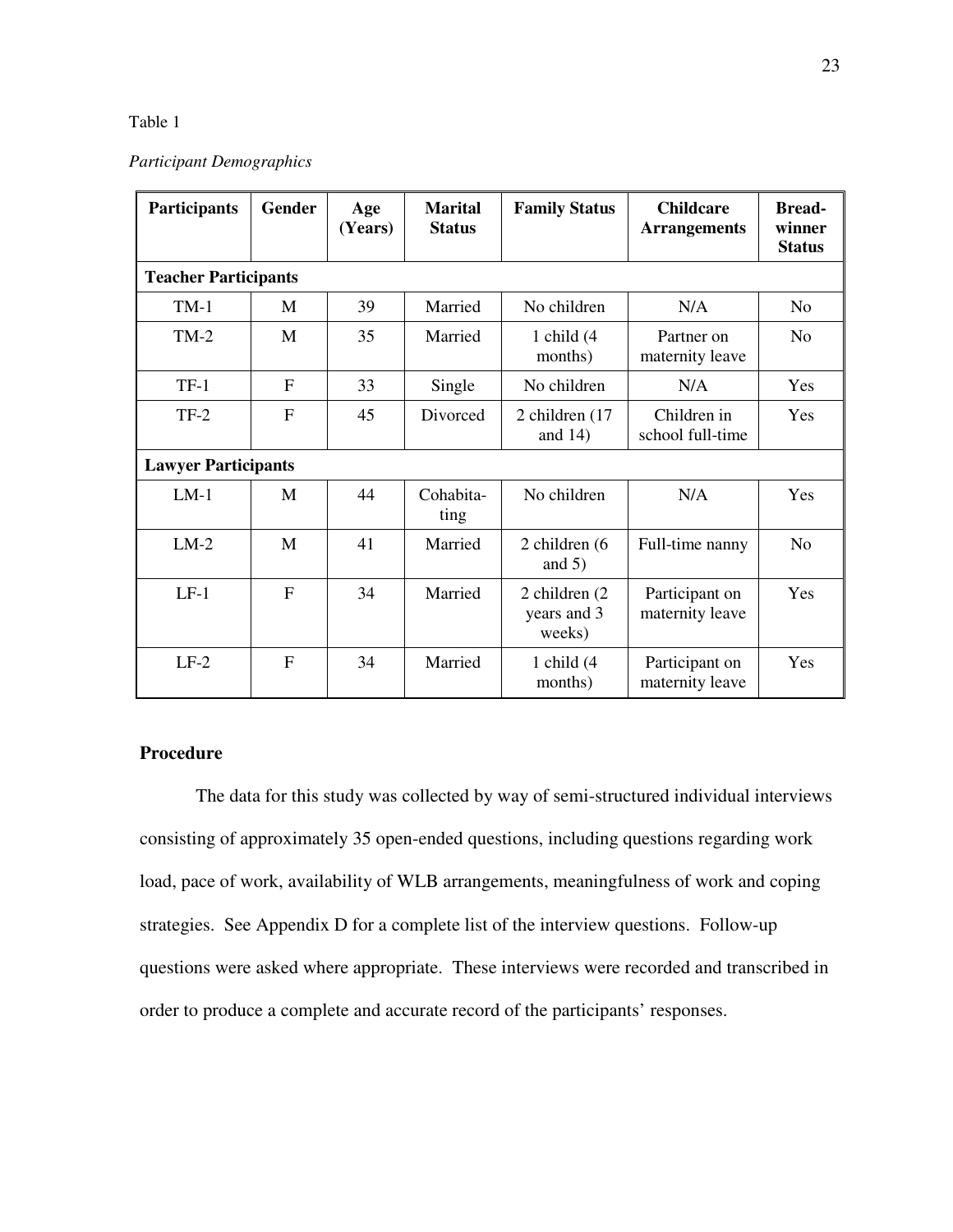### **Interview Content Analysis**

In accordance with the phenomenological approach to qualitative research outlined by Creswell (2007), all transcripts were first read through in their entirety to provide an overall picture of the data. Next, "meaning units" (that is, direct quotes of the participants) were grouped with related meaning units and assigned descriptive "meaning codes," which were in turn used to generate descriptions. These descriptions were then organized into themes for each of the two groups. For example, within the lawyer theme of "Work culture and client demands," the meaning code "Unpredictability/perceived control" comprised direct responses to questions such as, "How predictable is your work schedule?" and quotes including words and phrases such as "impossible to ever control" and "lack of predictability." See Appendix E for a more detailed description of the coding methodology used to develop lawyer and teacher meaning codes and themes.

#### **Trustworthiness**

The role of the researcher and steps taken to enhance the trustworthiness of the results of this study are discussed below.

**Clarification of the role of the researcher.** As the sole collector and analyst of the data, it is important to set out some of the personal experiences that have shaped my perceptions of WLC. I am licensed as a lawyer in the province of Ontario and practiced law at a large, international business law firm (first in New York City and then in Toronto, Ontario) for nine years prior to leaving the practice of law to pursue my interest in the field of Counselling Psychology. The primary reason for my departure from the practice of law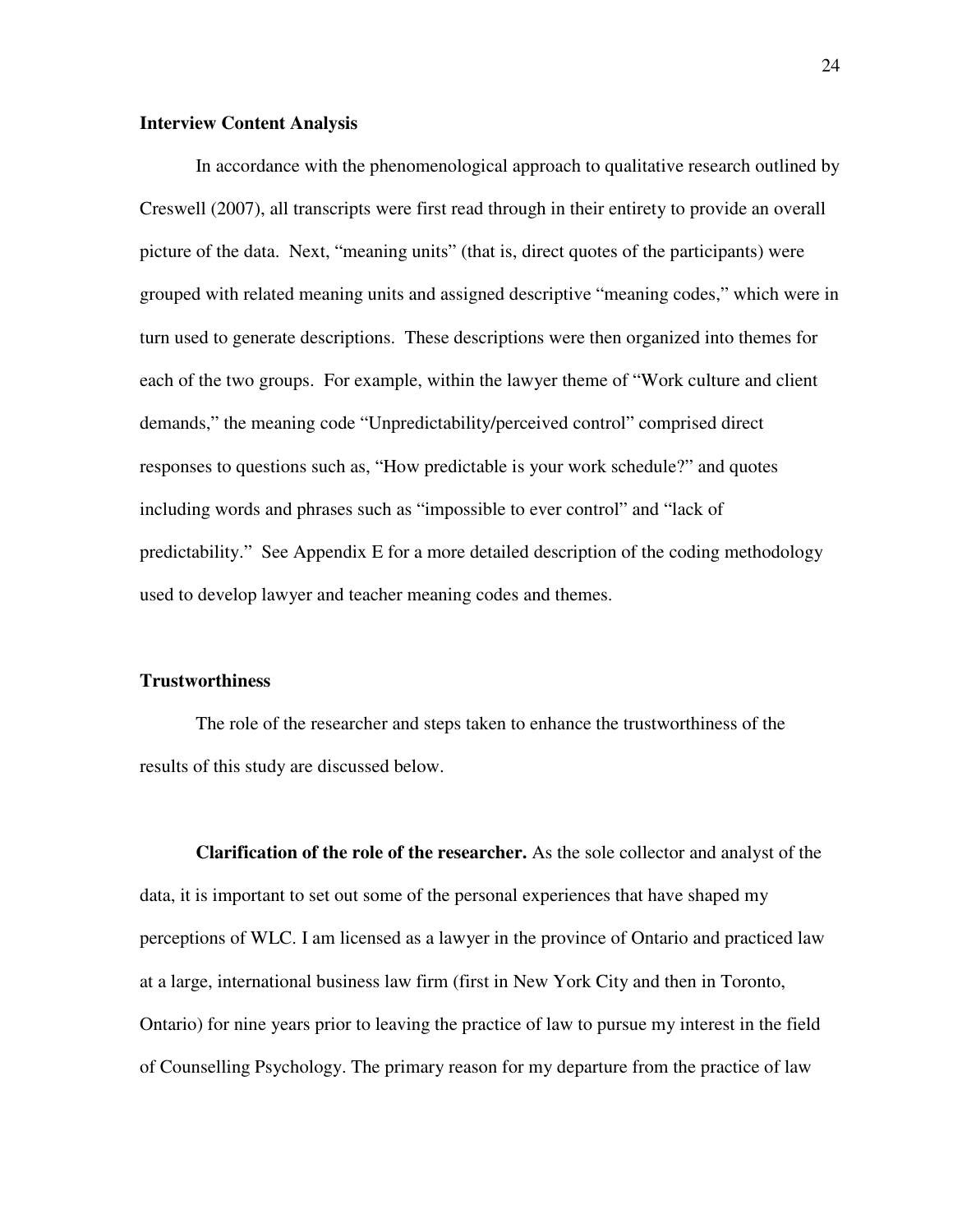was the very high WLC I experienced working in a large business law firm. This professional background is the source of my interest in the area of WLC, and allowed me to bring to this study an intimate understanding of law firm culture and many of the challenges faced by lawyers in that setting. My own experiences with WLC in the legal field thus shaped the types of questions I asked and the themes I identified.

**Reflective journal.** The formulation of hypotheses prior to data collection is not part of the phenomenological research design (Creswell et al., 2007). However, in light of my personal background as a law firm lawyer, I memorialized in a reflective journal the expectations I had with respect to the data in order to remain mindful of my own beliefs and biases during the data collection and analysis process. Examples of my expectations regarding the findings included the following: that the teachers would report high WLB expectations when entering the profession and state that they chose to enter the teaching field in large part for lifestyle considerations, while the lawyers would report having lower expectations for WLB when entering the profession and state that they chose law largely for reasons related to prestige and salary; that the lawyers would report working significantly longer hours, have a heavier workload and perceive greater spillover than their teacher counterparts; and that the biggest challenges to WLB reported by the lawyers would relate to client demands and billable hours targets, while for the teachers the biggest WLB challenges would be bureaucracy-related frustration and dealing with student and parent issues.

**Member checks.** Following the analysis of the data and the identification of themes, member checks were conducted with each of the participants in order to confirm that these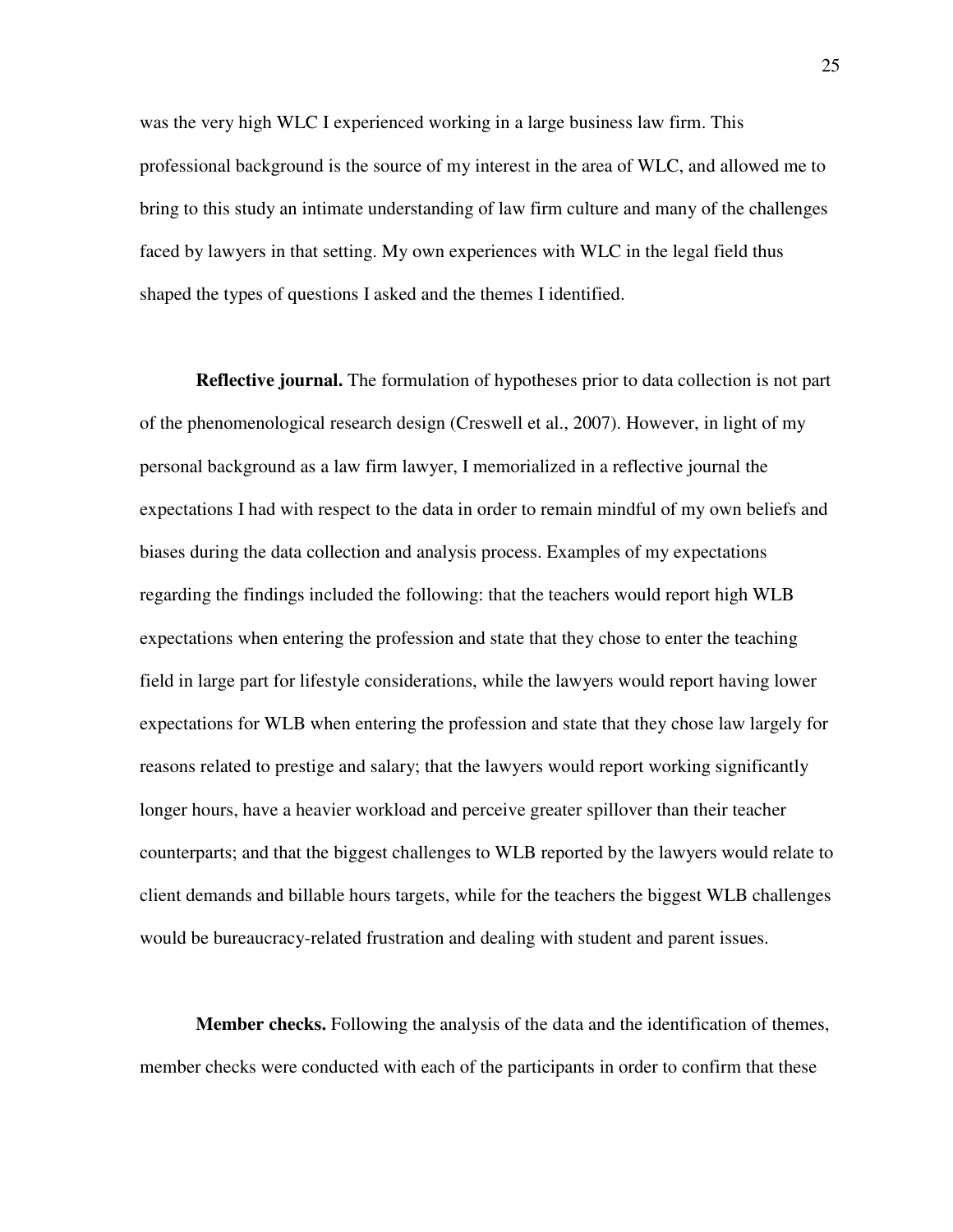themes accurately reflected participants' own experience of WLC. Each participant was provided with a list of themes and the meaning codes under each theme for their group (see Appendix F for the lists provided to participants) and asked to confirm that the themes and meaning codes (and the way in which they were grouped together) resonated with their own experience of WLC. Each of the eight participants confirmed that the list of themes and the meaning codes supporting those themes accurately reflected the factors they believed were relevant to their own experience of WLC.

**Inter-rater reliability.** A subset of the data was re-coded by an impartial coder in order to test coding consistency. Three of the 72 participant quotes coded by the impartial coder were assigned different themes, for an inter-rater reliability value of 95.8%.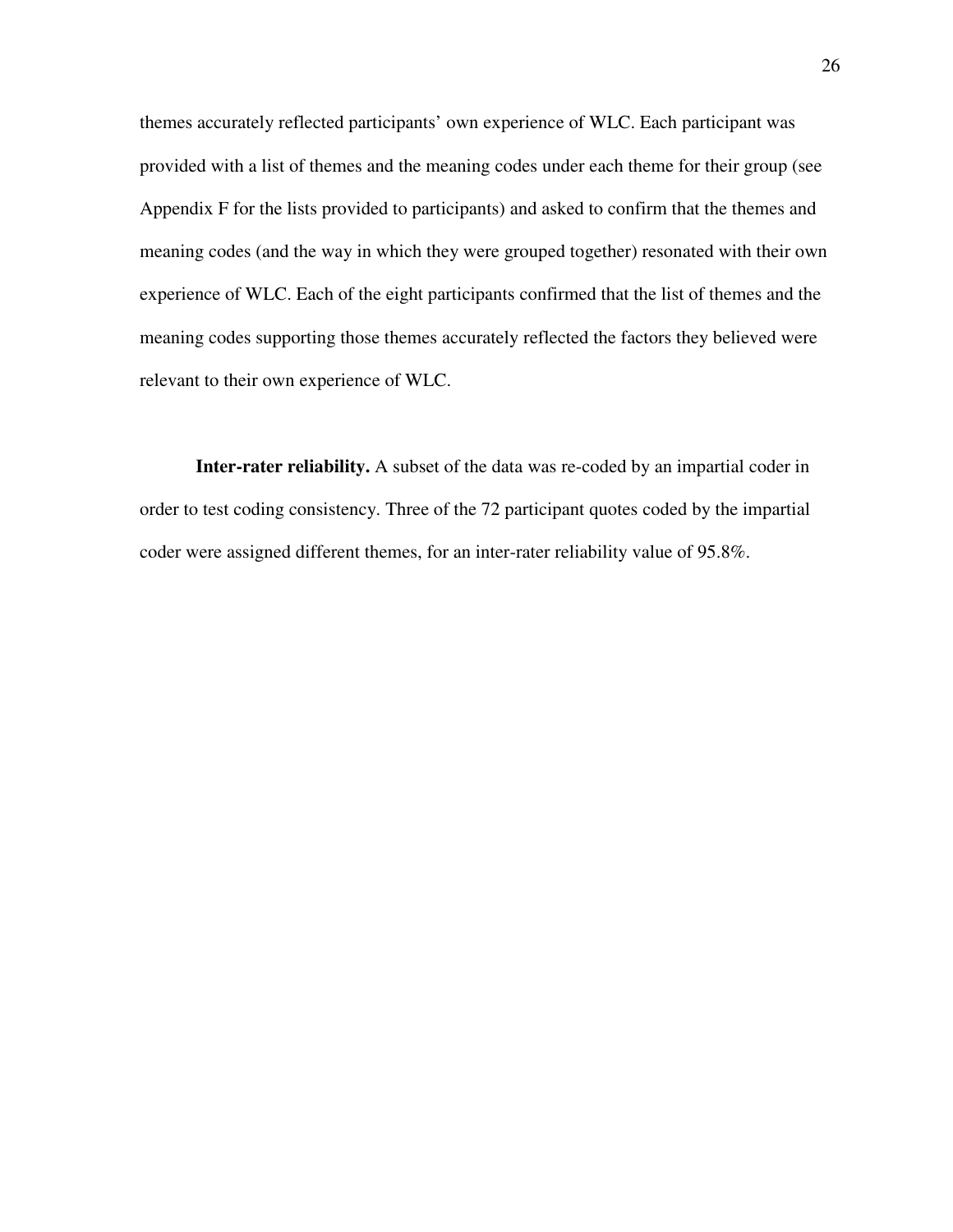#### **Chapter 4: Results**

 The purpose of this study was to identify the factors responsible for WLC experienced by mid-career teachers and law firm lawyers. Specifically, this study aimed to determine whether the factors responsible for WLC identified in the literature are applicable to teachers and law firm lawyers and/or whether professionals in these careers experience WLC factors that are unique to their profession.

## **Teacher Themes**

 Eight themes were identified for teacher participants. The eight teacher themes were: (1) Amount, pace and predictability of work; (2) Self-imposed standards and emotional investment; (3) Meaningfulness of work; (4) Collective agreement and job security; (5) Work culture and community expectations; (6) Availability and uptake of WLB arrangements; (7) Personal factors: Challenges and coping strategies; and (8) Teacher perceptions of WLB: Expectations, challenges and potential solutions.

Table 2 sets out the frequency with which each teacher theme was endorsed by the teacher participants. Each of these themes is discussed in greater detail below, including the meaning codes identified for each theme along with participant quotes reflecting each meaning code. The methodology used for assigning meaning codes to participant narratives is set out in Appendix E.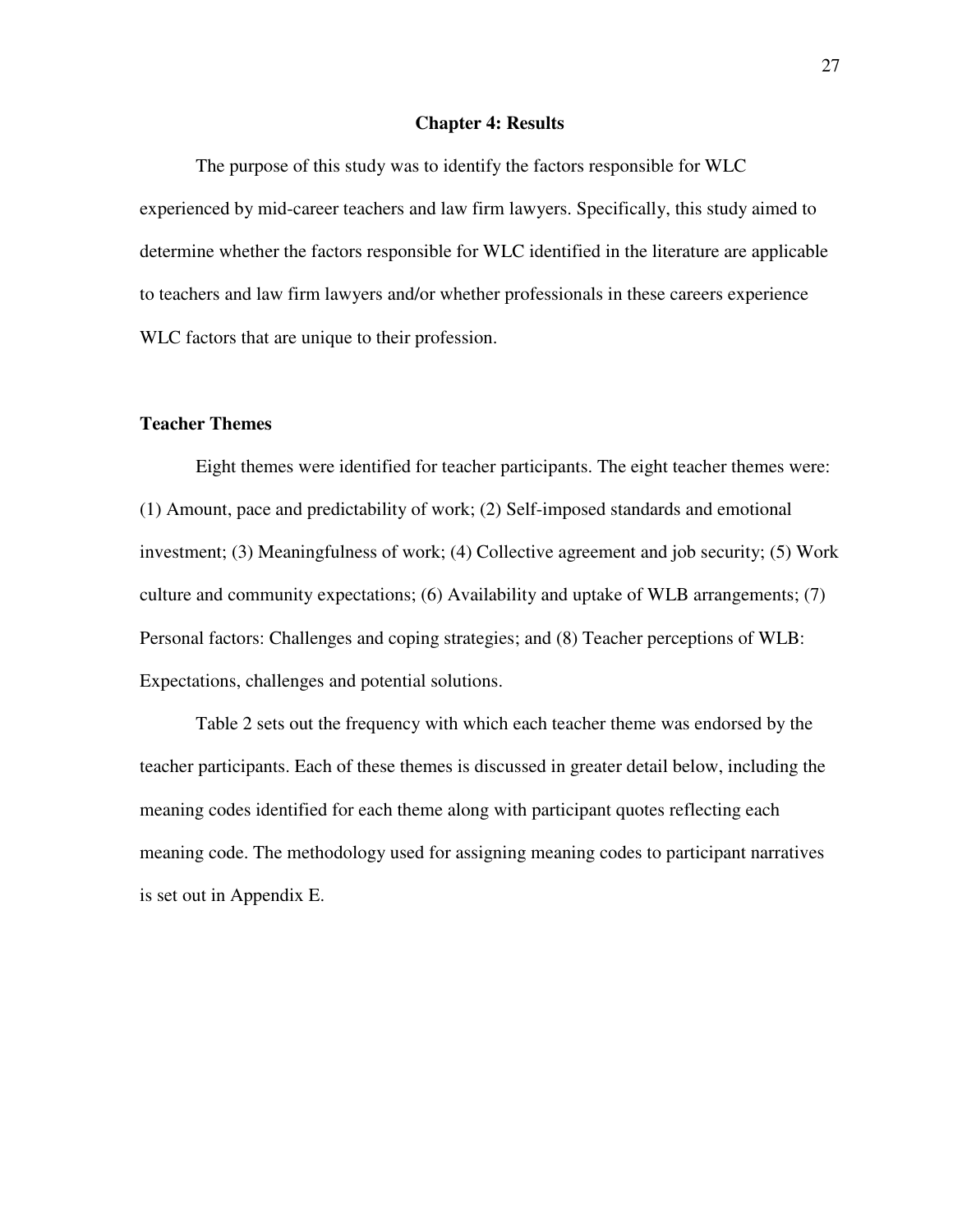## Table 2

# *Teacher Participant Summary Table*

| Participant                                           | Theme 1:<br>Amount,<br>pace and<br>predictability<br>of work | Theme 2:<br><b>Self</b><br>imposed<br>standards<br>emotional<br>investment | Theme 3:<br><b>Meaningfulness</b> | Theme 4:<br><b>Collective</b><br>agreement<br>$\int$ job<br>security | Theme 5:<br>Work<br>culture /<br>community<br>expectations | Theme 6:<br><b>WLB</b><br>arrangements | Theme 7:<br><b>Personal</b><br>factors:<br><b>Challenges</b><br>and<br>coping<br>strategies | Theme 8:<br><b>Expectations</b><br>of WLB | Total #<br><b>of</b><br>themes<br>endorsed |
|-------------------------------------------------------|--------------------------------------------------------------|----------------------------------------------------------------------------|-----------------------------------|----------------------------------------------------------------------|------------------------------------------------------------|----------------------------------------|---------------------------------------------------------------------------------------------|-------------------------------------------|--------------------------------------------|
| $TM-1$                                                | 19                                                           | 3                                                                          | 6                                 | 5                                                                    | 6                                                          | $\mathcal{I}$                          | 9                                                                                           | 4                                         | 8                                          |
| $TM-2$                                                | 15                                                           | 15                                                                         | 8                                 | 3                                                                    | 18                                                         | $\mathcal{I}$                          | 11                                                                                          | 5                                         | 8                                          |
| $TF-1$                                                | 20                                                           | 16                                                                         | 6                                 |                                                                      | 8                                                          | 6                                      | 10                                                                                          | $\overline{\mathcal{L}}$                  | 8                                          |
| $TF-2$                                                | 18                                                           | 24                                                                         | 11                                | 5                                                                    | 16                                                         | 6                                      | 15                                                                                          | 8                                         | 8                                          |
| Total # of<br>participants<br>endorsing<br>each theme | $\overline{4}$                                               | $\overline{4}$                                                             | $\overline{4}$                    | $\overline{4}$                                                       | $\overline{4}$                                             | 4                                      | $\overline{4}$                                                                              | 4                                         |                                            |

*Note.* Each theme was counted only once per passage of continuous text (ignoring reflections and encouragers from the

interviewer) even if that theme arose multiple times in that passage.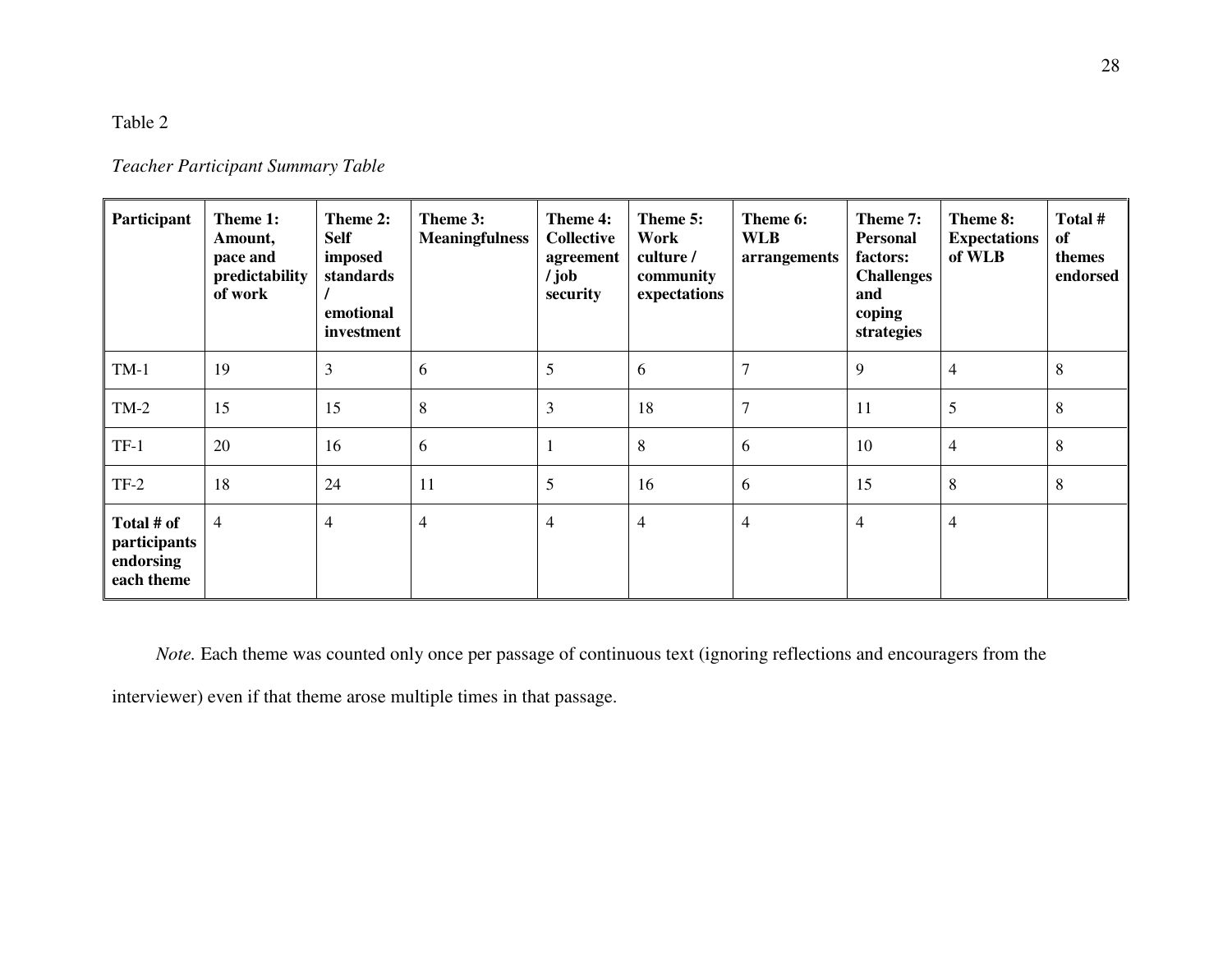**Teacher theme 1: Amount, pace and predictability of work.** This theme focused on the relationship between WLC and concrete job demands, including the number of hours actually worked by participants, the amount of work participants were required to complete, the time within which they were required to complete it and any changes experienced in the amount or pace of work over the course of their careers. Also included under this theme were teacher perceptions of control over various aspects of their work (e.g., when and where work may be completed), the predictability of the work and the flexibility of their work schedules. Finally, this theme encompassed teacher perceptions of the extent to which they worked or had thoughts of work in the evenings, on weekends or otherwise during participants' nonwork roles.

Six meaning codes were identified within the theme of amount, pace and predictability of work: (1) Hours worked; (2) Workload; (3) Work pace/intensity; (4) Expansion of work roles; (5) Perceived control/predictability/flexibility; and (6) Spillover. Participant quotes reflecting each of these meaning codes are set out below.

*Meaning code 1: Hours worked.* Three of the participants stated that they worked around 45 hours per week on average. For example:

*"Gosh, I never really counted it, but I guess it's, you know, if I count from the time I get in at 7:15 and I finish just around 2:30 the bell rings, so that's seven and a half hours let's say, plus most times I'm doing something after school, whether it's cross country in the fall, soccer in the spring, or something else, or just staying behind, so let's give it another hour and a half, so then nine hours a day, 45 hours a week, plus anything I do at home…so that's another maybe two or three hours a week. So, you know, 50 hours would be a pretty long week."* 

The fourth participant reported working around 60 hours each week:

*"Go in at 8:00, work until 4:00, and then I do a couple hours at night, so I have 10 a day and then Sundays I work a lot, so I'd say 60-ish with the marking and everything."*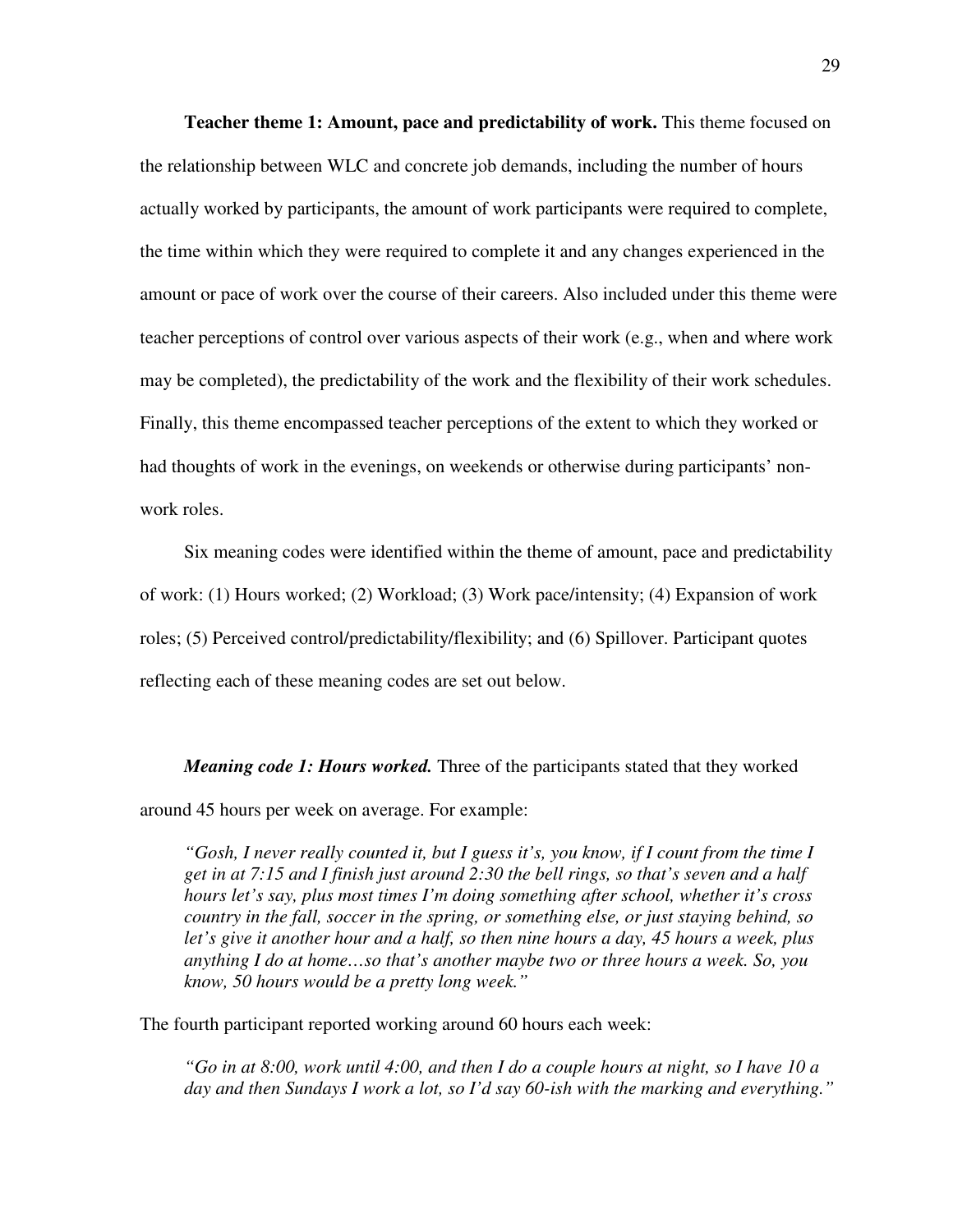*Meaning code 2: Workload.* There were some discrepancies in participants'

perceptions of the heaviness of their workload. Two of the four teachers found the work to be

manageable, subject to specific and predictable busy periods. For example:

*"I wouldn't say it's [the workload] too heavy. I mean certainly there are times when it's heavier than others – around report card time, just when tests happen to pile up there's lots of marking to get through in a particular week, but as far as prepping for classes and so on, that gets easier as you go further in the profession because you've taught all the courses before, have material, they're prepared. Every once in a while to do a new course … or a course that I haven't done for a couple of years and then I*  have to refresh. But generally the in-class stuff is not, you know, is not difficult. A lot of *it is just standing up at the front and talking about a subject I'm very knowledgeable about and then helping students do questions and then, you know, a lot of that is repetitive; the same problems come up again and again, and it's - more than anything it just requires patience [laughing] because you're having to say the same thing over and over."* 

The other two participants found their workload to be very heavy. For example:

*"Yes, I feel like I have a heavy … It's the kind of job where it depends, right?... Like I think if you're a good teacher you work harder and some teachers don't, you know, put in as much time, but it's a heavy workload, like there's job stuff at work, and then you come home and you have marking, you have, you know, other stuff to do, and even on prep, like preps you get your prep time, most people do work, but often I would, you know, I'll go talk to kids or whatever, kids having trouble, whatever….So it's a big workload I think."* 

*Meaning code 3: Work pace/intensity.* Three of the four participants found their work

to be very fast-paced. For example:

*"It is extremely fast-paced…Extremely, and really kind of non-stop, like I would say. It's – I don't even have time for myself during the day, like it's 100% you're on and you are focused on your students."* 

The fourth participant did not find the pace of his work to be too fast:

*"I think the pace is not difficult, it's not strenuous or stressful, excepting with certain times. There's certainly a regularity to it that, you know, doesn't occur in many other professions I imagine, you know, there are bells that go off during the day that tell you, 'Now you need to be in this place; now you need to be in this place,' and really there*  isn't an option, because you know we're the ones as teachers who are the responsible *parties."*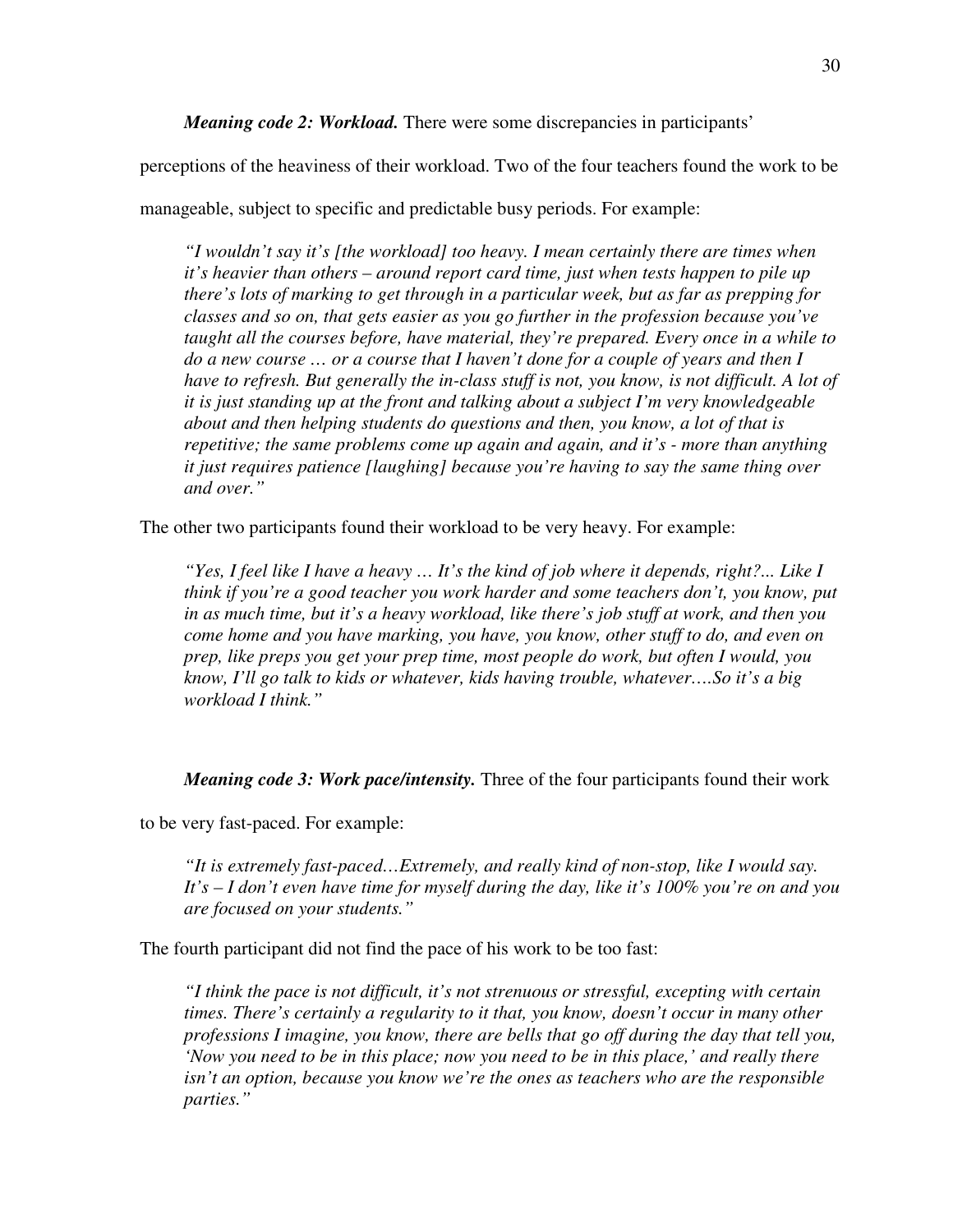*Meaning code 4: Expansion of work roles.* Three of the four participants felt that there

had been increases in the amount and/or pace of work since they began their careers. For

example:

*"I think the pace has increased and the workload has increased. I think more and more things are getting downloaded onto teachers to take care of just in general, like in society, but then also with the Board, if you will. So, just kind of the idea of really fulfilling this really tight curriculum, you know, in a second language, it's a lot, and then also kind of things like, for example PDA – that's daily physical activity – in order to combat childhood obesity, kind of one more thing, right, that maybe parents aren't doing, so it's up to schools to kind of do, and then just, you know, the idea of like teaching social skills and that sort of thing."* 

*"What can I say, like I think that school has changed so much since even I went to school in elementary school; it's - I think teachers are expected to do so much more in terms of teaching, you know, the whole child, you know, and really developing them into functional members of society and all of that is, so it's not just going through a textbook and everyone reading the same thing, it's all about differentiating instruction. Anyway, all of this stuff and just so many different aspects, and academics are such a small part of what we do. I guess what I'm saying is I don't know, like it just seems like the structure of school hasn't changed much in and of itself, like you're still one person with 20 others, but the workload has increased so much, so if that could somehow give, like if there could be some sort of shift in that way, like smaller classes or two adults with a class or anything to kind of alleviate this full responsibility and full liability for everything I think that would help a lot to kind of just have a bit more equilibrium or…"* 

The fourth participant felt that there had been only small changes to the amount or type of

work required of him since he began his career:

*"There are small changes, you know, when our contracts change, certain things, certain small – and responsibilities and such change. Like we have supervision responsibilities at lunchtime, for example, once or twice a week, and occasionally we have to cover another teacher's class because they're, you know, either sick or out with a group, a team, or a class or something on a fieldtrip, and then we have to cover another class for half a period. Those are called 'on calls' or 'on call during a prep period,' and those are kind of dreaded by most teachers. It takes you away from the free time that you have to, you know, do your own work, and the amount of those sort of changes when the contract changes. So, for example, currently we have less of those than we used to have, so that's changed a little bit, but generally those responsibilities are always there or have always been there."*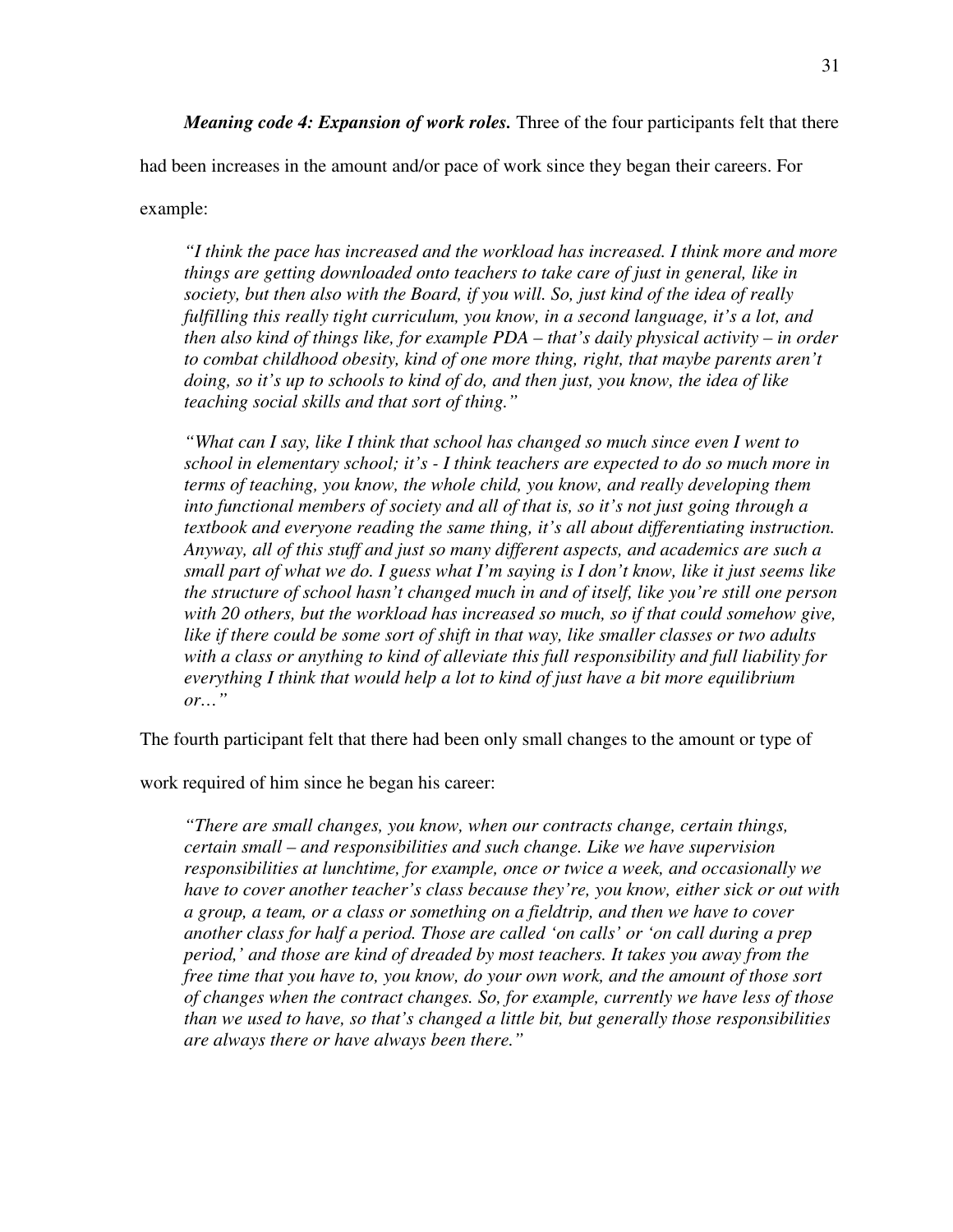*Meaning code 5: Perceived control/predictability/flexibility.* All four participants felt

that there was a great deal of predictability in terms of the regularity of their overall schedule:

*"It's predictable, very predictable, like we have a monthly calendar that comes out that says when everything is, like in terms of assemblies, and presentations, and yada, yada, yada, so it's very easy to set up like two weeks in a row you know exactly what you're doing."* 

All four participants also noted the highly regimented nature of the environment:

*"…so your day is broken up into such small chunks that outside of that it seems crazy, like if I talk about having a prep period it's really just 40 minutes, but in an office job*  like that's half an hour, like it's nothing, right, but you kind of swallow that and *whatever, but so I don't have time to go to the washroom sometimes, like I have to… You know we have meetings during lunch hour, which is you know, 55 minutes exactly, and then the bell rings...It is, it is very, very regimented; highly, highly structured, so it's just kind of nonstop and it's hyper-stimulating too also, like because just being one adult with all of these kids, and so there's, you know, your classroom time, and then you know, duties, and meetings, and clubs, and like that sort of thing, so there's just like different aspects to kind of, the day, but highly structured."* 

Two of the four teachers stated that within the highly structured, predictable schedule was a

great deal of unpredictability:

*"Well, I know I have to be there from 8:15 to 3:15. That's about as predictable as it gets. So, I can come in, we have these preps that we're supposed to get on a five-day period, right, so like my third day gets an hour prep at 10:00, my fourth day whatever, like those are there. But I can come in on day three and be told that there's no coverage for my prep teacher. Say, I have music, my kids go to music, music teacher is sick and nobody has picked up her job, sorry. You teach that hour and it's like ah, I was going to do all my paperwork then or I was going to do…So, like I am planning to buy my lunch that day, because I had nothing in the fridge, and suddenly there's a parent that comes to see me at lunch and it's like great, so there goes my lunch…"* 

All four participants reported feeling that they had little control over their time during

classroom hours but all four also felt that they had a great deal of latitude regarding when and

where they could complete all non-classroom work such as marking and preparation for

subsequent classes. For example:

*"I mean the day-to-day work I don't have any freedom, that has to be in the classroom,*  but as far as the marking goes I do have some freedom and I sort of take advantage of *it; I put that off [laughing] often, but you know generally it should be done - or I feel*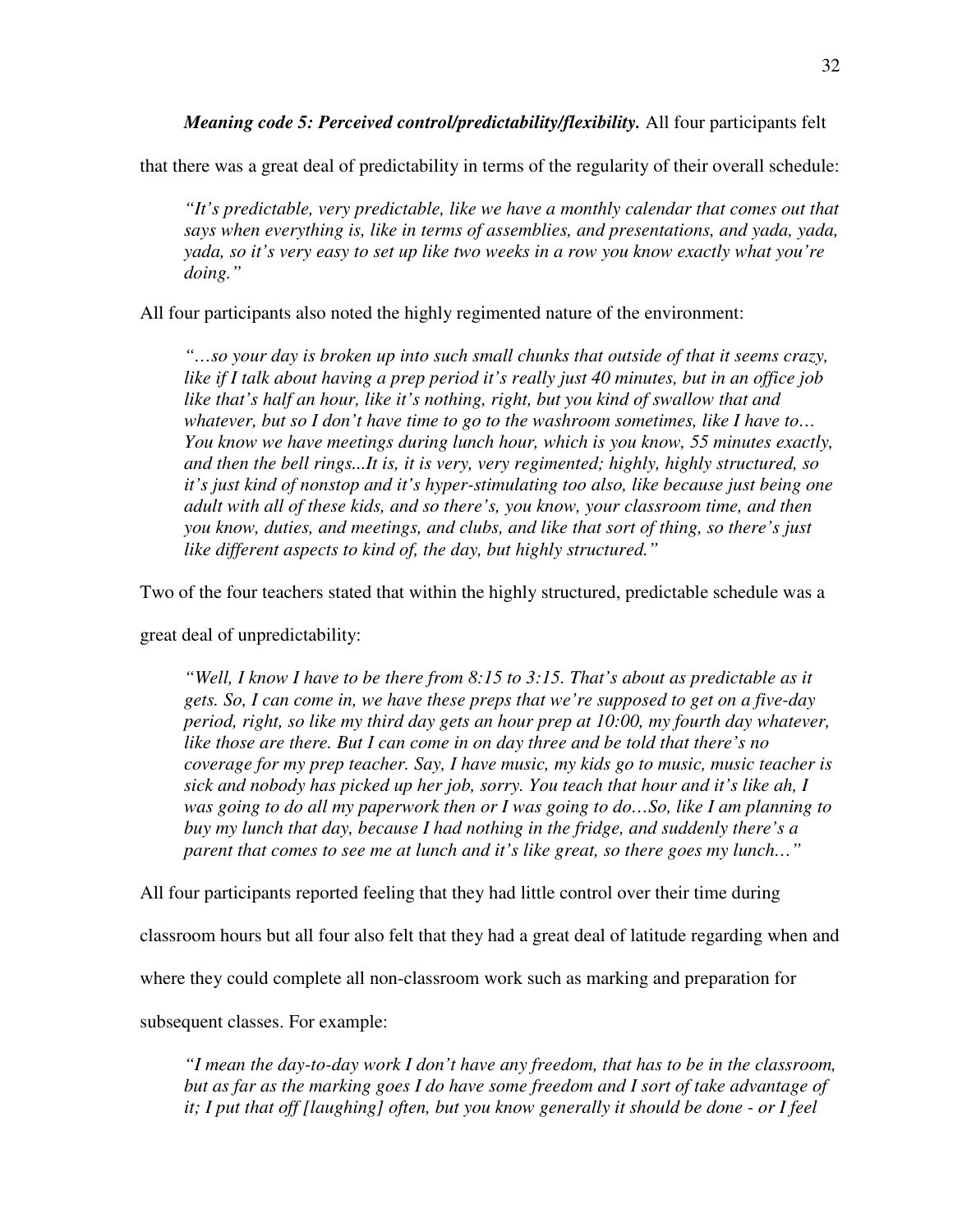*quite badly if it takes any longer than a week. Some teachers are more, you know, sort of do it faster than others, but generally everyone takes a number of days to do it."* 

*Meaning code 6: Spillover.* All four participants reported doing several hours of work

each week during the evenings and on weekends, with some variation in the regularity and

length of this evening and weekend work. For example:

*"I would say, yeah I would say 2, 3 hours a night, and then Sunday usually for like five hours or so."* 

Two of the four participants also spent a significant amount of their non-work time thinking

about work:

*"Quite a bit of my time, and it's because you think about what you're going to do, you also think about things that happened at school, the emotions of the kids, you know, what do I need to do to help this kid. So, I would say in terms of time, I'm better this year, but before I used to think about it all the time, like even on a Saturday I'm not doing work, but I'm sitting there at a barbeque thinking about it."* 

The third participant felt that she was fairly successful at separating her work and non-work

roles:

*"I feel like I tend to actually compartmentalize my life fairly well in terms of … I often don't think about like lessons, and codes, and that sort of thing; like once I'm done my work at school then I'm done."* 

The fourth participant reported thinking about work frequently in his non-work time, but did

not generally view this negatively:

*"I sort of, when I, you know, do my own recreational reading I do read things about the job in general, about mathematics, about teaching mathematics, ideas for it, and so on, but those things are not… I don't do those out of responsibility, I do those things because I'm sort of generally interested in it, and then occasionally I will incorporate those things or attempt to incorporate those things into my class, but it's not, you know, I don't feel pressure to do that, so I don't sort of feel that I have to be thinking about work more than I do. As far as sort of, let's say anxieties about work, thinking about work when I'm not there or worrying about work, that's there occasionally. There have been periods where I've had difficult classes or we had sort of a curriculum change a few years ago, and there was a new course, and we didn't have textbooks, and that was sort of a very pressure-filled semester, so I was anxious about that at the time, but I*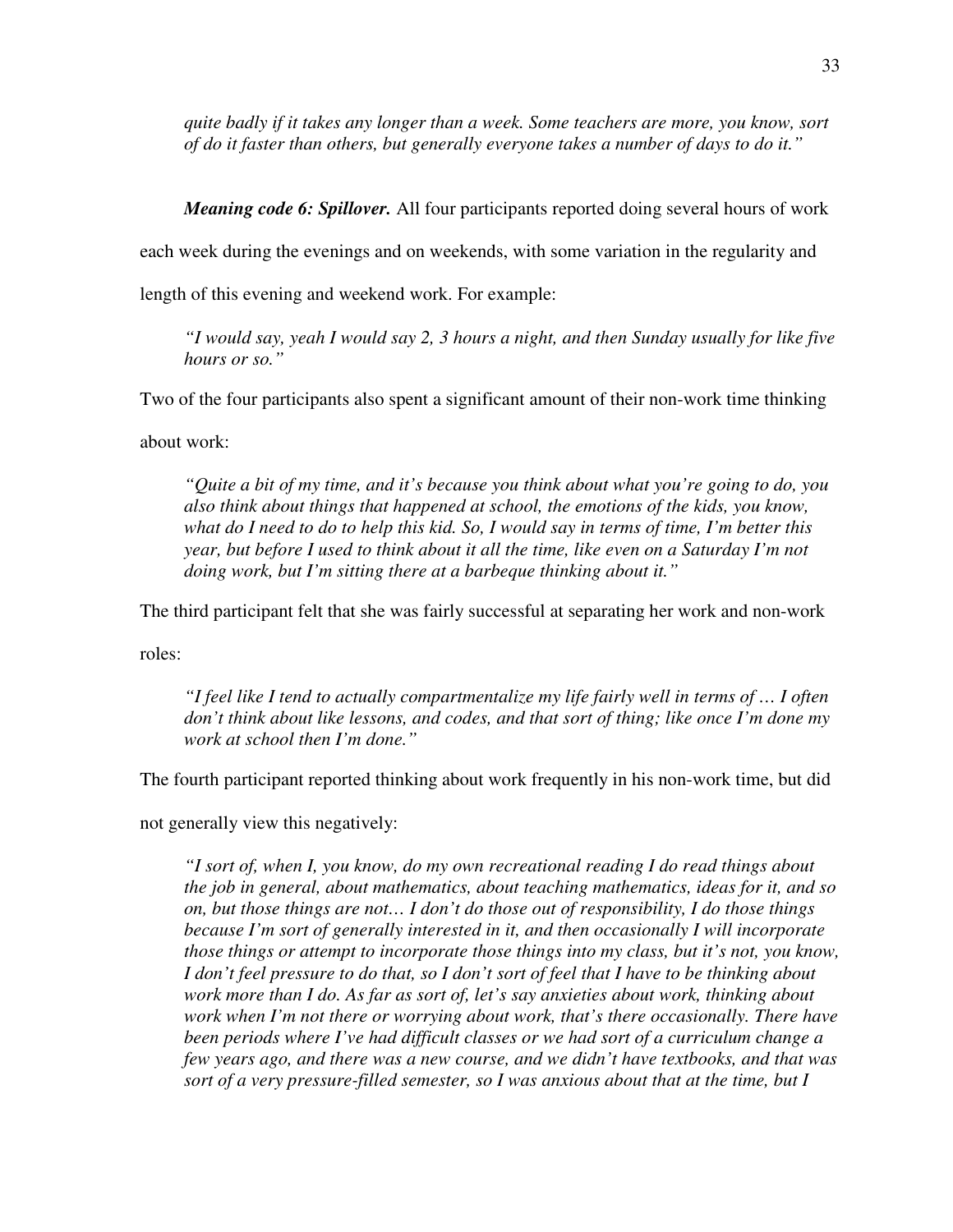*don't think generally I do spend a lot of time thinking or anyway certainly not worrying about it."* 

**Teacher theme 2: Self-imposed standards and emotional investment.** The theme of self-imposed standards and emotional investment focused on the relationship between WLC and implicit and/or internally imposed job demands and pressures. Four meaning codes were identified within the theme of self-imposed standards and emotional investment: (1) Emotional investment in student needs; (2) Self-imposed expectations/standards/pressures; (3) Responsibility/accountability; and (4) Autonomy. Examples of participant statements related to each of these meaning codes are provided below.

#### *Meaning code 1: Emotional investment in student needs.* Three of the four

participants made comments suggesting a heavy emotional investment in the needs of their

students. For example:

*"Yeah, that's my strategy, but in another way I don't compartmentalize that well in terms of … I feel like being a teacher, especially at this school and working with the population we are, there's just so much to think about, like you're just exposed to the full range of humanity and their choices, and you know different families, and relationships, and what's happening, and whatever. So, there are so many sad situations, just really upsetting situations that it's really hard not to think about it, like after work and stuff, and you just think of these little kids, you know, going home to like whatever is happening. …So, that's hard to like not think about."* 

*Meaning code 2: Self-imposed expectations/standards pressure.* All four participants

indicated holding themselves to high standards in their work (and in two cases, non-work)

roles. For example:

*"I would say to that that you should never have lesson plans. I don't even keep my lesson plans from the year before. …I change them, yeah. You have new students in front of you all the time, every year is a new year, and I couldn't use some... I mean I could; I could teach the same thing over and over again, but I don't think I would*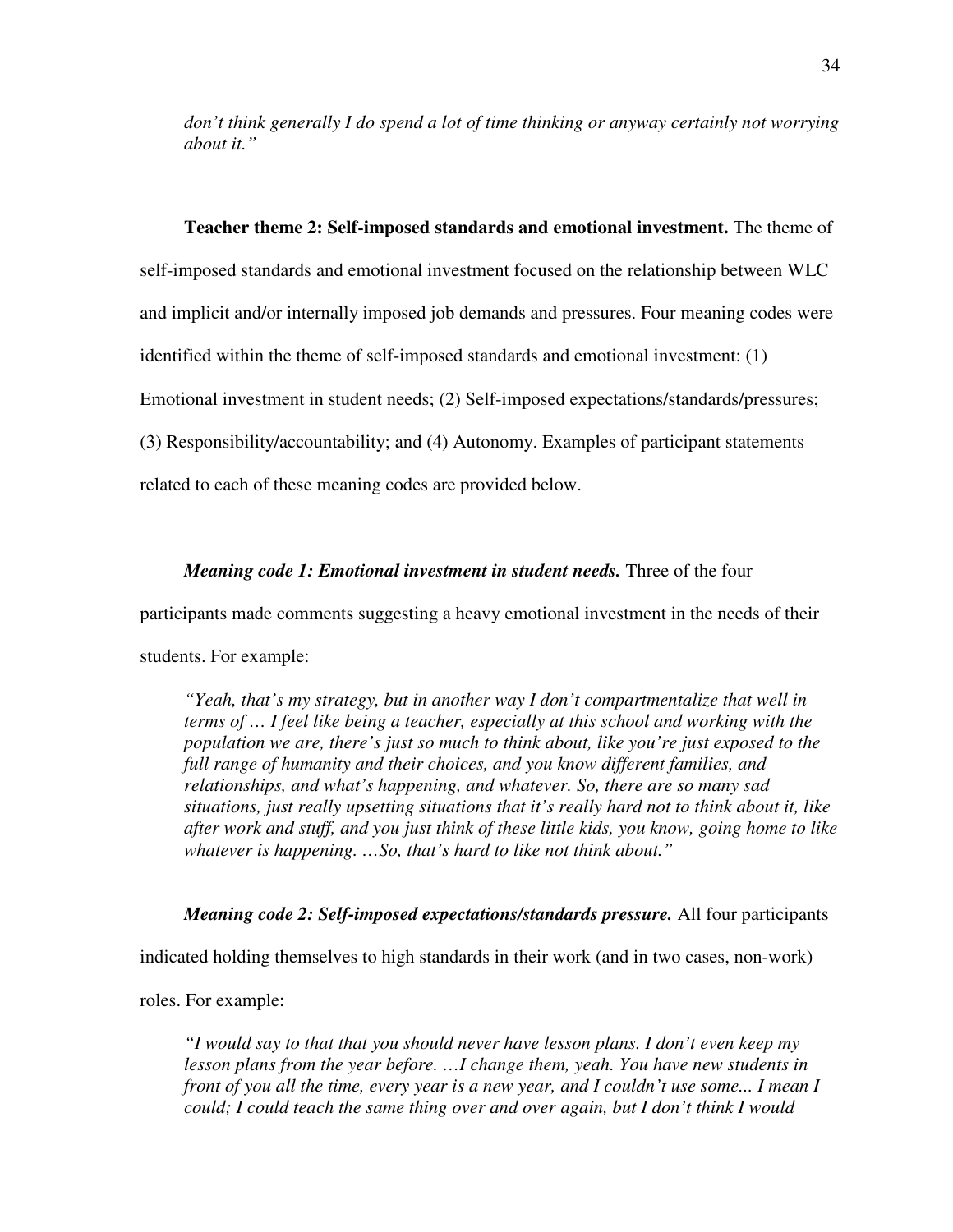*reach my students, I don't think that would be beneficial to them, but that's me. …You know and other teachers do exactly that and maybe that's how they do it….I think they're not doing their job to be honest, but yeah there's that or they use their prep time, they use their prep time to do that work, they don't go and find out what's going on in the rest of the school. You know teachers who close their doors and teach their class and that's all they do, they can do that, they can work 8:15 to 3:15 and pull it off."* 

*Meaning code 3: Responsibility/accountability.* All four participants indicated feeling

a great deal of responsibility in their roles as teachers. For example:

*"Oh, well I mean I have quite a bit of responsibility, legal responsibility for, you know, children every day…"* 

All four participants also felt a sense of accountability to the students, their colleagues, the

school and parents regarding their work:

*"It's really scary and I think that's why I opened my door, it was like I don't like sometimes the way I am in my class, and I can change that by having the door open; that means anybody that comes through - I have to be, I'm accountable for every minute I spend with those kids, and I should be, and everybody should be, and it is changing, it is definitely changing, because they're realizing it now."* 

*Meaning code 4: Autonomy.* Three of the four participants felt that they had a great

deal of autonomy in their work. For example:

*"In some ways none; in some ways a lot. Certainly scheduling and all of that is very rigid, as we've spoken about ad nauseum [laughing], but then yeah in terms of delivery of curricular expectations and, you know, what the focus is, and the atmosphere in the classroom, and all of those kind of intangible things, well maybe tangible, I don't know, but that's all up to me, so I can have a lot of autonomy, and certainly in this role as resource teacher it's a new role in our school, so I've really kind of been inventing it and you know there's really no support in French immersion for kids struggling, so it's really, yeah a new program, so I've really kind of had a lot of autonomy to just like develop that, and experiment, and kind of you know, yeah, see what works, see what doesn't, change it, yeah, I set my own schedule, that sort of thing, yeah."* 

The fourth teacher felt somewhat constrained by curriculum requirements:

*"[A]s far as autonomy, I mean certainly to a large extent what goes on in the classroom is entirely at my discretion, but you know there are curriculum expectations*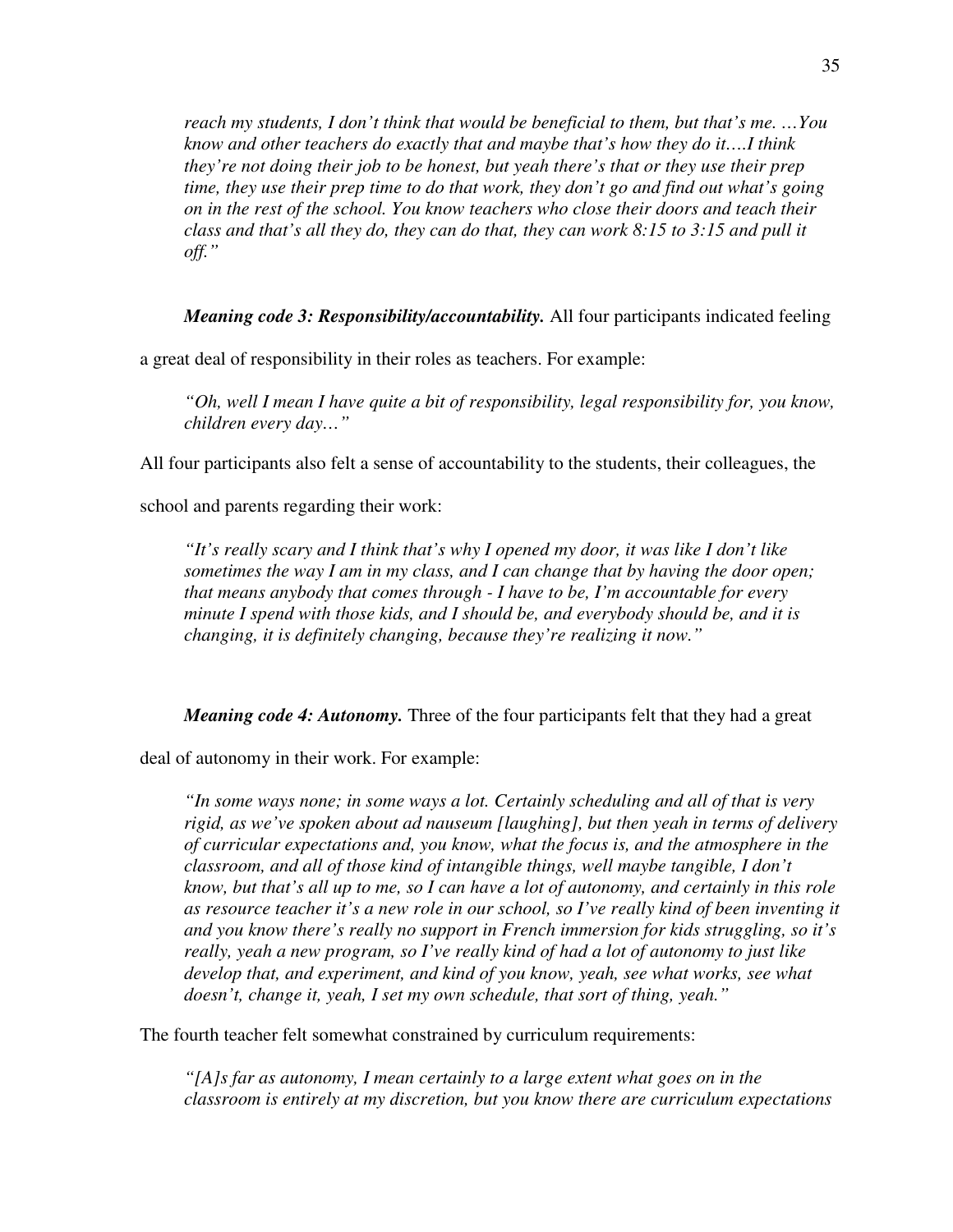*certainly in my subject more than other subjects. I mean you know a phys-ed class, as long as the teacher I believe keeps them occupied with certain games they're never assessed externally on that. For example, for grade nine classes there's a provincewide assessment that's written every year by grade nine students, so you know we are obligated to prepare the students for that. For other years we know that they will be in someone else's classroom the next year, one of our colleagues, and there will be an expectation that they have skills and knowledge that they've acquired from us, so we can't really, you know we do have certain things that we have to teach and within our department we kind of take that very seriously. We realize that we all rely on each other to prepare the students for the next year. I think that math teachers or math types let's say [laughing], are quite fastidious about those things more so than other departments from, you know, just in speaking to people. So, there isn't that much autonomy, I mean how the material's presented you can certainly come up with novel ways if you want, but there are tried and true methods that generally we adhere to."* 

**Teacher theme 3: Meaningfulness of work.** The third theme identified in respect of the teacher participants related to the meaningfulness of the work to these participants. This theme included four meaning codes: (1) Reasons for entering teaching profession; (2) Importance of career; (3) Sources of job satisfaction/meaning; and (4) Intentions for the future. Participant quotes reflecting each of these meaning codes are set out below.

#### *Meaning code 1: Reasons for entering the teaching profession.* Each of the

participants cited different paths to, or reasons for entering, the teaching profession. Only one of the four participants reported a long-standing desire to become a teacher. Two of the participants reported liking the idea of working with children; one of these participants came to be interested in teaching as a career after working as a teacher overseas, while the other was interested in science but decided to go to teachers' college because of the short time investment required. The fourth participant came to teaching after becoming dissatisfied with his career in computer programming and thought teaching would be a way for him to apply his interest in math in a more satisfying context.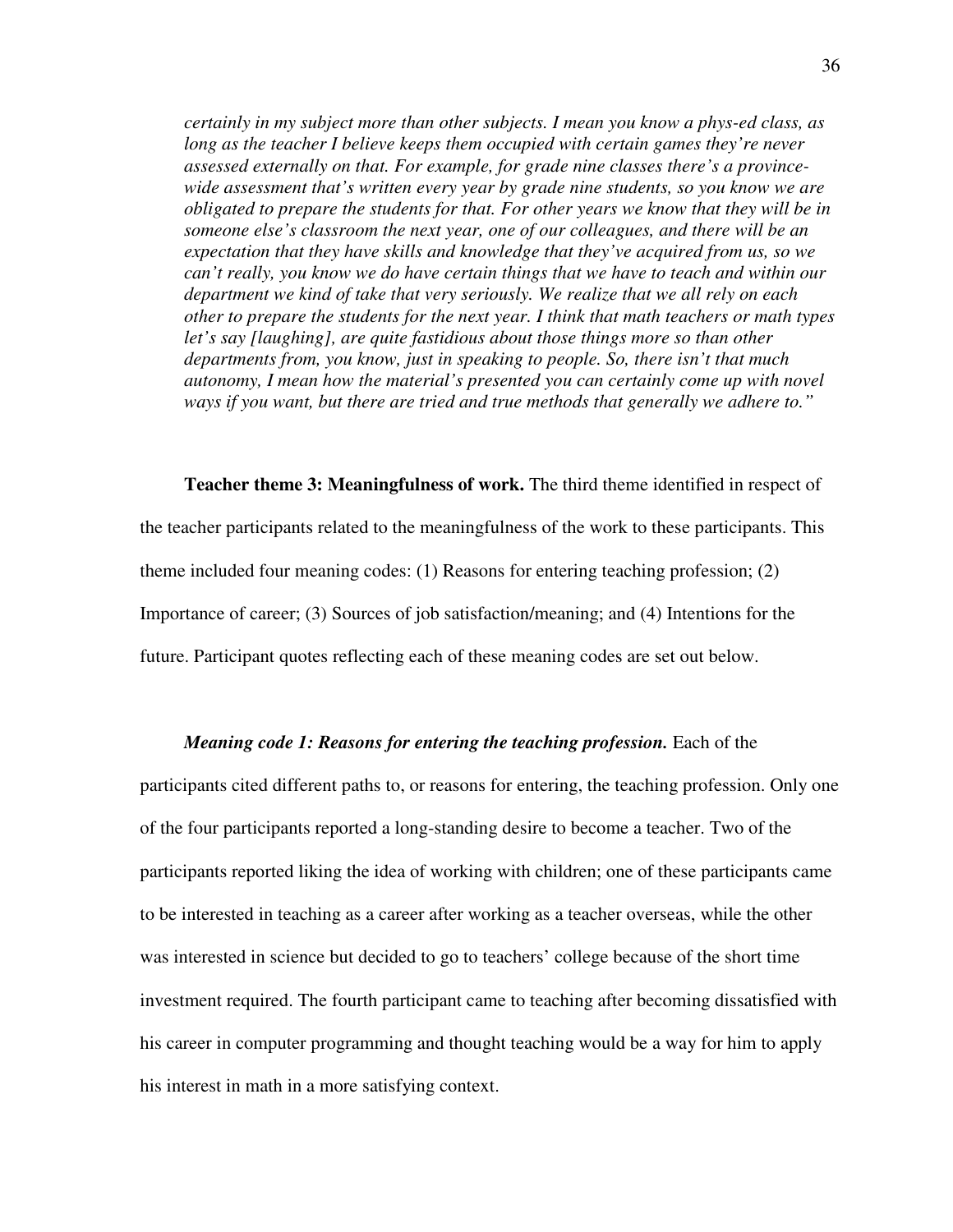*"And I've always wanted to be a teacher; I've always been a teacher, but a formal teacher with an Ed. degree meant I could make my living."* 

*"Yeah, it was kind of more that I kind of went to Japan to have this experience and, kind of, there when I was tutoring people and just working with different, you know, specific goals and seeing the progress and that and I felt like, 'Oh, I'd like to do this when I get back to Canada,' and it's something that interested me, especially working*  with children. That's always kind of been a draw, but I'm very happy that I have, *yeah."* 

*"I love kids, that's the one thing, but I wasn't sure what I wanted to do, to be honest, so I went to teacher's college, it was only a year, so I didn't have to invest like four years into a program. And then ended up loving it and that was it. It's not originally what I wanted to do. I wanted to do something more related to science, like forensic science or…."* 

*"I just liked doing the math and would still do it on occasion myself just, you know, for fun. So, when I decided to change over I started tutoring a little bit after work, because you know I thought that would be a good way to see, you know, dip my foot in the water as it were, see if I enjoyed working with students, working with kids, you know, see if it would give me the satisfaction or it would at least give me a promise of satisfaction and in fact it did."* 

*Meaning code 2: Importance of career.* Two of the participants felt that their career

was very important to them:

*"I think teaching in general is a huge responsibility and for me in particular, like I said before, it's something that I've always done and now I'm being paid for it. It's huge, huge."* 

*"I mean I, certainly, my job, my position, who I am professionally, is important to me in terms of my identity now that I've sort of found it."* 

The other two participants were somewhat equivocal, stating that their career was currently

very important to them but allowing for the possibility of changing or leaving the profession:

*"It's important. I love it actually, but if I could retire now I would….just to get rid of the stress and anxiety, that's the only reason really. So, how important is it? I guess not that important if I'm ready to retire. Like I absolutely love it, but if I could retire, I would, and I'd do volunteer work for schools."* 

*"I mean in some ways I would say very [important]. Like I'm very committed to it and you know I really want to succeed and do the best that I can, and when I'm there I'm*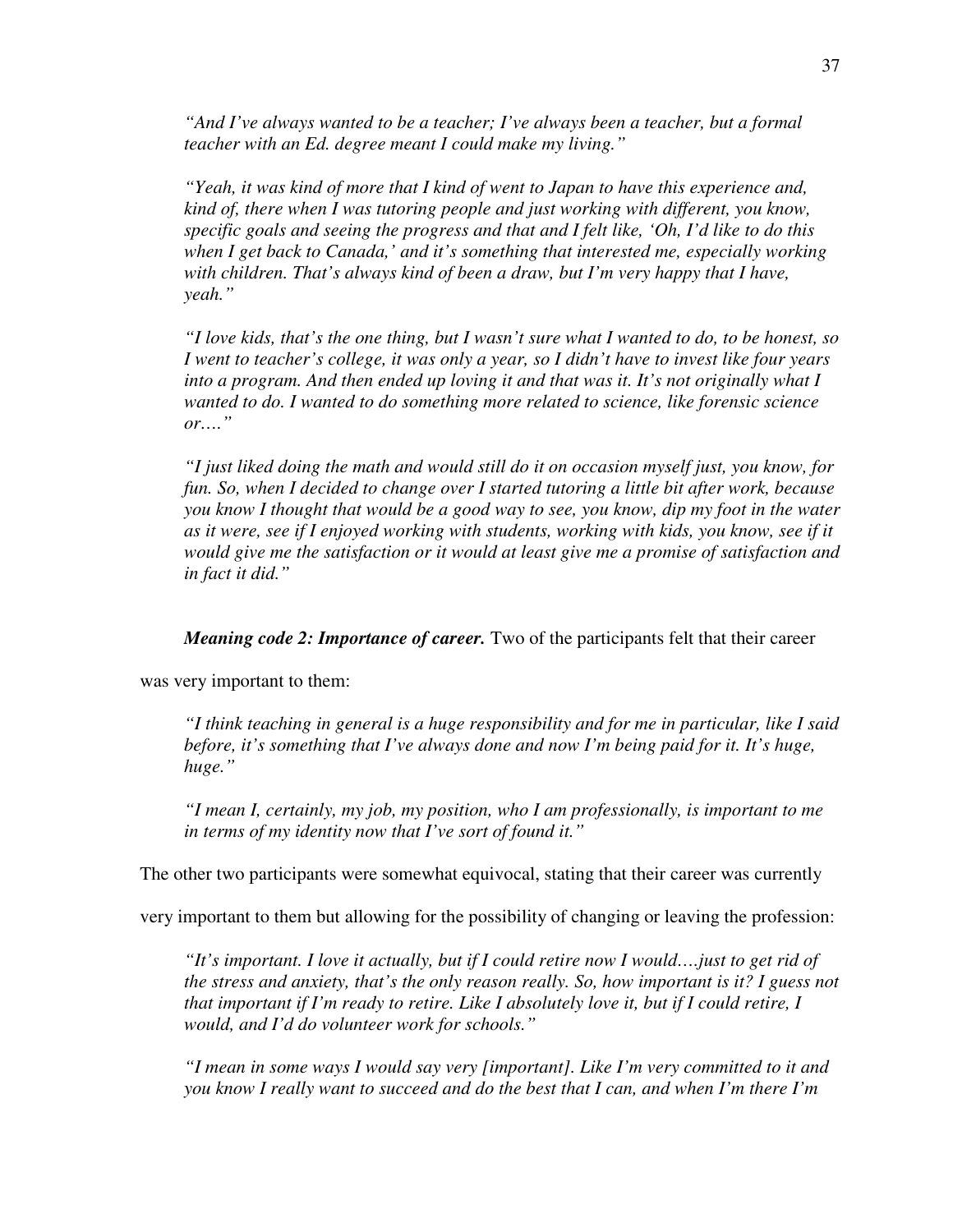*fully there and for – like, in the short-term anyway I can't imagine doing anything else. In the long term I can imagine doing other things. I would hope to kind of stay in the education profession, but who knows, and I'm certainly open to changing my career or just modifying it, like I definitely don't… I guess I have the idea I do not want to be like a 50-year old woman still teaching in a classroom, you know? This energy output that's expected is just - it would not be manageable, so I think about that and I think about kind of backwards planning, like so what can I put in place now or what can I do to kind of, yeah change it up and also just keep challenging and stuff, so I would say my career is very important. That said, I don't know, I struggle sometimes with the idea of like if I had a baby, like would I want to go back to work or would I want to raise them myself or whatever, because you know I work with so many women, mothers and stuff, and I see their struggles and how hard it is to kind of do both, and yeah. So, anyway, so I mean right now it's important, but that doesn't mean it won't change, yeah*.*"* 

### *Meaning code 3: Sources of job satisfaction/meaning.* All four participants cited

helping students and contributing to their learning as being a primary source of job

satisfaction.

*"You know it's the everyday contact with students. In a class of 30 students or so, right now I have about 84 students this semester among my three classes. You know of those 84 students I would say generally I like, you know, 70+ of them. There's only a small number that are for different reasons difficult, and even those students because they're young, you know, 18 years at the most, I don't really dislike them. I know that they are sort of going through different things in their lives, and so on. So generally you know it's a pleasant way to spend the day talking about a subject I enjoy, you know, with kids who are generally favorably disposed, although often bored, but nonetheless not opposed to hearing what I'm saying. I get to help them with things and feel satisfied take satisfaction from seeing them learn and seeing them - also take satisfaction from being able to do something they couldn't do before. This semester I have an enhanced class, so students who are sort of identified as, you know, having exceptional learning abilities, that's always a fun class to teach to some extent, because they can pick things up quickly and you can show them things that they really are, you know, sort of - let's say give them a sense of wonder, which other students who are perhaps less open to learning don't demonstrate, so that always makes things enjoyable day-to-day as well when you show something to a kid and they say 'oh that's neat,' you know that really gives you a sense of satisfaction."* 

*"Or the kid this year who said, you know, at the beginning of the year couldn't write anything except that he loves his PlayStation, and his Xbox, and that's all he ever talked about, and by the end of the year was saying things like 'I've changed, I'm very proud of myself, I think I'm a special person because' - and this is all in French – 'I'm a special person because at the beginning I used to get very angry, and now I've*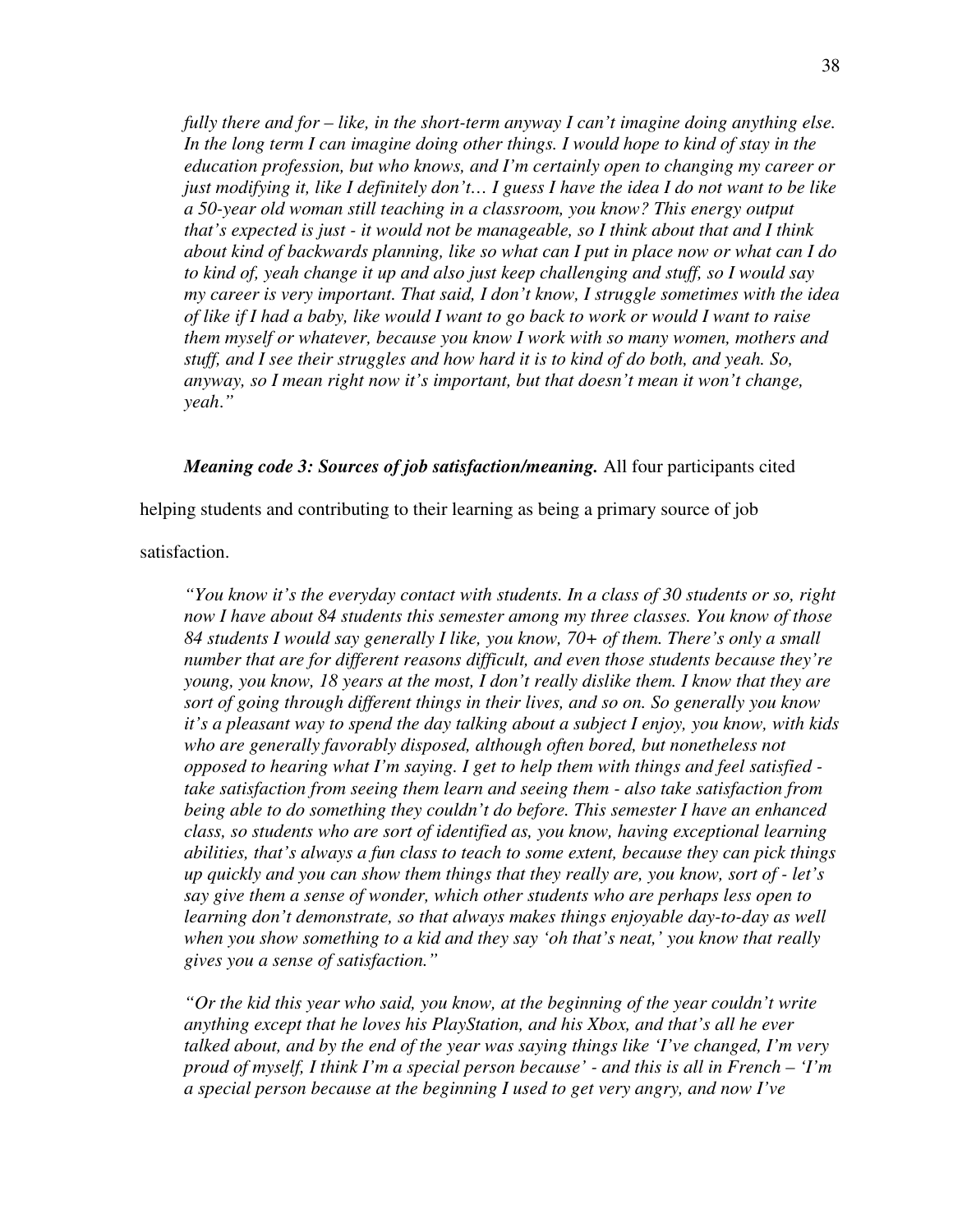*changed and I've learned how to control that.' Like oh my god, that's really awesome…We're teaching them how to be people, and how to think, and how to use the information around them."* 

*"[M]aking kids happy, I absolutely love that. Making kids feel like they can do whatever they want to do, as cheesy as that sounds, but like they have the power to do things. I think being at this school the thing I really like is they're very smart kids, and they're going to be, like they're going to be the affluent kids in the future, like they're going to be the politicians, the doctors, the lawyers, and I think being at this school like the other school you're trying to save them, whereas at this school you're trying, you know, you're doing the social justice and trying to teach them how to change and help the other school, like help the other people, right, and that's like helping the other kids I thought I would miss, but this I think is just as powerful in terms of these are the people who are going to make the change in the future. Like I hate to say that, and I don't mean not that the other kids won't, but they're in the position, right, to do it….. The other thing too is I just believe in educating kids, like it's important. You can't do anything now unless you're… Sorry, that's not fair to say, but it's tough to get a job unless you're educated now. Yeah, that's it really."* 

*"Yeah, I guess mainly just the fact that it's so people-oriented. I think for me that's a big kind of energy boost – or takeaway…. I can't even like really express it well in words, but it's amazing to work with really young kids and kind of see that energy, and enthusiasm for life, and just like this learning happening, especially in senior kindergarten like they're so young and I've just seen such a development and such a progression in them, so that's been really nice and that's I think the main thing, and that's I would hope why people would get into teaching, because if you don't like kids it's going to be really hard. Yeah, you're not going to have a nice life, like it's so, yeah, you're giving so much. And you get back so much."* 

*Meaning code 4: Intentions for the future.* Two of the four teachers were happy with

their current situation and had no plans to move away from classroom teaching. For example:

*"I'm not that concerned with any kind of, you know, career progression; I don't mind staying in this particular job for the rest of the time. I don't have ambitions about rising up or anything like that. I may be a head of the department at some point in the future but that's about as far as I plan to go. I certainly don't plan to go into administration or curriculum development or anything like that, I just think would take me away from the part of the job that I really do enjoy, and I don't have any kind of desire for power or wealth [laughing] such as it would be given to you, yeah."* 

The other two teachers were open to moving into non-classroom roles. For example:

*"And so I guess my whole thing is to keep kind of learning, and taking courses, and getting certifications and qualifications and stuff so that when an opportunity does*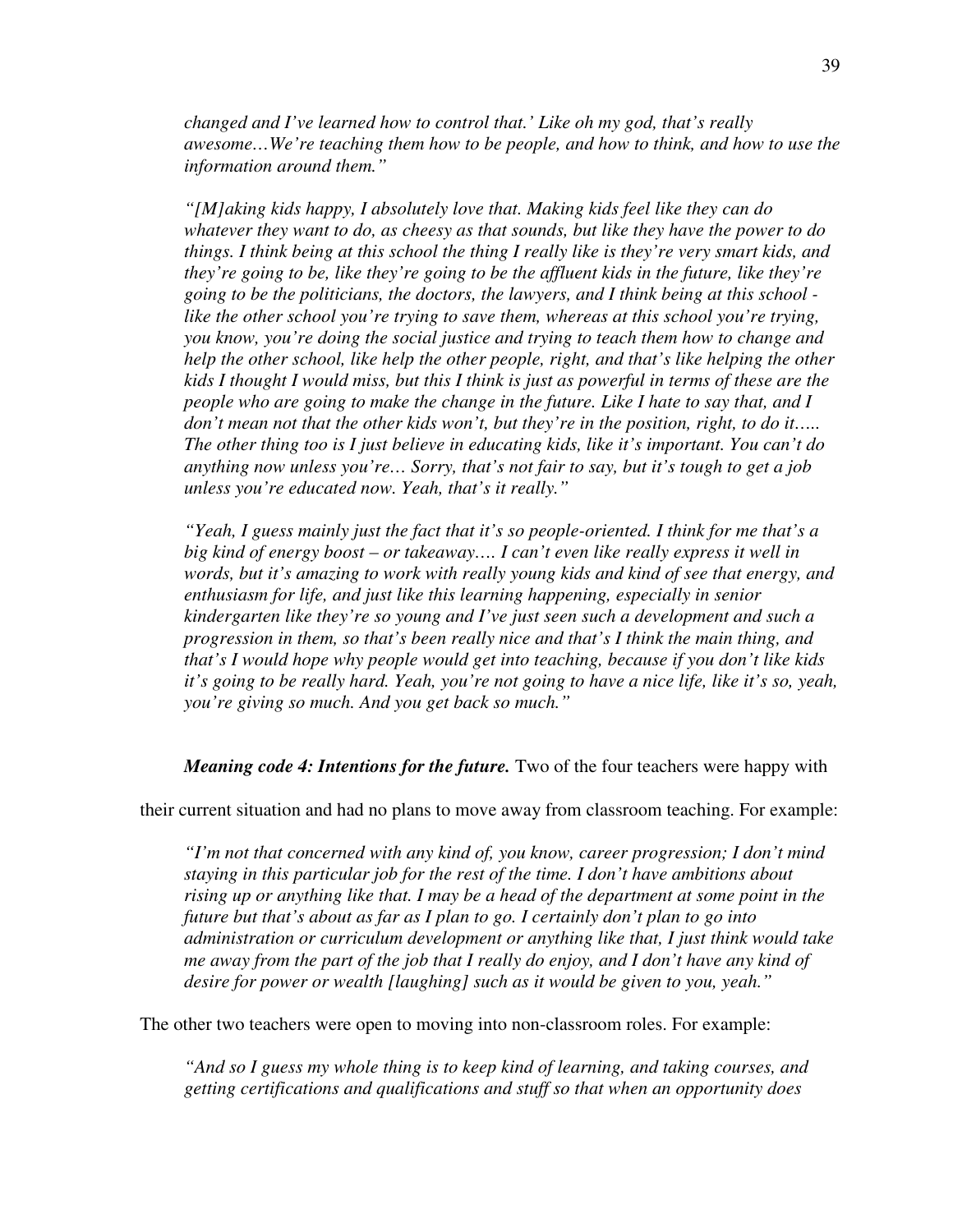*arise I'll be ready, and just how I got the resource position at my school was exactly that, like I took Special Education Part 1, and I was offered it, you know, because I asked for it kind of thing. So, yeah I don't want to be a classroom teacher forever; I think that's not really an achievable goal, to be an effective one anyway. So, I do want to do other things within the field of education. You know I could write curriculum or work for the Ministry in some capacity that way or … I'm not sure that I would want to be administration, but that's also an avenue that's potentially open. I mean you have to do other things to get there, but yeah you know I've done my Master's and I've done different things, so just all kind of as hopefully stepping stones to something."* 

**Teacher theme 4: Collective agreement and job security.** A fourth theme that was

identified for teacher participants was the role of the collective agreement negotiations that

were ongoing at the time of the interviews. Three meaning codes were identified for this

theme: (1) Changes to collective agreement; (2) Job security; and (3) Promotional

opportunities. Participant quotes reflecting each of these meaning codes are set out below.

*Meaning code 1: Changes to collective agreement.* All four participants referred to

collective agreement negotiations as an issue impacting WLB arrangements. For example:

*"Do you know about the union with the negotiations we're doing? We have 20 sick days a year, then the Ministry of Education is asking for us to reduce it to 6 days a year. We're allowed to bank those days and they're saying we don't want that anymore."* 

*"So, they're being negotiated, but it's down to like, you know, PD days not being paid; the number of sick days. They want to do a pay freeze, and they want to do a freeze on the grid. I don't know what will end up happening. So, I'll always have a job, but…"* 

*Meaning code 2: Job security.* All four participants felt secure in their jobs, although each felt there was a possibility that the nature of their job might change in the future. For example:

*"Now, as far as job security, again now is a sort of very timely… That's a timely question because now there is talk of, you know, there's contract renegotiations and I don't think that it would… I can't anticipate that it would somehow cause me to lose*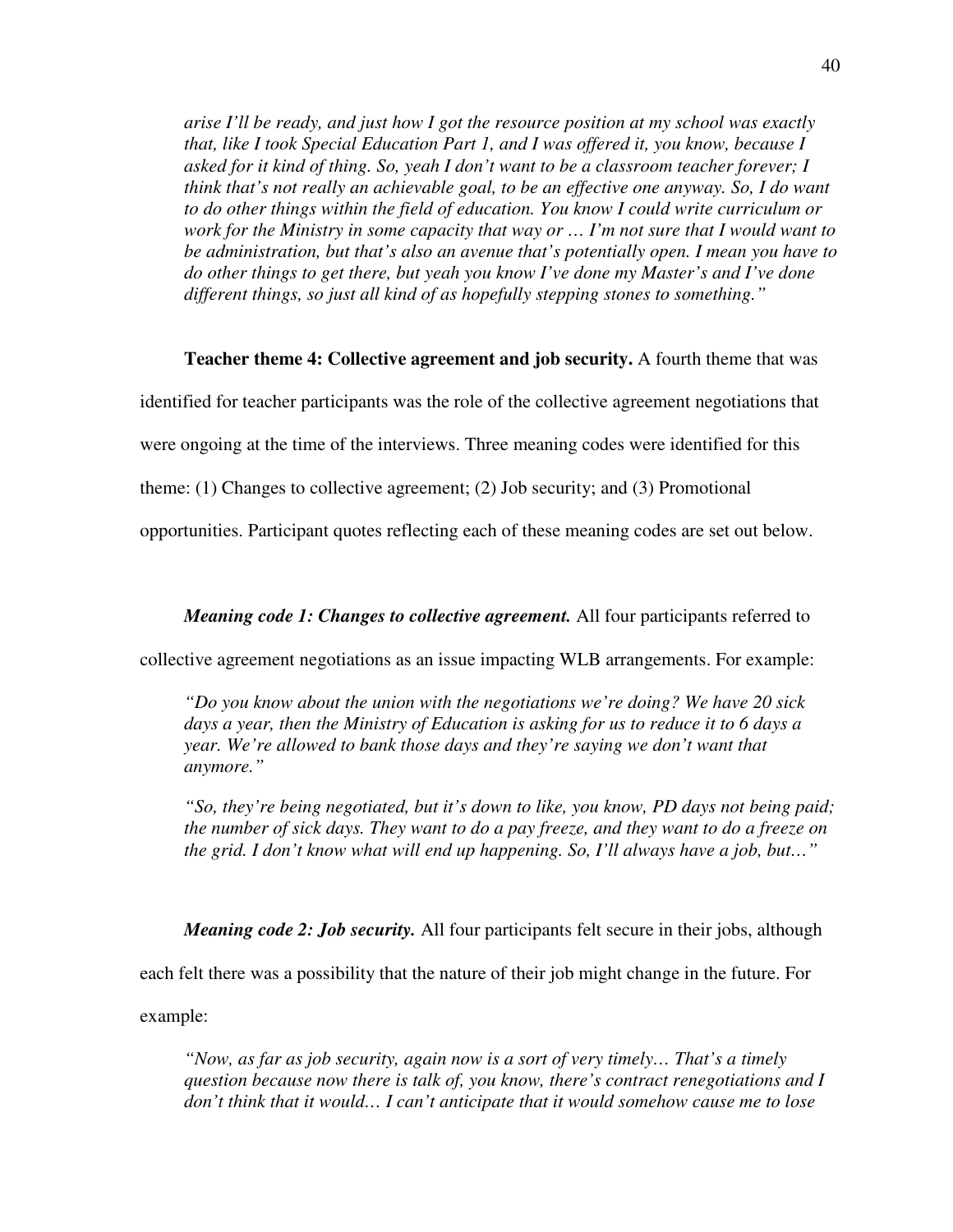*my job, but certainly the nature of the job may change; it may become more difficult depending on how these negotiations go, and there's a possibility as I said of some sort of work action, which would be, you know, something I've never been involved in. I don't know how that would go, I don't know how I'd feel about that, so… but you know generally I think my job is very secure."* 

*"But job security wise, teachers have a very secure job. The worst that can happen is I could get surplused and I get moved to another school, but in terms of job security I'm fine."* 

*Meaning code 3: Promotional opportunities.* All four participants were somewhat

aware of the promotional opportunities available to them. However, three participants felt

that they were unlikely to take advantage of these opportunities. For example:

*"Yeah, so you know there are possibly promotional opportunities, as I said, to department head, if I pursue them or even beyond that if I were to pursue them I, you know, to administration, those are there, you can take courses to prepare for that, but I don't have any ambitions to do that, but the opportunities are there."* 

*"In terms of promotion, like I can take the courses to be an administrator, but I just have no desire to be an administrator."* 

One participant felt that the available avenues for promotion were increasingly limited due to

collective bargaining issues:

*"Right now I feel like that's a mixed bag, like we're undergoing talks, like negotiation talks, negotiations for our collective agreement, right, and then… So, not to say that, you know, teaching jobs would be surplused, but there's a lot of surpluses of educational assistants, special needs assistants, you know, instructional leaders, coaches… So specifically like for example for instructional leaders or coaches that's always kind of been presented as an avenue of promotion or just variation anyway, and now all of those jobs have been cut and those former coaches are now being put back in the classroom….so I don't know, it's mixed; like I think there are avenues for promotion or opportunity, but then I don't know if there are so much anymore… or maybe there will be, like yeah it's very uncertain and that's also stressful I guess, like just this uncertainty, yeah."* 

**Teacher theme 5: Work culture and community expectations.** The fifth theme that

emerged for teacher participants was that of work culture and community expectations.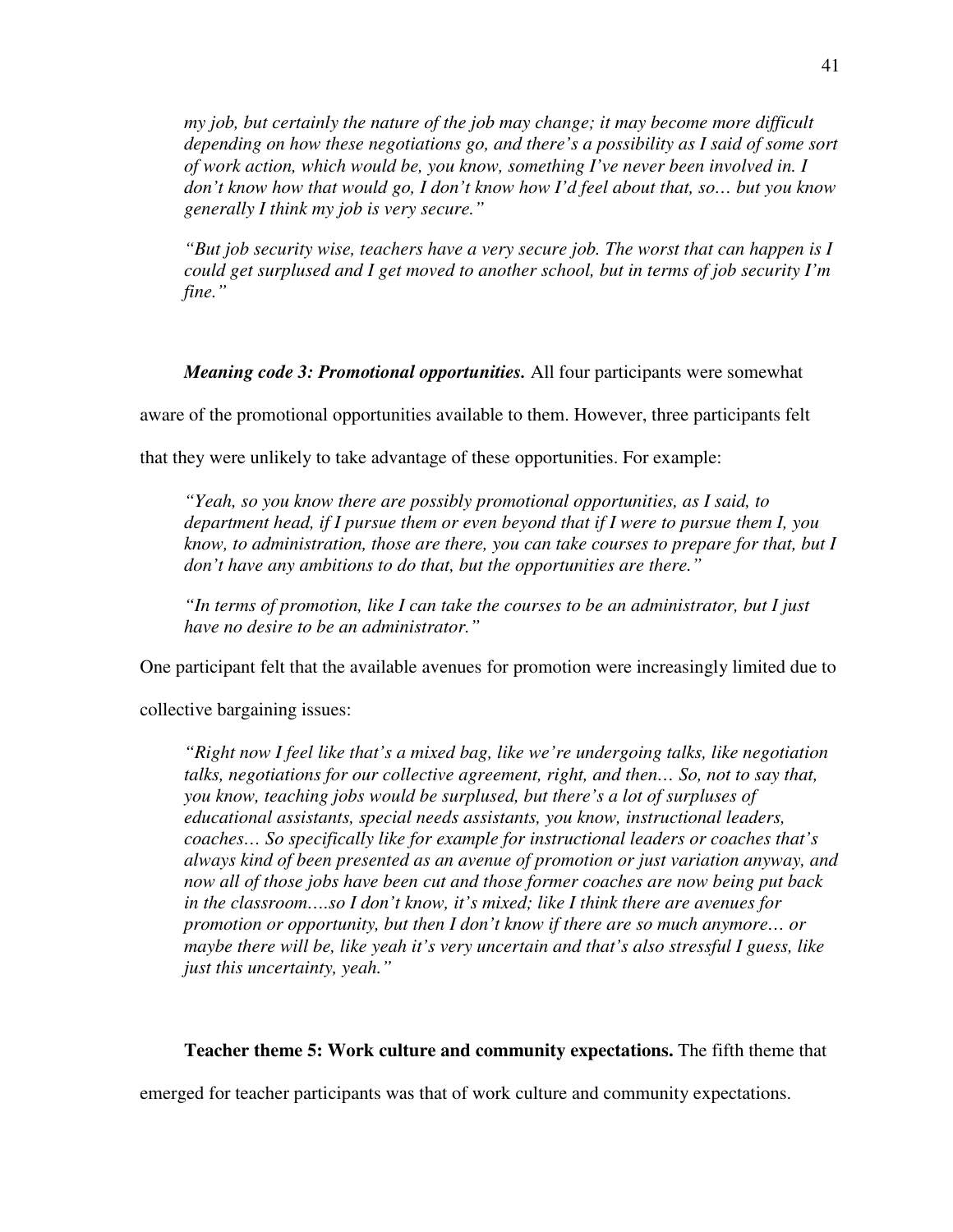Grouped together under this theme were external pressures and expectations imposed on teachers which contributed to teachers' experience of WLC. Four meaning codes were identified under the fifth theme of work culture and community expectations: (1) Work culture/expectations; (2) Parent expectations/pressure/ involvement; (3) Affluence of community; and (4) Employee morale. Examples of participant statements related to each of these meaning codes are set out below.

*Meaning code 1: Work culture/expectations.* One participant reported that he had a very collegial work environment, particularly compared to the adversarial environments reported at other schools:

*"I think it's generally quite collegial, I mean I have heard stories. This is the only school I've worked at, so I can't necessarily compare it to other institutions, but I have heard stories that at other schools there's sort of a much more adversarial relationship between the administration and the staff or between different departments or even within a department to the head of the department. In fact, I've heard many stories about the head who was there before I came who really was a quite ambitious person intent on moving up and she was sort of using the department to, you know, run certain ideas or run certain projects that weren't necessarily for the good of the department or for the good of the students but were making her visible to higher-ups, and that caused a lot of problems. There's nothing really like that at the school right now and since I've been there I haven't experienced anything like that. I mean certainly you know there are always going to be times where there are different motives between teachers classroom teachers - and administrators, but you know apart from grumbling and the occasional sort of heated face-to-face, which I haven't been a part of, but I know my colleagues have been, there's nothing really that bad. Generally the culture, as I say, is very collegial and people do a lot of - there's a lot of socializing after school by different groups which helps, you know, which helps people work together."* 

The second participant reported that his workplace was a very positive, happy work

environment:

*"Super positive, super happy, hard workers; it's really a nice place, it's a good place, kids are happy…"*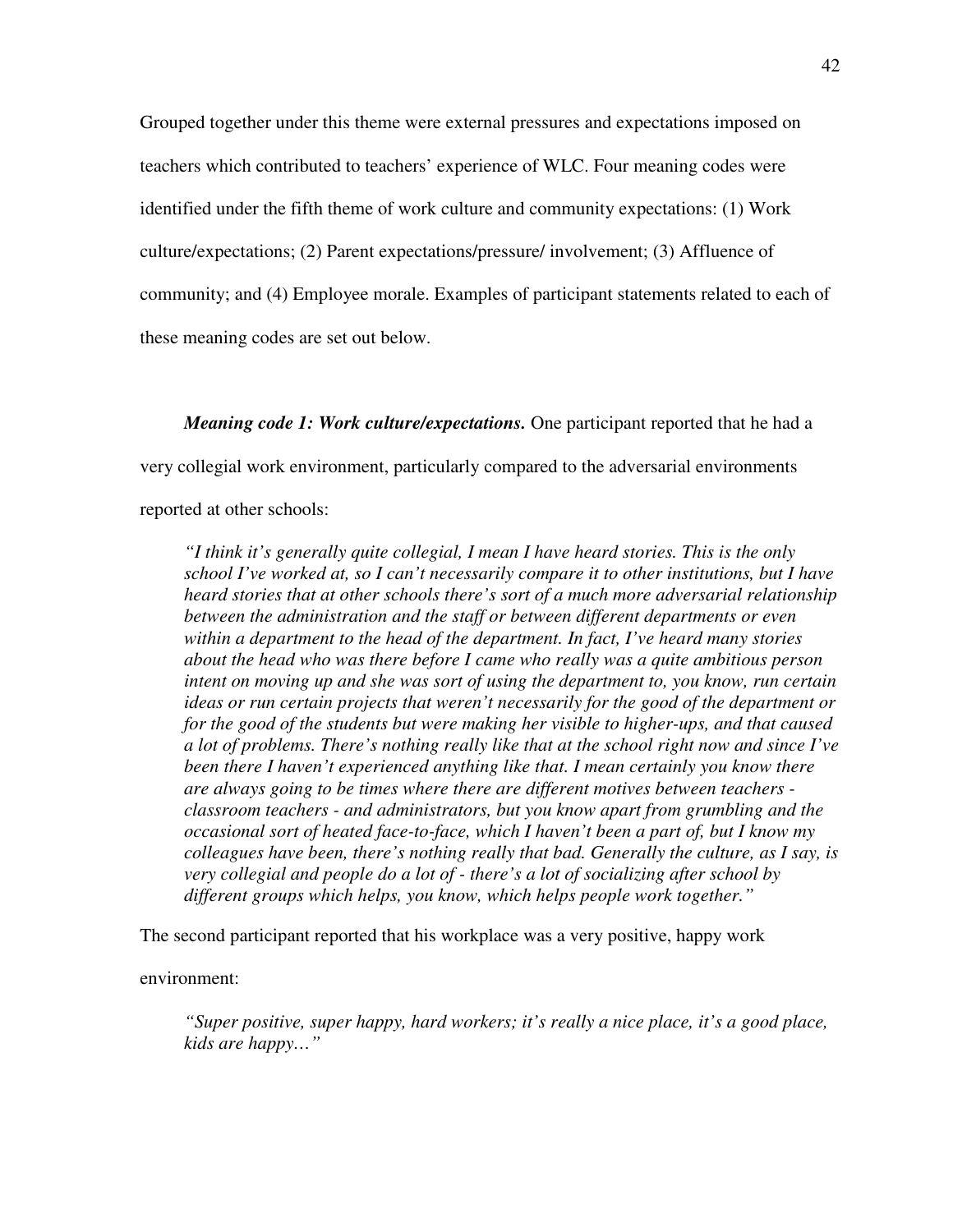One of the elementary school teachers characterized her workplace as very fast-paced and

stressful as a result of the many crises that required management from day to day:

*"Yeah, so it's nonstop; it's really fast-paced, it's go, go, go… like I mean not to kind of belabour the point, but it almost seems like in some ways we're going from crisis to crisis, just kind of these kids in crisis or at risk for whatever kind of huge situations happening, and you know all the resources go to that, and then even if it happens in one classroom, some sort of meltdown or whatever with a kid, it affects everyone because, you know, just like the energy is palpable, and the stress level, and yeah and just - it really, like it's just all-consuming I guess, like the atmosphere. I kind of forget, like if I... Say I go to work thinking like OK, I need to, for example, call my doctor, you know, make an appointment or call this person or do this, like I will 100% forget to do it during the day because I just have no time to, like, think about my other life."* 

In terms of expectations regarding availability to administrators and colleagues after hours,

all four participants reported that they were required to check their email daily but were not

generally expected to be in contact with their workplace after school hours. For example:

*"They don't require for us to give them our cell phone numbers….They do expect us to check-in on email every day. The expectation is that we do that during our school day. Sometimes it's impossible, so of course those days we should be checking at home…. Blackberries? I've never had a call at home from any of the principals. I think I got a call once when I was sick because they didn't find the plans that I had left or something*  like that, but that's legitimate, like I don't mind. In 8 years, one call home? That's all *right."* 

The participants also reported that expectations regarding time spent in the workplace were

driven by union-wide standards, with one participant also noting that failing to adhere to

these minimum standards resulted in negative attention from colleagues:

*"Right, well certainly everyone is expected to be there, you know, by 8:00AM. That's sort of the official union rule; however there are a number of teachers who are notorious for coming in very close to the bell or even after the bell. Everyone is expected to be there, again by the rules, until I think like 10 to 3:00. Class ends at 2:35PM, so another 15 minutes, but a lot of people, certainly people I know - associate with - spend a lot of time, you know, later after that either working or involved with some sports teams or some clubs. So, you know many people, and you know there is a certain expectation of that involvement in the extracurricular. It's not - there's no obligation, but people who don't do it, especially young teachers are encouraged by their colleagues and also by the administration to get more involved, so you know those are outside of working hours responsibilities that everyone is expected to do to some*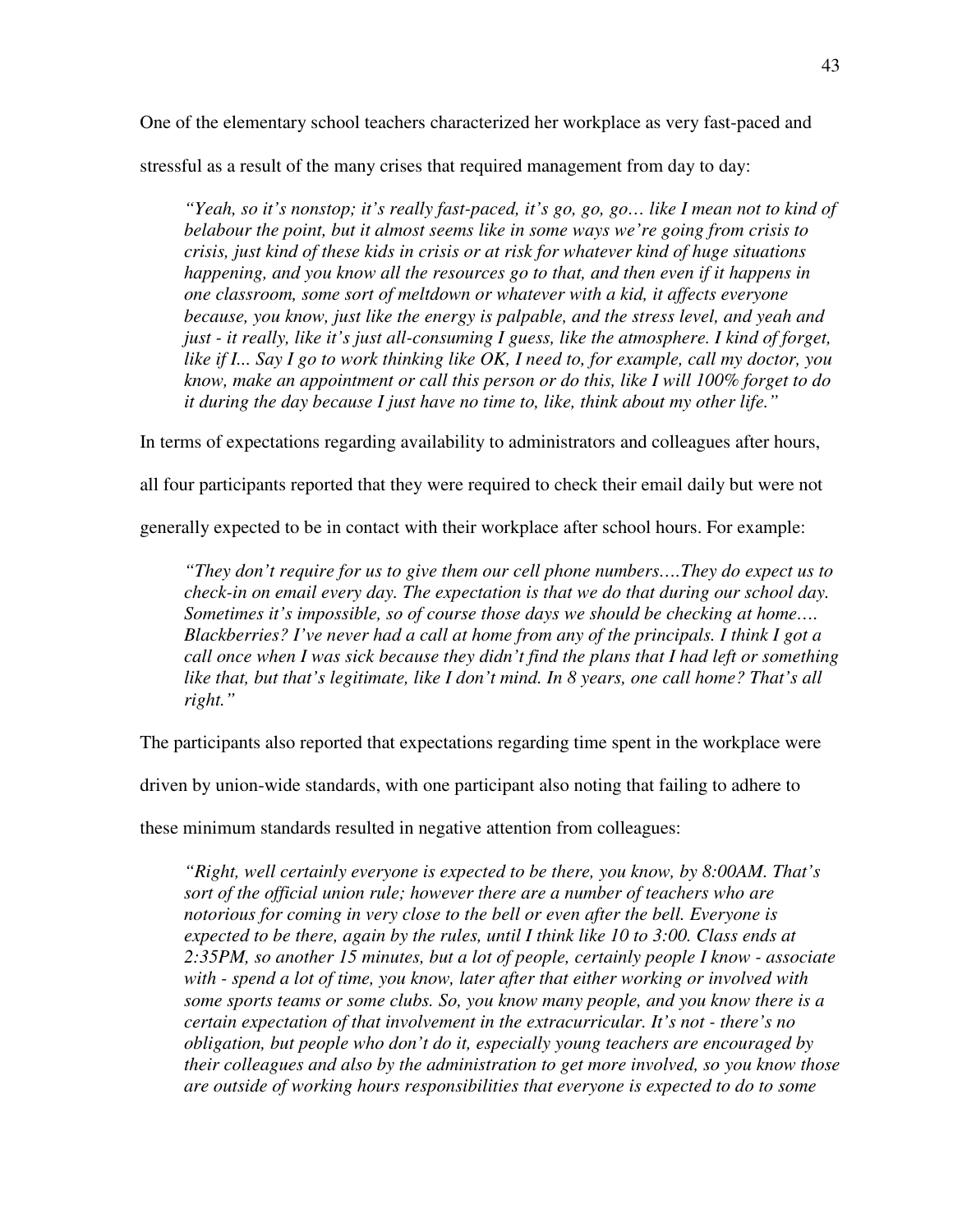*extent. As far as contact, we do all provide contact numbers, but as I said it's pretty rare that those are employed."* 

## *Meaning code 2: Parent expectations/pressure/involvement.* All four participants felt

that they had pressure placed on them due to parents' expectations and involvement. For

example:

*"I had somebody sit at parent-teacher interviews and say it's my tax dollars that are paying your salary. Like, and I'm like well and what does that mean exactly? So, I must follow what you tell me to do, like?"* 

*"Like I know last year was my first year and I was, I feel like, you know, you're being tested, they're checking you out, but in terms of that it's regardless of if I'd been there for 10 years I think it would be the same. Certain parents, right, just it's not all of them, but it is the kind of school that if you're liked, if you're really liked, I think the pressure is less, right?"* 

*Meaning code 3: Affluence of community.* The affluence of the community was a

factor noted by all four of the participants as affecting their general work environment and

the expectations and requirements placed on them. The participants working in affluent

communities felt pressured to meet the high expectations parents had for their children and

felt obligated to be available to these parents after hours:

*"Yeah, well it's generally an affluent community, you know, the median salary is among the top for schools. I think it probably is the top one for schools in the region, the Peel Region, and certainly probably in Toronto as well, so the parents have expectations that their students will go to university, that they will do well at school, that they will, you know, sort of move onto prestigious positions later in life, and as a result they expect that their results, marks, as well as performance in other things, whether it's sports or other extracurriculars would be excellent, outstanding. If it isn't, then there's some tendency to blame the teachers or to demand of the teachers that this*  be improved. You know, certainly there are times when the teachers can do more, but *also you know some students are just not, you know in my case they're just not good math students, they're just not good at math, and they can do better but they're never going to be the top of the class, and you know I think maybe that's true for all parents: getting to know who your child is, you know, is part of growing up [laughing] as a parent."*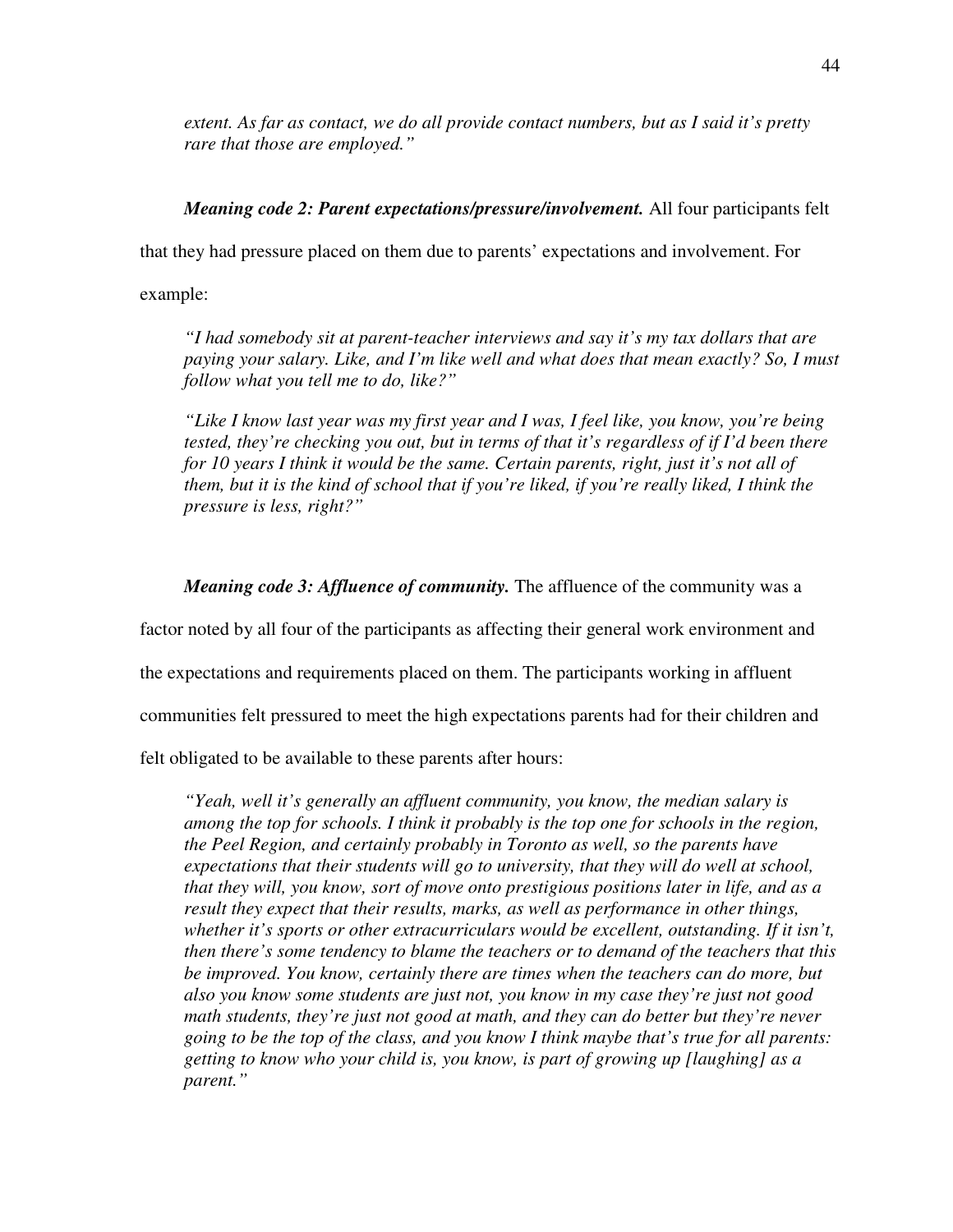*"Yeah, it's a nice place, so I give my cell; if they [the parents] need something, they call."* 

Conversely, the teachers working at the less affluent school dealt with issues such as student

hunger and social problems:

*"I do this check-in not every morning, but they love it – 'so how's everybody feeling today?' And you get like crazy things: 'I'm really hungry; I didn't have breakfast this morning.' It's like 'OK, go get a snack.' We have a snack program, luckily, in the school. 'Have your snack now, but you can't have it at recess.' 'Oh, OK, OK, I know,' and they will go and grab their snack, which means they are hungry. And really sleepy. I have kids who fall asleep. They're seven and eight, like that's hard to deal with day-in and day-out, and then in June you're like 'OK, goodbye, you're gone.' It's not easy and every year it's a new batch, right, but for 10 months…"* 

*"And certainly at my first school it was a very different dynamic, very different community – much more settled and kind of well off for lack of a better word, and so there just weren't as many social problems and I just wasn't having to deal with that aspect of it so much, whereas this school, and especially with just younger kids there's just a lot more to deal with in terms of, you know, yeah social skills and social problems really."* 

*Meaning code 4: Employee morale.* The teacher participants felt that employee morale

fluctuated depending on a number of factors, including the tone set by administration, time of

year and difficult collective agreement negotiations. For example:

*"So, I think employee morale really depends on our principal and just kind of the leadership shown therein, and so it's been good in a lot of ways. My principal and my vice principal complement each other nicely and they're a good team, so there's no kind of stress about them fighting, which there was previously. Anyway, so yeah, so this is the third year that my principal's been at this school, so that's nice in terms of continuity and expectations. That said, like her personal style is very, yeah, just go, go, go, and quite hyper…"* 

*"Yeah, so I think at different times of the year you get different answers, and for the most part because we are quite a social group in my school, it's OK. We boost each other up. I tend to remind people of the cycle, so if everybody's down I say 'oh, you know what, I heard so and so, and so and so, and so and so feeling the same way, remember last year it seems to be every November,' you know, that kind of thing, and it helps a little, but when you're in it it's hard."*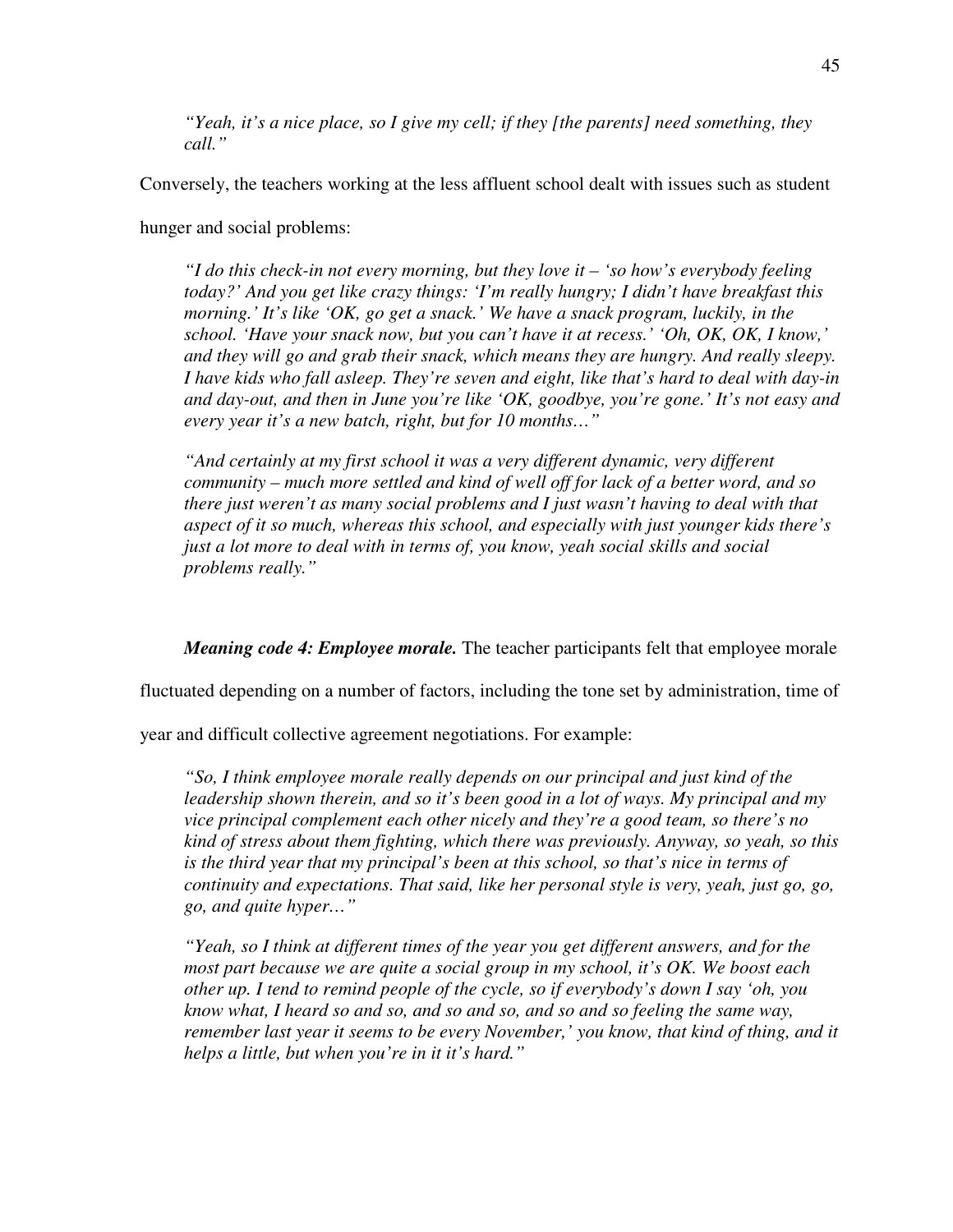*"Yeah, so you know I would say until this year when this information came out about the government's now decision to sort of take a harder line in the negotiations, until this year things have been very positive; morale is generally very good at our school. As I said, certain groups, certain departments have ongoing grievances, perhaps that's*  too strong a word, but you know certain things that they grumble about, but I don't *think generally that leads to any kind of negative work performance or conflict ongoing into personal conflict."* 

### **Teacher theme 6: Availability and uptake of WLB arrangements.** Theme six,

availability and uptake of WLB arrangements, focused on the extent to which arrangements

intended to increase WLB were available to teacher participants, supported by management

and actually taken up by teachers. This theme comprised the following four meaning codes:

(1) Availability/awareness of WLB arrangements; (2) Management support for WLB

arrangements; (3) Uptake/feasibility of WLB arrangements; and (4) WLB support from

colleagues. Participant quotes reflecting each of these meaning codes are set out below.

### *Meaning code 1: Availability/awareness of WLB arrangements.* Participants reported

being aware a number of WLB arrangements, including sick days, part-time positions,

extended leave and courses to assist teachers attain balance.

*"I mean we have a bank of sick days, so … and because I think it's something like 80% of elementary school teachers are women, so it really is understood that, you know, if you are sick, or your child is sick, or your child has an appointment, you know you can take a day off, like that's an acceptable reason to take a day off, like it's not held against you or whatever."* 

*"So, there are part-time jobs, which means you… And they've been flexible so that… Part-time usually means you work half a day in the week, but they've made accommodations so that one of the teachers - our music teacher - worked two full days and then three off, and then I think it flipped and the following week it would be three and two off or something like that. So, that was kind of cool that they did that for her and that had never been done in our school before. …I think you just have to put it in writing and say that you're going from full-time to part-time, but there is a limited number of times of years consecutively that you can do that."*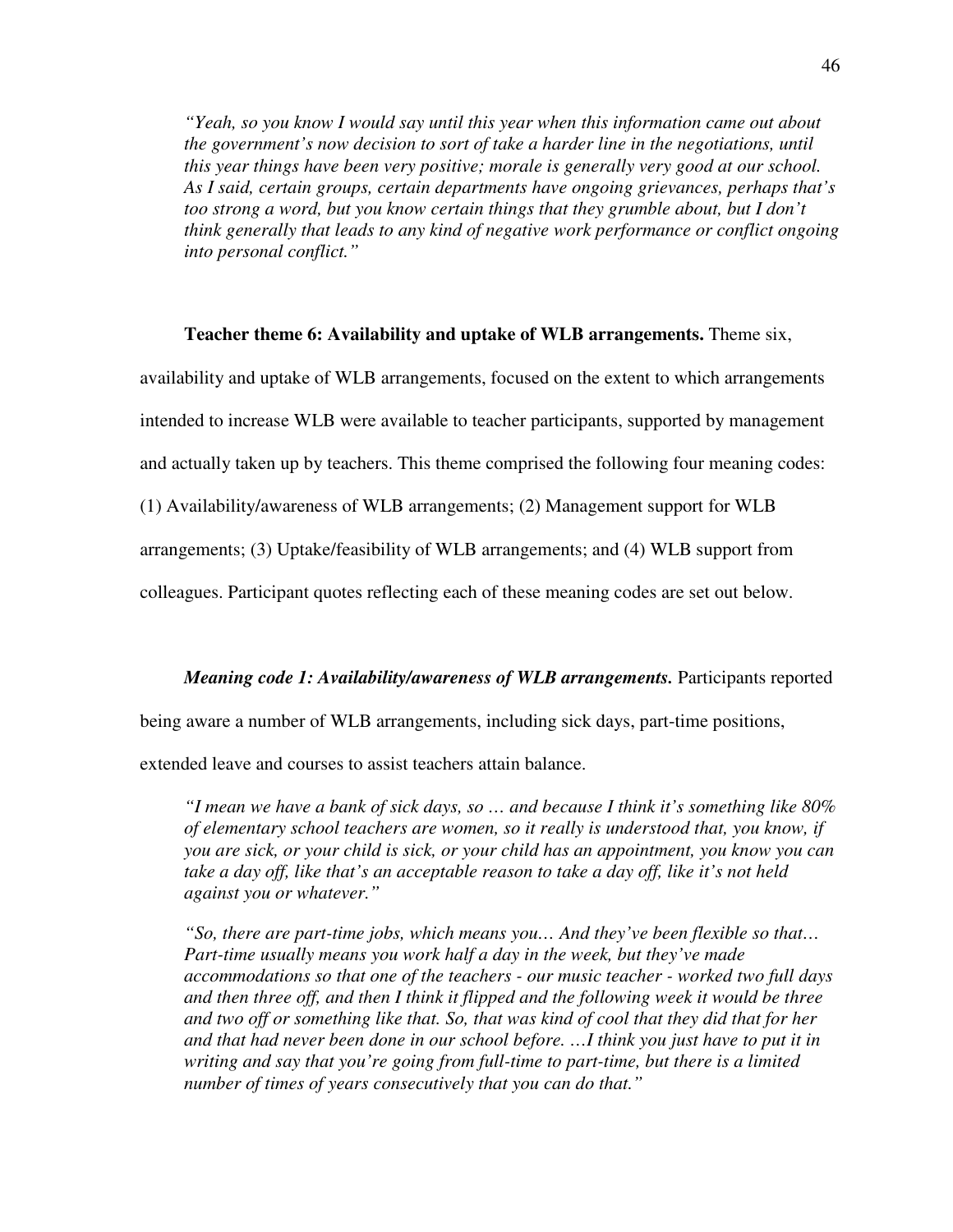*"You know there's certainly the availability – I don't know about opportunity, but the availability to take leave or extended leave, that's built right into the contract…There's also sort of a program called "4.5 for 5" or "4 for 5" where you can declare as a teacher that you intend to take a year off in four years or half a year in four and a half years, and then you work at 80% or 90% of your salary for those five years and it's stretched out over that time…"* 

*"I guess there are courses, like they always offer courses; if they feel you need help, you can take like time management and things like that to help balance the way you work. So, there's courses available…"* 

## *Meaning code 2: Management support for WLB arrangements.* One participant felt

that there was overt support for WLB arrangements but that there was implicit disapproval

for taking advantage of these types of arrangements:

*"But then there is kind of this implicit pressure to come to school and not use our money for supply teachers, because if you're not there then someone has to be there for you, right, so there's that whole thing. Like you can't just not be there, right, there has to be like a supply teacher replacement which costs money out of the school budget. So, there's that kind of issue I guess, but my principal in particular - she's very flexible about, you know - she'll let you leave early if you need to go to an appointment. If you can rearrange your schedule, she'll let you kind of thing, as opposed to again, taking a sick day, because you can't just leave for two hours and come back and go on with your work; it's very presence-oriented, like you have to be there."* 

The other participants felt that the administration in their workplace was generally very

supportive of available WLB arrangements. For example:

*"…and again he came back and there were no, you know, sort of there was no thought of any kind of resentment because of doing that. Other people have had personal issues to deal with that have come up, and again there's a lot of support from their colleagues and from the school."* 

*"I guess, I mean the office is very supportive. They always say, you know, family comes first, so that expectation is not crazy to start…and at this school everybody's pretty helpful too, like if you're behind on something, you need help with something, people will help, so..."*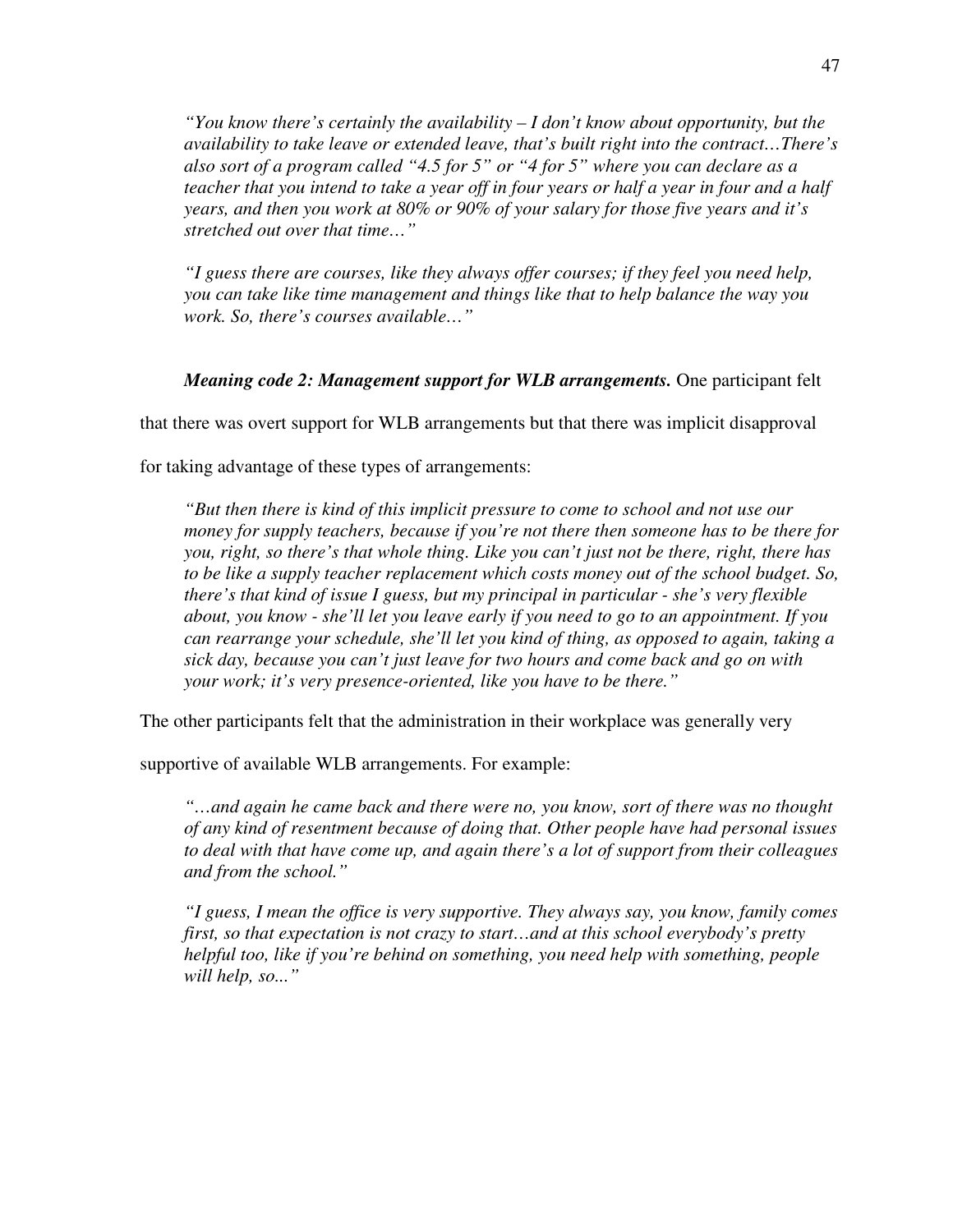## *Meaning code 3: Uptake/feasibility of WLB arrangements.* Three participants

generally felt that the uptake and feasibility of the WLB arrangements available to them was

quite high and was even encouraged by the administration. For example:

*"You know many teachers take maternity leave. We, you know, have on a staff of, I don't know, 70 or 80 we have at least two or three teachers out at any time on maternity leave, and teachers in for them on what's called a long term occasional placement teaching their classes, and you know it's very, I mean not only accepted; it's actually encouraged because it gives young teachers the opportunity to come in those part-time jobs to cover and sort of get their foot in the door. There's never any kind of resentment about those teachers being away and then, you know, they're very much welcomed back when they do come back."* 

*"…and I know of one person who has done it because he, you know, wanted to spend time with his son before the son was yet at school, and he said it was, you know, for him it was very satisfying…"* 

The fourth participant stated that, while uptake of WLB options was generally high, teachers

might be hesitant to take advantage of WLB arrangements for fear of being judged harshly

by their colleagues:

*"Yeah, some people do. I think in this profession, like if you're doing that sometimes people see it as a flaw, like teachers can be hard on teachers, like 'oh, he can't manage his class, he can't, you know, get through things,' and I think sometimes people don't do it because they feel like they're going to be judged, but a lot of people do take*  advantage of it. I mean this school they're pretty solid teachers, so I don't think a lot of *them need to, right?"* 

*Meaning code 4: WLB support from colleagues.* Three of the four teacher participants

reported receiving WLB support from their colleagues. For example:

*"You know we do have, as I said, quite a collegial staff, so if someone does need to take - leave work early and doesn't want to take a half-day off, which is what you'd have to do, then you know other teachers will cover their class. I mean I've done that myself, I mean both ways – both covered someone else's class and taken a little extra time and had someone cover my class, so you know there's a lot of support that way."* 

*"From colleagues I think we're all in the same boat, so we kind of understand each other. Other people have other involvements, whether it's with music groups, other sports teams, or other clubs, they occasionally go on trips, you know, away, and then*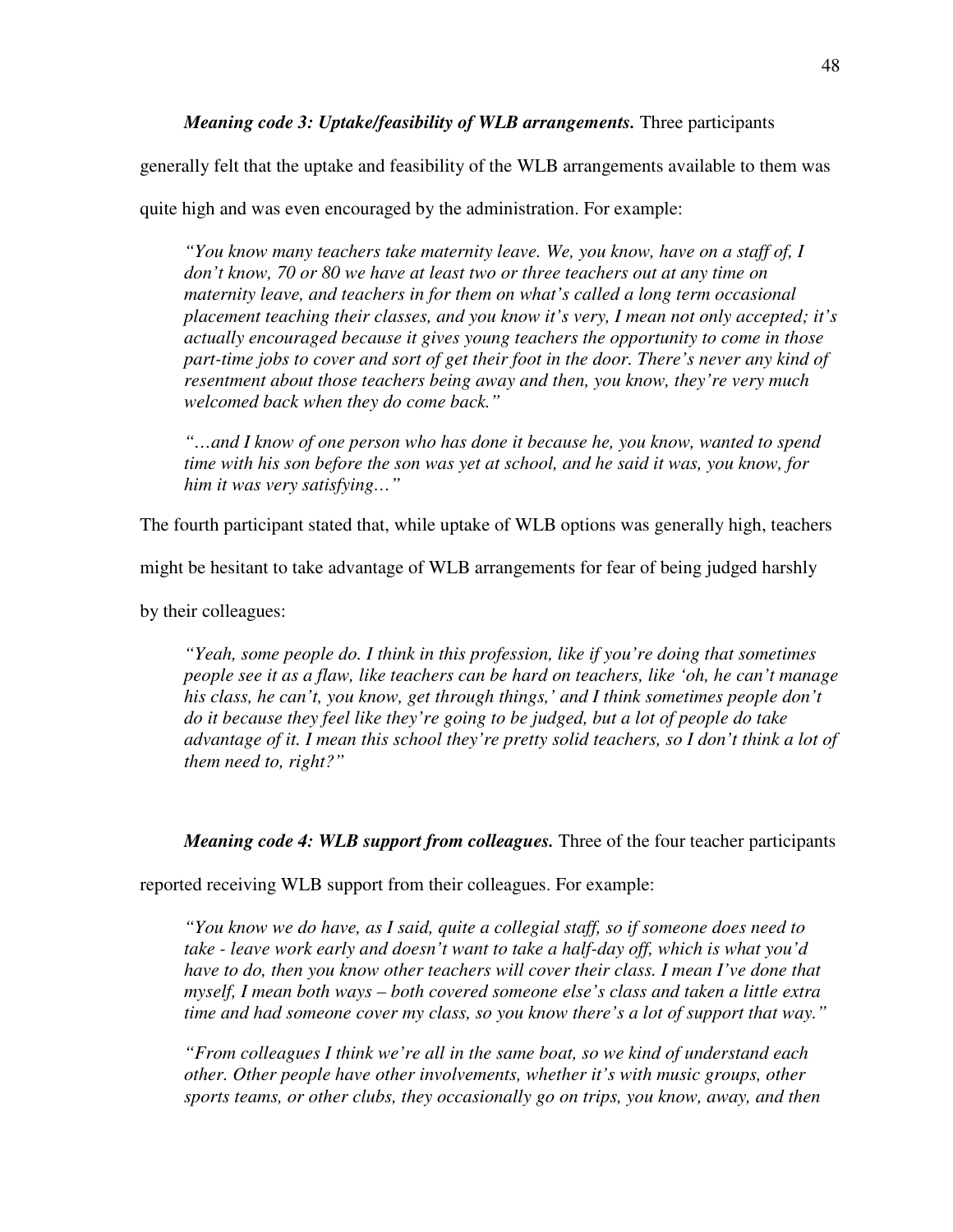*they have to be covered and so on, and everyone understands it's just part of the routine."* 

**Teacher theme 7: Personal factors: Challenges and coping strategies.** The seventh theme that emerged was that of teacher personal factors that served to either increase the WLC of teacher participants or allowed them to better cope with WLC. The following four meaning codes were identified under the theme of personal factors: challenges and coping strategies: (1) Non-work activities and expansion of non-work roles; (2) Changes in ability to handle workload/pace; (3) WLB support from family; and (4) Coping strategies. Examples of participant statements related to each of these meaning codes are set out below.

#### *Meaning code 1: Non-work activities and expansion of non-work roles.* Participants

reported engaging in a range of non-work activities, such as sports, reading, socializing and spending time with loved ones. For example:

*"I come home and you know I enjoy sort of certain sports - participating in sports: running, golfing, playing soccer; I enjoy reading various things, socializing with my friends, going out sort of for walks in the park, spending time with my wife, et cetera."* 

One participant also noted that time spent outside of work was often spent thinking about or performing work-related tasks. This participant was a new parent and reported that non-work time was increasingly taken up by childcare responsibilities. For example:

*"Thinking about work [laughing], doing work, and I guess I play Frisbee and stuff. …Play Frisbee, hang out with my kid, that's really it; I have a pretty boring life. Go out for dinners, that's our biggest thing, well not since the kid, but…"* 

And later:

*"Just in terms of, like tired, like I didn't get up in the middle of the nights, but I did, like I didn't get up to go to baby, but I would get waken [sic] up, and so sleep wasn't the greatest, and then I'd come home and I was tired, so I got behind on marking a bit. So, it definitely had an impact on getting things done."*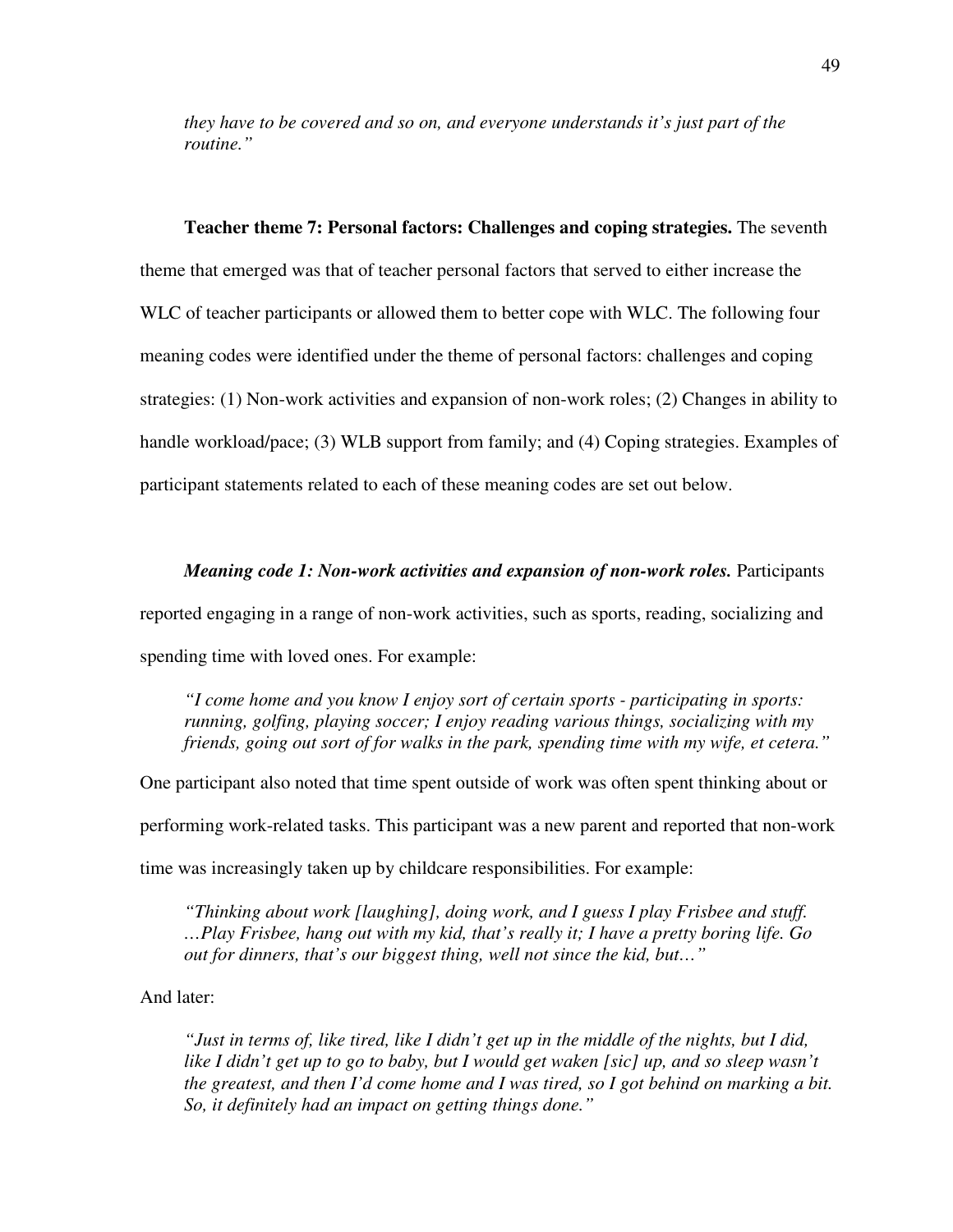participants reported an increasing ability to handle the amount and pace of their work as

they gained work experience. For example:

*"I used to spend a lot more time in the first couple of years; I used to do a lot of prep, I'd stay up late preparing things for the next day or, you know, creating tests or assignments from scratch, but now that I've been through those courses multiple times I have that already and then it's just a case of modifying it or fine-tuning it."* 

*"I think part of it is you get better….So, part of it is you've built up resources, you have the resources, you don't have to reinvent things, and I think just getting quicker at things is part of it, like marking now is not…You've seen so much that you know what's what pretty easily now."* 

*Meaning code 3: WLB support from family.* Two of the participants reported

receiving no support from family:

*"And I'm not really close with my family, so I don't really have that as like an outlet or whatever."* 

One participant also felt that he received little WLB support from his spouse:

*"Family, they're not really in the equation because they're not here, so… But in terms of [my wife], I guess she kind of lets me do my thing, so I don't really get a ton of support from her other than getting into shit for not having things done."* 

The other three participants felt that they received a great deal of WLB support from their

partners or ex-partners:

*"Yeah, I think you know my partner, my wife, is very good about understanding when I have longer days because of coaching commitments or if I have to do other extracurricular things….She has occasional responsibilities like that herself, so you know we're aware of what it means."* 

*"Sure, so yeah I can't say enough about how supportive my boyfriend's been, like just in all ways [laughing], so it's been life changing, like it's been life changing, I can't even say."* 

*"And if I need like a weekend, if I'm going camping, say, or I'm going whatever, I was going to Ottawa, he would help me out all the time, and I do that for him. It's a very good working relationship."*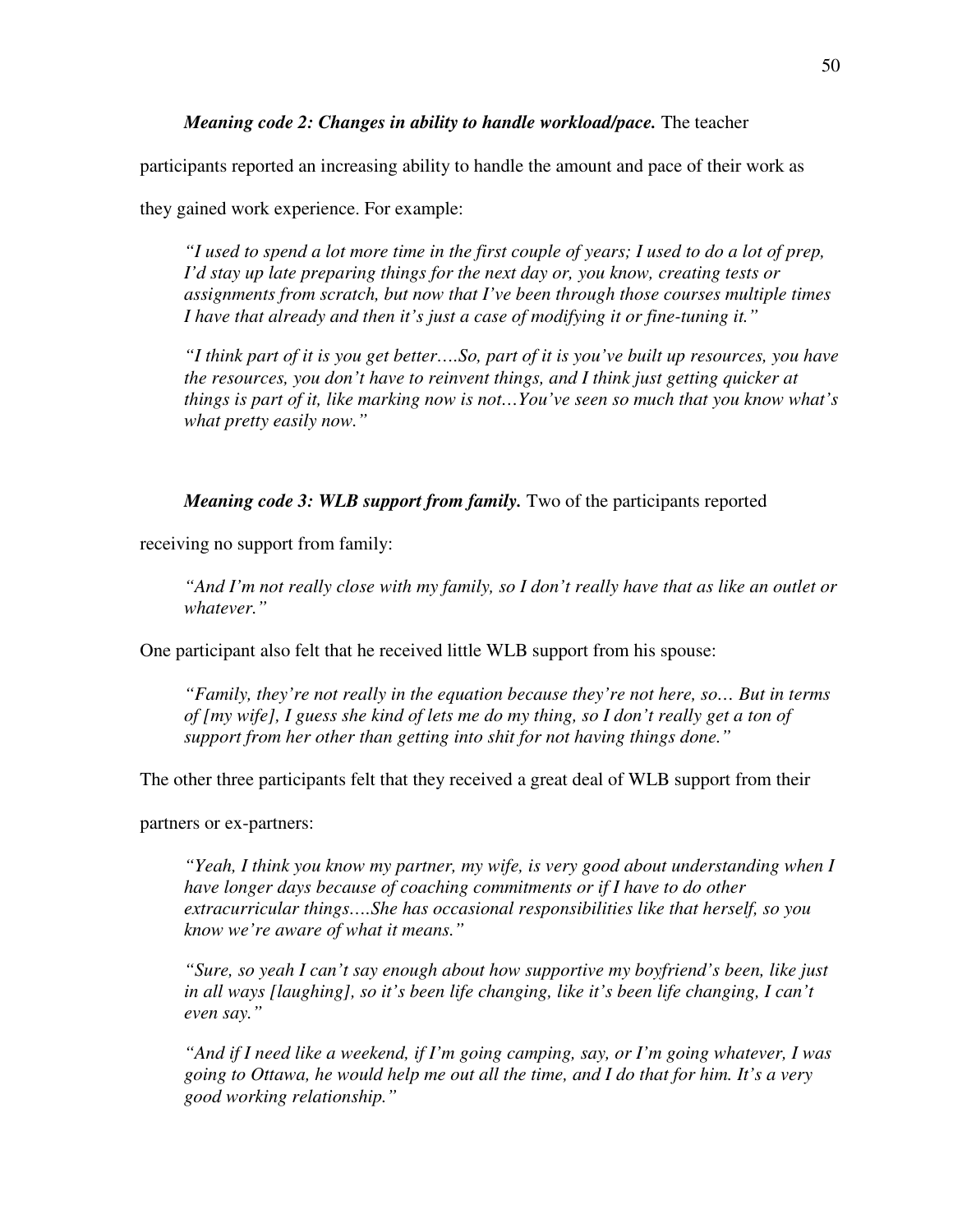*Meaning code 4: Coping strategies.* Two of the participants cited scheduling as being

the primary way in which they coped with their work and non-work commitments:

*"To be honest though, I would say most teachers just don't really take care of themselves that well during the year, unfortunately. Or they plan for things, you know, in December when we have the two weeks off, or March break, or whatever, like that's when they can do a lot of things. That said, I mean the school day in and of itself, like for the kids it ends at 3:15, which is still like in business hours, so you know you can… Like I always try to schedule things for that time, you know, but often you can't, right, you know you're just told when your appointment is, and it is what it is, and then you end up having to take a whole day off because - for like an hour appointment, just the nature of the job, yeah, it's pretty wild. Yeah, I think people do try to kind of schedule things around and rearrange their schedules if they can, and especially if that's been kind of OK'd by our principal then, you know, people feel freer to do that sort of thing, like can you cover my class this period, can I leave early, I don't have time."* 

*"Yeah, so it's all scheduling. Scheduling is really essential."* 

The third participant stated that he was working on being more efficient at work so as to

reduce the amount of work that had to be done at home:

*"I don't know if I have anything sort of strictly in place, but I have been trying to take*  less and less work home. I've been trying to get more things done in school at work or *"schork" as I like to call it [laughing]. Something I have started doing in the last let's say year certainly, and occasionally before that is getting up early and going into work early and having that time to do some work. I find that, you know since I'm up early anyway, I might as well get up a little earlier and that's a good time, you know, when things are still quiet before the day gets going and I have time to be on my own, not distracted by the possibility of doing other things; there's nothing else to do at that time, and I find that that's quite a productive time."* 

The fourth participant reported having no coping strategies in place to help him balance his

work and non-work commitments:

*"No, work always comes first for me and it's sometimes an issue in terms of - my wife will want to do something and I say I can't because I have work, so yeah."* 

### **Teacher theme 8: Teacher perceptions of WLB: Expectations, challenges and**

**potential solutions.** The eighth theme related to teacher perceptions of WLB. This theme

included four meaning codes: (1) WLB expectations when entering the teaching profession;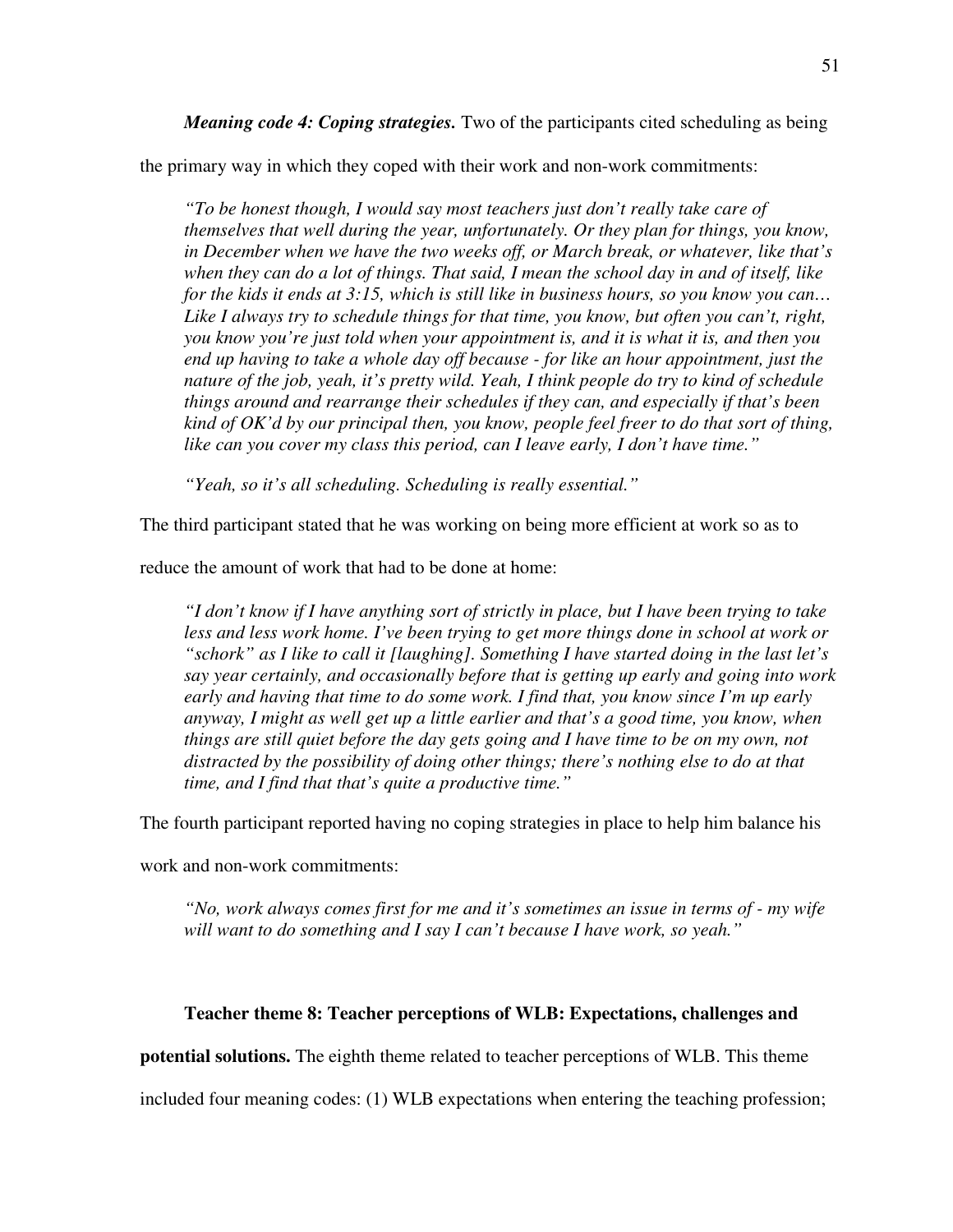(2) Biggest WLB challenges; (3) WLB challenges specific to teaching; and (4) Potential

WLB solutions. Examples of each of these meaning codes from participant narratives are set out below.

## *Meaning code 1: WLB expectations when entering the profession.* Three of the four

teacher participants expected to have relatively high WLB when entering the teaching

profession:

*"I don't think I had really any concerns in that department, I mean another positive or pleasant thing about the job is that you finish relatively early in the day because you start early in the day. I mean certainly you do things after school – I do coaching and such which was not something I was anticipating really getting as involved in as I am, but so I guess at the time I didn't really fear it; I figured I'd be done by 3:00 o'clock and then that's it. Now, you know that is sort of more significant, at times when I'm coaching it's quite intensive."* 

 *"Yeah, no, the expectation was I wasn't going to work like crazy, which is not true, but - and in terms of conflict… I thought it would be fine, because I could leave work early, I could do work at home, so then I could balance it at home instead of having to be stuck there like a lawyer, right, who's actually stuck at the place."* 

*"I thought, you know, work hard during the day, put in a full day's work and that, and you know do extra and that sort of thing, but definitely I guess again with the stability aspect of just, you know, set holidays, and weekends off, and that sort of thing, and especially summers of course….But initially it wasn't kind of my thought, like, 'oh I'd like to have whatever off.'"* 

The fourth participant said that she was aware that over-involvement in student needs was a

potential danger but felt that she was well-placed to handle this issue having come to the

profession later in life:

*"I was less afraid, like by the time I entered I was less afraid than I would have been earlier of getting really sucked into the lives of my students, but I knew that that was a possibility. I work with such little kids and I was really afraid that they would take over, but because I had two little kids of my own, they were in grades one and five, I really had to make them my priority, and they told me that you should never teach the age that your kids at home are."*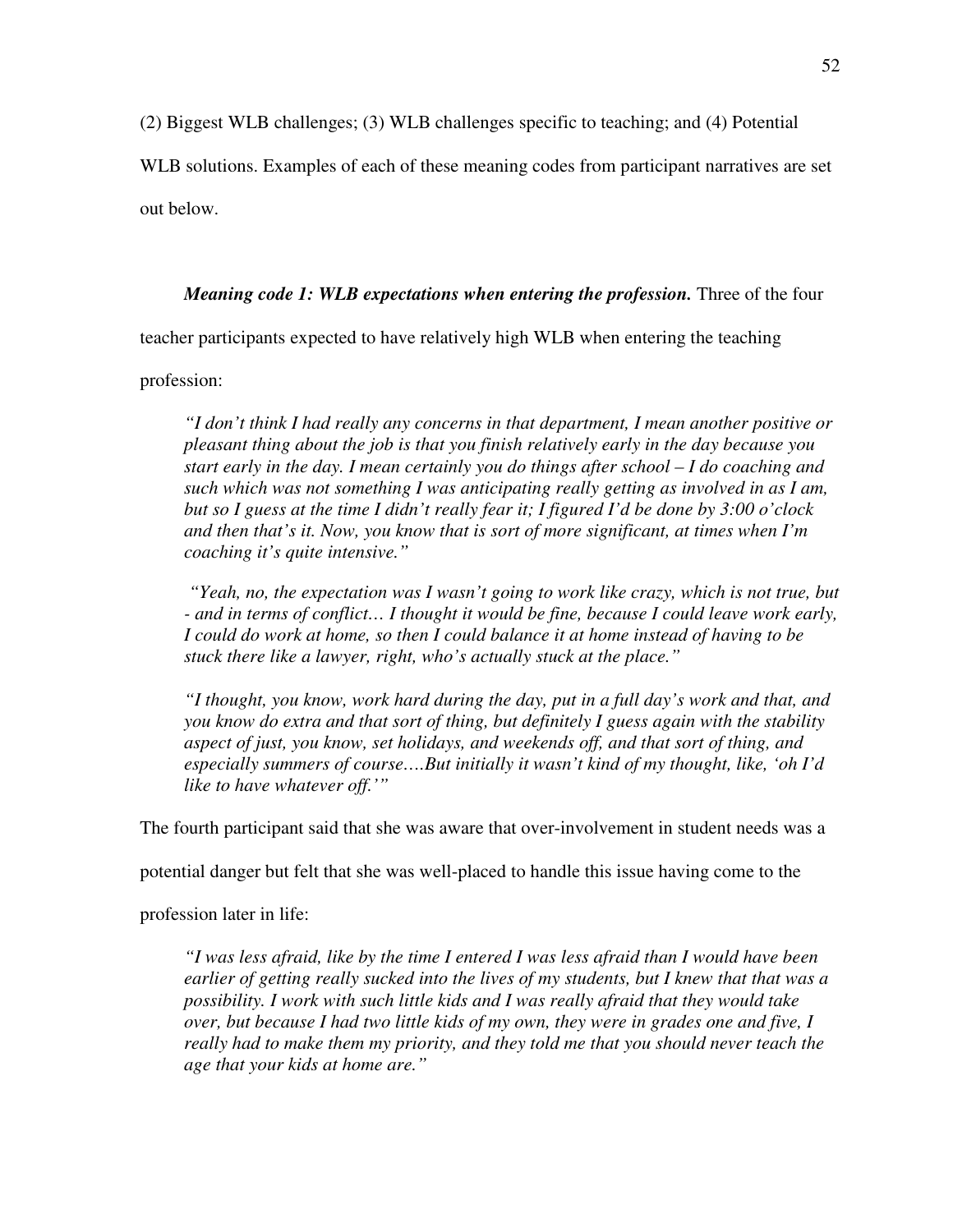*Meaning code 2: Biggest WLB challenges.* Each of the four participants identified a

different issue as being their biggest challenging to attaining WLB. One participant believed

that it would be particularly challenging to be as involved in the school's extracurricular

activities once he started a family:

*"Well, you know this is something that again I would be in a better position to answer*  within a year or so. I think I will have more obligations outside of work then and then *I'll see, you know, what it is that's really making it difficult and how it could be better, but perhaps just looking ahead a little bit I think I will probably have to give up some of the extracurricular things I do or certainly cut back on those. I know that other teachers at the school have done that, there's really no choice; I mean sometimes you just have to come home. You know apart from that, apart from a potential future family I don't really see anything that will cause me to, you know, to have to change radically how I do my job."* 

For the second participant, time management and prioritization was the biggest challenge:

*"The biggest challenge to it? I think the time management is a huge challenge for me,*  so I think that's a huge part in terms of balancing it. I think if I was more efficient, then *it would be more balanced. Does that make sense to you? And I think just in terms of the way I value things I think will help me balance, because for the first… Other than this year it's been pretty good, but for the first nine years, crazy workaholic."* 

The third participant reported that it was the extent of her obligations and her high

expectations for herself that made it hard for her to find balance:

*"I would just say like the depth and breadth – breadth of them…Yeah, there's just a lot going on, and again I kind of said like I'm hard on myself, so I push myself to do a lot of things and I have high expectations for myself, so I mean I guess if I just kind of relaxed a bit in some ways, but I do want to… You know I think it's my time to work in my life, and you know it's like I don't have kids and I don't have certain commitments and stuff, so it's my time to work hard and kind of see what I can do."* 

For the fourth participant, the biggest issue was feeling like she could always give more of

herself to her students:

*"I do wonder if I give my students as much as I could, and then I quickly say I never would be able to, like you can't give all of yourself. I know I could give more, I could… Like I think I have a lot to offer. I think I offer as much as I can in the time that I have them. I'm wondering if maybe I could be a little more organized in how I give them that stuff, and to be a little more organized I'd have to take a little more time outside of being with them. So, and I think that might come as - I don't know, as you know, maybe*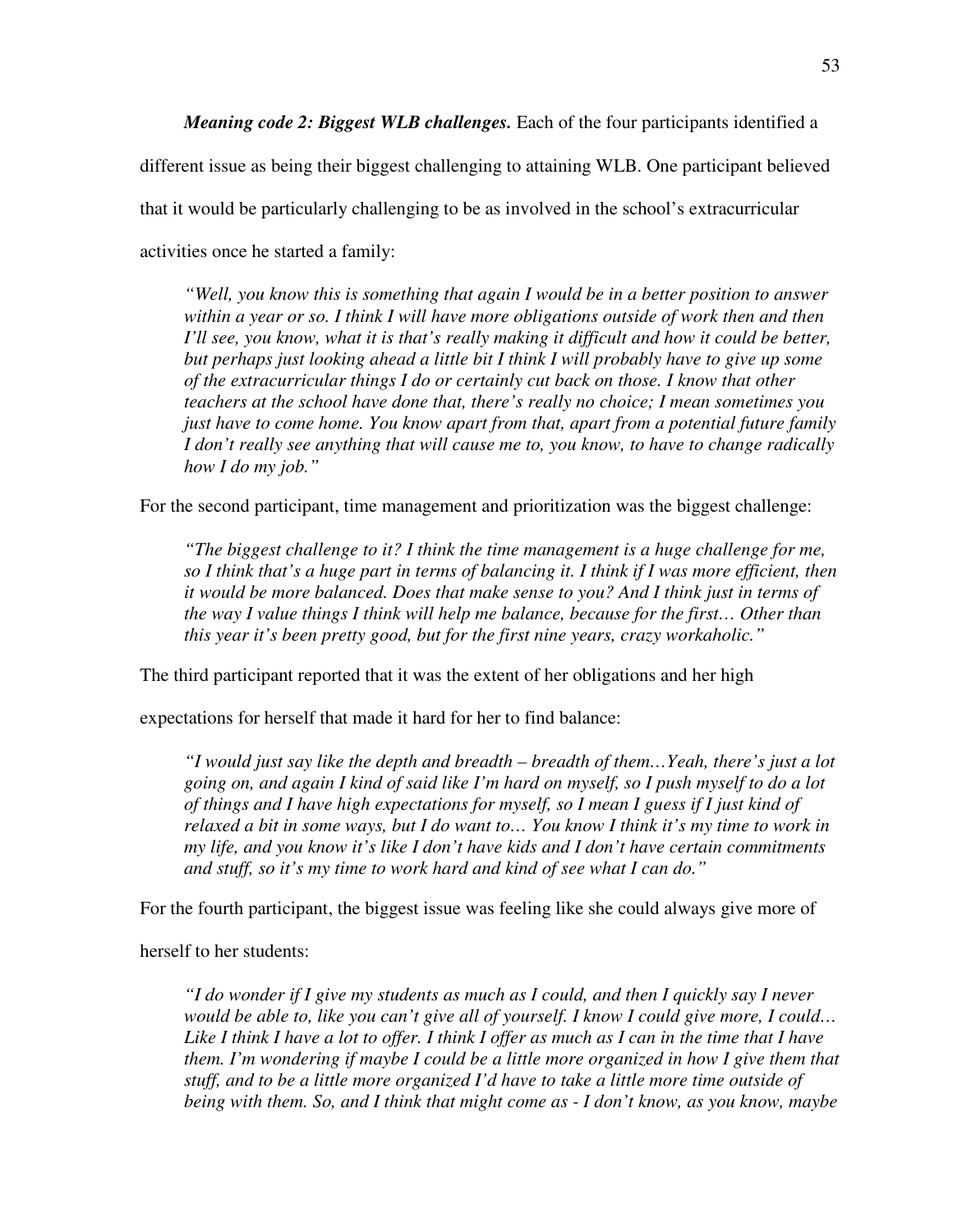*I won't be able to play soccer forever, and I don't think I'm denying them anything, I just think I could be giving them more, and that sort of plays on my sense of responsibility."* 

## *Meaning code 3: WLB challenges specific to teaching.* Two of the participants felt

that the rigidity of their schedule was a WLB challenge unique to teaching. Three of the

participants also cited the high level of responsibility for their students as a WLB challenge

not present in other professions. For example:

*"Well, I do think that the sort of, you know, tight schedule or rigid schedule of teaching*  is a feature of the job that doesn't, you know, isn't there for a number of other jobs, not *all, but there are other jobs where it's sort of more relaxed, your hours, when you can be there, when you can't, what time you can take off, you know in the middle of the day for example, which we can't do. I mean if something happens, you know, when I'm in class, first of all I'm not reachable, and secondly it would have to be some sort of radical intervention for someone else to suddenly come in and take over my class and I'd have to leave. You know it can happen, but as I said I think that would be pretty radical."* 

*"I think specifically would be just how rigid it is and how kind of all-encompassing it is, so you kind of just leave your personal stuff behind and focus on like being this teacher and this whatever, counselor, nurse, and like all that…. And so there's, and then just - like I can't be a minute late, like I can't leave a minute early if no one's there to cover, so it just is this huge responsibility to my students and stuff. I think if that could be relaxed it would just be a whole different ballgame…"* 

The fourth participant felt that, to some extent, he would experience challenges to WLB

regardless of his profession, but he also felt that it would be easier to manage his time if he

were in another field:

*"I think I would have them regardless of… Well, I don't know, every job has a lot of work, like [my wife] does a crazy amount of work. I just think teachers have more work than people think they have. Like if I was bagging groceries at a store I wouldn't care, right, but that's not really a career - or is it? It depends what your definition of career is. No, I think part of it is obviously an internal thing, that's me, but I think other jobs would be less stressful or easier to manage your time and your work-life, so…"*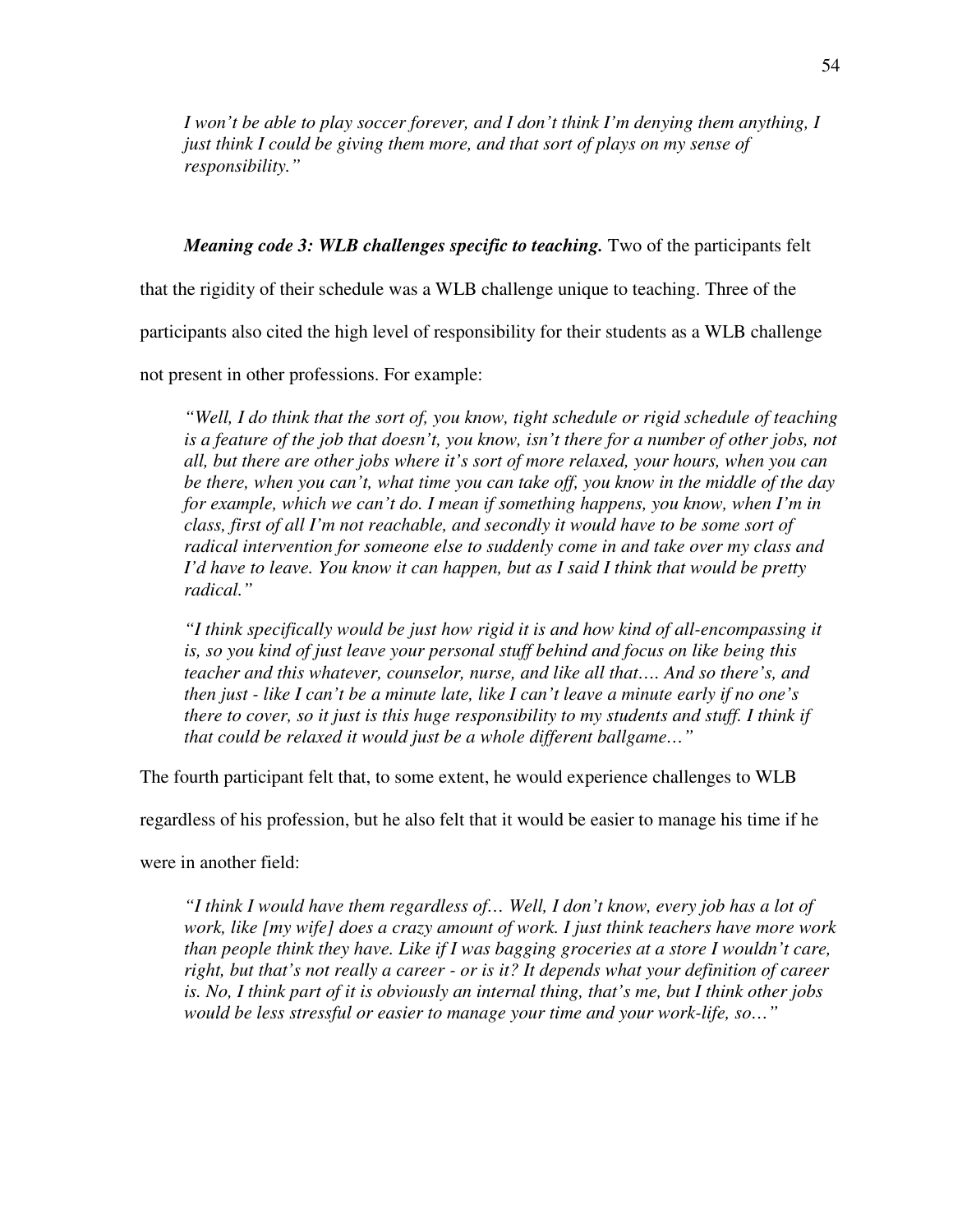*Meaning code 4: Potential WLB solutions.* Two of the participants felt that they

would have higher WLB if they procrastinated less or were generally more efficient with

their work. For example:

*"You know I think I'm always trying to be a little more - procrastinate a little less, be a little more sort of productive during the time at school, you know that's really the time to do things. It's difficult sometimes because being with a class of students, let's say two periods in a row, if they're rowdy you just really want a break, you know, it's been two and a half hours of dealing with kids straight and you just want to take a break, but you know at the same time you know that there's some work to be done. So, that's one thing that I'm trying to do is be more and more productive in school during the school hours, you know, with work that I alternatively could take home."* 

The third participant suggested that she would have higher WLB if she had more time to

reflect on or debrief with colleagues regarding her work:

*"I think just like in terms of like mental health I think it would be really beneficial for there to be more time for reflection built into a day or a week, like if there were kind of regular times just to even like meet with your colleagues or kind of sit down with your own notes, and like just yeah, look over what's going on in your classroom, like the dynamic and stuff. Like I know in high school they, I think it's maybe once a month now at least they have a late start, and so the teachers go at the same time and get together and plan, and do all these sorts of things, and then the kids come later…. That said, it's obviously like a different… It's a whole other entity, right, because like elementary school there's just childcare issues and all of that for parents to think of, so it's not as flexible; it's very, very structured, so there just isn't that sort of away time or downtime."* 

The fourth participant suggested that increasing the number of social workers and teaching

assistants in the schools, as well as increasing consistency in teaching styles, would increase

WLB:

*"I think putting more social workers in our schools, I think having assistants, even floating assistants, I think making sure that the culture of the school is consistent, I think that in and of itself helps, where all teachers talk in the same way to the students, I think that's huge."*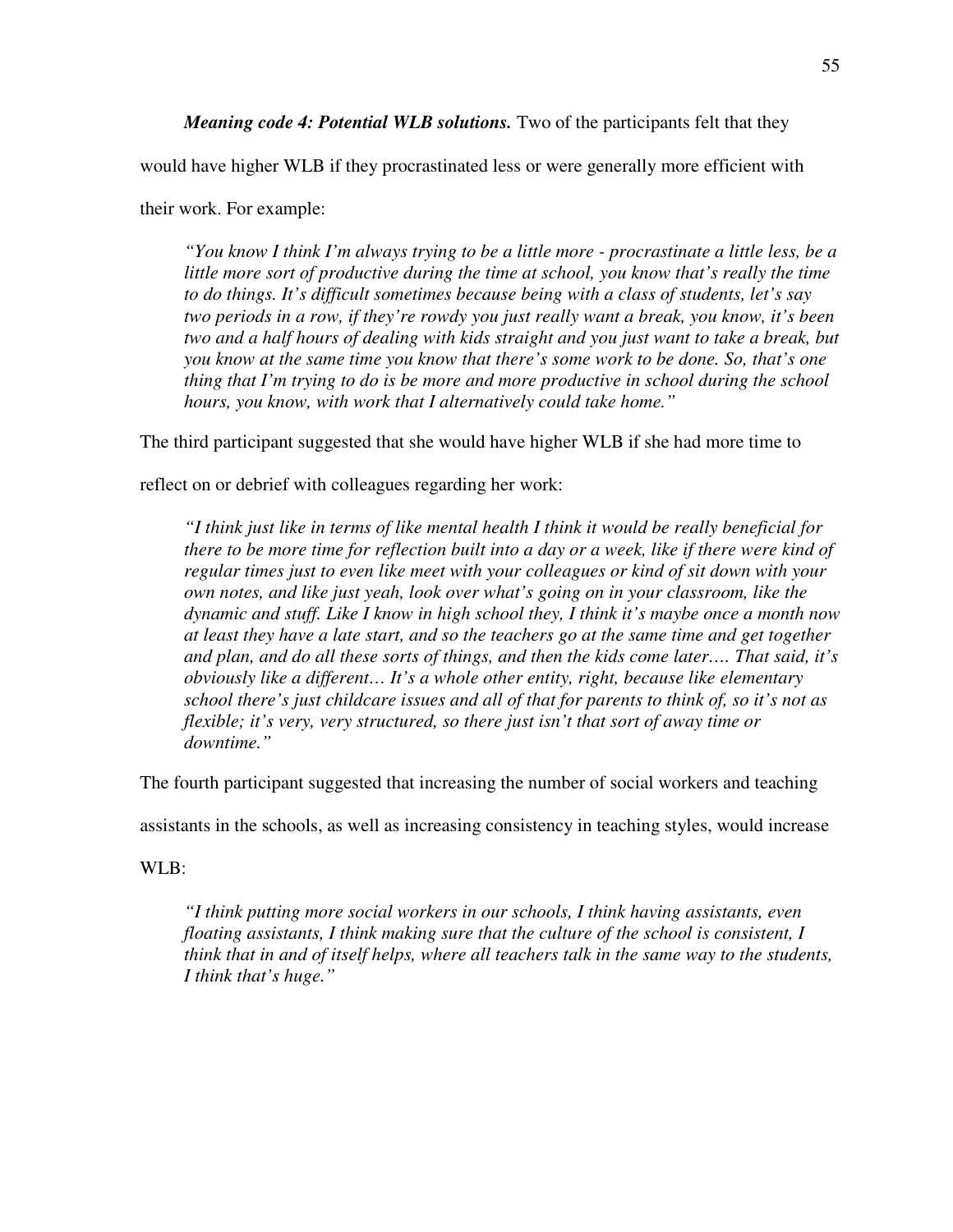## **Lawyer Themes**

Six themes were identified for lawyer participants. The six lawyer themes that emerged were: (1) Amount and pace of work; (2) Meaningfulness, responsibility and security of work; (3) Work culture and client demands; (4) Availability and uptake of WLB arrangements; (5) Personal factors: Challenges and coping strategies; and (6) Lawyer perceptions of WLB: Expectations, challenges and potential solutions.

Table 3 sets out the frequency with which each lawyer theme was endorsed by the lawyer participants. Each of these themes is discussed in greater detail below, including the meaning codes identified for each theme along with participant quotes reflecting each meaning code. The methodology used for assigning meaning codes to participant narratives is set out in Appendix E.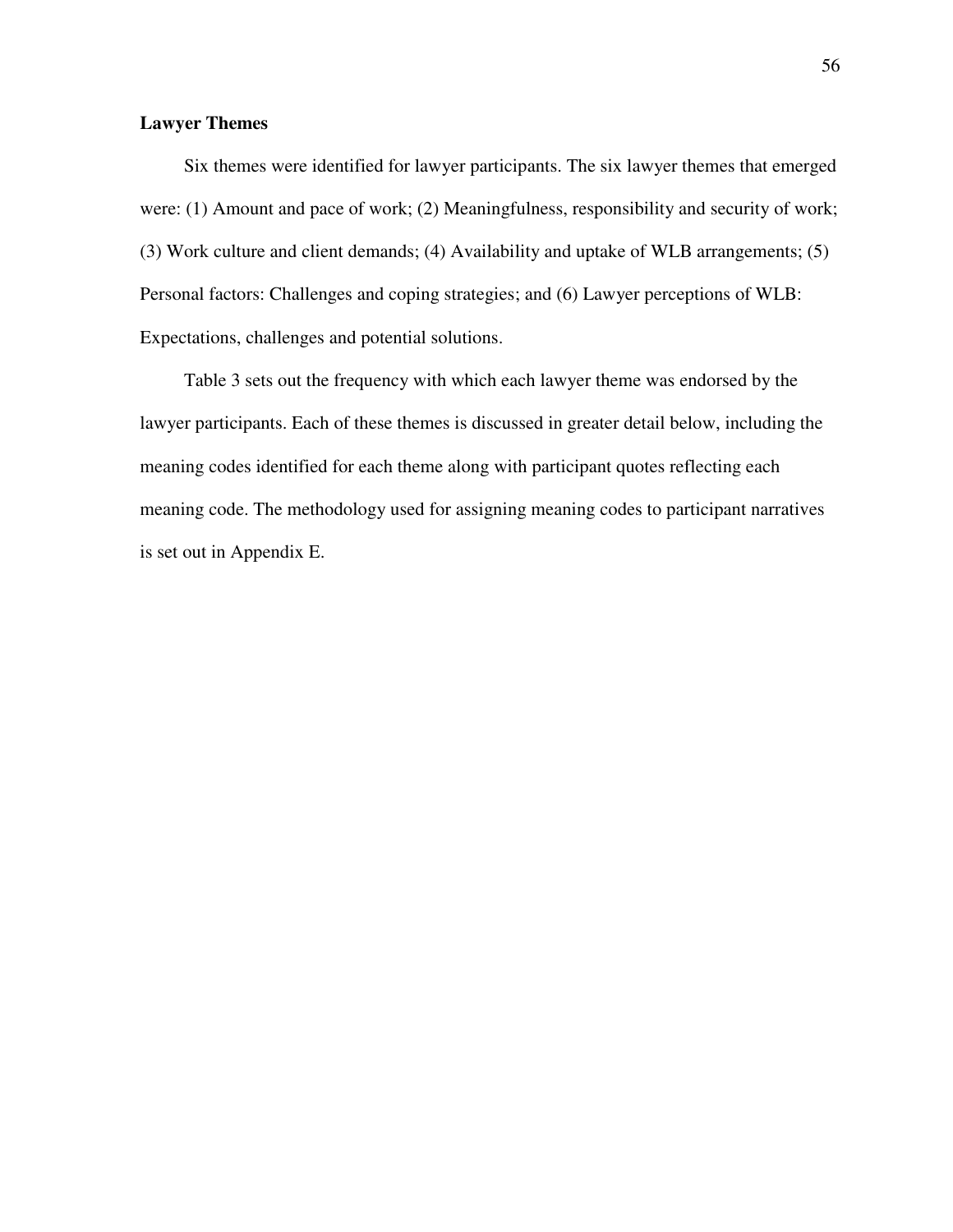# Table 3

# *Lawyer Participant Summary Table*

| Participant                                           | Theme 1:<br><b>Amount</b> and<br>pace of work | Theme 2:<br>Meaningfulness,<br>responsibility<br>and security | Theme 3:<br>Work culture<br>and client<br>demands | Theme 4: WLB<br>arrangements | Theme 5:<br><b>Personal</b><br>factors:<br><b>Challenges and</b><br>coping<br>strategies | Theme 6:<br><b>Expectations of</b><br><b>WLB</b> | Total # of<br>themes<br>endorsed |
|-------------------------------------------------------|-----------------------------------------------|---------------------------------------------------------------|---------------------------------------------------|------------------------------|------------------------------------------------------------------------------------------|--------------------------------------------------|----------------------------------|
| $LM-1$                                                | 9                                             | 23                                                            | 22                                                | 5                            | 7                                                                                        | 6                                                | 6                                |
| $LM-2$                                                | 10                                            | 11                                                            | 16                                                | 3                            | 10                                                                                       | 6                                                | 6                                |
| $LF-1$                                                | 9                                             | 13                                                            | 21                                                | 6                            | 12                                                                                       | 5                                                | 6                                |
| $LF-2$                                                | 11                                            | 13                                                            | 21                                                | $\overline{4}$               | $\overline{7}$                                                                           | 6                                                | 6                                |
| Total # of<br>participants<br>endorsing each<br>theme | 4                                             | $\overline{4}$                                                | $\overline{4}$                                    | $\overline{4}$               | $\overline{4}$                                                                           | 4                                                |                                  |

*Note*. Each theme was counted only once per passage of continuous text (ignoring reflections and encouragers from the

interviewer) even if that theme arose multiple times in that passage.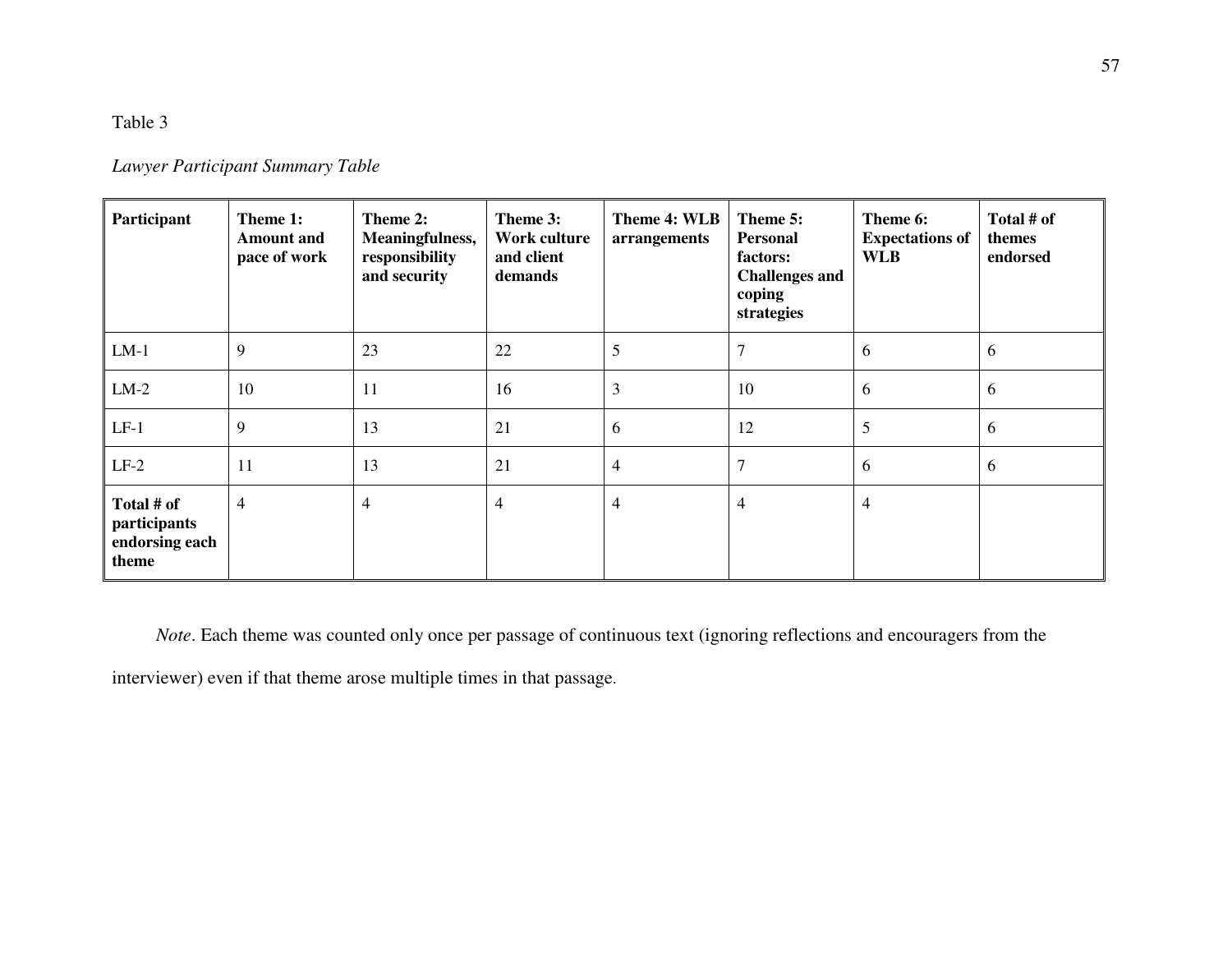**Lawyer theme 1: Amount and pace of work.** Four meaning codes were identified

within the theme of amount and pace of work: (1) Hours worked; (2) Workload; (3) Work

pace; and (4) Spillover. Participant quotes reflecting each of these meaning codes are set out

below.

*Meaning code 1: Hours worked.* The number of hours worked by participants ranged

from 45 to 60 hours per week. For example:

*"Well, I mean I'm probably in the office Monday to Friday 10 hours a day, and then I would say that I spend probably another six or seven most weekends. I mean that's not all billable time obviously, but I'm there at least 10 hours a day."* 

*"Well, I in the last year switched to a practice area where the work load's a bit more*  manageable, so in that, since... In the last year I would say I work in the office, like, *closer to 40 hours a week; you know, I'm in the office from about 9 to 5:30 Monday to Friday, and then most nights I might do, you know, an hour to 3 hours of work at home a night. So, I guess you could add, you know, 5-15 hours nights and weekends, and some - on the average week - there could be more, could be less. You know, prior to that, I had a transactional practice, corporate practice, and you know some weeks was working, you know, well more on average like 50-60 hours a week I would say, and then again some weeks more, some weeks less, yeah."* 

*Meaning code 2: Workload.* Participants described the workload as very up-and-down

in nature. For example:

*"Again, it really varies because it's such an up and down practice, so you know, and it depends how many different files you're dealing with at a time, so it's kind of hard to describe. It's not like I have a finite amount of things to do, like 15 contracts to turn or whatever; it's sort of whatever comes up that week has to be done."* 

*"Well, I think that's a hard question because I am normalized to it, so to me it just seems like normal, but I think someone else might think it was a lot of work, you know, so I think we're just a bit, especially so many years in you're a bit conditioned to not think that it's that much work, but and it varies so much, you know, as you know the practice ebbs and flows, so some weeks there is a ridiculous amount of work to do and those are the weeks when I'm way above those average hours, and it's too much, and everyone knows it but there's nothing - you have no choice but to do it."*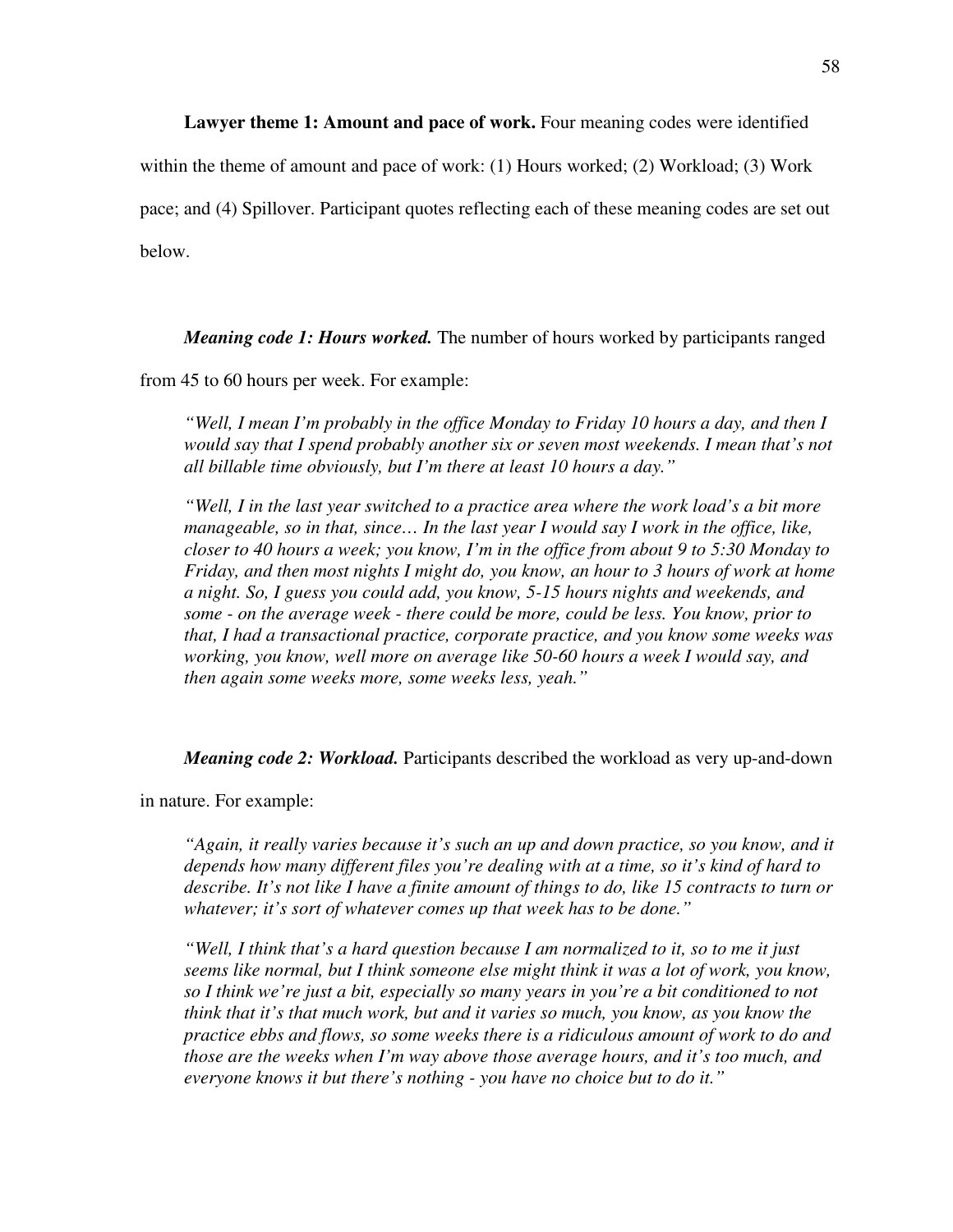*Meaning code 3: Work pace.* All four participants described the pace of work as being

very fast for most of the work they were required to do. For example:

*"And the timeframes are quite short generally in my area, because it is sort of urgent, because companies are running out of money and these things have to be done quite quickly, so I know like on corporate transactions, you know, a deal might take a couple months to come together, and you know, and you might turn an asset purchase agreement, like, you know, 15-16 times before you finalize it, and in my practice area that is just not how it works – it's weeks, not months. So, it really just varies and depends on, you know, what's happening, and I could find out on a Friday that, you know, something needs to be done by a Monday…"* 

*"Again, it's too fast quite frankly. What we're being asked to do is often very complicated and it requires thought, and it doesn't have a precise answer, and requires judgment quite honestly that, you know - and the expectation is like we all carry the common law around in our heads and can answer any question at a moment's notice. The pace is just too fast, again for the level of quality and precision that people want and expect and quite frankly are entitled to."* 

*Meaning code 4: Spillover.* All four lawyer participants reported experiencing

interference from work matters in their non-work roles and spent a significant time outside of

traditional office hours either working or thinking about work. For example:

*"And it interferes with every other part of your life, and some weeks you're not busy at all, so you know, that's why you keep going."* 

*"If I get home at 6:30, I expect that I would, depending on how busy I am, think of it [work] for a minimum of an hour, and often more. So, if I have to do work, obviously that counts, but even if I'm not doing work, but doing something busy and I feel guilty about not being at work then I will think about it longer."* 

Lawyer theme 2: Meaningfulness, responsibility and security of work. The second lawyer theme of meaningfulness, responsibility and security of work included the following eight meaning codes: (1) Reasons for entering legal profession; (2) Importance of career; (3) Sources of job satisfaction/meaning; (4) Responsibility/autonomy; (5) Increased stress with increased seniority; (6) Promotional opportunities; (7) Job security; and (8) Intentions for the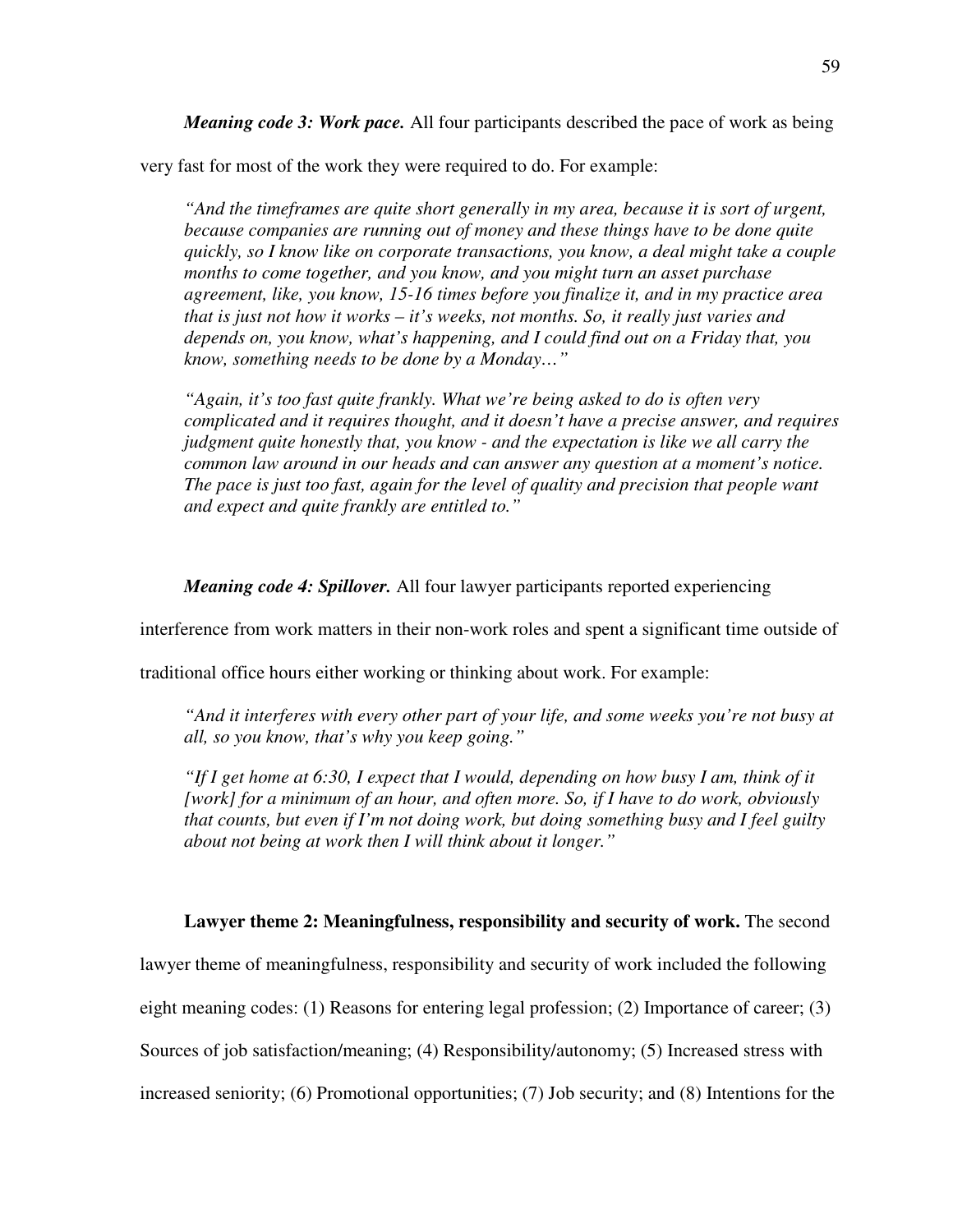future. Examples of participant statements related to each of these meaning codes are

provided below.

## *Meaning code 1: Reasons for entering the legal profession.* Participants reported

having various reasons for entering the legal profession, including perceptions that they

would not get into (or were not suited to) other fields of study, financial stability, enjoying a

law course in elementary school and the influence of television.

*"I was working at a legal publishing firm which is not really what I wanted to be doing when I thought of publishing, so it wasn't very satisfying from a job perspective, and I mean the salary was never going to be more than like \$40,000 or \$50,000 a year, which in Toronto was kind of frightening, so I just decided to go to law school quite honestly. I mean law school because I wasn't smart enough to be an engineer or a doctor, so… I think stability more than anything. I had a sense that it was a profession that once you were in you were pretty much in for life and that you would always make a reasonable standard of living, and so it was the security more than anything frankly."* 

*"… I'd always had an interest in law, no particular reason; perhaps was influenced by television or otherwise, but when I left teacher's college I decided I was interested in pursuing that. …I needed money. I got a job there as a summer student; I stayed there, I liked it."* 

*"It's hard to say, because I, for some reason, at an early age decided that I just wanted to be a lawyer - like at age 10, and I did, you know, something in school that was like an introduction to law and I really just loved it, decided that that was it and I wanted to be a lawyer; however, I had no idea what a lawyer really did, I now realize. I didn't have any family members who were lawyers, so for some reason I just clung on to this plan to be a lawyer, stuck to that my whole life, followed through with it, then became a lawyer and was like oh, this is what lawyers do [laughing]."* 

*"It's very, very difficult to get into medical school, and I was I guess not as dedicated to it as I really would have needed to be to actually pursue that. So, I graduated from university, I was kind of debating what to do. I had the idea that maybe I'd go do my Master's, but I felt that was sort of just delaying the inevitable, because you know I really didn't want to stay in academia and I knew that would be too boring, and in order to get the kind of job in the science field, like you really need almost like a PhD, like a Master's wasn't really going to, you know, get me anywhere with anything. …So, I thought I needed to change tracks, and to be honest, I don't know, law just seemed as good enough as anything else, watching episodes of Ally McBeal [laughing]."*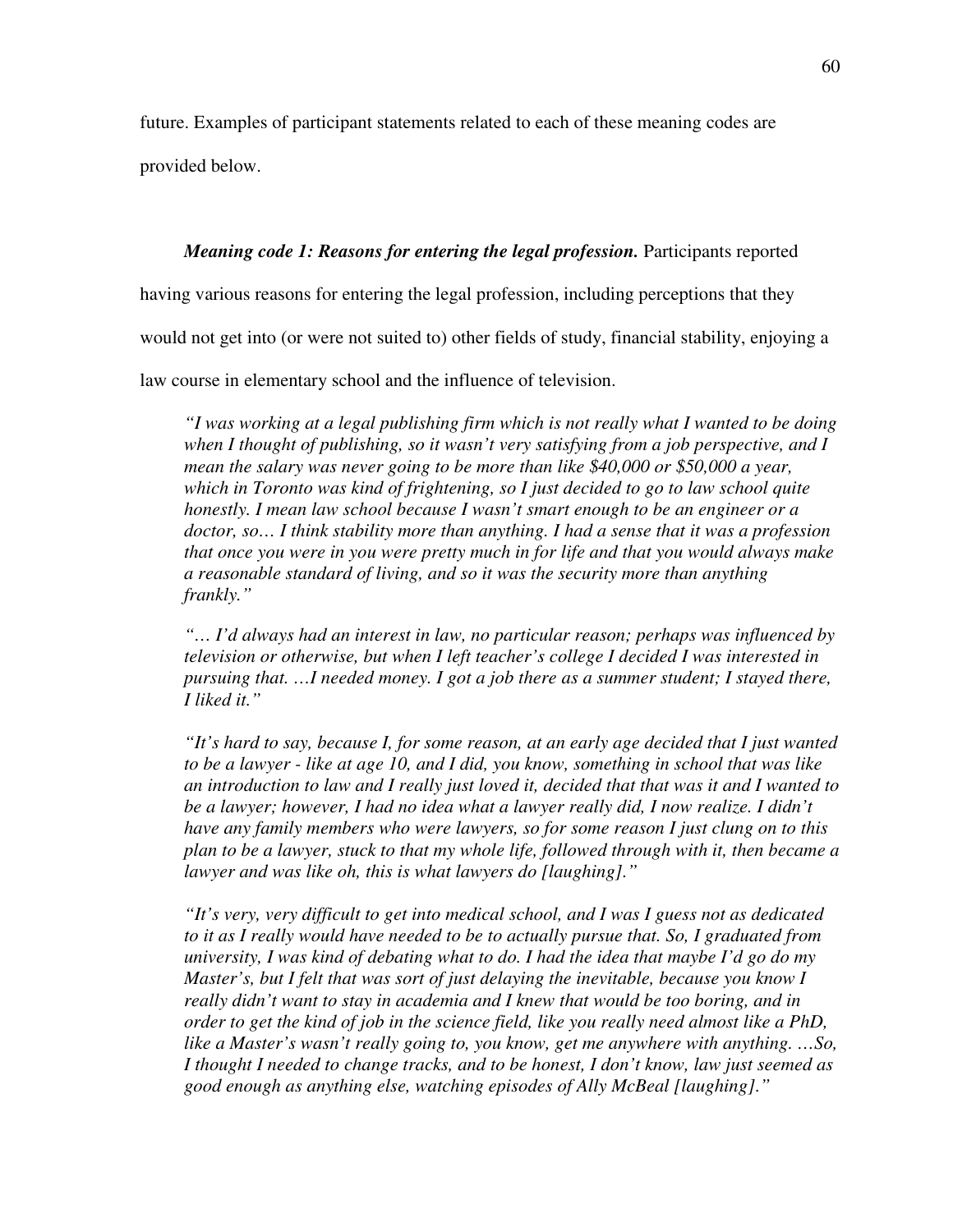*Meaning code 2: Importance of career.* All four participants placed high importance

on their career and two stated that being a lawyer was an important part of their identity. For

example:

*"It's very important. I mean I wish it wasn't, but it is in all honesty. In many ways I think it's like what defines me, right, like if I were to lose my job I think I'd be like really, I don't know what I'd do; I'd be completely at loose ends. Everything else would be tainted with that, and I don't think I'd find much happiness unless I found something equivalent, and unfortunately I don't think I will…. because I don't think, I mean going in-house is not equivalent; there is still way more status to being a firm lawyer*.*"* 

Two participants felt that they might find other careers equally fulfilling. For example:

*"It is important from the perspective that… Financially, we could certainly live off my wife's salary. I like working, I like interacting with people, I like being responsible for others and being a mentor. If someone told me tomorrow that I could no longer be a lawyer, but I was going to have an equivalent job that I liked, making relatively equivalent money, would it bother me? No. So, if someone told me tomorrow I could do X, and it wasn't being a lawyer, but it was something I enjoyed, and was good at, and I could make equivalent money, I have no great love for the law."* 

 *"Well, I don't know, like I think maybe not that important, but I have a feeling if it was gone I would miss it, you know? I've never really aspired to be a partner at [the law firm], but I, you know, I obviously am still here so there's something that keeps me here, not just... It's not just the path of least resistance, like that's a big part of it, but plenty of people leave, you know, so I don't know. Like it definitely would be strange for me to not be a lawyer, for it not to be part of my identity, so it must be important to me, but at the same time if I won the lottery I certainly wouldn't care that I had stopped working tomorrow. If I could do something else, like tomorrow, I don't know, I might take that option, you know, but it would just… I don't know. I don't know why I'm still here, I don't know what my… I don't even know what my aspirations are, so. It's obviously important to me, but I find it hard to articulate it as why and how important it is, you know, like I really don't know until… I'd have to like not have it, I think, to really appreciate it."* 

The fourth participant reported initially placing high importance on her career but felt that it

was becoming less important to her the less secure she became regarding her future with the

law firm:

*"It used to be very important to me. I would say it's still something I think about often, even though I'm on maternity leave and I'm trying actively not to think about it. I was*  much more ambitious when I thought there was the prospect of becoming a partner. *Now that I see that that's probably not going to happen, I'm not as ambitious as I once*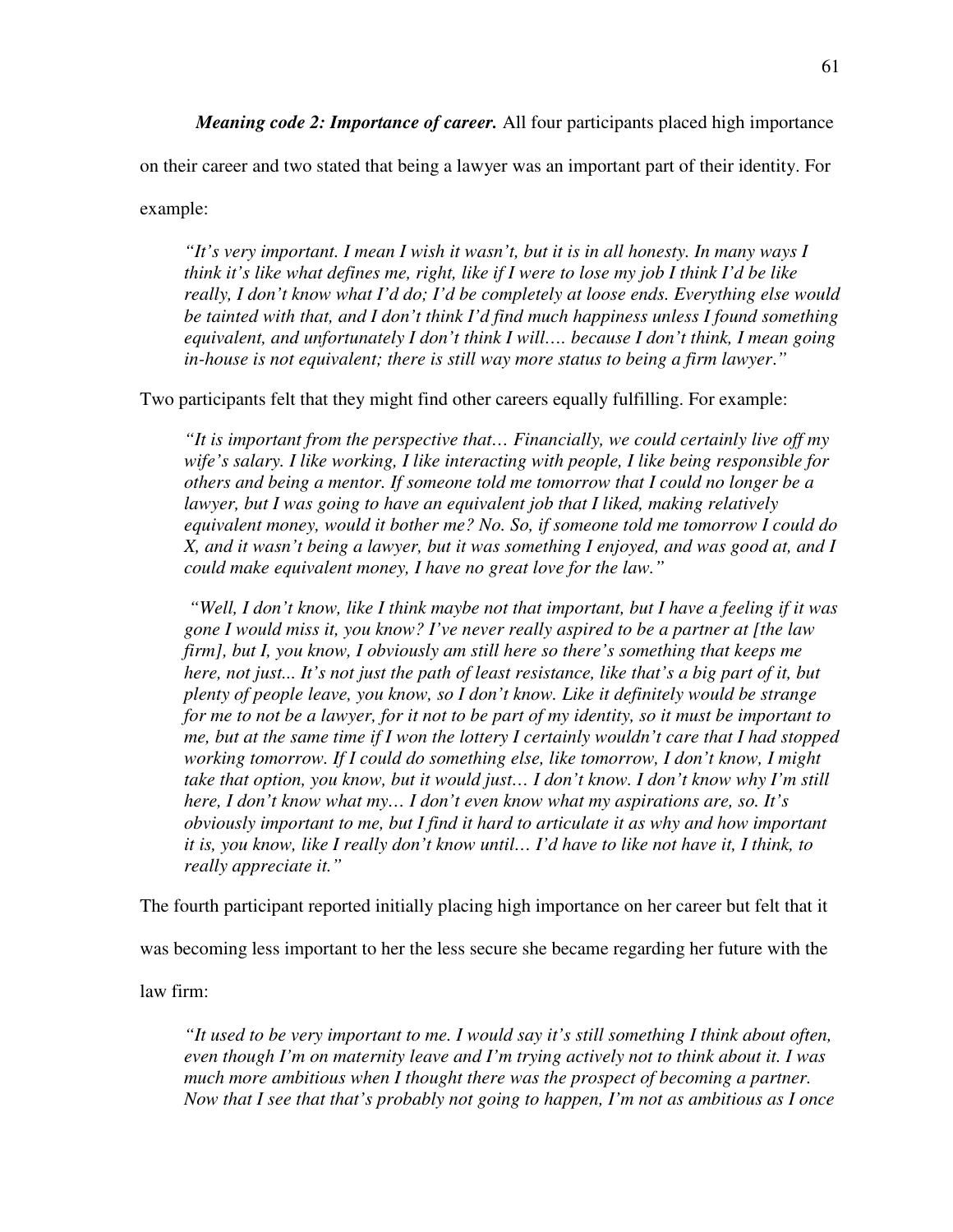*was, because you know I'm ambitious enough to not like get fired and to try and do a good job, and you know, and I actually do enjoy my job, like I enjoy the work that I do. I don't necessarily enjoy the hours that I do them in, I enjoy the people that I work with, but I kind of realized that it's not - that I don't have a future in it, so I've kind of I guess downgraded a little bit on the importance of like scale than what it once was; I think it was once kind of like the most important thing to me and now it's kind of… It's important, and I do want a career, but I guess my emphasis on it is just not what it used to be."* 

## *Meaning code 3: Sources of job satisfaction/meaning.* Each of the four participants

identified different factors that gave them a sense of satisfaction or brought meaning to their work. Two participants reported enjoying the prestige and status that came along with the title of law firm lawyer. The other two participants noted that they appreciated the flexibility their schedules afforded them. Additional sources of satisfaction noted by participants included helping clients, getting along with co-workers, the challenges of the legal work and lifestyle.

*"Like it's not really fulfilling and it's not meaningful, yet you know - which is kind of at odds with what I just said about it being how I define myself. I mean it's like, there is, despite the fact that people hate lawyers, there's status that comes with it, right, and there's certain things you can just do when you say you're a lawyer, and people think certain things about you, and even if they hate lawyers they think well, you know you're smart and successful, and like that is I think the automatic reaction, and I mean it's not fulfilling particularly. What's most fulfilling I guess, and it'll sound like really, really geeky, but the most fulfilling experiences I have are solving problems, right, and not like we need to get money wired on Monday, right, like that's not solving a problem, that's just a pain in the ass. Like being presented, for example, with a set of historical documents and a legal issue and like digging through things from 30 years ago and coming to a conclusion based on facts and law, right, like I enjoy doing that and that comes up every once in a while…. What I really don't enjoy and what I find thoroughly unfulfilling are all of the administrative tasks and burdens that go with the job…"* 

*"I think there's aspects that I'm good at; I'm better than some of the other people at my work, that makes it meaningful and fulfilling for me…. I like knowing I'm making a difference in some small way to some people, so instead of dealing with someone that might not be particularly positive or helpful, they're dealing with me and I might be. I like the people that I work with generally, or at least a subset of them, so I don't dread going to work in the day, and I understand some people do dread going to their jobs. I like the flexibility it can afford me in the sense of I don't have to be there at 9:00*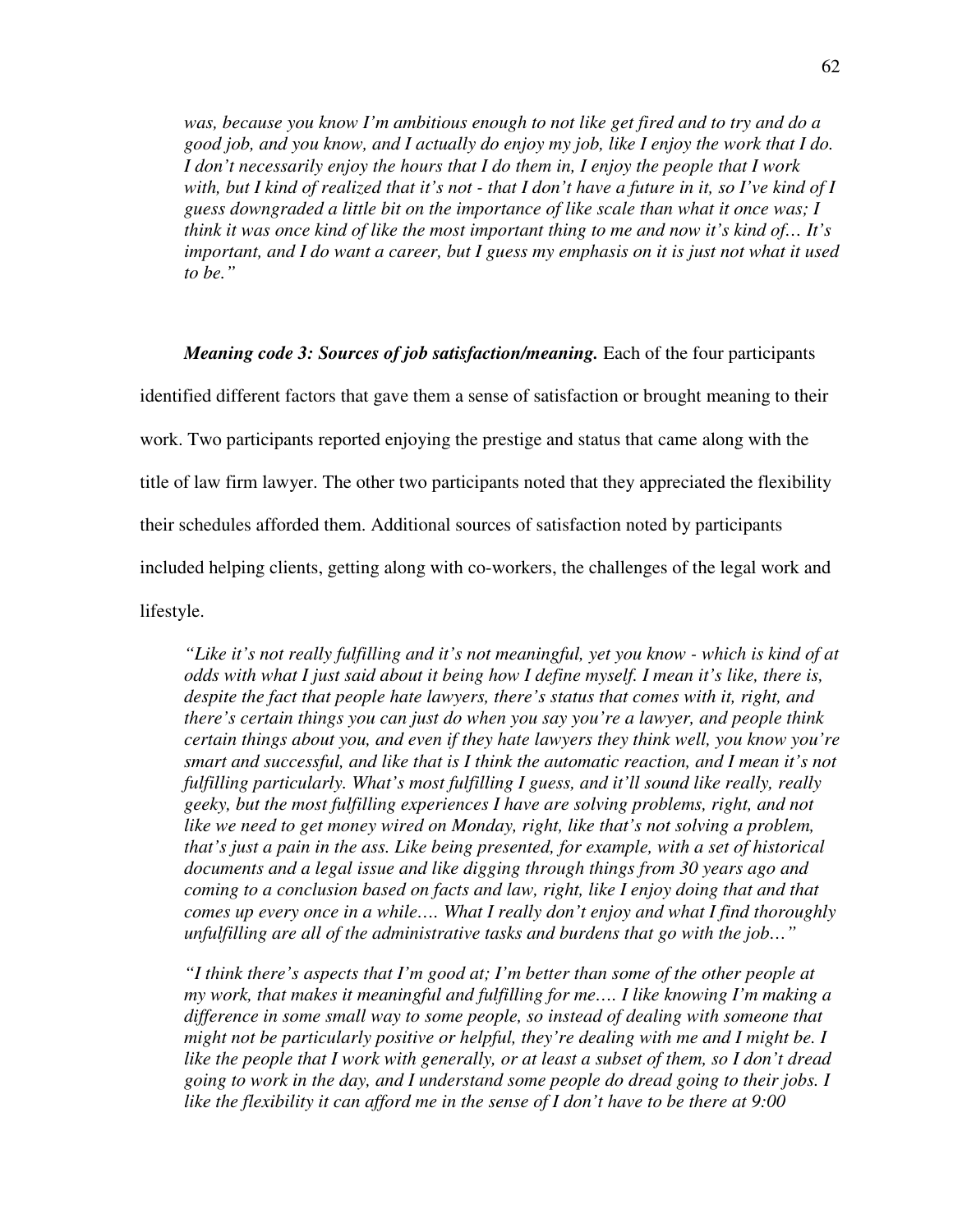*everyday and I don't have to leave at 5:00 per se, so I can leave at 2:00 if I need to, I can take a day off randomly or not show up if I don't want to, because I'm a bit more of my own boss, those are appealing aspects of the job that would make - given my wife's job - it would make it difficult to move away from that. I could probably at this point in my life not commit to be someplace at 8:00 and leave at 6:00, or at least it would be challenging*.*"* 

*"… so in certain circumstances I enjoy being able to say I'm a lawyer, I mean maybe that's a bit vain but whatever. What do I do, like I don't know, like I… I just don't know, like I've never enjoyed the actual work very much, certainly not when I was in a corporate transaction practice. Now I like to say that I hate it the least [laughing] as I ever have, but I don't mind it, like I don't mind it, which is a major improvement for me. I hated it before, like I just did not enjoy it all, like there were days that I just couldn't bear - oh, I could just barely get through the day, but… You know what, I enjoy the lifestyle is the bottom line I guess and that's probably what a lot of people, what it comes down to….Well, not only the money, like and what it allows me to, you know, the lifestyle it allows me to lead, but just the general, and this is a thing for private practice only I guess or I guess it varies, but you know, the flexibility of your schedule. So, like although you are expected to be available 24 hours a day, you also have the flexibility when you're not busy you can, and even when you are busy you can still come and go as you please. As you know you don't have set hours, if you have appointments you don't have to tell anybody; you can just come and go. That's a luxury really, you know, and you pay the price for that, but it is there and you'd miss it if you didn't have it I think…"* 

*"Well, like I said, I really enjoy what I do on a day-to-day basis, and I feel like that I've worked in a couple different environments and in all of them I felt that I've enjoyed… I enjoy working with people, I enjoy working with my bosses for the most part; there's been a few people that I haven't enjoyed as much working with, and even sometimes working on things that are a bit boring or a bit mundane I've sort of been able to find the satisfaction in doing them, like you know reviewing prospectuses, which is what I did in London, it's not particularly like thrilling, but I enjoyed it, you know, I thought it was a good job; I found challenges to it and I was interested in it. So, I do, I really enjoy those aspects of my career – I enjoy the work, I enjoy the people. What I don't enjoy is the politics, and the moving up, and worrying about that kind of thing, so I think that's part of the reason why, you know, I'm considering other options, is because I'd rather have something where I get to do work, I get to do it in a stable kind of hours, I get to work with people that I like, but I don't have to worry about this constant battle and politics, and brown-nosing, and client development, and all that. I find client development very time consuming and stressful."* 

*Meaning code 4: Responsibility/autonomy.* All four participants reported feeling that

they had high levels of autonomy and responsibility in their work. For example: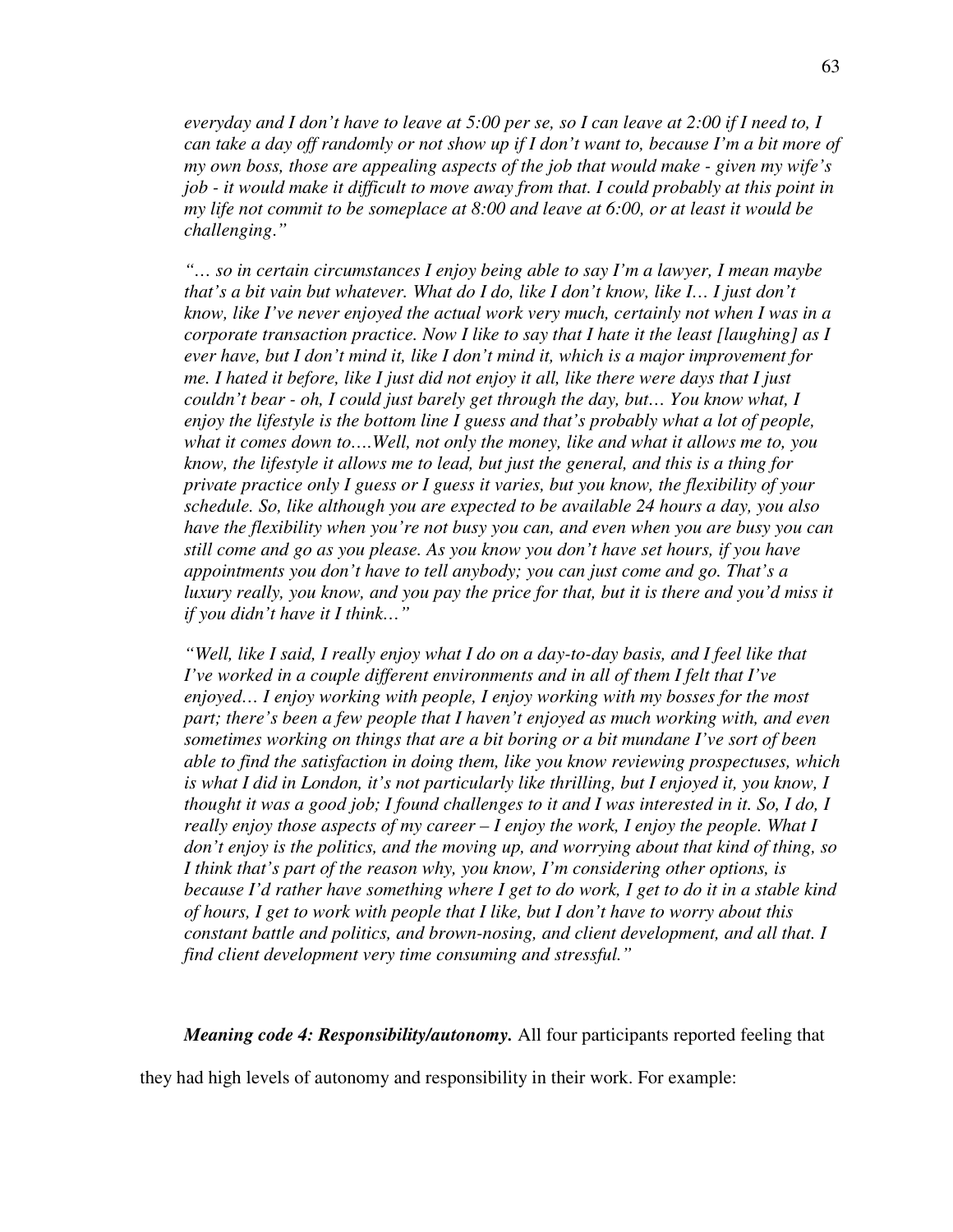*"I have complete autonomy, complete autonomy; I mean like literally there is nobody, unless I go to somebody and say, 'could you please review this,' nobody's going to review it. Nobody's looking over my shoulder, I mean the reality is to have gotten to this point, like I'm doing the job and I'm getting stuff to people when they need it, right, otherwise I would have been let go a long time ago, so the expectation is that it's just going to get done. I mean I don't have a manager, I don't have a direct reporting structure."* 

*"On autonomy there are times when I have total autonomy if I'm doing something that's my own client and I'm running the show, there's times when I have as much as I did 10 years ago, because I'm… #2, or working on something on behalf of somebody else and I have to answer to them… I certainly have more responsibility now than I did when I was coming up. Normally I am the last level before things go out. That still isn't always the case, but more often than not, so I have much more responsibility from a service perspective, I certainly have more responsibility from a generating revenue perspective, and participating in firm initiatives perspective."* 

*"I would say it's fairly high on both levels, like it's pretty high responsibility and you're pretty much left to do what you need to do. It depends on the task, it depends on the file, and who's running it, because some partners are more leave you alone and want you to do your own thing more than others, but yeah it's pretty much up to you to figure it out, which can be good and bad."* 

#### *Meaning code 5: Increased stress with increased seniority.* Three of the four

participants felt that they were under greater stress the more senior they got (and hence, the

greater responsibility they had) within the law firm:

*"It [increased responsibility] is negative in the sense that it requires a lot more time and can cause greater stress, you know, as an example, in 2001 was I worried whether I had any billable clients? No, nor was I in 2002, 2003, 2004… Am I now? Yes, I'm constantly wondering what I'm going to be able to bill for the year because that's part of my comp [compensation]."* 

*"Billing more hours but also no, like committing more time, so obviously a big part of being a partner is business and client development which, I guess I'm doing a little bit of and I'm doing enough now; they're certainly happy with what I've been doing, but I just know that more is required and I'm not really willing to do more. So, they expect you to just give more of your time, even more of your time to meet clients, dinners, lunches, events, and not only do I not enjoy that part of it, like so it's even harder to do because I don't enjoy it, you know, it gets harder and harder now that I have a second child. I don't want to give up one more second of my time and, you know, so this year was our partnership year as you know, for the people of our year of call [to the Ontario bar], and you know I haven't really spoken to any of them in detail, but I know*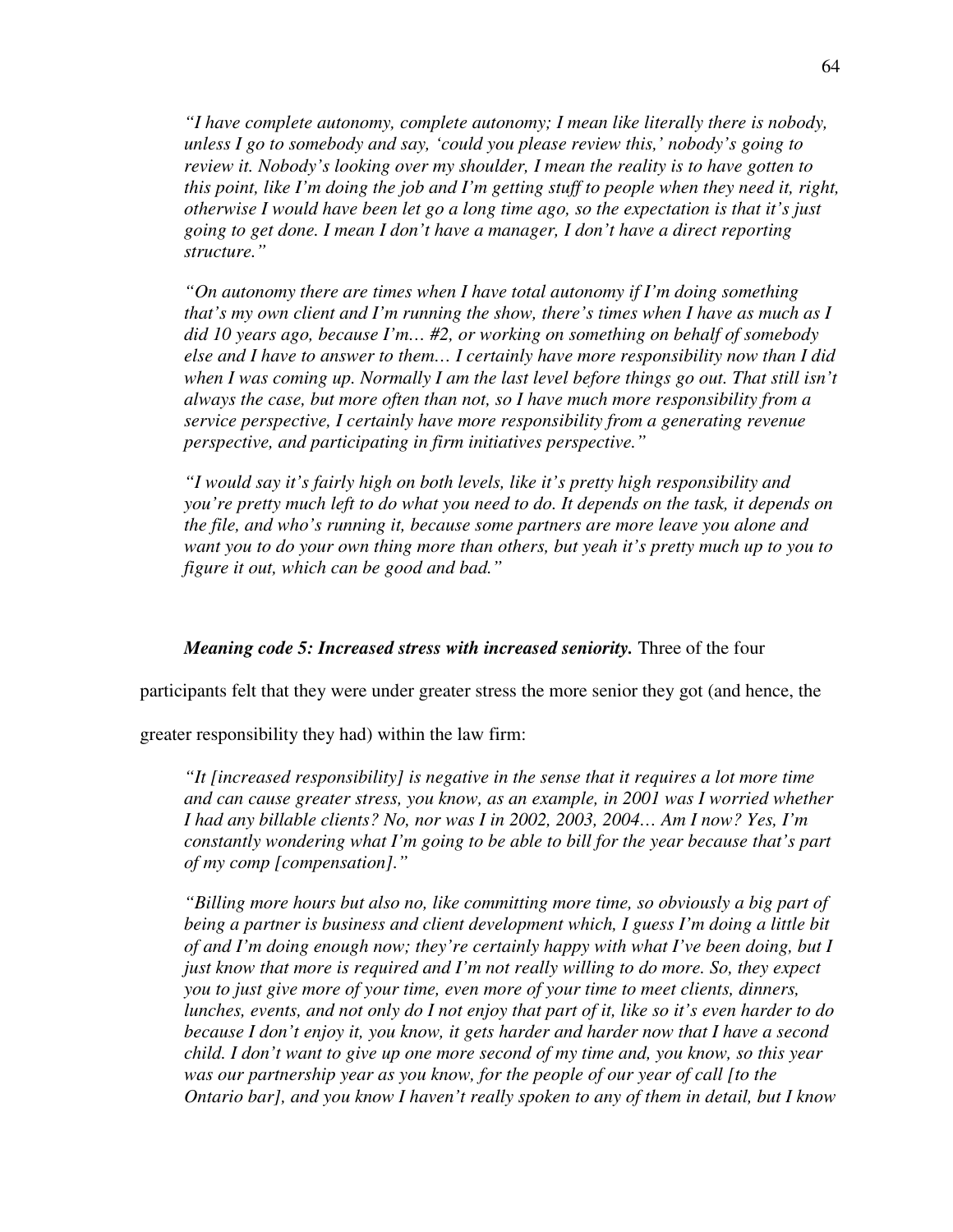*that just like [a colleague] I think said…when they all found out, like it was all like a big congratulations…but within like the same day or within a matter of hours they were given another talk, like 'OK now this is what's required,' and it was like a blow, like oh my god this is going to be even harder than the last seven years and I just worked my ass off for two years like to make it right now, and it's like within, you know, a fraction of a moment they're telling you like, 'OK now you're life's going to get even harder.'"* 

*"You're - rather than doing a small bit of a large thing, you might be managing the whole large thing and part of your work is delegating to the people doing the small bits and the junior people, and it only gets more stressful because obviously as you get more responsibility in any field it comes with more stress. So yeah, the type of work changes, but, and if anything you feel even more pressure for the time because you have, in addition to your own piece, coordinate several other people, and that you make sure they're getting things to you in time for you to turn it around… You know maybe when you're younger you can get away with a few, like, mistakes and things like that, but as you get older that just goes away, like there is no room for mistake or…"* 

The fourth participant reported some benefits to being a senior lawyer that she did not enjoy

as a junior associate. However, she also reported experiencing greater stress related to

increased responsibility and client contact as a senior associate:

*"Yeah, I mean I guess in general when you're first starting out the types of tasks you are asked to do are much more simple, and you're asked to complete… I think you're given longer deadlines because it just takes you longer to do things, but you're also expected to work longer, I think, when you're more junior or work more erratically I should say, like if something's going to take you all night to do it, you know, that's just, you know, that's kind of the crap flows downhill kind of, you know, even with seniority is that the person who's the most junior is the one who stays all weekend, or works all night, or you know, if someone has to do that. So, I definitely would say that in my junior years there was more erratic - it was more erratic in terms of the pacing, and in terms of the tasks, you know, it was the big research projects that would take a long time and be more, you know, more lengthy, or the like non-skilled stuff where you just have to like review lots of documents and summarize them or whatever… But that being said, the buck stops – now, like running your own deals and stuff the buck stops with you, so if the deal's going to close at 10:00 o'clock at night, I can't just like run off and leave it with a junior associate because they can't handle it. So, it leads to you I think being more on all the time, because clients need an answer not from your boss, but from you, and if it's like 10:00 o'clock at night they still need the answer*.*"* 

*Meaning code 6: Promotional opportunities.* The two participants who were not yet

partners both felt that their promotional opportunities within the firm were limited: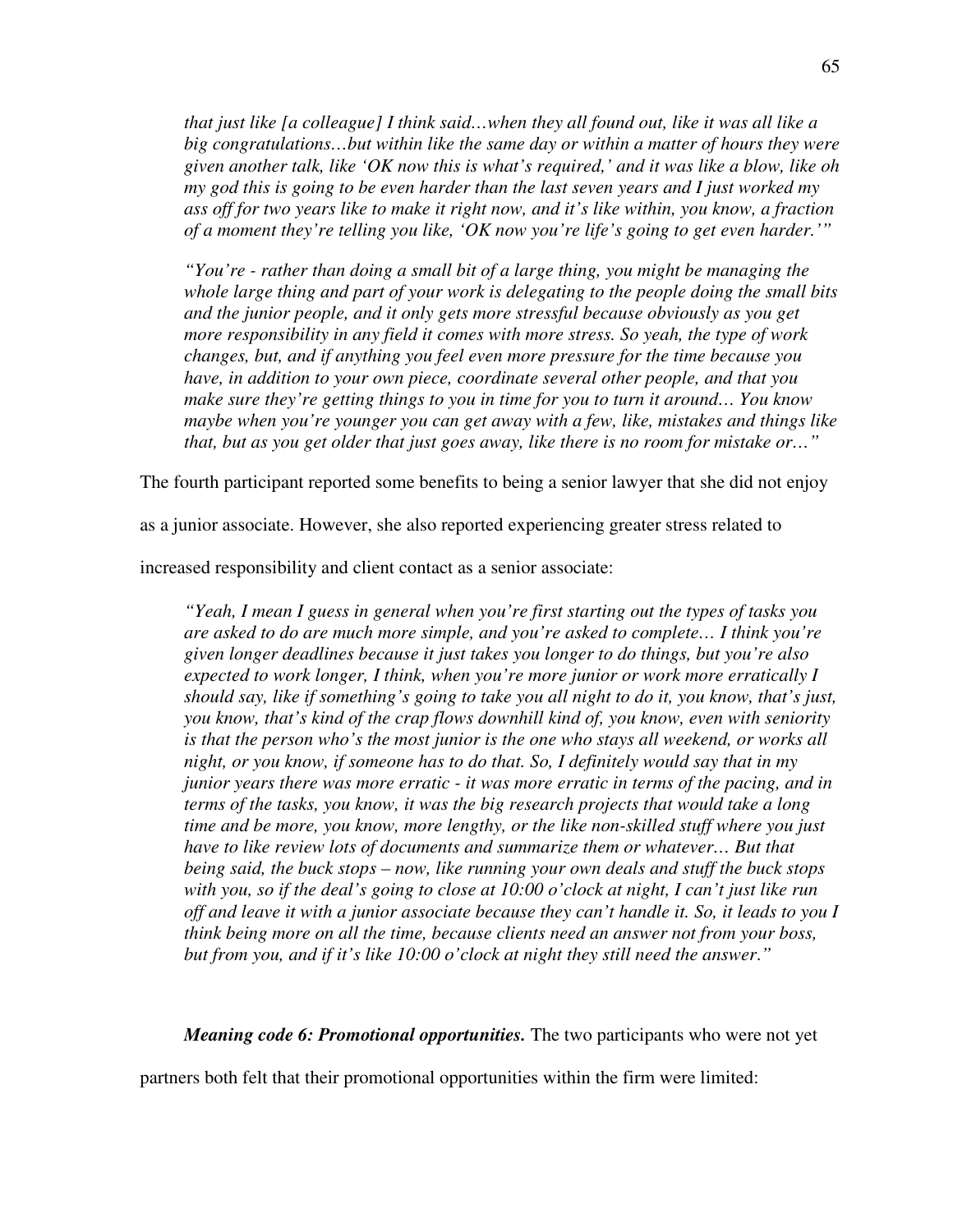*"…I don't feel that I'm on the partnership track necessarily, because expectations are even higher once you get to that point in terms of hours and a host of other things, none of which I think I'm doing enough of, so as hard as I feel that I'm working, I don't think I'm working hard enough to be a partner. Again, because my group is a little bit different, I think the expectations are slightly different, and you know if I stuck around for a few years and had a really good few years maybe it would be a possibility, but I just don't think I'm willing… I think I know that more is required and I don't think I'm willing to do any more, so I'm trying to be a bit realistic about it and I think that it probably will not be an option for me, so my goal - and I have no, like there's no question that they will just tell me to leave at some point, like I have no sense of security unless I'm willing to do like what's required, you know what I mean?"* 

*"I think amongst all firms they've really tightened the requirements for partnership, and it kind of used to be like you stick around long enough, you pay your dues, if you're, you know, good enough you'll become partner, and now I think that expectation is not the case, like I think it's much, much more difficult to be a partner, and even when you do become partner you may not be an equity partner; you might be an income partner and you don't have… You're still sort of an employee essentially, like you're not, it's not like you're safe, you know what I mean? You're still having to like strive to, you know, move up."* 

*Meaning code 7: Job security.* One participant reported that his sense of job security

was dependent on his performance day-to-day:

*"That changes from day to day; I mean I have to say there was a period earlier in the year where I was feeling very insecure. The last couple of months… It honestly, like it changes, it really, and my sense of where I am within the firm has nothing to do with sort of the prevailing trends most of the time or like what's going on generally. It's whether I'm feeling successful or not, so it really is determined by my successes. So, if I've closed a deal and I'm happy about it, I tend to have a much stronger sense of my value to the place and my ability to move forward. If I make a mistake, which I do pretty regularly, even the tiniest little mistake will tend to shatter all of that and the entire edifice crumbles, right, but it tends to be an all-or-nothing proposition, like I have a really hard time looking at it in the aggregate; it's like a very immediate reaction, and a lot of it is because I mean we are expected to be perfectionists and we're not."* 

One participant reported feeling fairly secure in his job:

*"Job security I feel … relatively strong. I think I bring some things to the table that we lack at our firm. I don't think I will ever be one of the highest earners; I'm competing against people who don't have the challenges I do, and by that I mean I'm one of the only people there I can think of who has a working spouse with a nontraditional at a minimum 9-5 type job. So, the people I am competing against, for lack of a better word, although we would not normally use that, or that I'm being compared do not have the*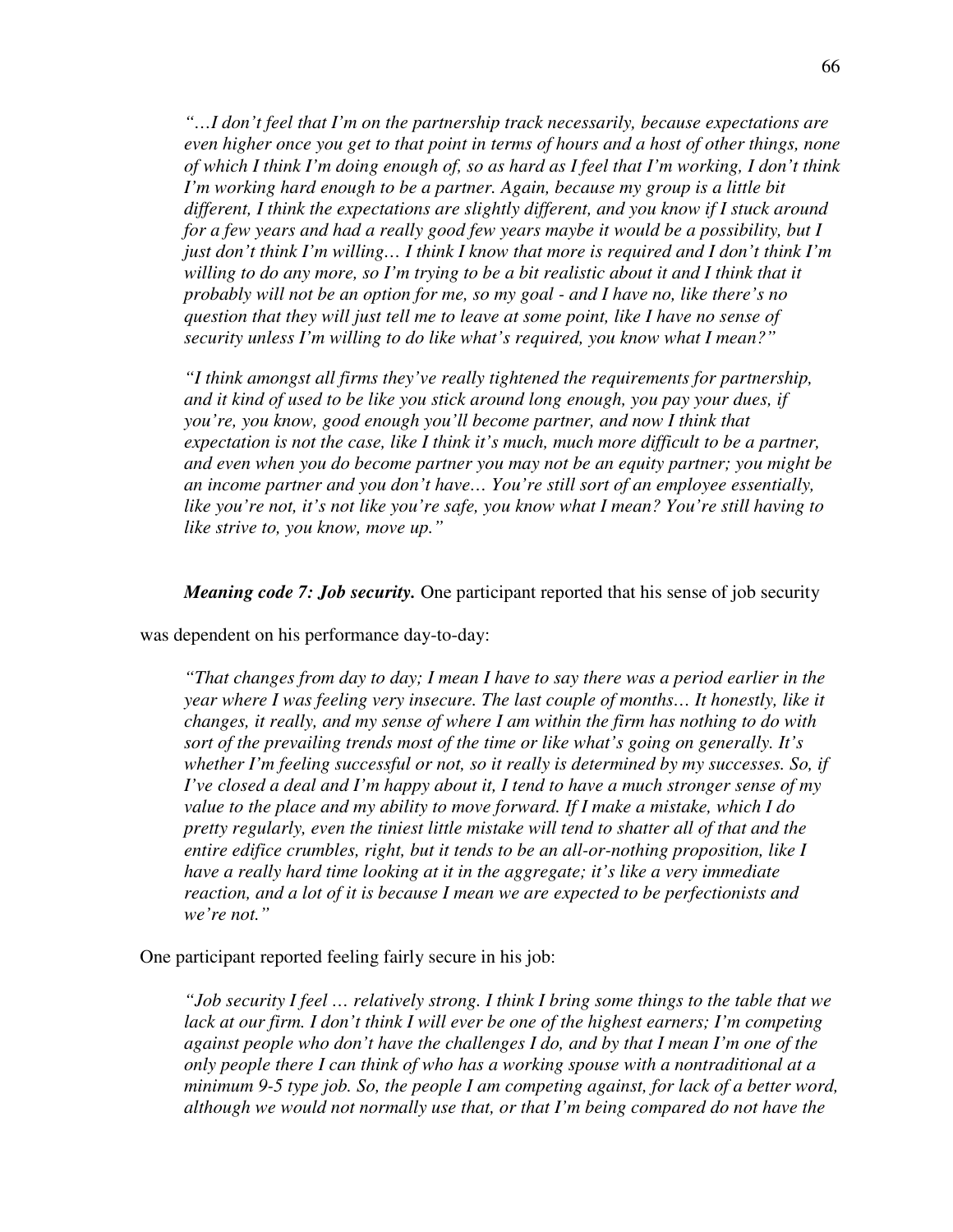*time constraints I have. They're either single without kids or have primarily a wife or other spouse who stays at home, and therefore whatever they can offer on the home front is gravy. I don't have that, don't want it, I don't have it anyways."* 

The other two participants (both of whom were not yet partners in the firm) did not feel

secure in their positions:

*"I don't feel that secure at all, which no one in a law firm can…"* 

*"I think in the short-term that I'll stay there and it'll be fine, but if you don't make partner, like you have to leave eventually, and some people they're more aggressive about getting rid of - not getting rid of, but you know - than others…So, for the moment I haven't been like given a timeframe in terms of exit or anything like that, but I also am not being told I'll be a partner, so I don't know. I don't know what my timeframe is, maybe a couple of years or less until I'll be given kind of a more definitive leaving ask."* 

*Meaning code 8: Intentions for the future.* Two of the participants (the two partners

interviewed) had no plans for the future and hoped to simply continue doing what they were

doing:

*"I don't have a long-term plan. I mean I would like to be an equity partner in a couple of years. I don't have any sense of whether there's any realistic expectation there, but I also think I've got at least another two and a half years before they can my ass if they're not happy with me, so I'll just keep doing my job."* 

*"To be honest, I don't have any, like I'm kind of living day-to-day right now. I don't have plans in the sense of in the next eight years I want to be making X or I want to be on committee Y; again, I'm just kind of going along."* 

The third participant was open to partnership but was prepared to leave for an in-house

counsel position if the firm did not make her a partnership offer:

*"Well, like I just said I am open to partnership, like if it's on terms that are acceptable to me, and if not I'll move on, and I guess at this point if they asked me I would say I would look for an in-house position in the field that I'm in right now, because I don't mind this work and I assume it would be a pretty manageable role in - in-house, but you know I just, in five years from now could be doing it, but I think right now that's my plan. …I need more experience at the firm to be qualified, so I need to… You know I'm hoping that I can get in a few years without this talk of 'it's time to leave the firm.' That's like my main goal right now is to just get in like at least two or three more years there before I'm at that point so that I then have enough experience to go to in-house."*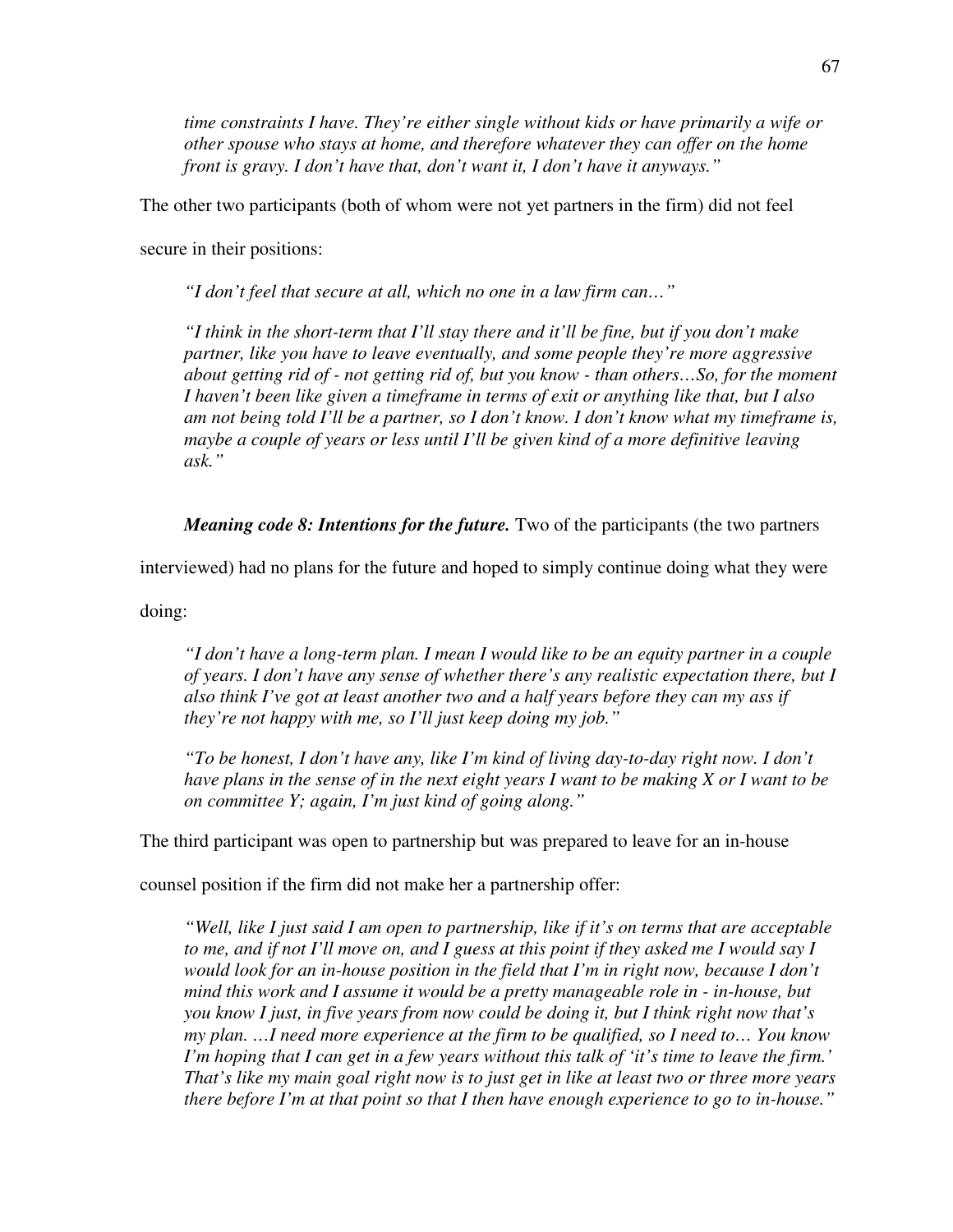The fourth participant was actively looking for in-house counsel positions:

*"So, we kind of went from being overstaffed to understaffed, so I know that they would like me to come back [from maternity leave] like soon. Yeah, at the eight or nine month point they would, they would definitely like me to be back, but I would prefer not to do that, because I don't really feel like there's any advantage to me, other than money I suppose, and I'd like to look for a new job. So, my plan was to at the eight or nine*  month point start looking for a new job with a view of probably going back to work at *the 12 month point, and if I hadn't found another job then I'd go back to [the law firm], but if I had found another job then I would take that other job, and if it was a little bit before the year, like it was 10 months or whatever, then I would go back at 10 months but to a new job. My intention was not to go back really to [the law firm]. So, we'll see how that works out, I don't know."* 

Lawyer theme 3: Work culture and client demands. Four meaning codes were identified under the third theme of work culture and client demands: (1) Unpredictability/ perceived control; (2) Work culture/expectations; (3) Client demands; and (4) Employee morale. Examples of participant statements related to each of these meaning codes are set out below.

#### *Meaning code 1: Unpredictability/perceived control.* All four participants reported

that their workdays were highly unpredictable, both in terms of how many hours they had to work each day (though this was less of an issue for the participant who was in a nontransactional practice) and in terms of what they would be required to do over the course of the workday. For example:

*"It's completely unpredictable which, which is the worst part of my job. If there was some way to predict what I had to do on any given day, that would be OK, but it's the constant shuffling of responsibilities and the anxiety that comes with knowing that like on most days you aren't going to… Unless you want to be there until 3:00 in the morning everyday, like you're going to upset somebody on some level; you're going to be too slow to respond, so it's a triage."* 

*"Well, again my current schedule's a bit more predictable now because I'm not in a transactional practice, so it's more even and more manageable, so I know that I'm*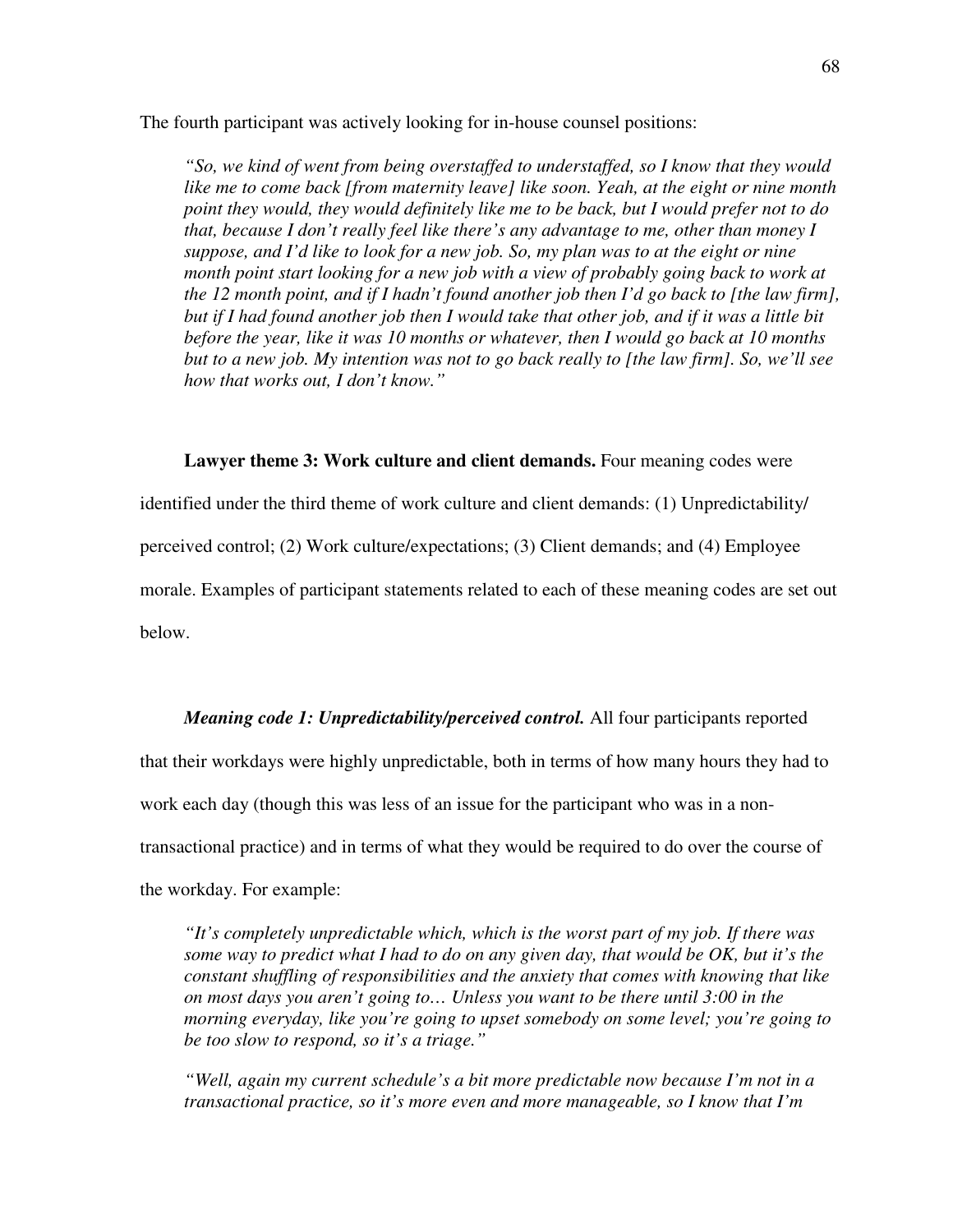*going to be in the office about 9:00 – 5:30. It's not predictable how busy I'll be, so you know that's what affects how much work I do at nights and weekends, but you know other than… Before I joined this group it was completely unpredictable and it still is to some extent, like certainly someone could still call me at 5:00 on a Friday and I would have to stay; it doesn't mean I'm immune from that now, but you know mine is slightly more manageable, but generally a transactional or litigation practice is completely unpredictable of course, so at any moment you could be called upon to work for the following 48 hours at the drop of a hat and that's that, there's no option."* 

The two partners noted that they had some latitude in determining when they could complete

some of their work. However, in general, the lawyer participants reported believing that they

had little control over their workload or workflow. For example:

*"I have no freedom to determine that [number of hours worked each week]. I mean if I want to keep my job I have to maintain a minimum level. So, I could decide not to work for a month I suppose and then work solidly for two months, so there's flexibility in terms of when I do the work, but no the amount of work has to be done."* 

*"We have freedom. I guess the answer is a lot and none. You have a lot of freedom when you're not working or if you happen to be on something that doesn't require an immediate response. So, if I have something that requires 20 hours, but needs to be done in a two-week span, it's totally up to me if I decide I want to do all 20 in week two or all 20 in week one. …If I'm working on a transaction that needs answers, I have no flexibility on that."* 

*"Well, not really any still. Because I'm still - just joined a new practice area I'm a bit more junior in that respect where I just depend completely on everyone else for my work. So, I just work… I have to do what comes, so in a week that I don't get as much work, I'm not as busy, and a week that I get tons of work, I'm really busy, and I really have no control at all actually, so I just have to do what comes and no one cares if that's a little or a lot. I mean they prefer it would be a lot [laughing]." "And you're really under control too of your superiors, and you know sometimes it's like the client and sometimes it's just it is what it is, like you know you can't control it, especially when it's bankruptcy, like someone files and you've got to do something about it, right? But sometimes it's the partner who's giving you the work's fault and that really is harder to accept when it's because somebody else has been disorganized and realizes on a Friday, 'oh crap, I need to give this to somebody because I haven't dealt with it and it's got to be done on Monday,' when they could have given it to you a week ago and you wouldn't have to, you know, ruin your life to do it."*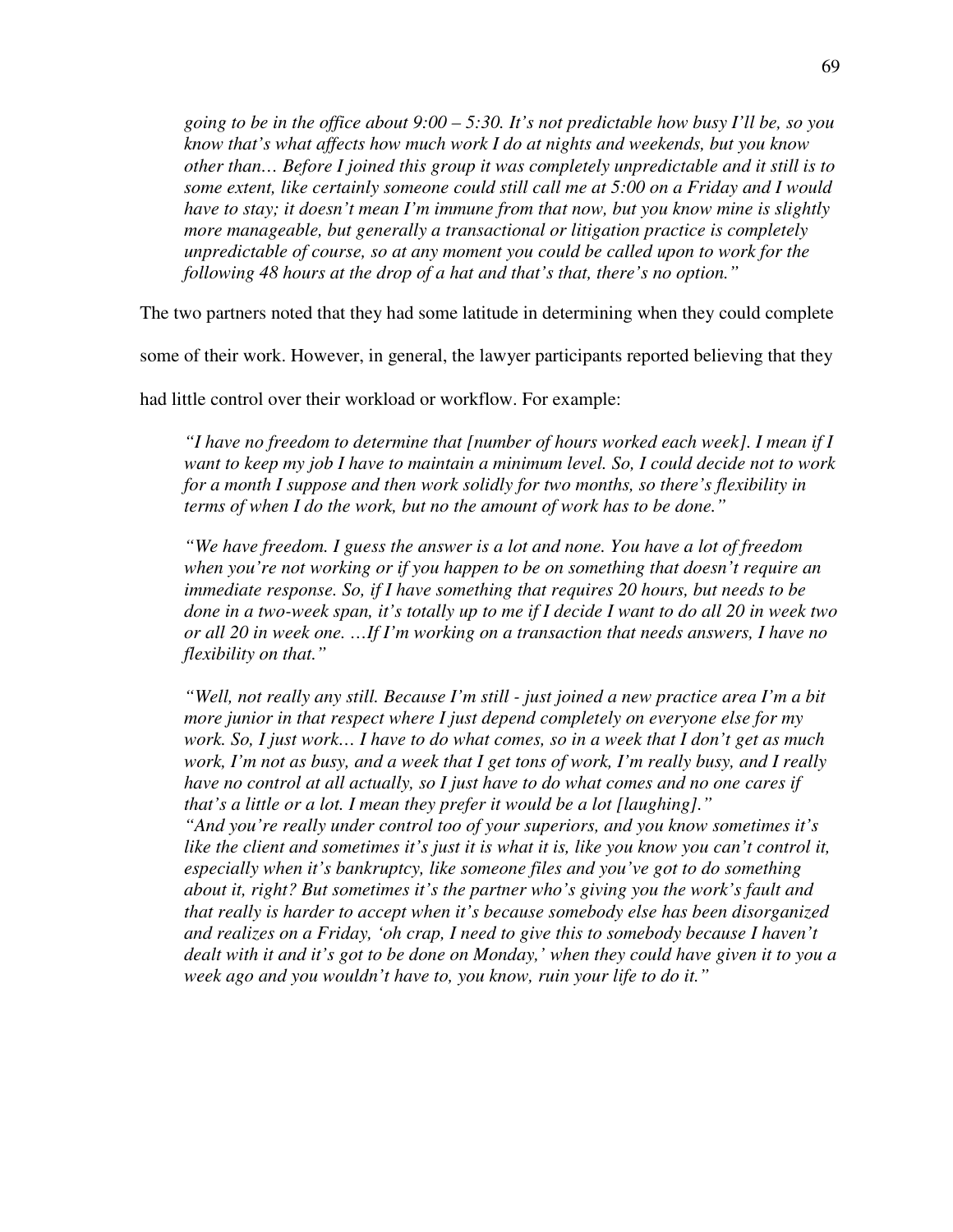*Meaning code 2: Work culture/expectations.* One participant reported that the law

firm was characterized by an increasingly profit-driven, cutthroat culture in which lawyers

feared for their job security.

*"I mean there was always a fast pace, but it was a sense of collegiality, and that sense of collegiality is being lost and it's becoming more and more of a business where form over substance seems to triumph more often than not, so the people that talk a good game, even if they're shitty lawyers, are the ones who seem to be getting ahead, which*  was never the case in the past I don't think, and people who have been marginalized, *whether you know just by the development of their practice or because of lost clients or, you know, those sorts of situations are not being given very much time to do complete turnarounds any longer, so it's becoming much more cutthroat, and I think particularly in the last couple of months as sort of the Euro crisis has become more and more evident, and we're starting to acknowledge that it's actually having an impact on Canada, I've seen that like people are scared right now and there's a lot of fear in the workplace, so…"* 

All four participants reported believing that the firm had very high expectations, including

that lawyers be available at all times of day and night to meet client demands, produce

perfect work (even on very short notice) and meet an annual billable hours target equivalent

to approximately 7.5 hours of billable work for each day of the traditional workweek (not

including business development and other non-billable duties).

*"Well, I mean the expectation is that we'll, you know if you want to succeed you'll be billing a minimum of 1,900-2,000 hours a year and that you will also be putting in as much time as is necessary to develop business in a credible way, and the expectation is that you'll be available 24 hours a day even if you're on vacation. I mean this is all obviously my sense right, I mean…"* 

*"And I think the expectation is you're available 24 hours a day, literally. So, I mean obviously they expect you to sleep, but other than like late sleeping hours… I certainly get emails from partners at 11:00 at night and they would expect a response I think, so, or they would… I don't think they would expect a response, but they would expect me to check right before I went to bed to see if I have any email, I mean that's one thing."* 

*"…I genuinely feel that, you know, I'm not exaggerating these expectations, like I don't feel that I'm saying I need to achieve perfection; I think it's what's expected…"*

 *"But it's extremely stressful when you're slow or your group is slow and you're not able to make target even though you are available 24 hours a day, you know what I mean? Like it's almost worse when you're slow because you can never turn a job*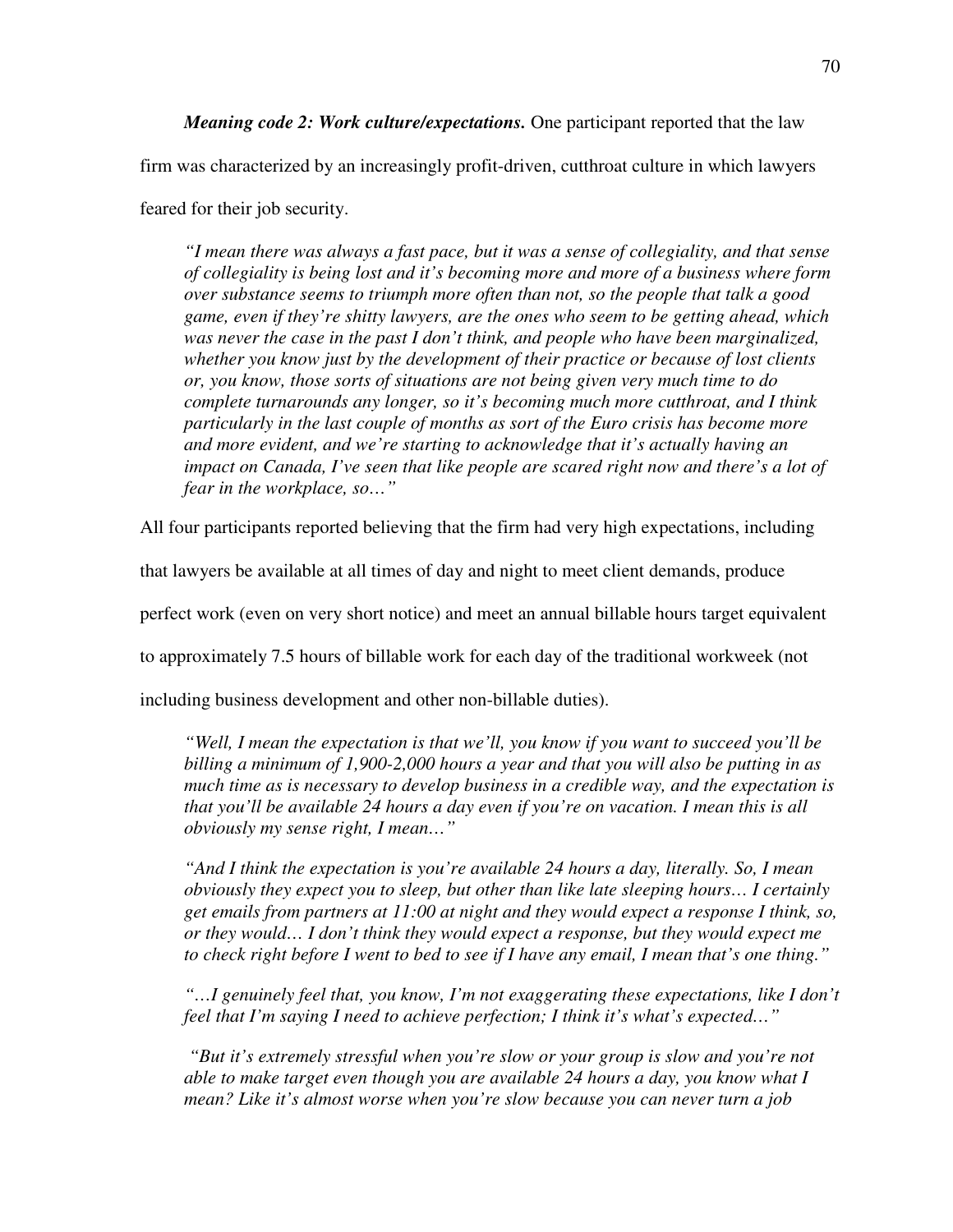*down, you can never turn work down, you have to be 100% available all the time, because you can't be like 'oh, well I'm too busy,' because you're not, and you're still*  not going to make target, and the firm's still going to be unhappy with you. So, I don't *know. So, in terms of the, you know, that's I think the overall the biggest issue in terms of what the expectations are is the expectation is that you make target or you exceed target."* 

*"I find client development very time consuming and stressful. Actually, I guess I should have mentioned that during the sort of the evening requirements and that. That is one aspect of my job that I really don't enjoy is the high expectation of doing a lot of business development, which means a lot of schmoozing clients and going out, and… In my group in particular there's a huge emphasis on it, and like during the Christmas season, like in December, there's so many events and dinners that I think it was like two or three nights a week taken up with, you know, dinners and cocktail parties with clients, which is a huge time commitment, and when you're expected to also be doing your work it's very stressful trying to, you know, not cancel on these things because they're clients and you don't want to be rude, and also to do all your work."* 

*Meaning code 3: Client demands.* All four participants cited client demands as being

closely related to spillover and unpredictability in their workflow. For example:

*"I mean for example, like on Friday afternoon I got a call from like a major client, right, and they were trying to do two home purchases from one of their mine sites, but they couldn't get a certified cheque out of the Bank of Montreal, even though that's where they have an account, right, and I don't know why, but what they said was, 'Could you please find somebody in Toronto at the Bank of Montreal and get this fixed?' I was like, 'Well, sure, at 4:00 o'clock on a Friday I can start phoning random people at the fucking Bank of Montreal, but like I don't think I'm going to get much help, I really don't, and if I were on the off chance able to find somebody who even knew anything about your account, they wouldn't speak to me because I'm not authorized to speak to them, so I could do that.' And they're like, 'OK if you wouldn't mind.' 'Let me try to rephrase, like what you're asking me to do is stupid, so no I can't do it,' right? [laughing]. But you can't say that, but you know basically what I was able to do was convince [the firm's Chief Financial Officer] that if they wired the \$430,000 we'd be willing to cut a certified cheque ourselves on proof of wiring, not on proof of receipt, right, but that took me 45 minutes, and like it was a completely stupid request, it had nothing to do with providing legal services, right, it was just like the lawyers will fix anything that nobody else feels like they have the time or the inclination to bother with."* 

*"Something came up, so this client emails [the partner] with some crisis, gets his outof-office [automated email response], then she emails me and [the other partner on the file]… and says, you know, 'Whatever is happening. Just emailed [the partner]; I see that he's on vacation and can one of you deal with this?' This was like 6:30 or so on a Monday, so I was home right in the middle of giving [my daughter] dinner and [my*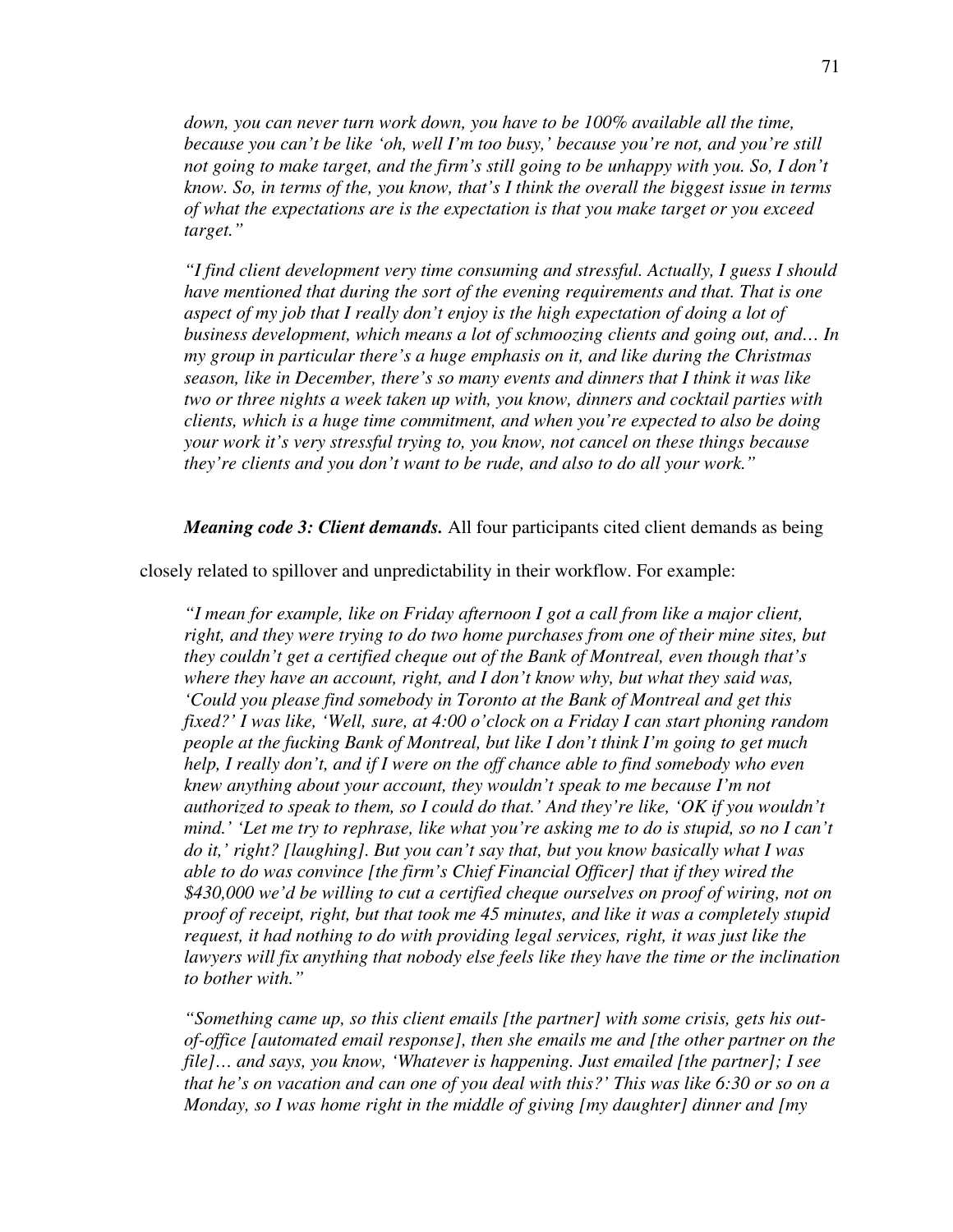*husband] was not home, he had to work late that night, so I was on my own and I was trying to respond. [The partner] was in Chile actually and he was really responding to his email regularly, which is depressing, but as a partner especially that's the expectation. So, anyway, over the course of a few hours he and I managed to deal with the problem and respond. Only after that did [the other partner] reply - like I don't know, he had gone those few hours without checking his email I guess, and he replies to the client saying, 'Oh, you know, [LF-1] and I will work it out," and she replied to him then to say, 'Oh don't worry, [the first partner] and [LF-1] have already dealt with it,' and she said, 'Blackberries means a lawyer is available 24 hours a day, seven days a week.' And she's in-house counsel, like she's a lawyer herself, so I think she was like including herself in that category, but I was just like, how depressing is that to just see it written down like that, and it's true, you know like here he is in Chile on vacation with his family and it's like he's in the office, like she, you know, and that is just sad. …Like for clients that's amazing and for us it's depressing, you know."* 

*Meaning code 4: Employee morale.* Participants described employee morale as being

generally very low and tied to factors such as overwork and feeling underappreciated by

senior lawyers. For example:

*"Right now it's probably at the lowest level I've ever seen it."* 

*"I think when it is very busy and everybody is overworked it's poor. I think when there are times when it's not busy or when we are having events that, at least a certain subculture of the people there or group of the people quite like it and think morale is good. We are suffering a little bit from a lack of leadership. I think it could be improved if we had stronger leaders."* 

*"I don't know, it's probably low I would say as among associate lawyers generally, anyway, because of the things I said earlier, you know, working in a place where you're expected to be perfect, and no one can be perfect, so you're constantly being made to feel that you're inadequate, so that doesn't make for a high morale workplace, and you know some groups and some partners are better than others, but they don't really give you enough appreciation or gratitude for how hard you work and what you do, so you're just left feeling like no one cares, you know you've just probably given up so much of your own time, weekends, plans, and it's just - there's nothing; it's like the bare minimum of what they expect, and you know so that just doesn't leave you with a good feeling. … But in my group, again like we're able… Since I've joined, especially like I've tried to introduce a bit more social activity in our group because it wasn't a very social group, so we have associate lunches, you know, and we do that, so that helps, like the associates are generally a pretty good group of associates, so I think we try to like make the day a little bit more enjoyable for each other, but you know really the partners set the tone and sometimes it's no fun to be there, yeah. You do what you can to kind of just make it bearable is what it's like; it's not a naturally like high morale environment."*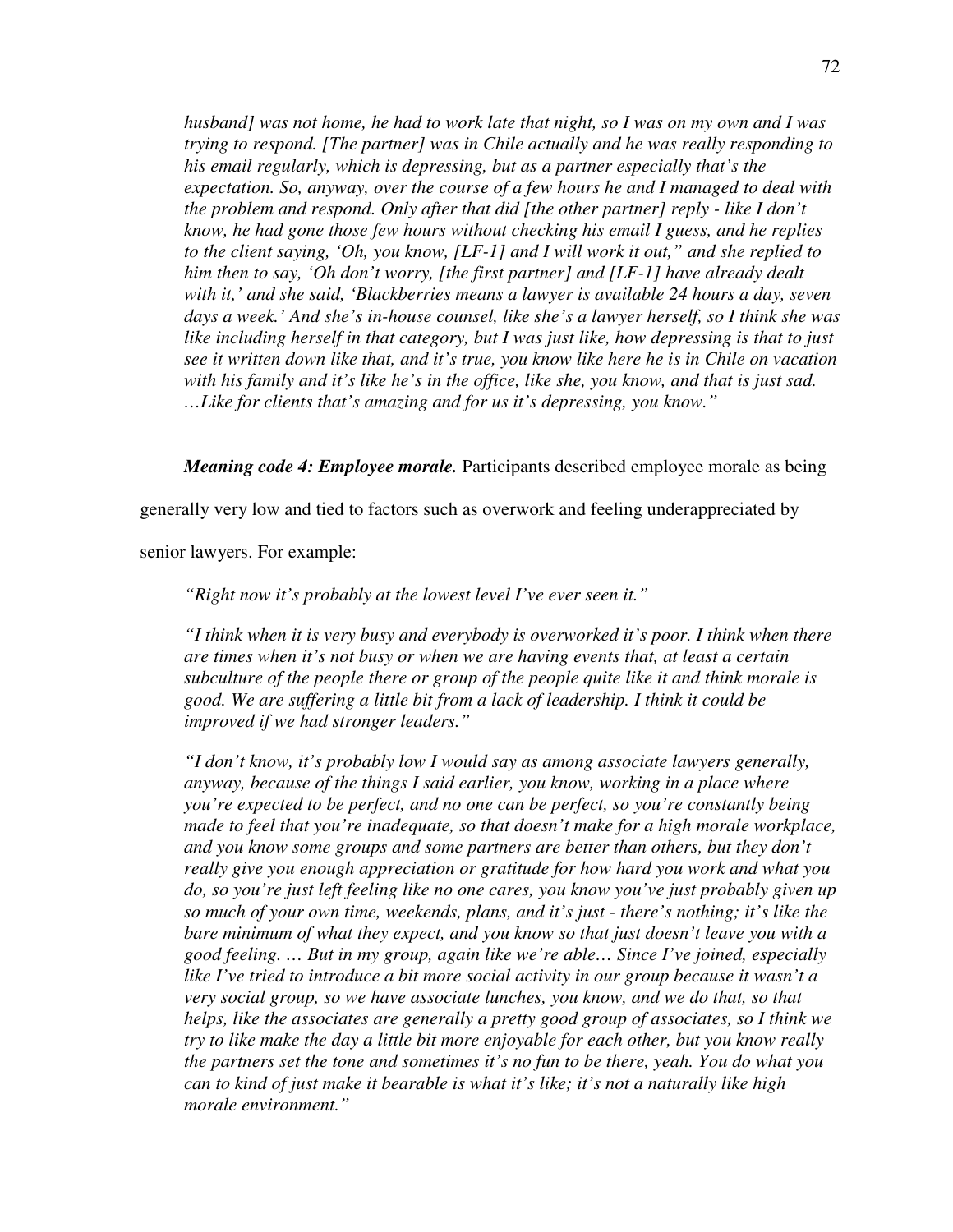## **Lawyer theme 4: Availability and uptake of WLB arrangements.** Theme four,

availability and uptake of WLB arrangements, comprised the following three meaning codes:

(1) Availability/awareness of WLB arrangements; (2) Management support for WLB

arrangements; and (3) Uptake/feasibility of WLB arrangements. Participant quotes related to

each of these meaning codes are set out below.

## *Meaning code 1: Availability/awareness of WLB arrangements.* Other than maternity

leave, the lawyer participants all felt that there were few, if any, WLB arrangements

available to lawyers unless they were female lawyers possessing a specialty valued by the

law firm. For example:

*"Well, there are none available for lawyers, right? I mean there are some individuals who have developed real practice expertise in areas that nobody else has it, and I'm thinking of somebody like [name of lawyer] who on the surface is being given a special arrangement. I'm not convinced it ever really worked for her the way it was supposed*  to, but it was only granted, again because she had a really specific set of skills that *nobody else had."* 

*"Zero. There aren't…If you are a female, then there is probably the option of trying to work a reduced workload and getting special arrangements…. There are some people whose arrangements are they work four days a week unless they're on a specific deal that requires them to work longer, none of them are male."* 

*"None [laughing]. [Pause] Like, you know, none that come to my mind. I'm just thinking like is there anything? I don't think there's anything formal, I mean they, you know, maternity leave. I guess that's the only… And so at [the law firm] the maternity policy is, you're entitled to a full year of course like by statute. They top up your salary for four months, which is pretty normal among law firms, and is much better than some other employers, like RIM gives no top up for example, which is strange, like government does full top up for a year and lots of companies give no top up, so four months is not bad, and [the law firm] will also top up men for four weeks who want to take paternity leave which is actually pretty good…"* 

*"I mean I think we have some seminars and stuff that they run with like people coming in and tell you how to, you know, do that, but at the end of the day the bottom line is that I think, you know, they would prefer that you not really have that much work-life balance, that work would, you know outpace life….I mean the programs they do have*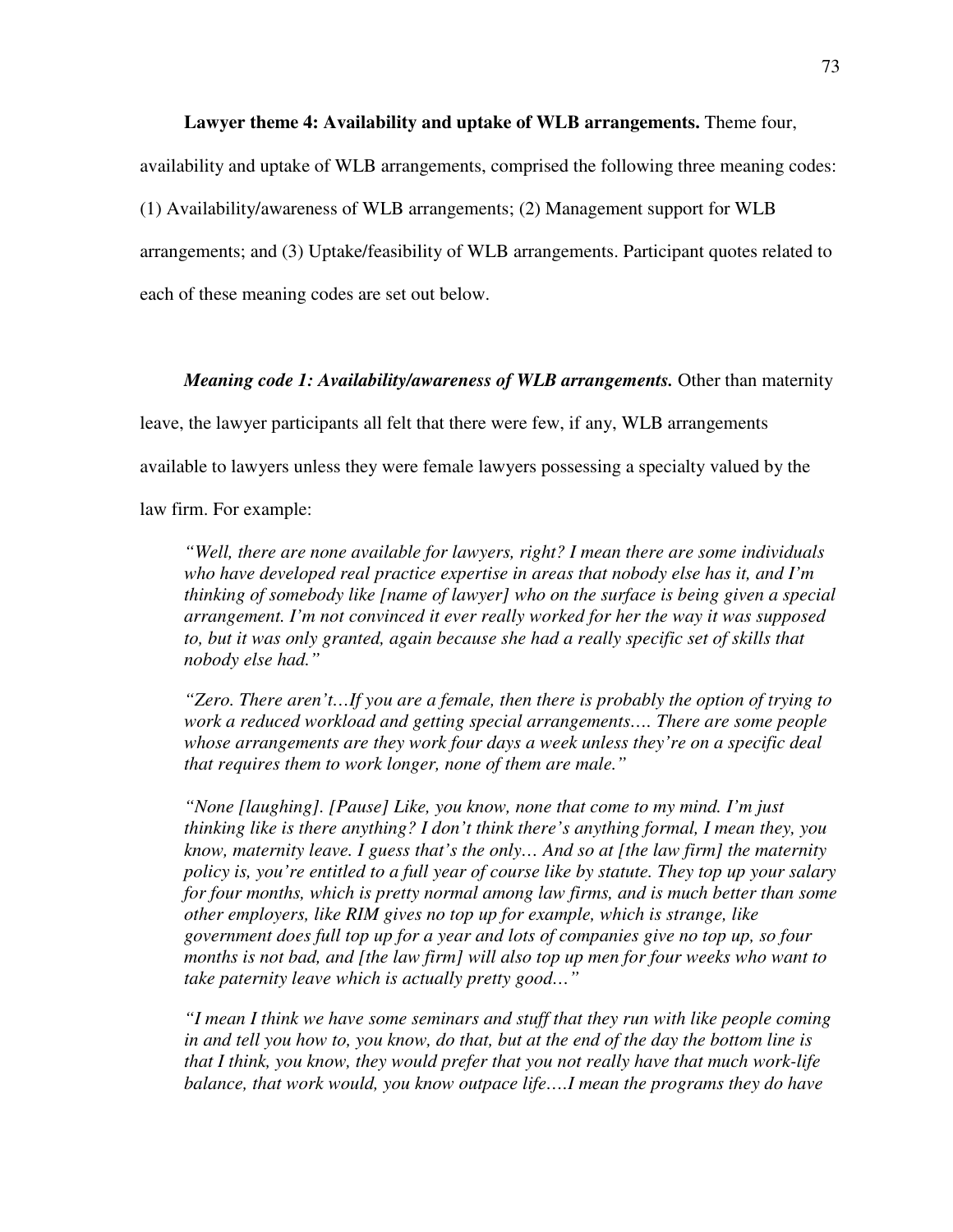*are really probably more designed to make you be able to work more, frankly, so that you don't burn out so you can work more. You know what I mean?"* 

## *Meaning code 2: Management support for WLB arrangements.* Management support

for WLB arrangements was viewed as being very low. For example:

*"…we don't currently have a partner maternity leave policy in the firm, so last year [name of partner] was off for a year, which has been a source of great concern, I mean you know and the reality is she's going to be fucked on points for the rest of her life over this; nobody's ever going to forget it or forgive her…"* 

*"I'm not familiar with certainly many situations anymore where someone gets reduced hours arrangements, absent some kind of compelling medical or family reason. I don't think childcare any longer is enough, although I think for a period it was, and certainly if you're a specialist there are some arrangements that can be made in lieu of losing you, but for the general lawyer to come up and say 'I only want to work four days instead of five days,' I don't think that flies any longer."* 

*"…it's probably a bit frowned upon to take paternity leave or parental leave…."* 

*"Maybe I'm being cynical, but I don't really think they're that concerned, and maybe when the economy is booming again, and if they're having associate problems again, then maybe they'll start actually caring, because they'll have too many people - you know, they'll have a staffing issue, but at the moment I think because of the economy and having surplus staff, I don't really think they care. If people leave because they're overwhelmed, oh well, you know, there's plenty more; right now there's plenty more where they came from, so…"* 

*Meaning code 3: Uptake/feasibility of WLB arrangements.* Both the feasibility of

existing WLB arrangements and lawyers' uptake of such arrangements were also seen as

low. For example:

*"…I think the firm would say is that you've got the ability to work from home as necessary, although anyone who's got children and has tried to work at home with their children will realize working at home is useless."* 

*"I think they're being phased out, so nobody can really take advantage of them, again absent special circumstances."* 

*"…I think it's pretty common and accepted that most associates will take a full year maternity leave which is good…"*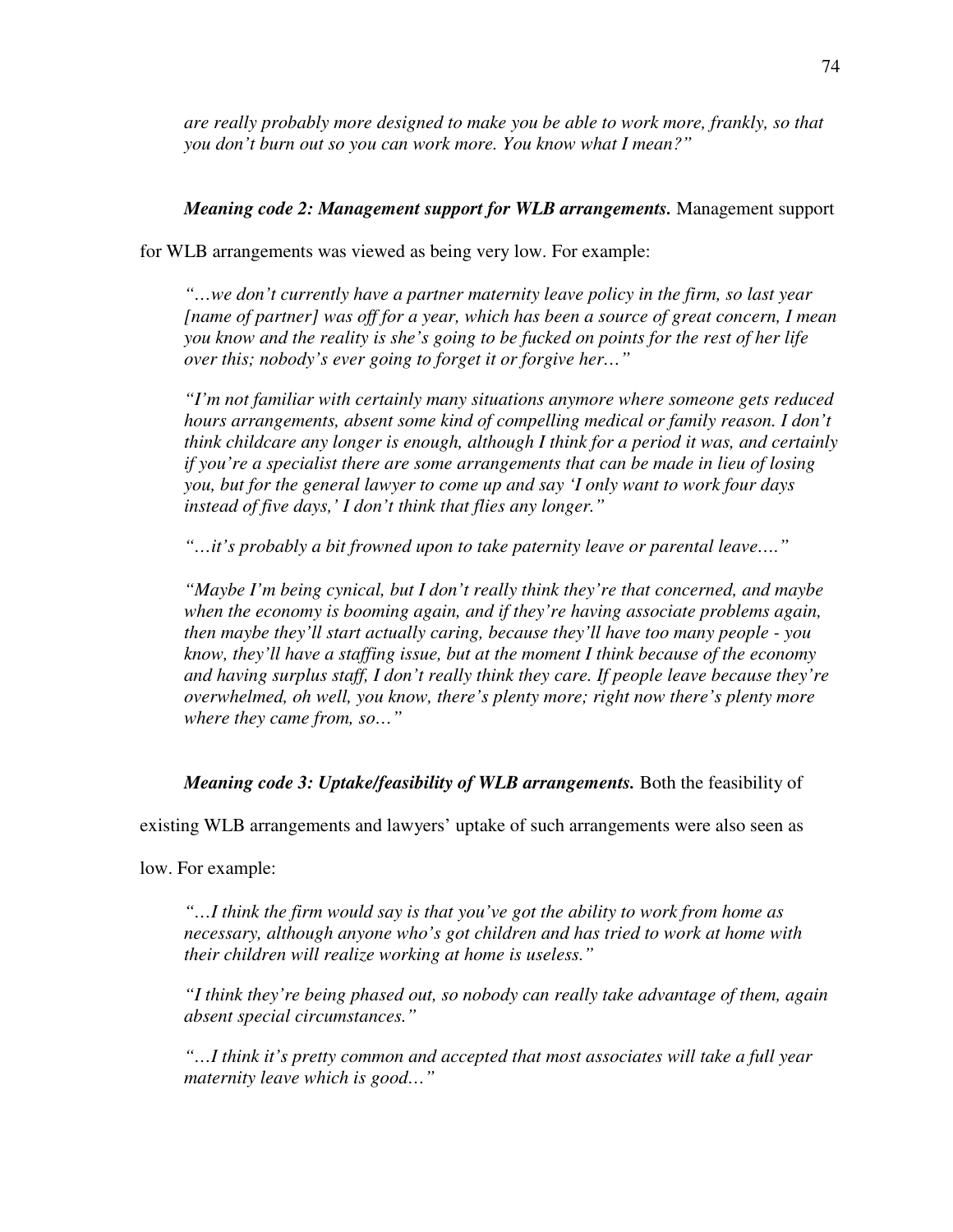*"…so some people definitely are doing that [flexible/reduced hours arrangements] at [the law firm]. It doesn't work out quite as well, it's not quite as accepted [as at LF-2's previous law firm], and it just depends on your group and what you can manage, but there are some, so you know I've … and maybe it's working well for some of them."* 

### **Lawyer theme 5: Personal factors: Challenges and coping strategies.** The following

three meaning codes were identified under the theme of personal factors: challenges and coping strategies: (1) Non-work activities and expansion of non-work roles; (2) WLB support from family; and (3) Coping strategies. Examples of participant statements related to each of

these meaning codes are set out below.

## *Meaning code 1: Non-work activities and expansion of non-work roles.* Participants

listed a range of non-work activities, including primarily passive forms of leisure. Three

participants also cited significant and/or increasing childcare commitments. For example:

*"Watching TV, and reading books, and recently we've been doing a lot of stuff because the apartment looks nice now, so we're sort of innervated to go and look at things, and buy things, but you know watching TV and reading books really. I haven't exercised in about five years….For relaxation I smoke cigarettes, I occasionally smoke weed and I drink."* 

*"At home with my kids, my old lady, you know…. I like to watch TV, go to movies, read. Do I do that a lot? Not particularly. My normal day is go home at 6:30PM, play with the kids, put them to bed, 8:30PM comes around, I watch an hour of TV, go upstairs, read for a bit, and go to bed. So, I don't have any specific activities that I do. I like to work out, but I have to try and fit that in when I can. I don't have a particularly large amount of hobbies."* 

*"Well, as I just said we're in this stage of our life we're mostly just, you know, going and doing kids activities and often our socializing is centered around children's activities now. So, you know - park, and playground, and whatever children's stuff, and then of course we just try to also do other things like get together with friends dinners, and things like that, but we would normally exercise, and travel, and do things like that. But we, just at this stage of our life those things are not quite as prominent in our lives, but otherwise there's nothing in particular I would say, especially nothing I do for like relaxation unfortunately, but…"*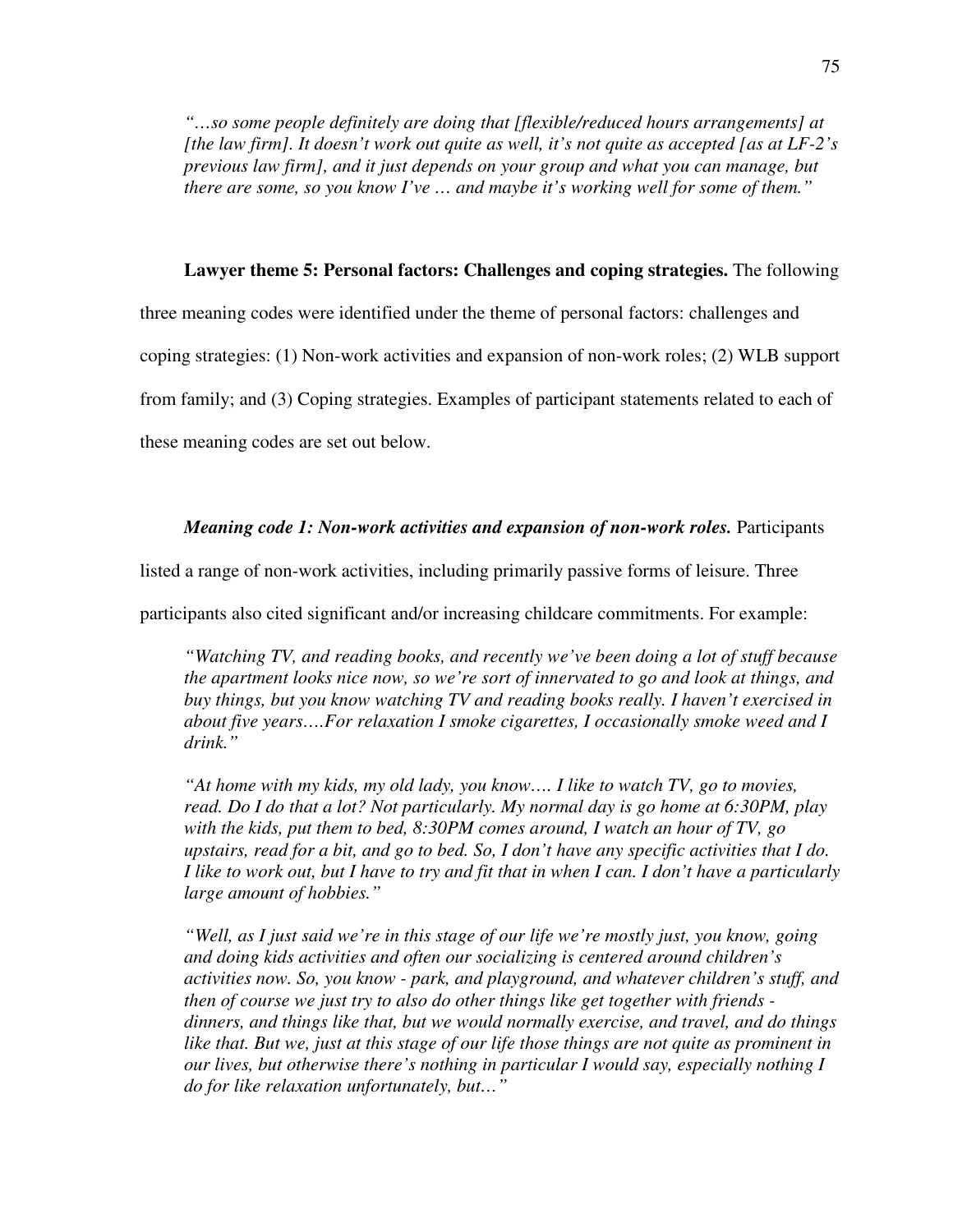*"Well, during the weekdays when I'm working I don't really have a lot of spare time, so I mean you really only have time to like come home, eat dinner maybe, and maybe watch a little bit of television and go to bed. So, frankly I don't really do much during the week, and then on weekends, I don't know, just doing stuff with family and whatever. I wouldn't say I actually really have a lot of like hobbies or anything, because I haven't really… I don't know, I guess I don't really have time for them…. I really enjoy… I guess I'm a bit of a movie buff, so I watch a lot of movies. I watch a lot of television, that's my main… I know that sounds horrible to admit, but that's probably my main source of entertainment is television and movies. I mean things are going to change now that I have a kid, I think, because you just don't really want to spend all your time just watching television."* 

*"I guess it's probably just the unpredictability of my schedule, and now with having a kid it's going to be more difficult, because you know they just aren't awake at the hours of the day that I'm not at work. So, I think managing having him and wanting to spend time with him and also work is going to be a huge challenge."* 

*Meaning code 2: WLB support from family.* Participants reported receiving support

from their partners, friends and family in the form of sharing of non-work labour and

understanding regarding their work commitments. For example:

*"Well, I don't receive any assistance in helping me manage my time; I mean [my partner] is actually pretty good about it. My family, I don't have a terribly close relationship with them, so I don't think it bothers them all that much to be quite honest. …And I don't have that many friends. I mean I have like four or five close friends and those are the people that I tend to socialize with the most, and a lot of them are in similar situations, so they actually understand."* 

*"I don't receive support from anyone other than my spouse, so my spouse and I have a conversation every day about whether we can go home together, one of us needs to stay, one of us needs to go home, that's it."* 

*"Well, for me I guess I'm very lucky in that my husband […] like we're very 50/50 I would say inasmuch as we both can be, so very good support there. You know, like we both work and once we get home everything's 50/50, so that's good, and his parents live five minutes away, they're very helpful, they're willing to babysit and, you know, they're not as helpful as my own parents, but they're still there and they're pretty good, and then that's really… I mean I wouldn't say we get much support from other family and friends in Toronto for managing work-life balance, but then, and then my parents as I've told you are going to move here, so that will really, really help because they're going to baby sit and that will take a lot of stress off me in a lot of ways, so they'll help*  with, like me - they'll help me take care of my house as well as my children, so that will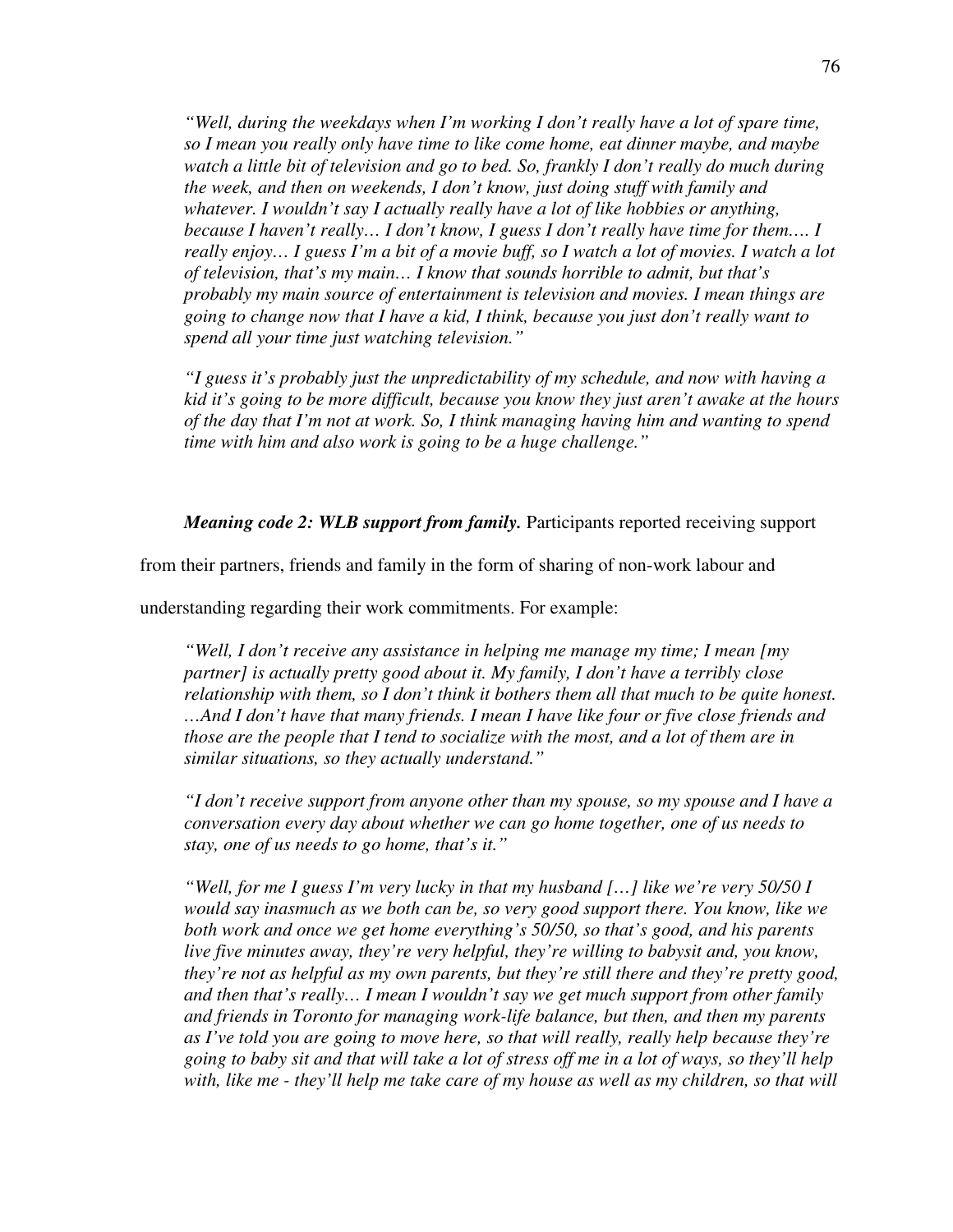*be really good, and I'm very lucky, you know most people aren't in that situation, so…"* 

*"I guess [my husband is] pretty good because he doesn't get upset, he's never complained about me working late, he's never said like, 'Oh I don't see you enough' or 'Quit your job because, you know, so we can spend more time together' or anything like that…I hired a cleaning lady, she helps [laughing]. …Yeah, and in terms of like, you know there's been times when like I went on a work trip and I got delayed, and I had invited everyone for like Thanksgiving dinner and then I had to just call him up and be like so, you're doing Thanksgiving dinner, and he did it, and that was fine. I called up my mom and asked her to like make a turkey, and she did. So, I guess people are pretty, you know, pretty forgiving. I try not to impose too much on people outside of like my parents and [my husband], but that's about it."* 

*Meaning code 3: Coping strategies.* Coping strategies included paying others to take

care of non-work obligations, prioritization of work, compartmentalization of work and non-

work spheres, not making plans (or only making plans that could be cancelled easily) and

general acceptance of the unpredictable lifestyle.

*"I mean because I mean I'm in a different situation than a lot of them not having children, right, so at the end of the day all I have to do is worry about myself, and my experience is that if there's a non-work obligation that I can't handle, I pay somebody to do it, so I probably spend more money than I need to in my personal life and I expect that that's how parents handle it too."* 

 *"…I worked like every Sunday for months because I was on a huge transaction, and I just remember thinking to myself how depressing that was, and then thought, 'Well, I'll just have to in my mind think well that's it, Sunday's a workday, you know my weekend is one day, I have one day off and I just have to accept that or else I'll be miserable, and bitter, and angry.'"* 

*"You know when you're a lawyer your life is that every plan you make is temporary and everyone has to know that in your life, and it's really much harder for some than others, depending on what their spouse or partner or friends do and, you know, what the type of lifestyles that they have, and maybe some lawyers are better than others. I like to think I'm better than others at managing my life and, you know, keeping commitments, and not working when you really don't have to, like some people I think are not as good at recognizing what's really required versus what's not. So, I think, yeah, your personal attitude towards your work-life balance is a big thing and it's really the only thing there is, because there's no, you know, it's just how you choose to set the tone of your own, you know, career at [the law firm] or as a lawyer."*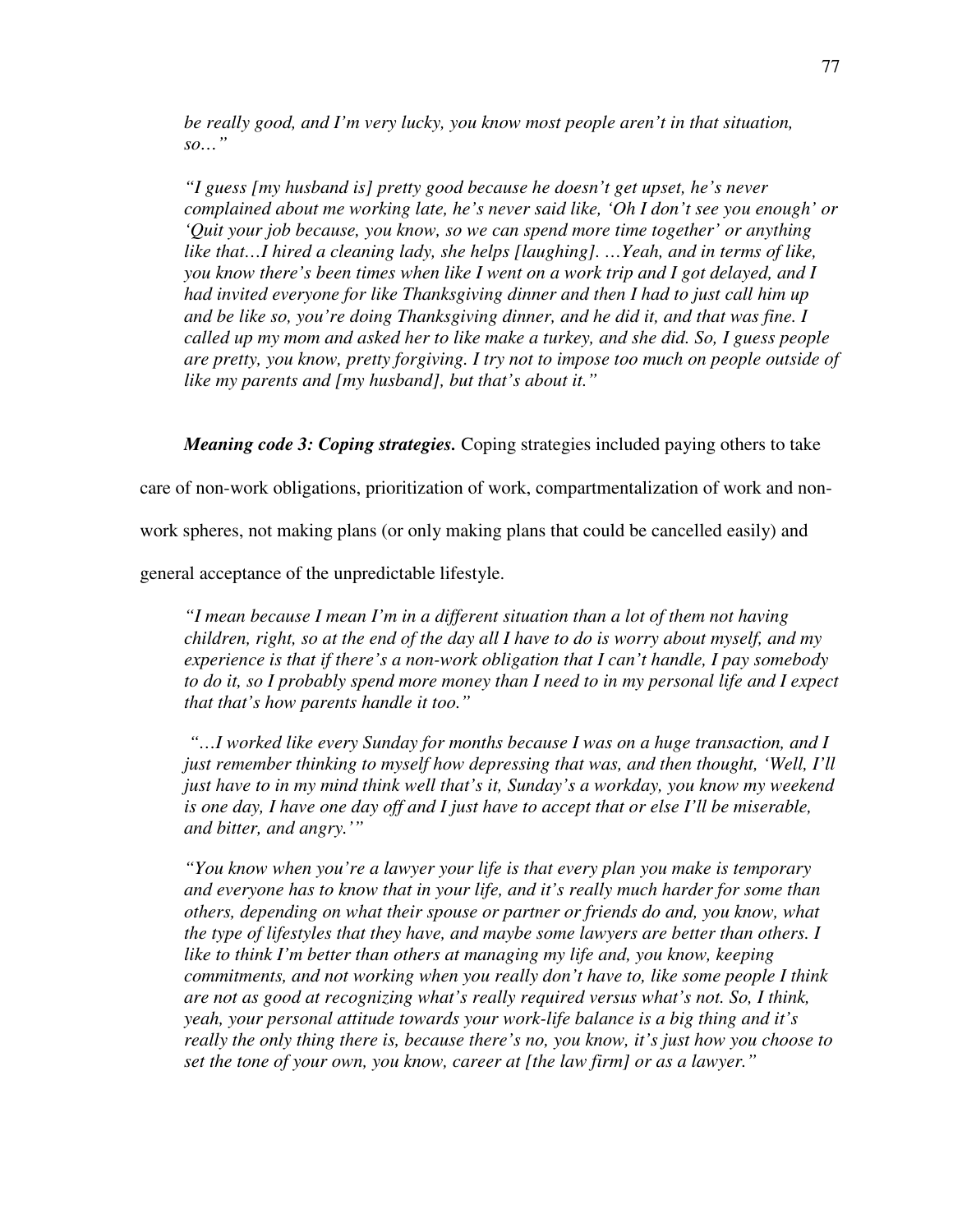*"Well, for me as you know I like to have my weekends jam packed with plans and that's why, because that's my only time to do things, and to see friends, and to do stuff. So, I guess that's one thing I do to make sure we are seeing friends is like making, you know, planning very far in advance lots of social things."* 

*"I just kind of try and detach… If there's nothing that can be done about it at that time, then why think about it? And I'm pretty good at turning it off. There's been the odd time when I've been very busy or very stressed that it's harder to do that, and there's been the odd time that I've been like dreaming about work, which is very annoying, like I've been editing contracts in my dreams, and then I wake up and I'm like, 'No wonder it didn't make sense, no wonder I can't work this out; it's because it's not real.'....But once I decide I'm kind of off the clock, like mentally I just don't. Unless I'm going to be billing, I don't want to be thinking, because I kind of feel like … you know?"* 

*"I guess I don't really plan things during the week unless it's like… I guess there's exceptions, but, because I don't want to cancel."* 

One participant reported having no coping strategies in place at all:

*"I really don't have any strategies in place. I do my best to leave at 6:00PM, and there's times when I leave at 6:00PM when I probably shouldn't, but I've made trying to get home a priority, but I'm not going to pretend I'm a saint, because there's lots of nights when I stay, and because I don't want to work at… I could go home, put my kids to bed, and start working at 9:00PM for two hours until 11:00PM. Most of the time I'd rather work from 6:30PM until 8:30PM or 9:00PM and get that part over with and then go home."* 

### **Lawyer theme 6: Lawyer perceptions of WLB: Expectations, challenges and**

**potential solutions.** The sixth theme of lawyer perceptions of WLB: expectations, challenges and potential solutions, included the following four meaning codes: (1) WLB expectations when entering the profession; (2) Biggest WLB challenges; (3) WLB challenges specific to law firm; and (4) Potential WLB solutions. Examples of each of these meaning codes from participant narratives are set out below.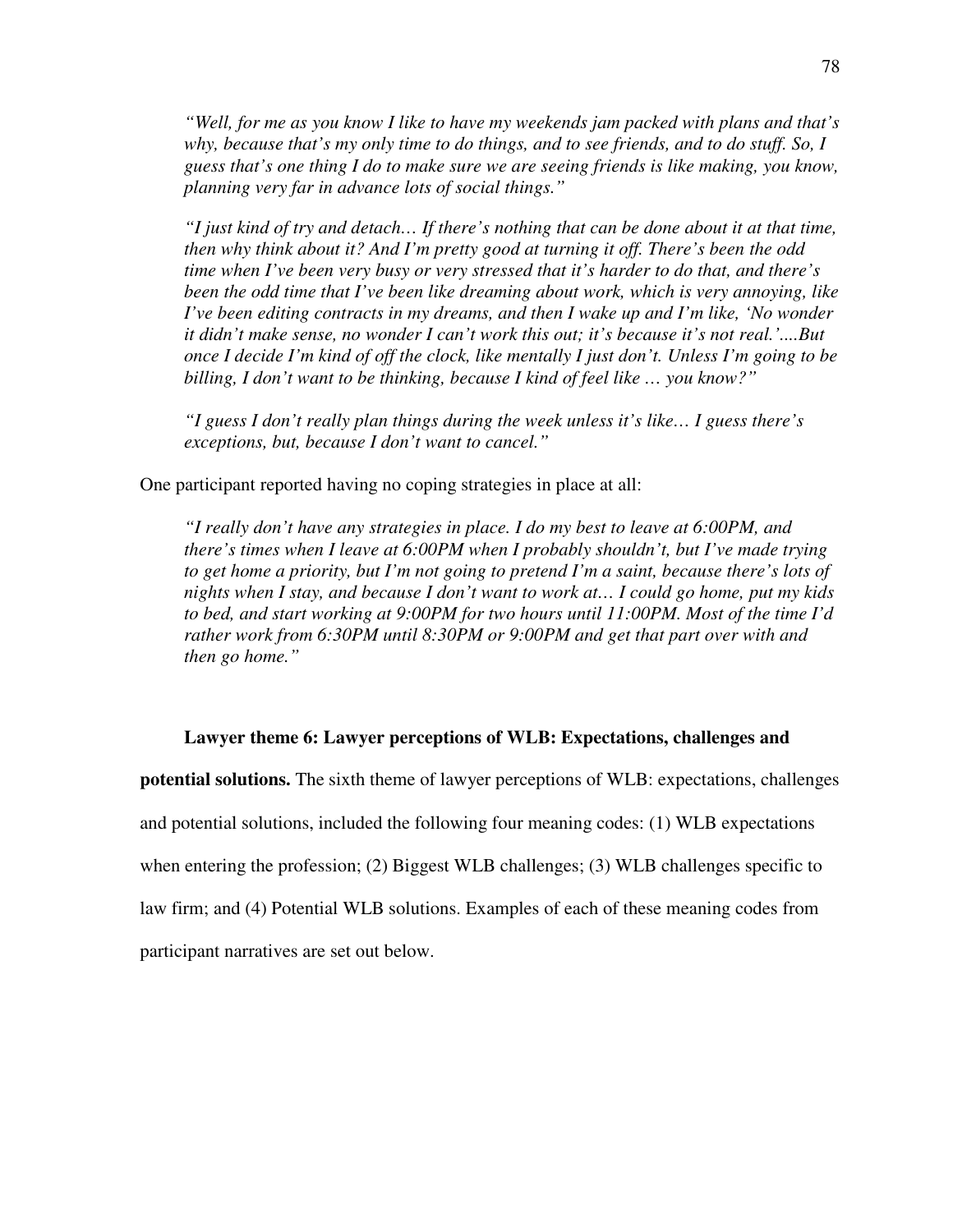*Meaning code 1: WLB expectations when entering the profession.* None of the

participants reported expecting to experience major challenges to WLB when entering the

profession. For example:

*"Well, I'm not sure what my expectations were. They certainly weren't that I would spend most of my waking hours either at work or thinking about it."* 

*"I don't think I ever thought about work-life balance; it didn't occur to me that lawyers work long hours. I had no idea, I just didn't even think about that [laughing]."* 

*"I didn't really have any expectations, frankly, because I didn't know anyone who was a lawyer, I'd never worked in a law office, I'd never really worked in an office, period, I really didn't know what being a lawyer would actually entail aside from what's on TV, which as you know is pretty inaccurate."* 

*Meaning code 2: Biggest WLB challenges.* Three of the lawyers cited the

unpredictability of their schedule as the biggest challenge to WLB:

*"By far the biggest challenge is just the lack of predictability, because without that everything else would be manageable, but it exists."* 

*"That's the biggest problem for me is that the pace is so up and down. I would obviously much prefer to work, even extremely hard, for like, you know, eight or nine, you know, from 9:00 until 7:00 everyday knowing that there won't be days where I'm sitting around doing nothing and there won't be days where I'm like working until 9:00 o'clock at night, and working all weekend, and being pushed to get something done as quickly as possible."* 

*"I really only see one – the unpredictability. Sorry, I see two. The unpredictability of my life or my workflow and the unpredictability of my wife's, because she actually works harder than I do, so it's hard for me to manage my workflow when I don't know how she's managing hers."* 

The fourth participant felt that the work expectations were the biggest WLB challenges:

*"The biggest challenge is the work – the expectations at work, meeting them, it's, so and you're just constantly striving to meet these very ridiculous expectations. And then as a result you don't really do anything good, you know, everyone, this is… Everyone kind of ends up in the same position but… I shouldn't say anything more, but you know you just end up feeling like you're not quite adequate at anything - being a, you know, an employee, or a mother, or a friend, or a wife, or a daughter, or anything…So, and it's all I guess the work expectation, that's the problem, because like I said in those two*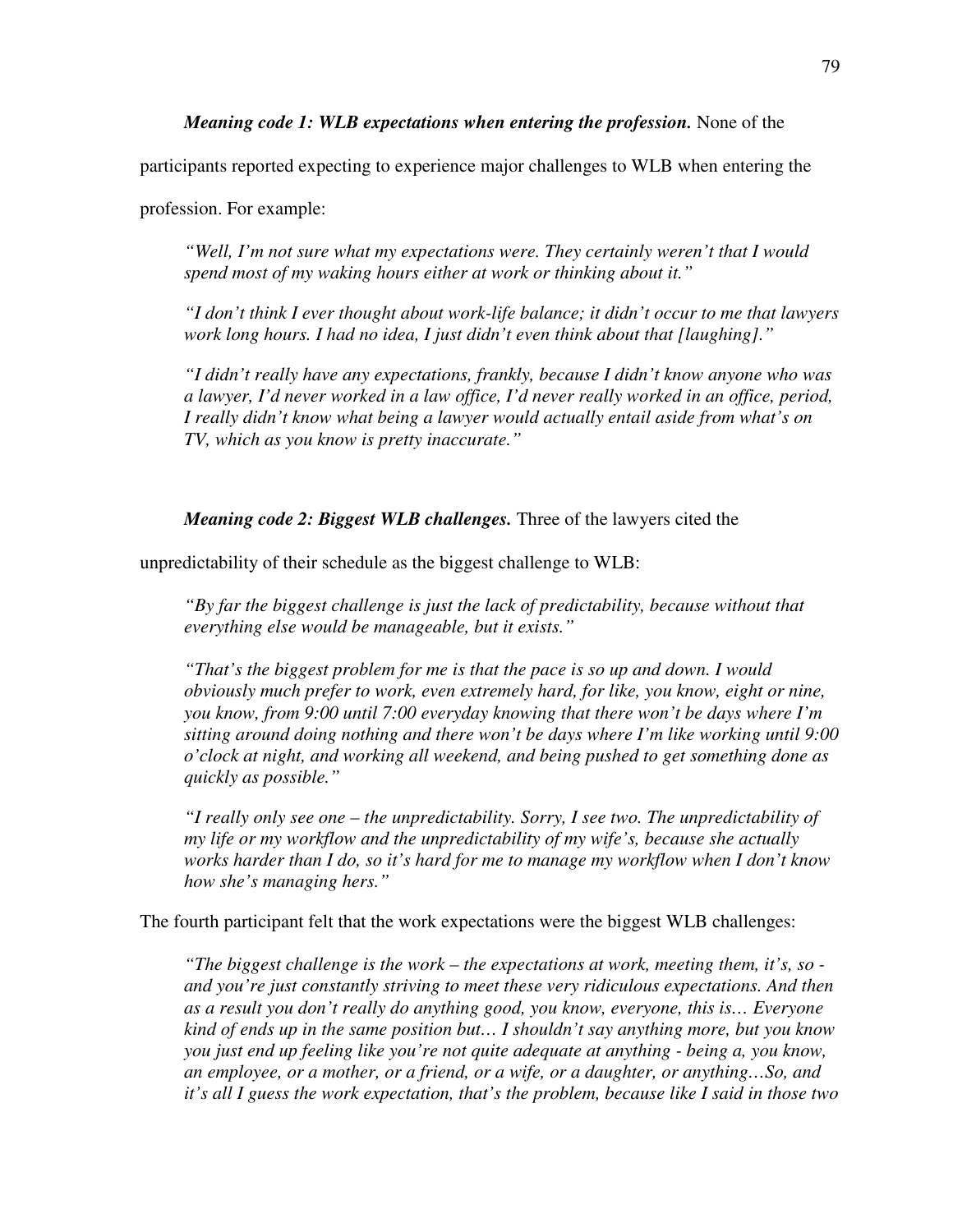*months January and February when I wasn't that busy I felt like actually I was enjoying life, and then I get told that I basically could be fired because I wasn't working hard enough those two months, so it's just a very difficult situation."* 

## *Meaning code 3: WLB challenges specific to law firm.* All four participants felt that

many of the WLB challenges they faced are inherent to the law firm structure:

*"I think it's specific to a lawyer's work environment, yes I do. I mean I think everybody deals with unpredictability and reshuffling of priorities, but I think most people say after like 6:00 o'clock in the evening well, I've reshuffled to the extent that I can and unfortunately everything else is going to get done tomorrow. We don't have that option typically, right? You've got your list of things that have to be done on any given day, and as these new things erupt they also have to be done on that day, so the unpredictability also creates, you know, a great amount of time that you have to spend in the office."* 

*"Well, I think that the hours and the expectations of constantly being on call are fairly unique to law, like private practice."* 

*"It is definitely [the law firm], but some people put more on themselves than they need to work-wise, but I genuinely feel that, you know, I'm not exaggerating these expectations, like I don't feel that I'm saying I need to achieve perfection; I think it's*  what's expected, and I think I maybe more than others am better at managing it even, *and like not allowing it to interfere with my life quite as much as maybe some others do, but even still it's, I mean there's no getting around it; they expect - the expectations are incredibly high."* 

*"… I just think the current model of the law firm - of a firm like [the law firm] - it just doesn't allow for any other thing other than associates working excessive hours, you know, that's how it's profitable and it's never going to change. It's not like they're going to bring in extra associates, and people think, people who don't know how it is, like family members or whatever, don't understand why you can't just bring in more people and share the work around, but as you know it just doesn't work like that, like, you know, once you're on a file it's not easily divisible, you know, or I mean it is to a certain extent, but once you have your, you know, once you have your workload, you know, you just have to do it yourself and you can't really share or divide it. So, I don't know, it's hard to explain to people who don't understand, but it's just the way it is and I just think realistically there is no way to make – to improve it, and again it just comes down to hopefully the people you work for, the partners you work for, them being more understanding and allowing, you know, like giving you some slack when you need it and picking up your slack. That's the only way it works really, and that's it, there's just no, there is no way. That's the problem."* 

*"I think it's an unfortunate aspect of the job. I don't know what else I would do if they*  walked up to me and said would I want reduced hours, I don't know if I would agree. If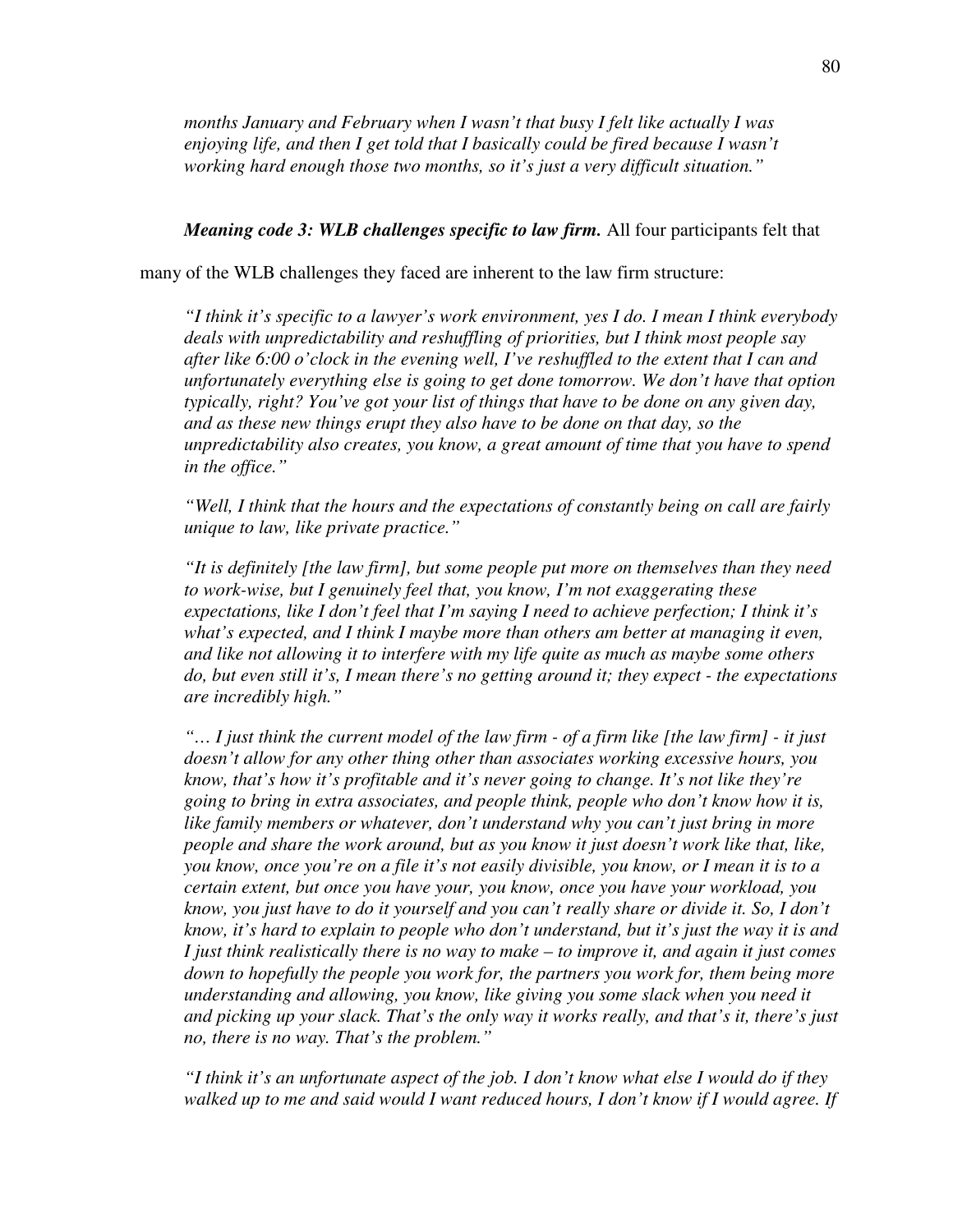*you've got a caregiver who's interested in working five days a week, not four, so if I took that day off, what would I do, besides walk around, and get my hair done, and run errands, that would be helpful and nice to have, but I don't really think our job is one designed for a lot of work-life balance. You're working on a transaction, you're working on a file, you need to get the work done; it's not something that can always wait until Monday."* 

One participant, however, did not endorse the theme that unpredictability was a WLB

challenge specific to private practice:

*"Yeah, I mean I have to answer yes of course [other jobs have the same unpredictability], because she doesn't have the same job as me, so yeah, there's an example, investment banking, other certain professional firms, certain people that are in private equity from what I've heard. I think we have one of the worst because we're service-driven, so we have to be responsive to our clients, so we're at a bit of their beck and call, whereas other people might decide they want to work late to get something done, but is not always to answer somebody else."* 

*Meaning code 4: Potential WLB solutions.* Potential WLB solutions suggested by the

lawyer participants included increased availability of flexible work arrangements, better

organization and efficiency and technology upgrades.

*"I think that they could offer more flexible work arrangements. I think that face time is highly overrated in private practice, like I did my secondment and it was such a different environment in terms of face time and in terms of flexible work arrangements, like everybody there was entitled to work from home at least some of the time, like maybe not on a regular basis, but it seemed to be much more common to like have a conference call, and you know half the people would be calling in from somewhere else, and that wasn't a big deal, frankly. And you know, maybe it's the nature of the work, but I just feel like a lot of times you really don't need to be there, you know?"* 

*"Well, I don't know, like I always feel that I'm too, that I could be doing more, that I'm a bit lazy, and that I should be as I just said, like a bit more organized, making a bit more effort to plan and do things in advance, like meals; even though I said everything goes out the window when you're busy, I still feel that I always could be doing a little bit more to help my own cause, you know."* 

*"I could be more effective with my use of time at work, again especially when I'm not busy rather than like, you know, rather than spending hours surfing the net, I should just get what I need to get done and then I could leave at like 5:00PM instead of leaving at the last minute and then realizing I have more work to do on it than I thought and then staying until 7:00 even though I'm not busy."*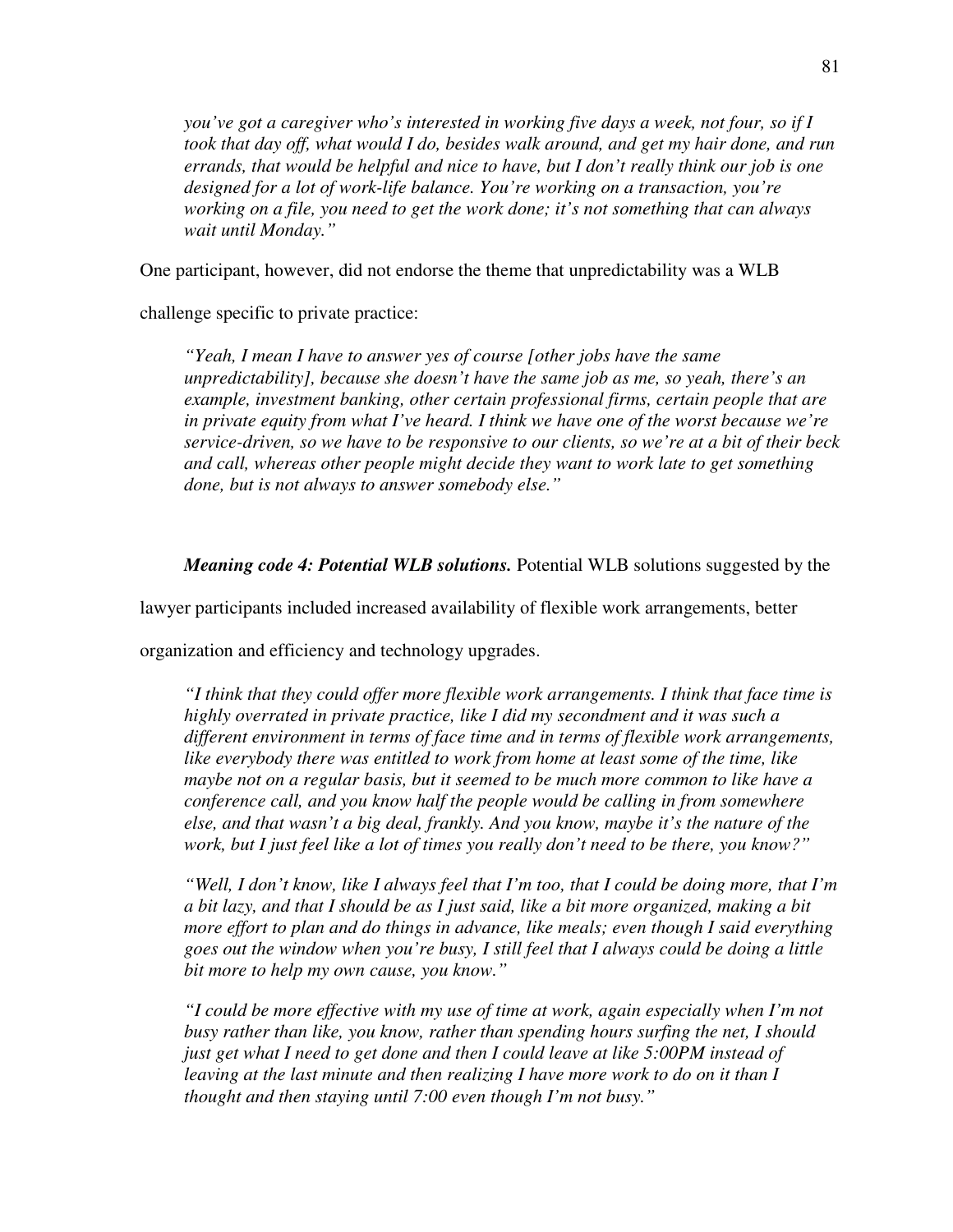*"…we have some of the shittiest IT in the legal community; we're still working on Windows 2003, and as you well know, I mean if you don't reboot your machine the night before, you can sit there for 15-20 minutes the next morning…. What's most infuriating about that from a work-life balance is that it actually does slow us down. I've been in situations where, for example, I've been there late at night, there's been one change - like a date change - to be made to 30 documents and there's no secretary sitting there, and what should take 15 minutes because of our slow technology has taken 45 minutes, which means a lot at that time of day."* 

Table 4 shows a comparison of teacher and lawyer themes based on the meaning codes

underlying each theme.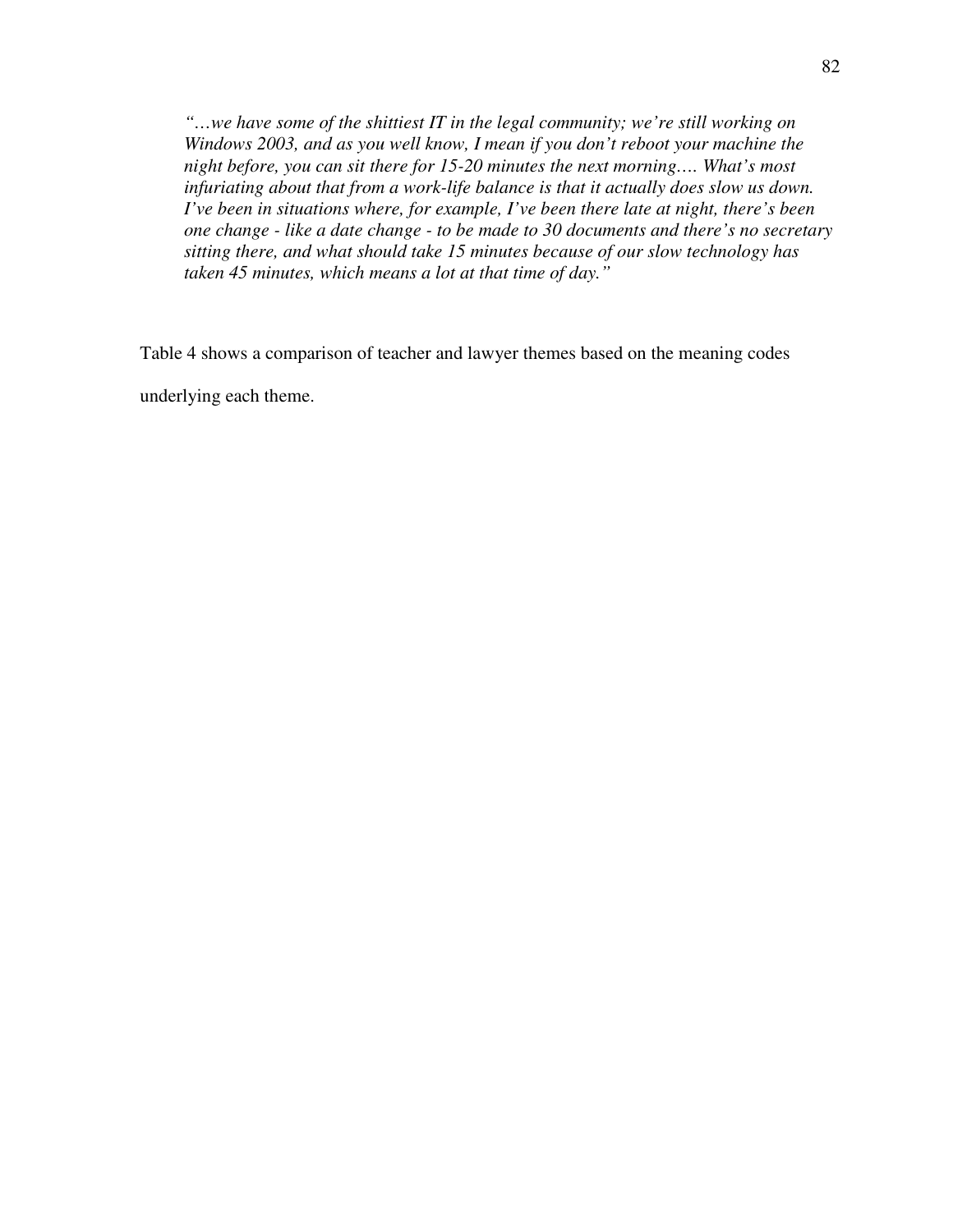# Table 4

# *Comparison of Teacher and Lawyer Themes and Underlying Meaning Codes*

| <b>Teacher Themes</b>                                                                                                                                                                                                                                                                                                                                                           | <b>Lawyer Themes</b>                                                                                                                                                                                                                                                                                                                                                                                    |
|---------------------------------------------------------------------------------------------------------------------------------------------------------------------------------------------------------------------------------------------------------------------------------------------------------------------------------------------------------------------------------|---------------------------------------------------------------------------------------------------------------------------------------------------------------------------------------------------------------------------------------------------------------------------------------------------------------------------------------------------------------------------------------------------------|
| Theme 1: Amount, pace and predictability of<br>work<br>Hours worked<br>Workload<br>Work pace/intensity<br>Expansion of work roles<br>Perceived control/predictability/flexibility<br>Spillover                                                                                                                                                                                  | Theme 1: Amount and pace of work<br>Hours worked<br>$\bullet$<br>Workload<br>$\bullet$<br>Work pace<br>Spillover<br>$\bullet$                                                                                                                                                                                                                                                                           |
| Theme 2: Self-imposed standards and<br>emotional investment<br>Emotional investment in student needs<br>Self-imposed<br>expectations/standards/pressure<br>Responsibility/accountability<br>Autonomy<br>Theme 3: Meaningfulness of work<br>Reasons for entering teaching profession<br>Importance of career<br>Sources of job satisfaction/meaning<br>Intentions for the future | Theme 2: Meaningfulness, responsibility and<br>security of work<br>Reasons for entering legal profession<br>$\bullet$<br>Importance of career<br>$\bullet$<br>Sources of job satisfaction/meaning<br>$\bullet$<br>Responsibility/autonomy<br>$\bullet$<br>Increased stress with increased seniority<br>$\bullet$<br>Promotional opportunities<br>Job security<br>Intentions for the future<br>$\bullet$ |
| Theme 4: Collective agreement and job<br>security<br>Changes to collective agreement<br>Job security<br>Promotional opportunities                                                                                                                                                                                                                                               |                                                                                                                                                                                                                                                                                                                                                                                                         |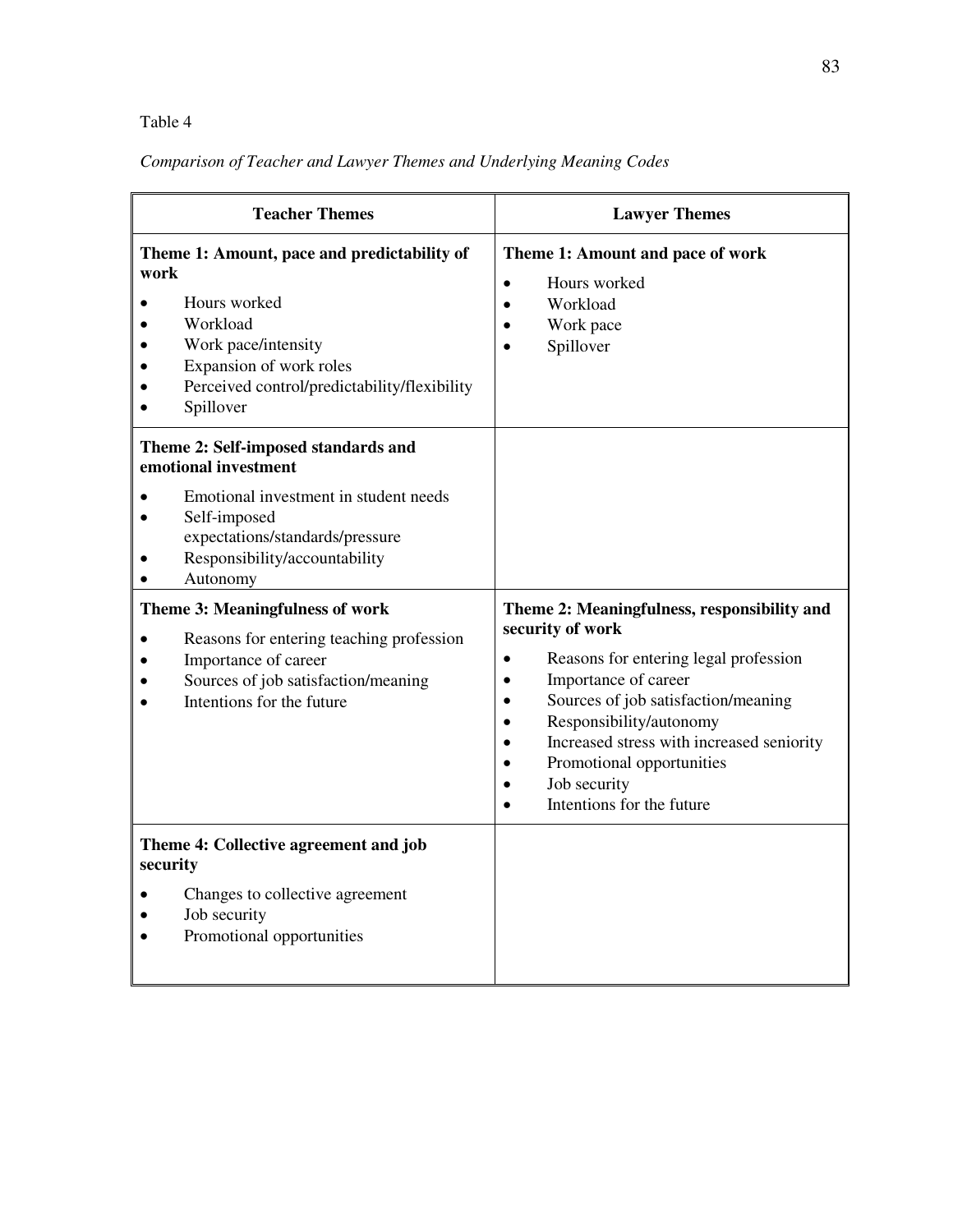| <b>Teacher Themes</b>                                                                                                                                                                                                                                              | <b>Lawyer Themes</b>                                                                                                                                                                                                                                                                                     |
|--------------------------------------------------------------------------------------------------------------------------------------------------------------------------------------------------------------------------------------------------------------------|----------------------------------------------------------------------------------------------------------------------------------------------------------------------------------------------------------------------------------------------------------------------------------------------------------|
| Theme 5: Work culture and community<br>expectations<br>Work culture/expectations<br>Parent expectations/pressure/involvement<br>Affluence of community<br>Employee morale                                                                                          | Theme 3: Work culture and client demands<br>Unpredictability/perceived control<br>$\bullet$<br>Work culture/expectations (perfectionism,<br>$\bullet$<br>responsiveness and billable hours)<br>Client demands<br>$\bullet$<br>Employee morale<br>$\bullet$                                               |
| Theme 6: Availability and uptake of WLB<br>arrangements<br>Availability/awareness of WLB<br>arrangements<br>Management support for WLB<br>$\bullet$<br>arrangements<br>Uptake/feasibility of WLB arrangements<br>WLB support from colleagues                       | Theme 4: Availability and uptake of WLB<br>arrangements<br>Availability/awareness of WLB<br>arrangements<br>Management support for WLB<br>$\bullet$<br>arrangements<br>Uptake/feasibility of WLB arrangements<br>$\bullet$                                                                               |
| <b>Theme 7: Personal factors: Challenges and</b><br>coping strategies<br>Non-work activities and expansion of non-<br>$\bullet$<br>work roles<br>Changes in ability to handle workload/pace<br>$\bullet$<br>WLB support from family<br>Coping strategies           | Theme 5: Personal factors: Challenges and<br>coping strategies<br>Non-work activities and expansion of<br>$\bullet$<br>non-work roles<br>WLB support from family<br>$\bullet$<br>Coping strategies<br>$\bullet$                                                                                          |
| Theme 8: Teacher perceptions of WLB:<br><b>Expectations, challenges and potential</b><br>solutions<br>WLB expectations when entering<br>$\bullet$<br>profession<br><b>Biggest WLB</b> challenges<br>WLB challenges specific to teaching<br>Potential WLB solutions | Theme 6: Lawyer perceptions of WLB:<br><b>Expectations, challenges and potential</b><br>solutions<br>WLB expectations when entering<br>$\bullet$<br>profession<br><b>Biggest WLB</b> challenges<br>$\bullet$<br>WLB challenges specific to law firm<br>$\bullet$<br>Potential WLB solutions<br>$\bullet$ |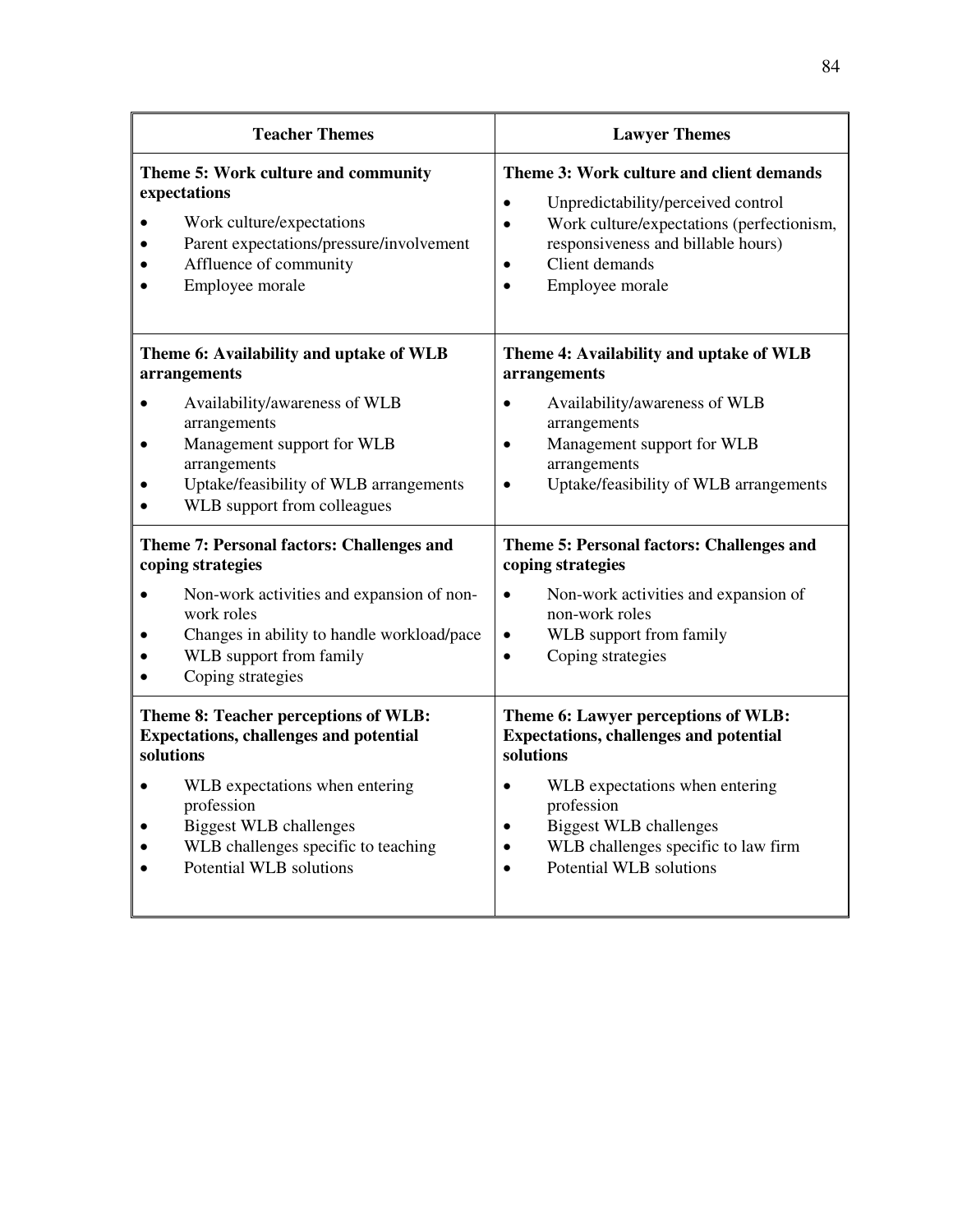#### **Chapter 5: Discussion**

The aim of this study was to examine the nature of work-life conflict (WLC) as experienced by mid-career members of the teaching and legal professions with a view to determining the extent to which the universal WLC factors identified by previous research apply to specific professions, as well as identifying any WLC factors unique to these fields. The teaching and legal professions were chosen as comparison groups because both professions are known for high burnout and turnover rates but appear to share very little in the way of specific job demands and stressors, thus allowing for an opportunity to test the universality of the WLC factors identified in the literature. The overall findings of this study suggest that the universal WLC factors are relevant in both the teaching and legal professions and that, indeed, there are more similarities than there are differences between teachers and lawyers with respect to the factors responsible for the WLC experienced by members of these two professions; where they appear to differ is in those factors that serve to increase the ability to cope with such WLC.

## **Factors Responsible for WLC in the Teaching Profession**

#### **Application of universal WLC factors to the teaching profession.** The WLB

literature has identified a number of universal or generic factors that are purported to be relevant to the experience of WLC regardless of profession. These include hours worked, amount and pace of work, management support and family-friendly work culture, perceived control, flexible hours and domestic factors/personal supports. The application of each of these factors to the teaching profession is discussed below.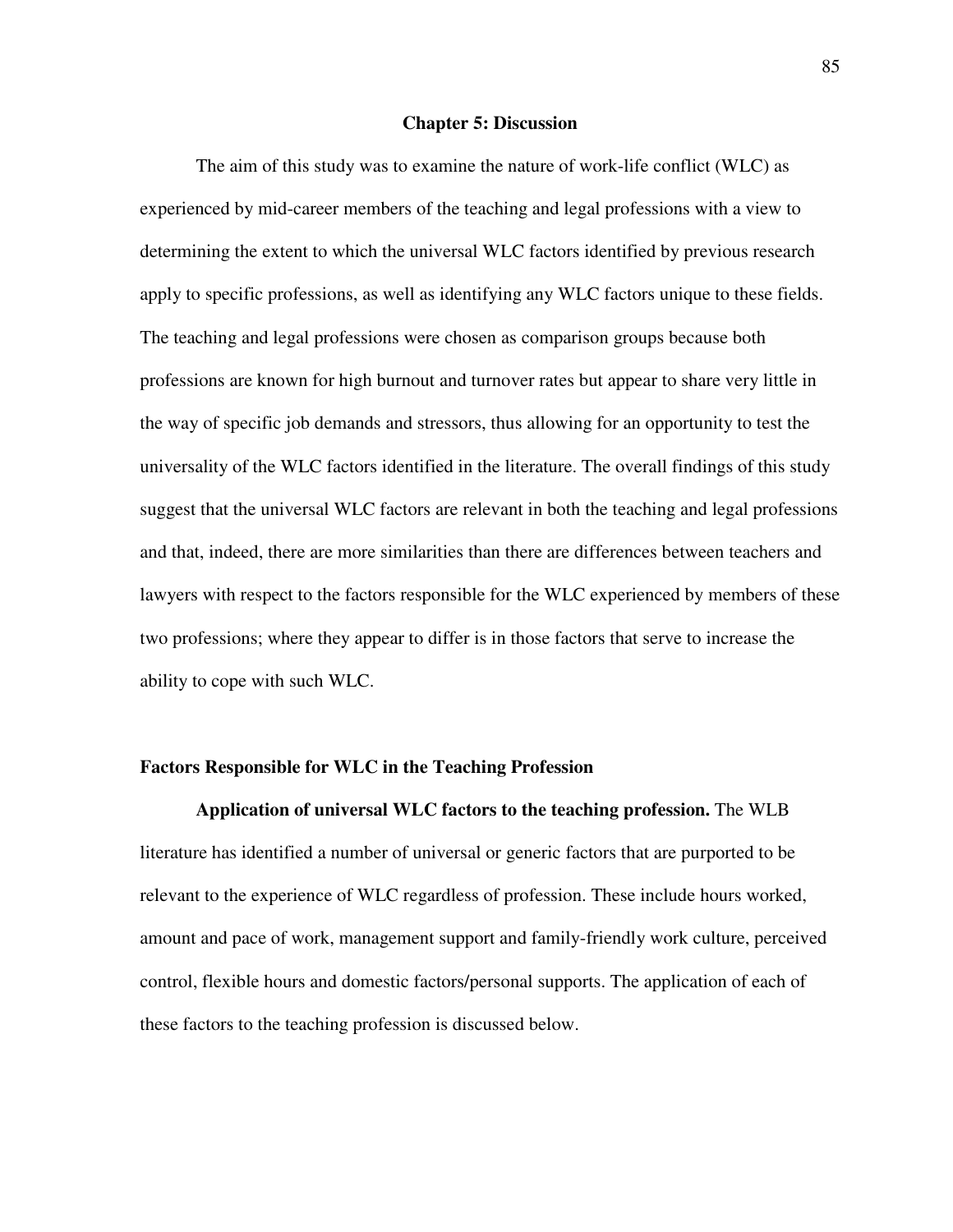*Hours worked***.** Previous research suggests that WLC can occur as a result of the sheer number of hours spent in the work role as this necessarily reduces the number of hours available for non-work activities and obligations; WLC therefore increases in proportion to the number of hours that must be spent in each of the work and non-work roles (Greenhaus  $\&$ Beutell, 1985). The relevance of the number of hours worked to the experience of WLC was borne out in the case of the teacher participants in this study, who reported working on average 45 hours a week including class preparation, marking and extracurricular activities, with one participant averaging upwards of 60 hours of work per week. While it was possible for the participants to complete some of this work during school hours, all four participants felt that addressing student needs was the priority during the school day and, as such, most non-classroom work was completed in the evenings and on weekends. Thus, another factor relevant to teacher WLC was spillover, the extent to which work activities (or thoughts of work-related matters) invade non-work time (Wallace, 1997).

*Amount and pace of work***.** Allan et al. (2007) found a correlation between WLC and workload pressure (that is, the amount and pace of work) in a sample of public and private sector employees. The results of the present study were equivocal with respect to the relevance of workload to the experience of teacher WLC: two of the four participants reported finding the workload to be manageable other than at certain predictably busy times of the school year, while the other two participants felt that their workload was heavy throughout the school year. The relevance of work pace to teacher WLC was more apparent: work pace was a WLC factor for three of the four teacher participants, one of whom characterized the workflow as "non-stop" during classroom hours. The fourth participant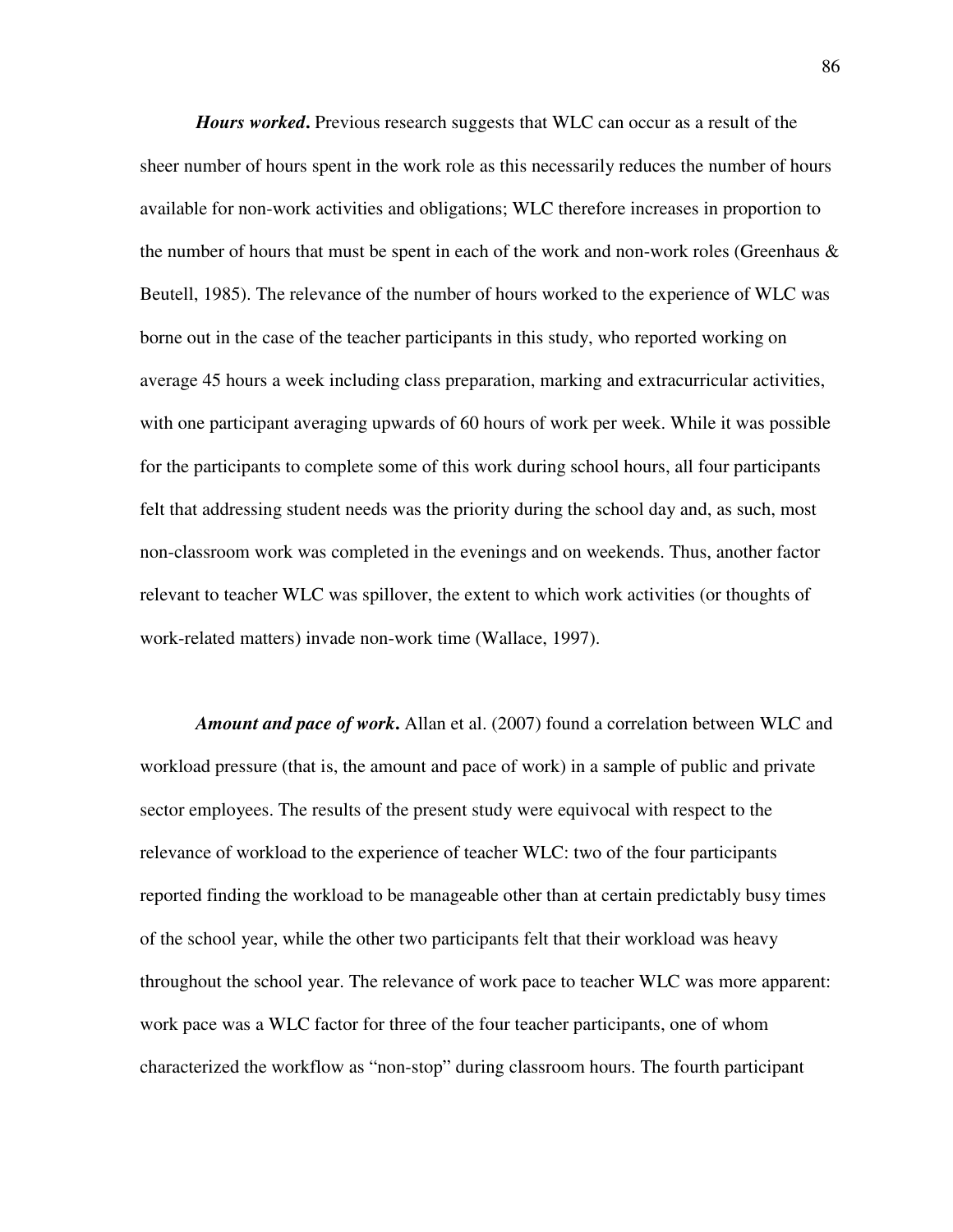noted the regimented nature of class periods but did not find the pace of work to be unmanageable. Notably, this participant was the sole high school teacher interviewed; the level of school and the age of the children taught may therefore be a factor that interacts with the WLC factors of work pace and workload.

*Perceived control and flexibility of hours***.** According to the job strain model (Karasek, 1979), the worker's perceived degree of control over job demands is one of two factors contributing to the experience of job-related stress; Allan et al. (2007) confirmed the correlation between employee control and WLC. For the teacher participants in this study, perceived control, predictability and flexibility of the work were related issues falling under the overarching theme of "Amount, pace and predictability of work." All four participants stated that their work schedule was highly predictable, with no surprises: they were always aware of their work obligations (including non-routine or extracurricular events such as school concerts or competitions) well in advance of having to fulfill those obligations. The participants also noted the highly regimented or structured nature of their classroom schedule, which served to reduce their sense of control; while they had a great deal of freedom to determine when and where they completed their non-classroom prep work and marking, these teachers felt that, during the school day, they were at the mercy of the bells and had very small chunks of time between those bells in which to accomplish their classroom tasks. This contributed to the perception of an inflexible and very fast-paced environment. Three participants also noted that, while their overall day was highly structured and predictable, what was required of them in each class period could be very unpredictable depending on such factors as student-related crises and teacher absences. Thus, these teachers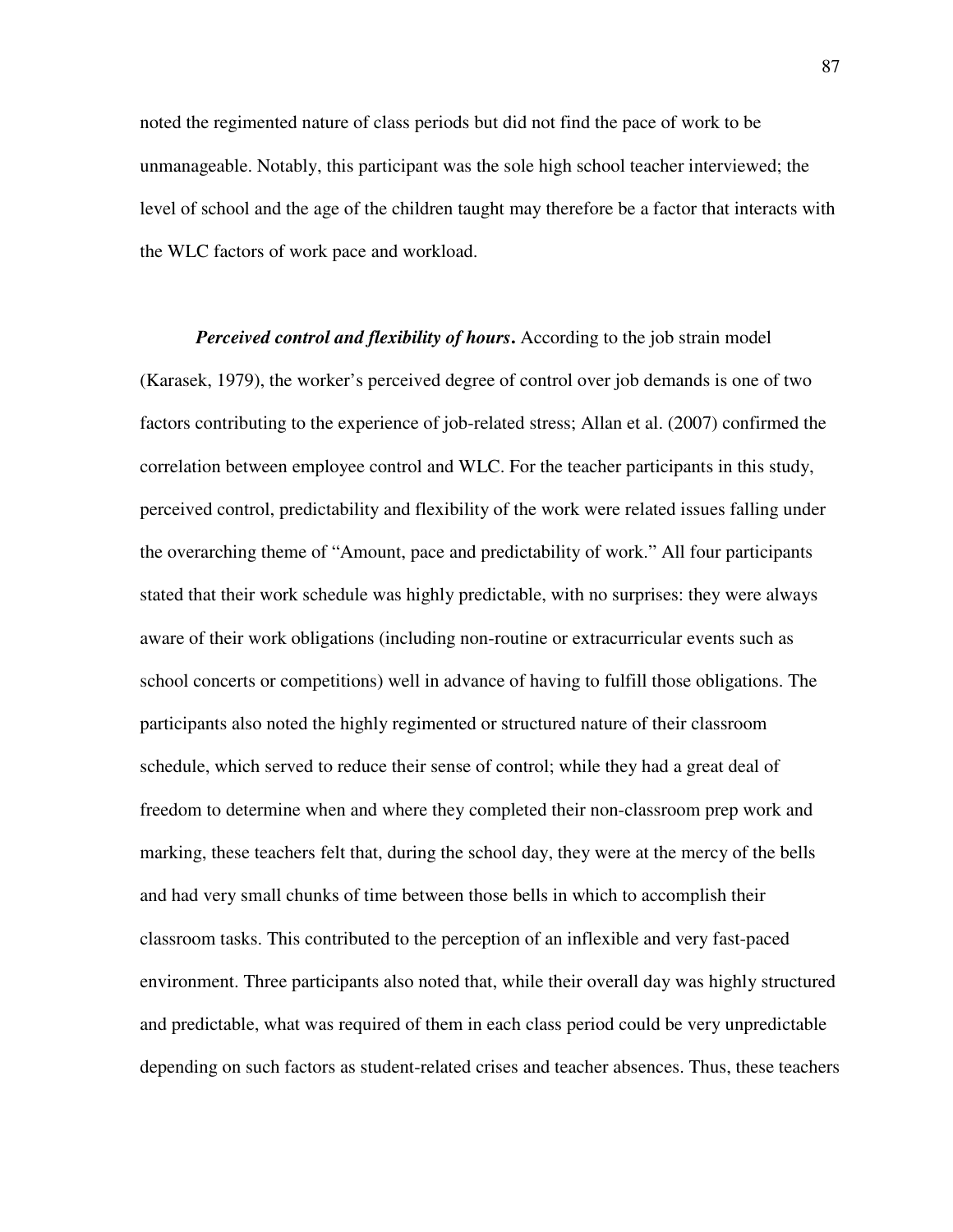perceived themselves as having a great deal of latitude in some aspects of their work, such as curriculum delivery and non-classroom tasks, but very little control over what happened during classroom hours.

*Management support for WLB and family-friendly work culture.* Previous research has shown a negative correlation between WLC and both management support for WLB (Allan et al., 2007) and the existence of a family-friendly work culture (ten Brummelhuis  $\&$ van der Lippe, 2010). Each of the four teacher participants reported being aware of a number of WLB arrangements that were available to them, including supply teachers, parental leave, part-time work arrangements, time management courses and sabbaticals. Three of the four teacher participants felt that they received WLB support from both management and colleagues in terms of encouragement to make use of such arrangements when necessary. The fourth participant felt that, while there was overt management support for teacher WLB, there was also implicit pressure not to waste school resources on supply teachers. However, this participant did report making use of supply teachers when needed to allow her to meet her non-work obligations. These participants also reported receiving informal WLB support in the workplace by way of administrators demonstrating flexibility in finding solutions to WLC issues and colleagues pitching in to provide assistance in the classroom or for extracurricular activities as needed to allow participants to attend to personal matters.

*Meaningfulness of work***.** Meaningfulness of work (specifically, the individual's sense of his or her levels of autonomy and responsibility) has been suggested as a factor that reduces the experience of WLC (McCrea et al., 2011). All four teachers in this study reported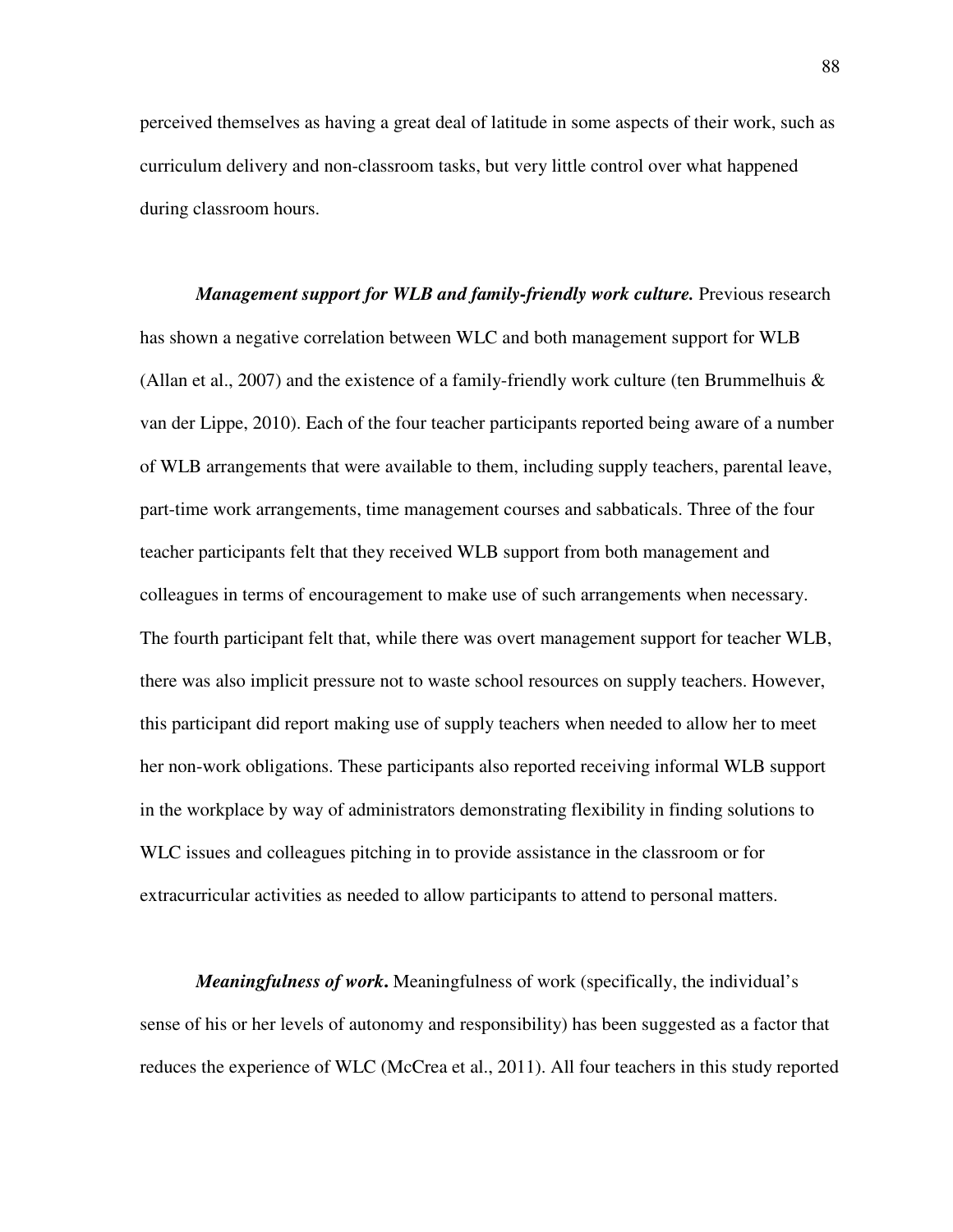feeling a sense of great responsibility for their students and accountability to students, parents, colleagues and the school. Three of the four teachers also felt that they enjoyed high levels of autonomy in terms of delivery of curriculum, while the fourth felt somewhat limited in this regard because he was mindful of the academic foundation his students would be expected to have in upper-year courses in his subject. Nevertheless, he, too, believed that he had significant discretion in terms of finding new and creative ways to explain the subject matter.

*Domestic factors and personal supports***.** Grant-Vallone and Ensher (2011) found that personal support and satisfactory childcare arrangements were essential to their participants' ability to balance work and non-work obligations. For those teachers in this study who had children, the expansion of their non-work obligations contributed to their experience of WLC, reducing the time and personal resources available to them for work commitments as well as leisure activities previously enjoyed. None of the participants cited significant assistance from family members other than their partners; for the three participants who did report receiving support from their partners, they believed this greatly increased their ability to cope with role conflict.

#### **Application of WLC factors identified as specific to the teaching profession.**

Previous research that has specifically focused on the experience of WLC in the teaching profession has identified additional WLC factors applicable to this field. The relevance of these WLC factors to the experience of the teacher participants in this study is discussed below.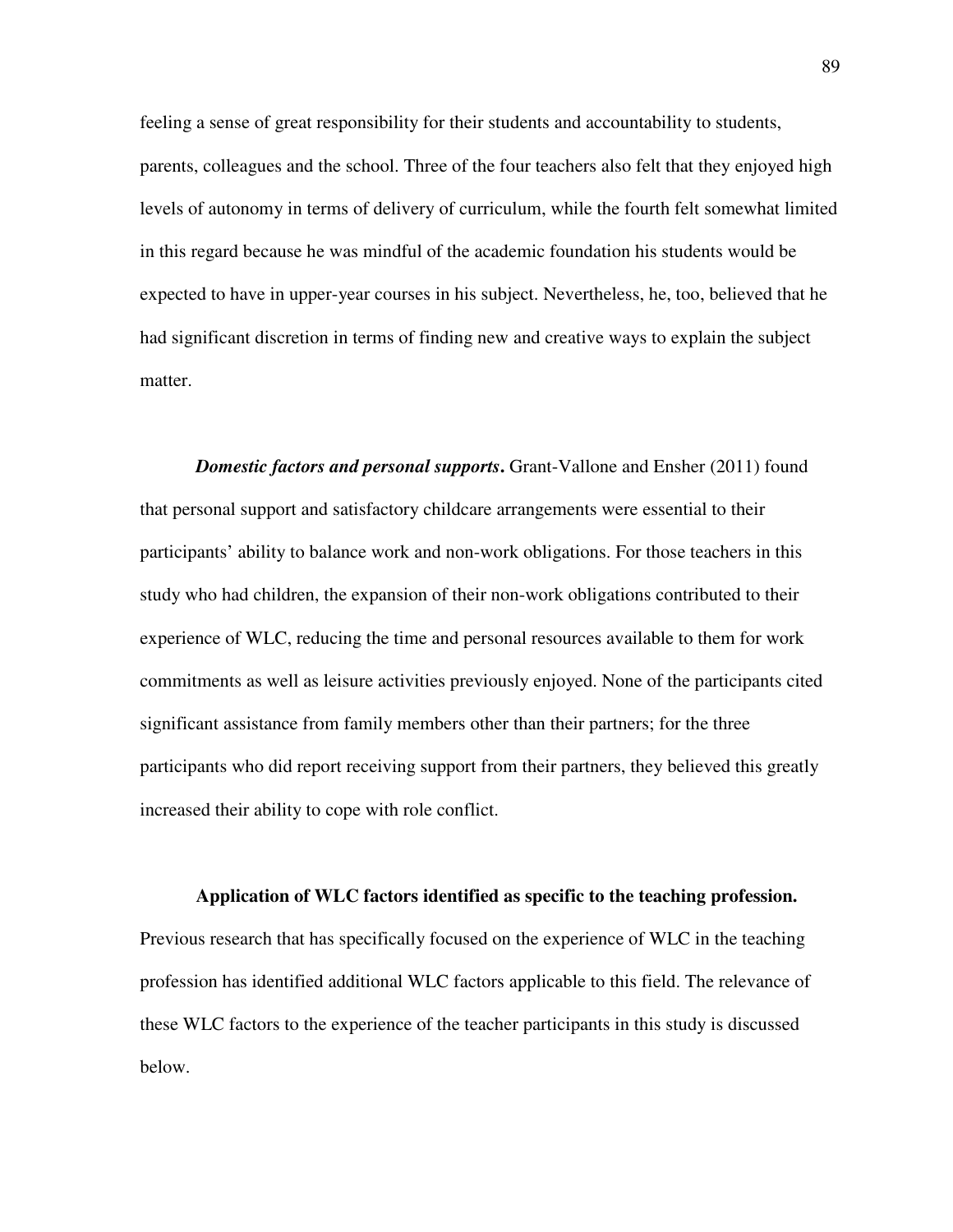*Class size***.** Cinamon et al. (2007) found that class size was one of three professionspecific factors that predicted WLC for teachers. There was little support for this WLC factor by the participants in the present study. Only one of the participants mentioned the number of students in her class; this was in the context of discussing her heavy workload and the "nonstop" pace of her work. This participant noted that she did have a classroom aide, but felt that her aide was of limited assistance since she was only in the classroom part-time and had mobility restrictions which prevented her from engaging fully with the students. This participant suggested that reducing class sizes or increasing the number of adults in the classroom would help to make the workload and sense of responsibility less burdensome.

*Investment in student misbehaviour***.** Another profession-specific WLC factor identified by Cinamon et al. (2007) is teacher investment in student misbehaviour – that is, the frustration of teacher goal attainment due to the distractions caused by students who act out. While none of the teacher participants in this study specifically raised the issue of student misbehaviour as a factor contributing to their experience of WLC or as negatively affecting their workload or stress levels, the need to deal with student misbehaviour was implied in some of the comments made, in particular, by the elementary school teachers (although they characterized this more diplomatically as a need to socialize their very young students to learn appropriate classroom etiquette).

While investment in student misbehaviour did not appear to be a major contributor to WLC for these teachers, a related factor that was identified was that of emotional investment in student needs, which fell under the overarching theme of "Self-imposed standards and emotional investment." Both of the elementary school teachers and the middle school teacher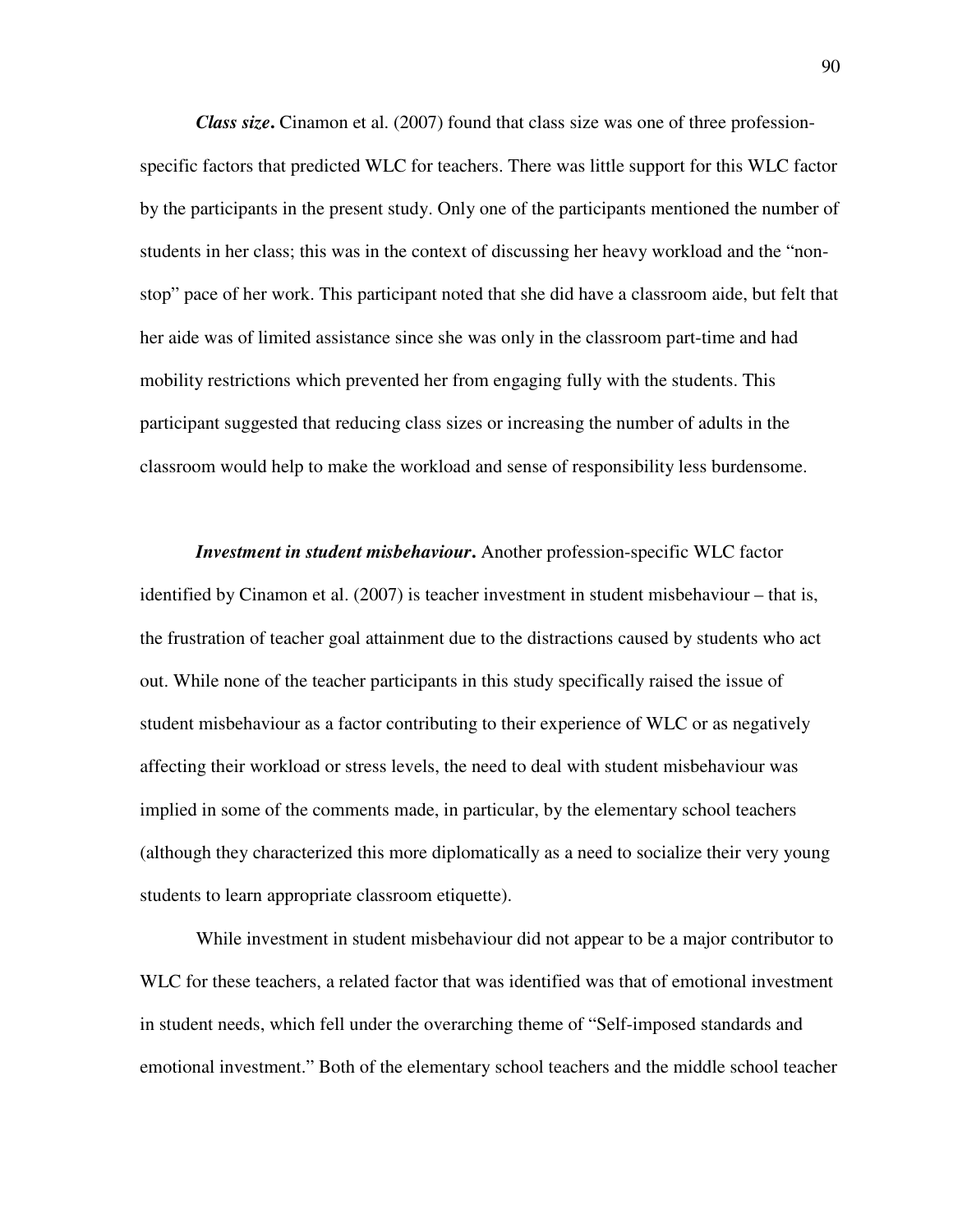(but not the high school teacher) reported forming a deep emotional attachment to their students and making a heavy investment in the needs of those students, many of whom (for the elementary school teachers) came from low-income homes or families with minimal parental involvement, or what one participant described as "sad situations." The level of caring for their students was such that these participants reported finding it very difficult to leave these issues at school and often found themselves worrying about their students while in their non-work roles. For these teachers, therefore, emotional investment in the needs of students was highly related to spillover, a concept (as noted above) referring to the extent to which workers perform work or think about work while in their non-work roles.

*Investment in parent relations***.** A third teaching-specific WLC factor identified by Cinamon et al. (2007) is investment in parent relations – that is, the extent to which teachers must deal with the intrusions caused by parent involvement. This factor was found to be relevant to the experience of WLC for the participants in this study: all four members of the teacher group reported experiencing pressure due to parents' expectations and involvement in their work. This appeared to be particularly true for those teachers working at schools located in more affluent communities and, indeed, the affluence of the community appeared to be a separate but related factor affecting the WLC experienced by these teachers. For those teachers working in affluent communities, the pressure placed on them by parents and the community generally was often higher than that placed on those working at less affluent schools; one teacher reported that he made himself available to parents at all times of day to respond to their concerns. Teachers working in less affluent communities reported having more experiences with hostile or defensive parents than they did with the "helicopter" or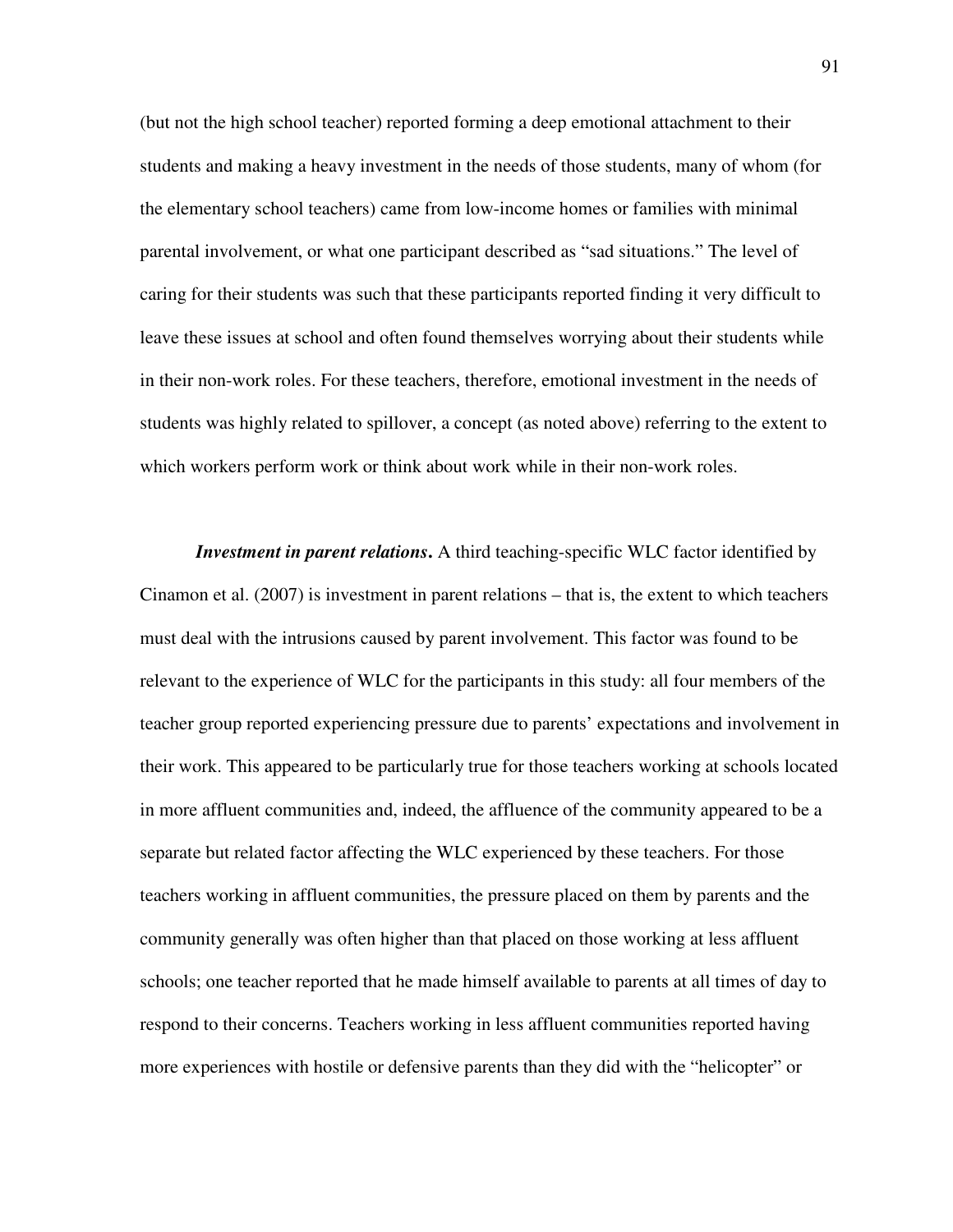over-involved parents typically found in the affluent schools.

*Role expansion***.** Bartlett's (2004) ethnographic study of two California schools identified the expansion of the role of teachers (and how such expansion was handled on the organizational level) as a factor contributing to teacher WLC. Expansion of work roles was also relevant to the teacher participants in the current study; this factor fell under the theme of "Amount, pace and predictability of work" and was highly related to the issues of workload and work pace. Three of the four participants perceived an increase in the amount and/or the pace of work since they began their teaching careers as more and more responsibilities were assigned to teachers by the school boards. Not only did these teachers feel that the curriculum and paperwork requirements were increasing, they also felt that their duties were increasing in connection with the "whole child" philosophy of education which made them feel that they were also in many ways acting as social workers and counsellors to their students.

*Moral obligation, good teaching practice and high standards***.** Bartlett (2004) suggested that three related factors – a sense of moral obligation with respect to teaching, equating the expanded teaching role with good teaching practice and a desire to live up to high internal standards – may have been the underlying motivations that led teachers in her study to maintain their expanded work roles despite the lack of financial incentives. As discussed above, each of the teacher participants in this study reported feeling a great sense of responsibility and accountability in their role as teachers. While not all of the participants felt destined to become teachers from a young age, they all reported placing a great deal of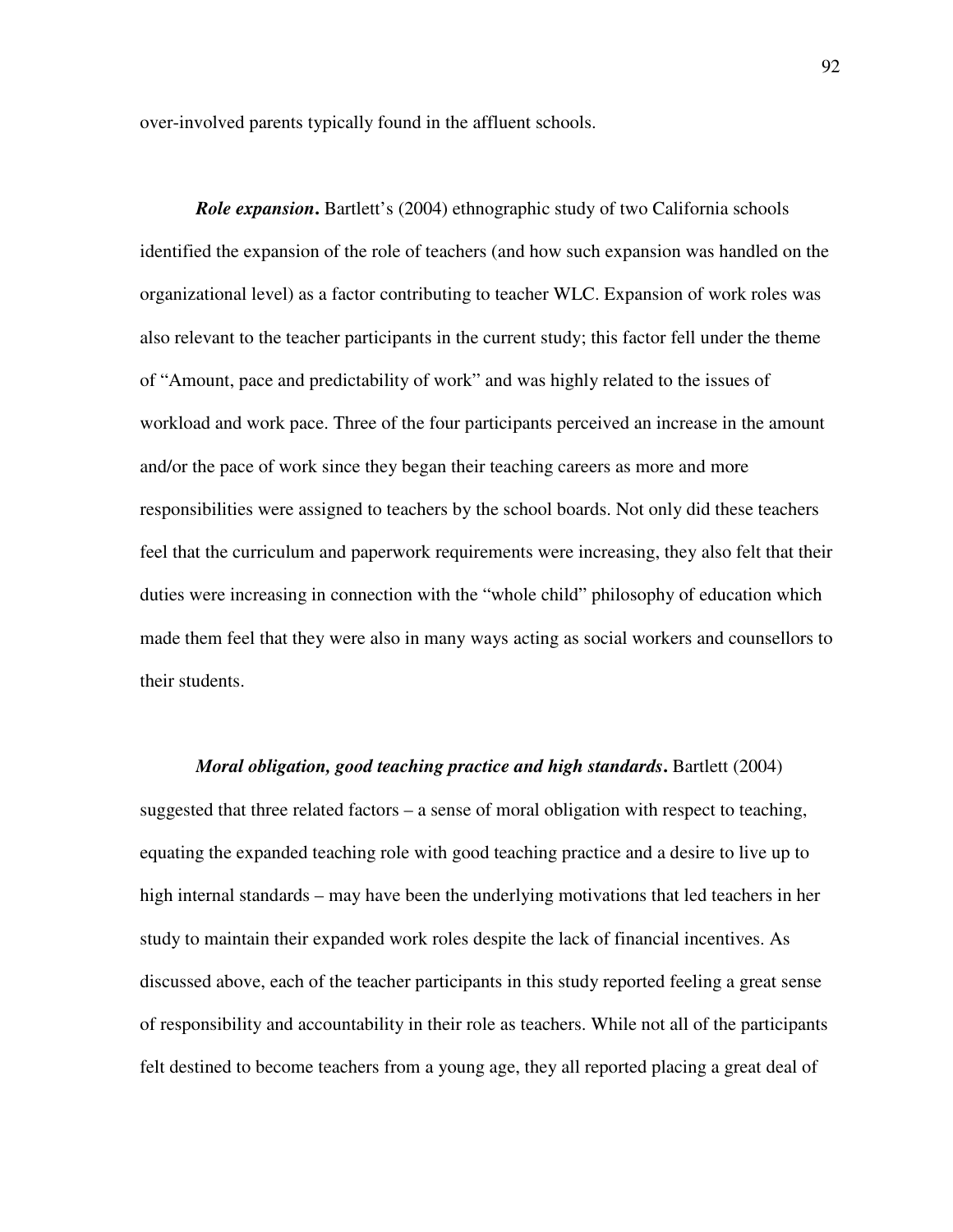importance on their careers and one participant in particular stated that she believed teaching to be a calling as opposed to a job, suggesting that, consistent with Bartlett's (2004) research, for teachers there is a sense of moral obligation to carry out what is seen as very important and meaningful work.

Self-imposed expectations or standards arose as a WLC factor for all four participants, consistent with Bartlett's (2004) findings. These participants strove to improve their lesson plans from year to year, to be creative in their curriculum delivery and to tailor the content to the specific needs of each class. Participants also mentioned striving to meet or exceed the timelines set by their colleagues for marking and returning students' assignments, as well as to meet high standards for involvement in extracurricular activities and committee work regardless of the expectations of the administration or their colleagues, all of which were related to increased time spent in the work role in evenings and on weekends.

*External pressures and calls for change***.** The pressure placed on teachers due to heightened scrutiny and economically-driven calls for change from school boards, parent groups and policy-makers was a theme identified in Ballet and Kelchtermans' (2009) study of intensification in Belgian schools. As discussed previously, the teachers participating in the present study agreed that they experienced significant pressure from parents (particularly in the more affluent communities) and generally felt that the duties and responsibilities they were expected to carry out had increased since they first began their careers.

Related to these external calls for change was the theme of "Collective agreement and job security." While the interviews were being conducted for this study, the collective bargaining agreements for the Ontario boards of education were under negotiation and strike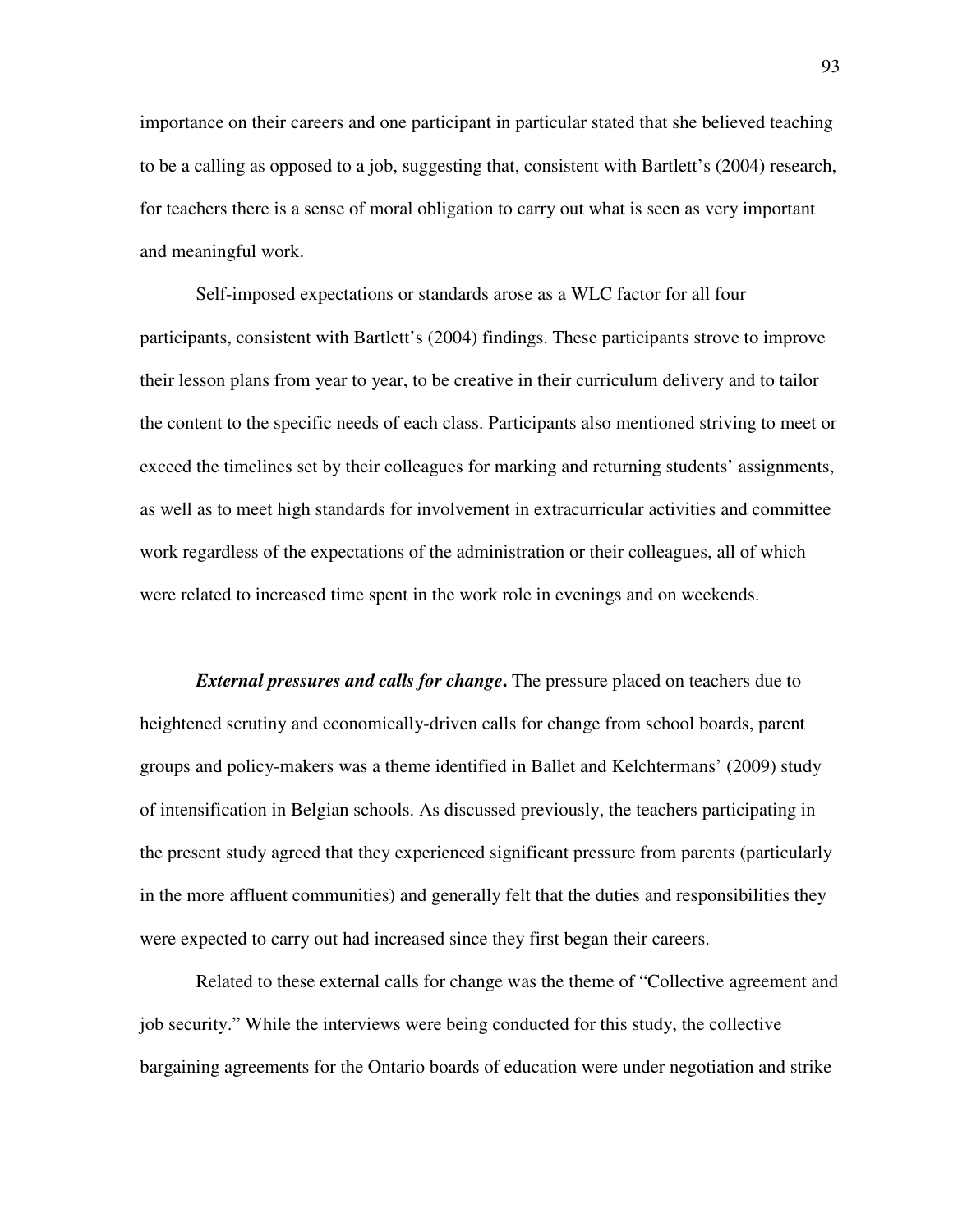actions were being contemplated by the teachers' unions. Rolling teacher walk-outs occurred in December 2012 and, in January 2013, the Ontario Minister of Education imposed a new contract on teachers which made any further strike action illegal. As such, the role of teachers' collective agreements was very much at the forefront of the minds of the teacher participants at the time of their interviews. All four participants noted the impact the proposed changes to the collective agreement would have on their WLB options and, while none of these teachers felt that their jobs were at risk, they did believe there was a chance that the terms of their employment could be significantly altered, such as being transferred to a different school. In addition, while all four participants were aware of some of the promotional avenues available to them, one teacher felt that these options were becoming increasingly limited as a result of budget cutbacks and austerity measures. The collective agreement and job security theme was closely related to the issue of employee morale, which is discussed further below.

**Additional WLC factors identified in this study relevant to teachers.** A number of factors related to teacher WLC were identified in this study that were not raised in the research reviewed above. These include work culture/expectations and employee morale; sources of job satisfaction/meaning; reasons for entering the teaching profession and intentions for the future; personal factors such as changes in ability to handle the workload/pace and coping strategies; and perceptions of WLC. These factors are discussed in greater detail below.

*Work culture/expectations and employee morale.* "Work culture and community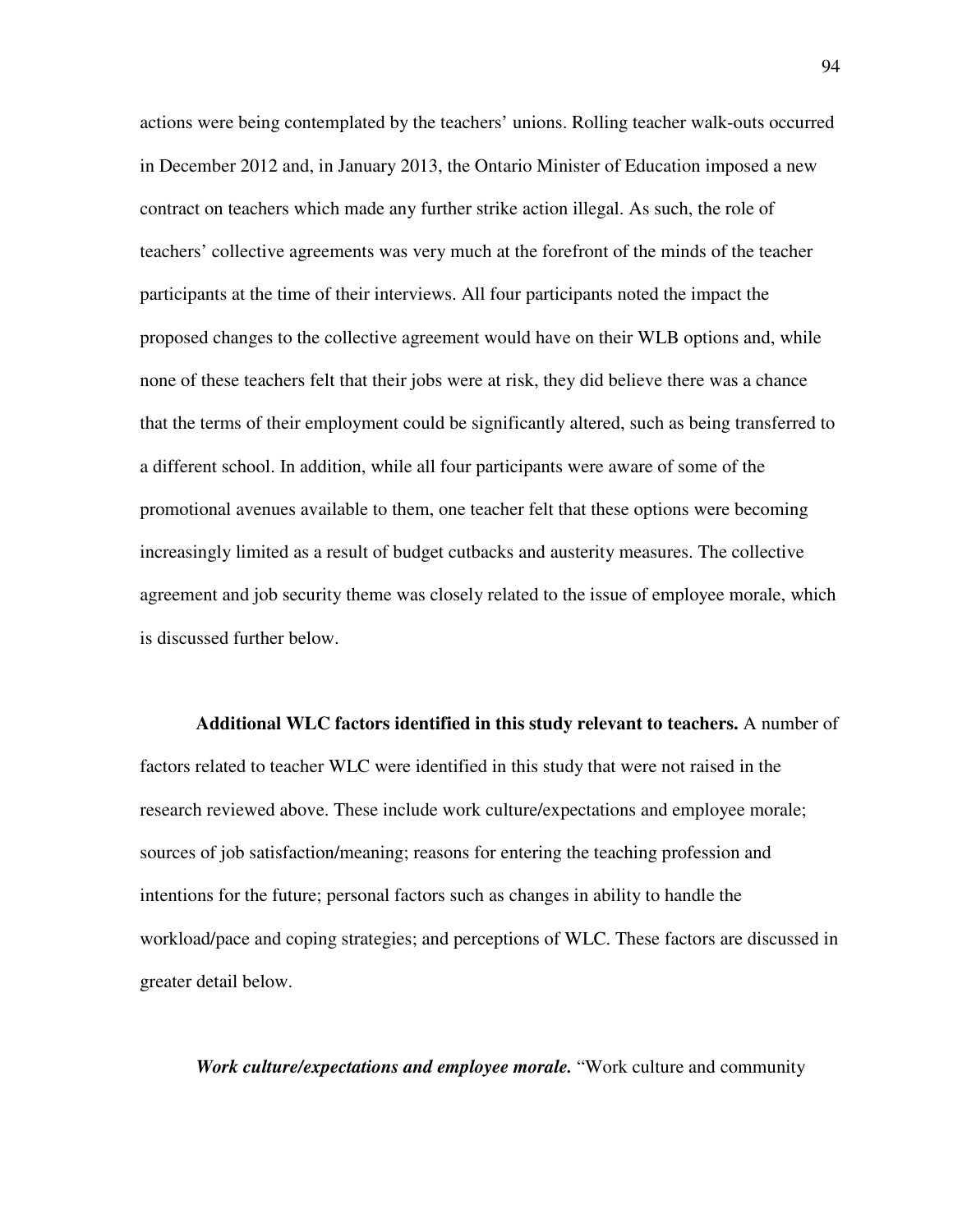expectations" was one of the overarching themes identified for the teacher participants in this study and included the issues of parent expectations/pressure and affluence of community discussed previously. Also included under this theme was the issue of participants' perceptions of the work culture at their schools and the expectations they believed were placed on them. The two participants currently working at affluent schools reported finding their workplace to be a very positive work environment, with a close-knit, collegial staff and happy students. Conversely, the participants working in the mixed affluence elementary school reported working in a very fast-paced, high-stress environment in which they were constantly required to respond to student-related crises.

With respect to what was expected of them by their administration and colleagues in terms of availability during and after classroom hours, there appeared to be a great deal of consistency across schools, perhaps related to the fact that this is largely determined at the level of the collective agreement (as opposed to decided by the administration at individual schools). These teachers had a set time by which they were expected to be at school and a time before which they could not leave; the teachers also reported being required to check their email on a daily basis but were not required to carry Blackberries or make themselves available outside of regular school hours (though several participants remained in touch with colleagues outside of school for social purposes). Involvement in extracurricular activities was encouraged but not required, with the expectation of such involvement decreasing to the extent of teachers' known non-work obligations (for example, those with young children at home). As discussed above, much of the extracurricular work taken on by these teachers was done in response to their own internal standards rather than external requirements imposed on them by the school.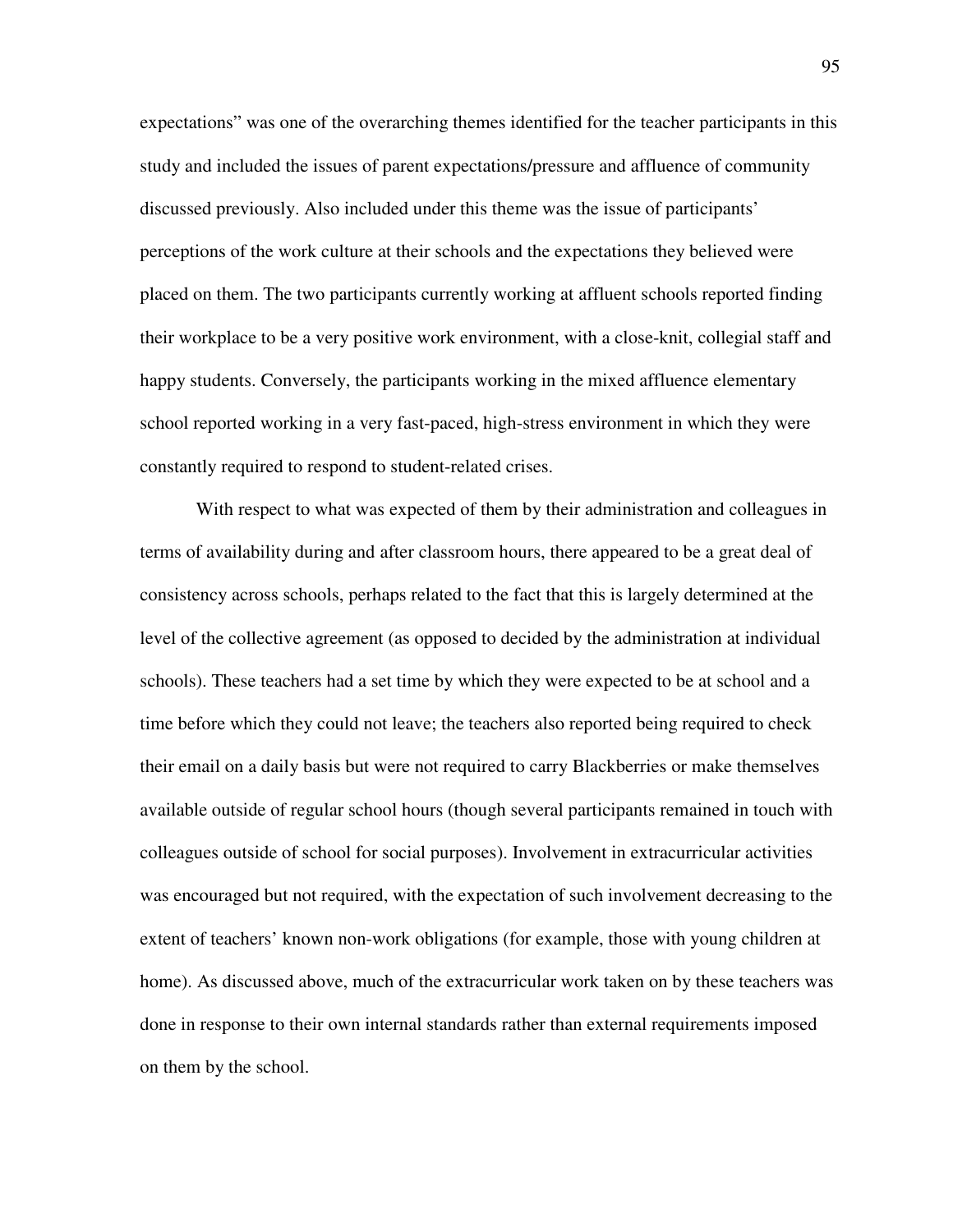Also grouped under the theme of "Work culture and community expectations" was the WLC factor of employee morale, which was also closely related to the theme of "Collective agreement and job security." The teacher participants reported that employee morale in their workplace varied depending on the time of year (with morale being lower during busy periods), the tone set by administration (morale was low to the extent that administration was unsupportive or insensitive to the teachers' needs) and the ongoing collective agreement negotiations (teachers felt undervalued and underappreciated for their hard work in light of what was seen as a very aggressive stance taken by the Ministry of Education, which had the effect of expanding teachers' responsibilities and reducing the benefits to which they were entitled).

*Sources of job satisfaction/meaning.* Meaningfulness of work – and specifically, the level of responsibility and autonomy perceived by the worker – as a factor negating the experience of WLC has been discussed above under the theme of "Self-imposed standards and emotional investment." "Meaningfulness of work" was a separate but related theme identified for the teacher participants in this study, including the meaning codes of "importance of career" and "reasons for entering the teaching profession" (mentioned above), "sources of job satisfaction" and "intentions for the future." All four teacher participants were able to easily identify what made their work satisfying for them: helping to empower and build the self-esteem of students and contributing to the development of future generations made the immense output required of them very rewarding for all four teachers regardless of the age level taught or the affluence of the school. Because of the satisfaction gained from working directly with students, two of the participants (the middle and high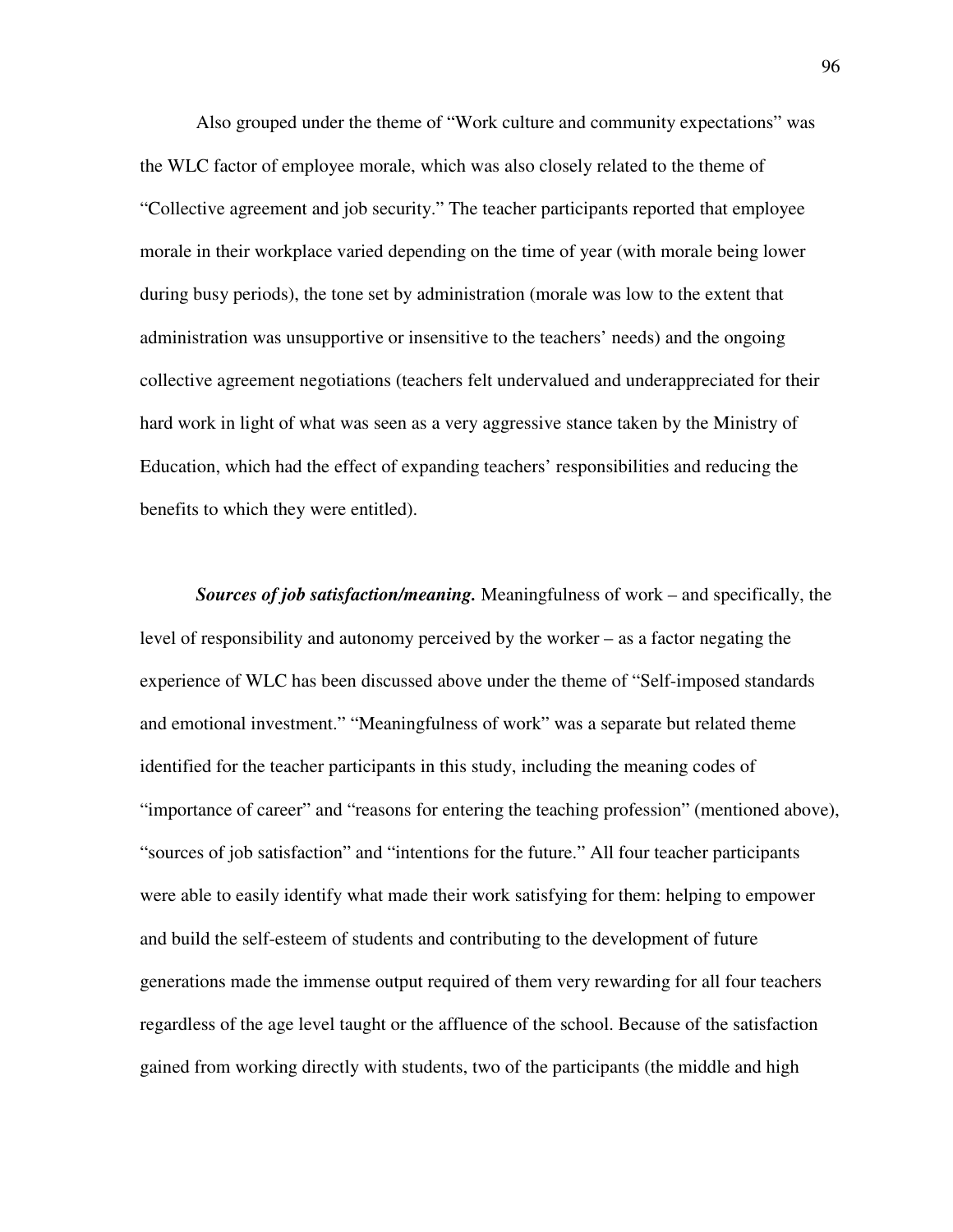school teachers) had no plans to move into administrative or policy-related roles later in their careers. The two elementary school teachers, on the other hand, were open to the possibility of moving into non-classroom work notwithstanding their enjoyment of student contact, with one teacher citing the reason as the physically demanding nature of the elementary school teacher's job, which she believed would not be sustainable as she got older.

*Personal factors: Changes in ability to handle workload/pace and coping strategies.* As noted above, the extent to which the teachers had significant non-work obligations such as caring for young children was seen to have a direct effect on the resources available to them in their work roles; this was to some extent mitigated by support received by the participants' partners. Each of the teacher participants reported feeling increasingly able to handle the amount and pace of their work the more experience they gained, both as they built up their teaching resources and efficiency and as their confidence in their teaching skills grew. Three of these teachers had also developed strategies to help them cope with their work and non-work obligations, with effective scheduling practices and greater efficiency while at school being cited as common strategies. The fourth participant (who reported putting in the greatest number of hours, averaging around 60 hours of work each week as compared to the 45 hours averaged by the other participants) reported having no coping strategies in place, saying that work always came first for him and that his non-work commitments often suffered as a result.

*Perceptions of WLB.* Three of the four teacher participants reported expecting to have high WLB when entering the teaching profession, while the fourth reported being aware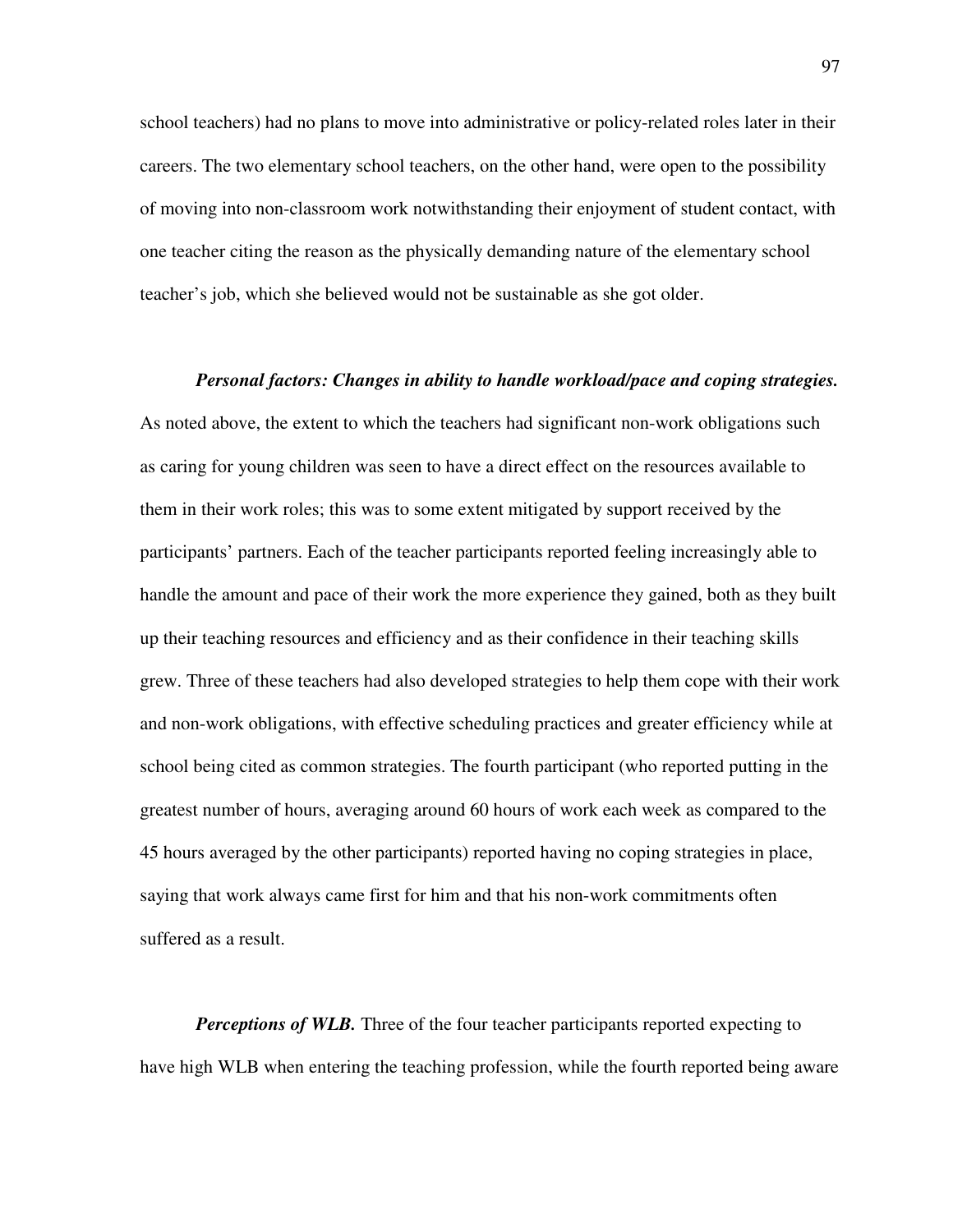that involvement in student needs could lead to WLC. In terms of the biggest WLB challenges they faced, one participant cited time management as his biggest issue since he struggled to prioritize his work and non-work commitments. Two of the participants reported feeling like they could always give more in all aspects of their lives and that their struggle related to meeting their own high standards for themselves. The fourth participant (the high school teacher) did not characterize his situation as being problematic; he saw himself as enjoying high WLB but anticipated that this could change once he had a family.

In terms of the WLB challenges they believed were unique to the teaching profession, two of the participants felt that the rigidity of their schedule was a major challenge which was not common to other fields. Three participants also believed that the level of responsibility and breadth of the role was all-encompassing and unlike anything required of workers in any other profession. The fourth participant stated that he believed he would experience WLB challenges regardless of his profession but did think he might be able to manage his time better in a different career.

#### **Factors Responsible for WLC in the Legal Profession**

**Application of universal WLC factors to the legal profession.** As noted above, the WLB literature has identified a number of universal or generic factors believed to be relevant to the experience of WLC regardless of profession, including hours worked, amount and pace of work, management support and family-friendly work culture, perceived control, flexible hours and domestic factors/personal supports. The role of these universal factors in the experience of lawyer WLC is discussed below.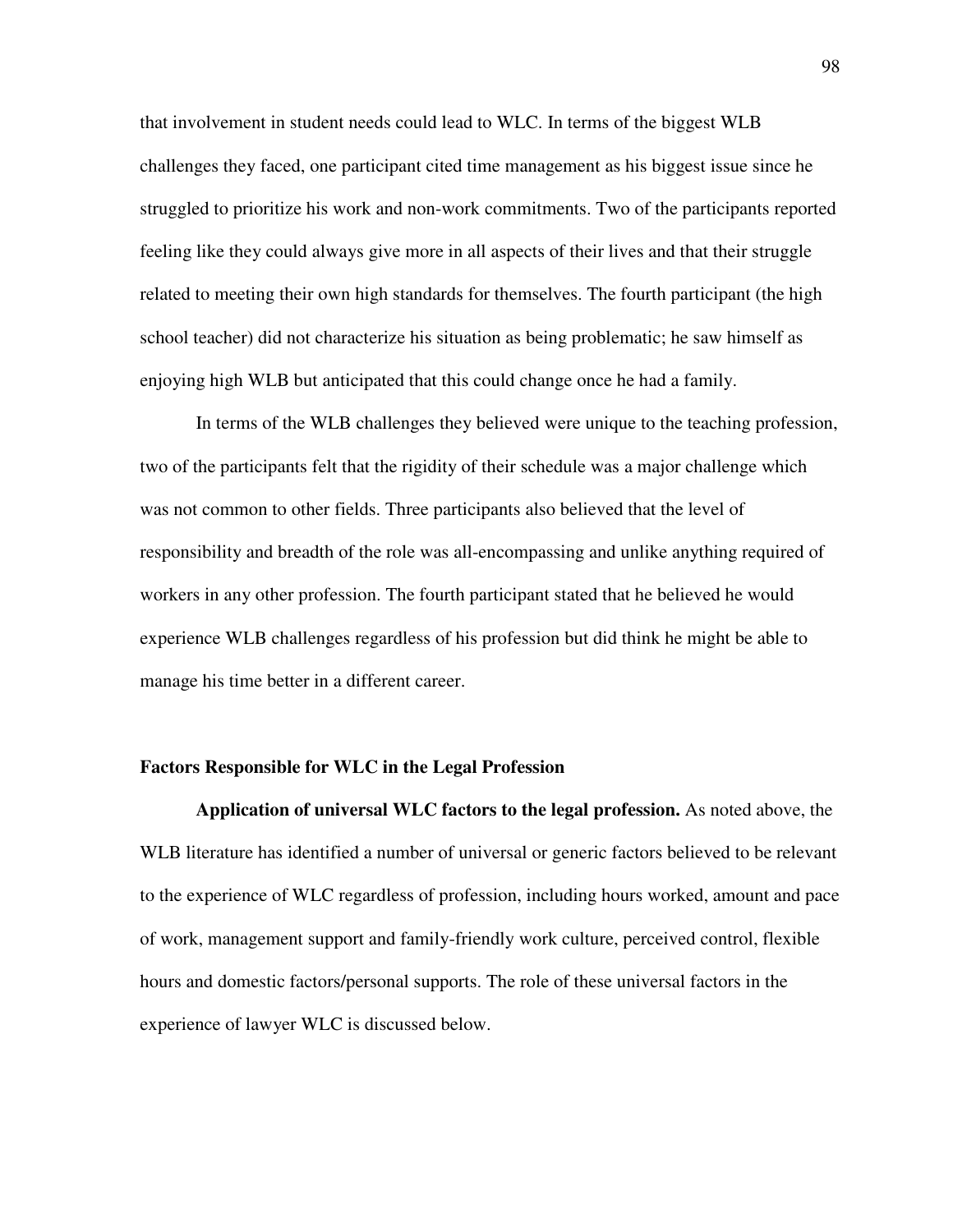*Hours worked.* The number of hours worked was reported as a factor relevant to the experience of lawyer WLC in this study. Similar to their teacher counterparts, the number of hours worked by the lawyers ranged from 40 to 60 hours each week, depending on their area of practice, with those in a corporate/transactional practice averaged between 50 and 60 hours each week while the participant in a non-transactional practice averaged around 40 hours per week. Each of the four lawyer participants reported performing work in the evenings and on weekends, as well as being required to remain in close contact with colleagues and clients when not in the office, contributing to the perception of work obligations invading the non-work sphere. They also reported spending significant amounts of time dwelling on their work obligations when not actually working. Thus, spillover was another WLC factor applicable to these lawyers.

*Amount and pace of work.* For the lawyers, the amount and pace of work was a major contributing factor to their experience of WLC. Workload and work pace were viewed as very high, with all four participants reporting that the amount of work they were required to complete, and the time within which they were required to complete it, often felt unmanageable, requiring them to stay well into the night or work on weekends in order to meet tight deadlines. Workload and pace were also viewed as extremely up-and-down, as discussed in the following section.

*Perceived control and flexibility of hours.* While amount and pace of work were seen as a major contributor to WLC for the lawyers in this study, the lawyer participants viewed these factors as only part of the problem. The factor that these participants perceived as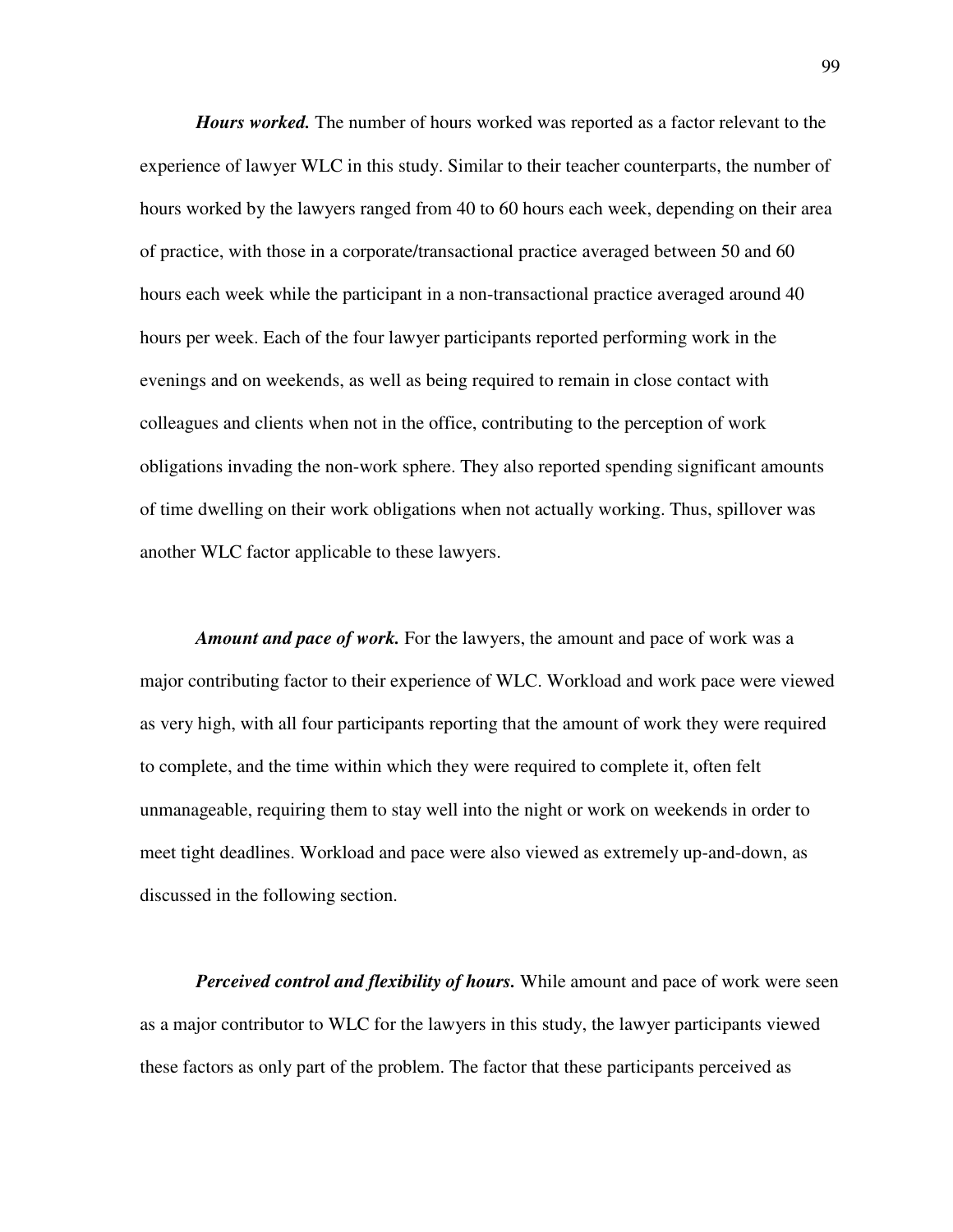perhaps even more problematic in terms of WLC was the unpredictability of (and lack of control over) the workflow. Three of the four participants cited unpredictability of the work as the biggest challenge to their attempts to balance work and non-work obligations (and one of the most unpleasant aspects of their job), because they often had to transition very quickly (and with little or no warning) from having no work at all to having so much work to complete and in such a short span of time that they were forced to cancel personal plans and work through the night or weekend in order to meet a deadline. These participants felt that no amount of time management would allow them to avoid these ups and downs because the workflow was driven by the demands of clients and senior lawyers (factors which are discussed further below). As such, these participants reported feeling that, in some ways, they had very little control over how much work they did or when it had to be completed.

While the lawyers in this study perceived an overall lack of control over their workload and the pace of work, they also felt that they had a great deal of freedom or control over their daily schedules. Unlike the regimented workday reported by the teachers in this study, the lawyers felt that they were largely able to work independently and could do their work when and where they liked, provided that the work assigned to them was completed within the prescribed deadlines. Technology such as Blackberries was seen as playing a role in this freedom: while the expectation that lawyers keep in touch with clients and colleagues at all times by way of Blackberries was seen as a major burden highly related to the experience of spillover as discussed above, participants also acknowledged that Blackberries contributed to their sense of freedom by allowing them to pop out to personal appointments and activities throughout the workday, subject to the need to attend specific meetings or events.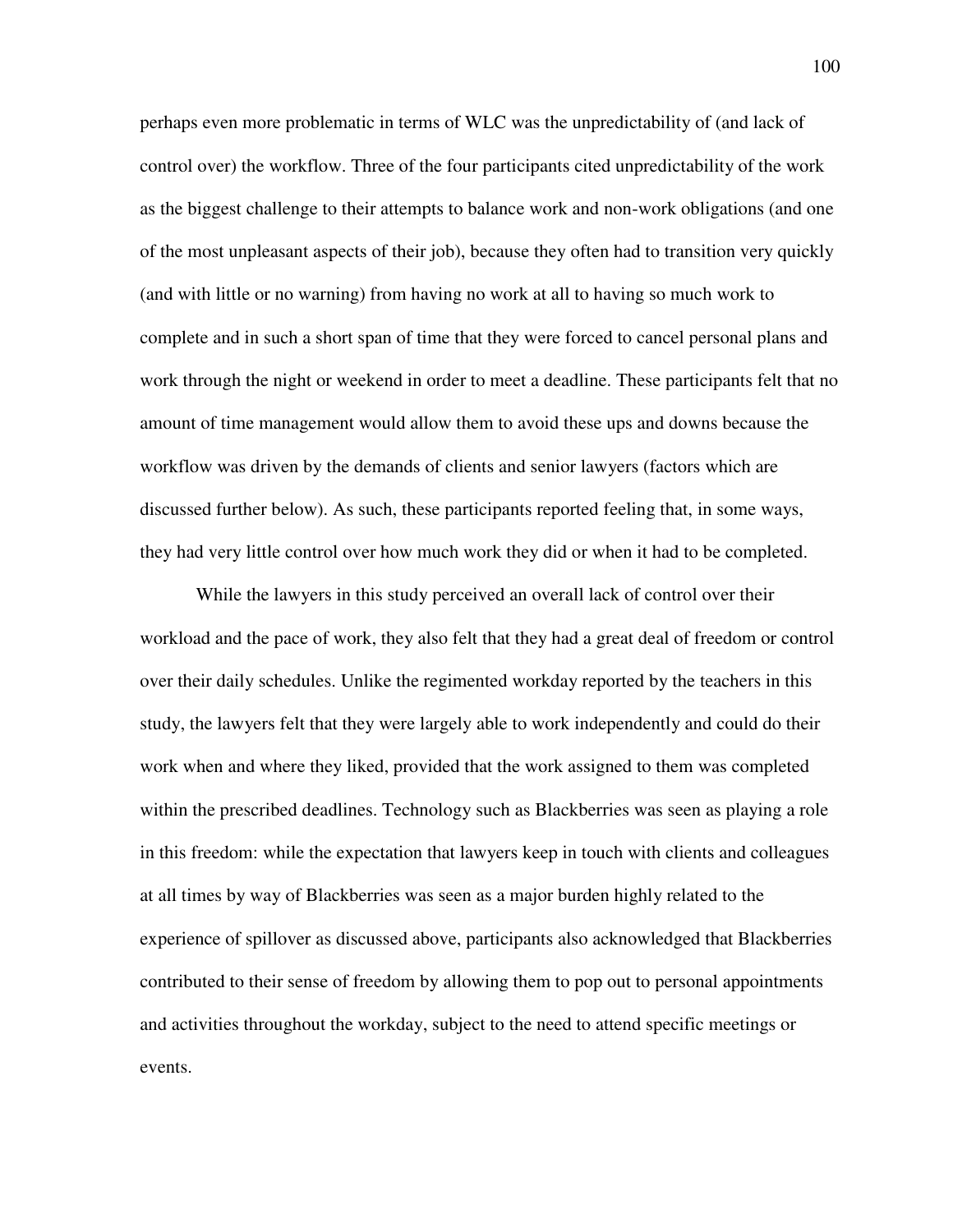*Management support for WLB and family-friendly work culture.* Unlike their counterparts in the teacher group, the lawyers participating in this study struggled to identify WLB options offered by their firm. The WLB options they were able to identify included parental leave, reduced- or flexible-hours work arrangements and the option to work from home as necessary. However, the participants were unanimous in the belief that there was little management support for the uptake of such WLB options. Participants reported that taking the full parental leave period allowed by statute was frowned upon and seen as a sign of lack of ambition. They also noted that reduced- or flexible-hours arrangements were available only in very special circumstances, and only granted to a select few female lawyers possessing an expertise sufficiently valued by the firm to give such lawyers the leverage to negotiate such arrangements; several of the participants noted that even these special arrangements were on the decline as the firm made attempts to phase them out. Unlike their counterparts in the teacher group, the lawyers in this study also did not report receiving any WLB support from their colleagues, perhaps due at least in part to the cutthroat, competitive culture of their workplace.

In addition to the lack of management and co-worker support for WLB arrangements, the lawyer participants reported that the options technically available to them were largely infeasible. For example, one participant noted that, while it is nice to have the option to work from home, it is very difficult to get anything accomplished with small children at home. The same participant also noted that, while a reduced-hours arrangement might give him a notional day off each week, his transaction-based practice was such that he would still be required to check his Blackberry and respond to client requests during that time. Both of the female lawyers who participated in this study were on maternity leave at the time of their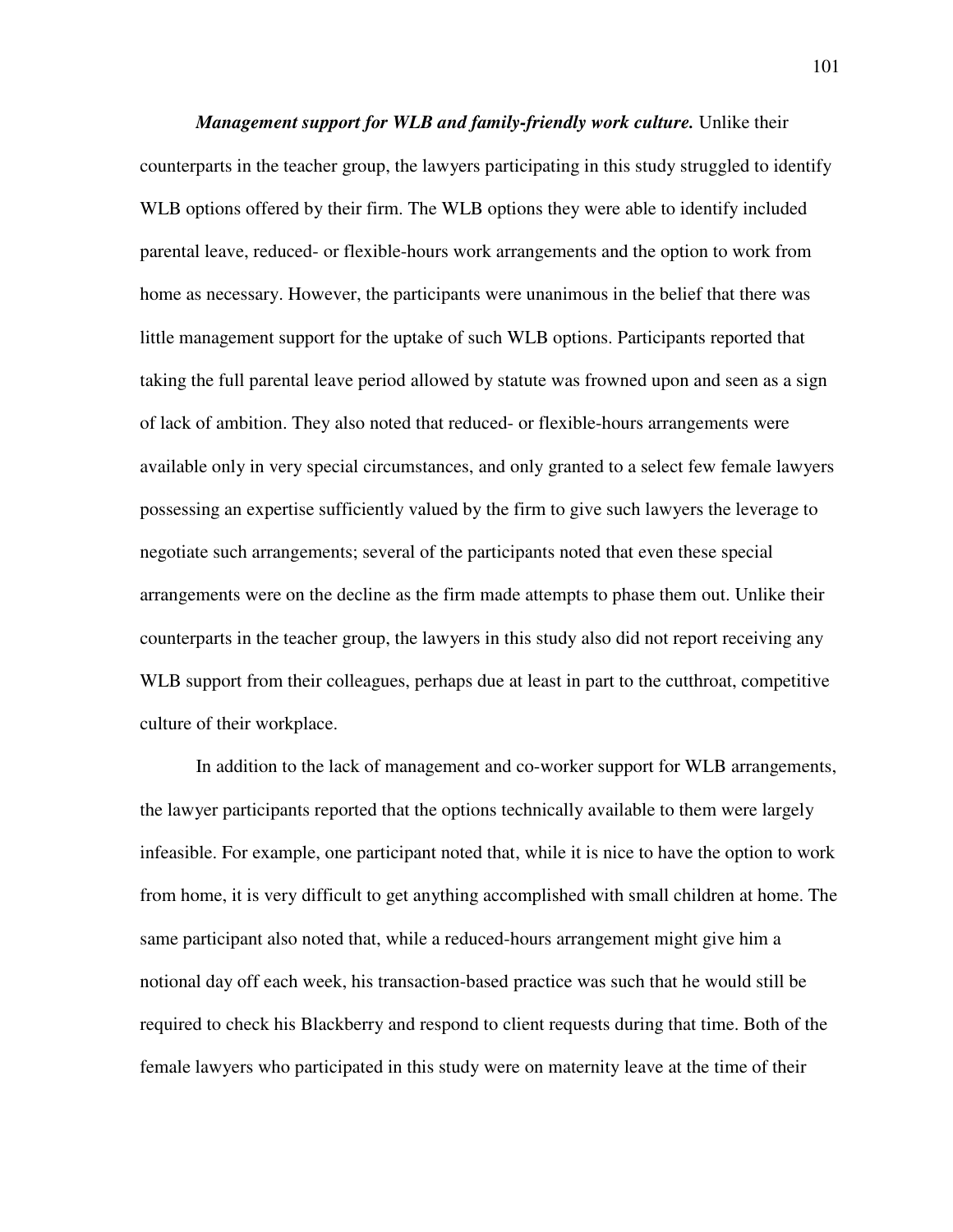interviews, and both reported that they were experiencing pressure to return to work as soon as possible; one participant also reported that she was expected to maintain connections with the firm throughout her maternity leave by way of telephonic attendance in practice group meetings.

*Meaningfulness of work.* As noted above, high levels of autonomy and responsibility have been found to be factors reducing the experience of WLC (McCrea et al., 2011). All four lawyer participants in this study stated that they felt they had high levels of both autonomy and responsibility. Both the partners and the senior associates interviewed experienced a high level of independence in their work (although this varied depending on the client file), which the participants found to be both positive and negative: while participants took satisfaction from the ownership they felt over their work, they also reported experiencing increasing amounts of stress the higher they rose within the firm hierarchy. For example, the two participants who were partners noted that they had many of the same job requirements as associates as well as the responsibility of bringing in new clients, managing relationships with existing clients, participating in committee work and supervising junior lawyers. Such responsibilities were also increasingly being taken on by the senior associates in this study, who reported experiencing higher levels of stress as they took on an increasingly client-facing role within the firm, including taking an active part in business development activities and supervising the work of junior associates.

Other factors related to meaningfulness of work are discussed further below.

*Domestic factors and personal supports.* Three of the four lawyer participants had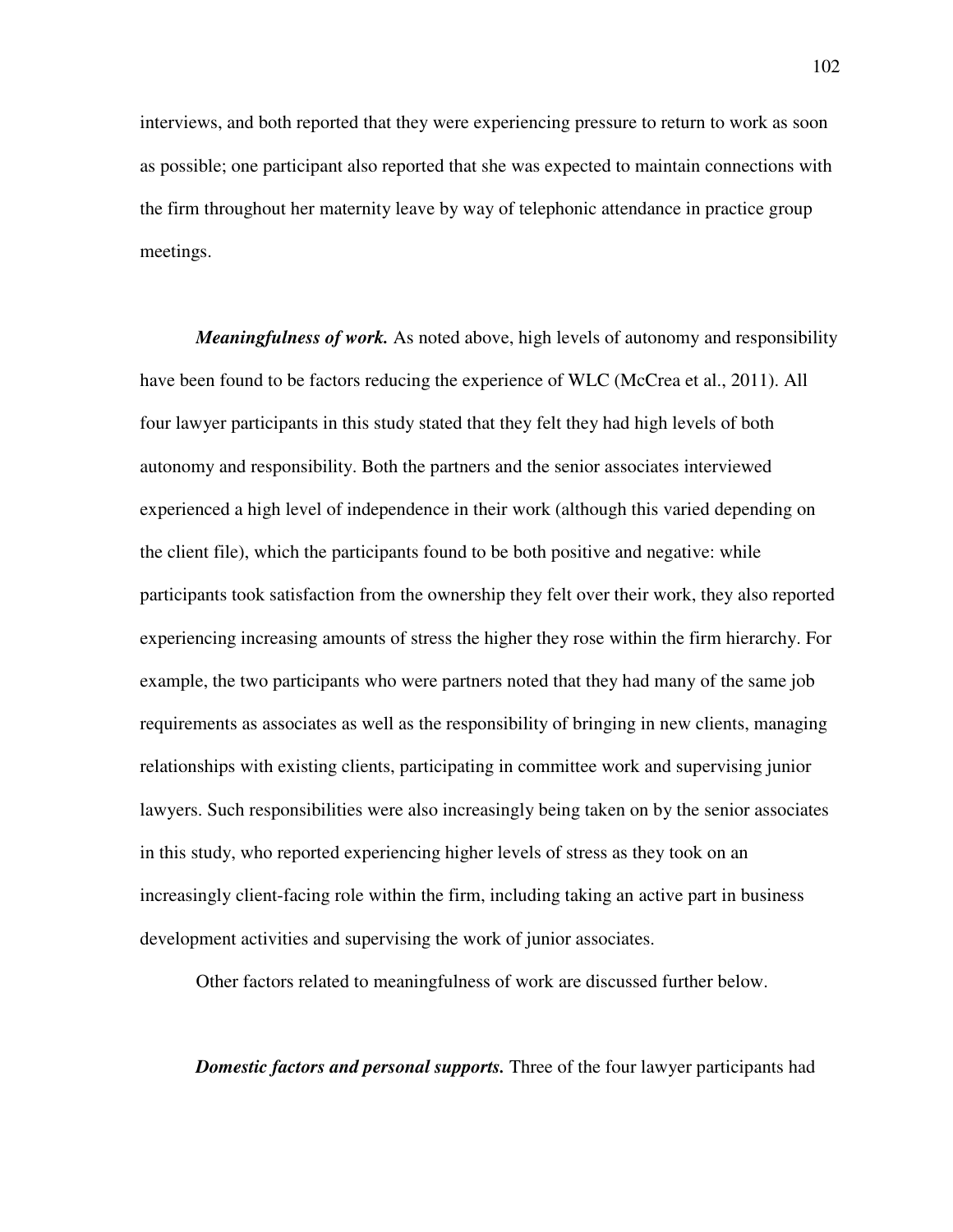young children, including two with newborns. For these participants, hobbies previously enjoyed had, to some extent, fallen by the wayside with the arrival of their children, although one participant reported making a conscious effort to maintain her social calendar notwithstanding her parenting obligations. One of the participants had a full-time nanny and one had a child in daycare prior to taking her second maternity leave. These two participants reported finding it challenging to leave work in time to relieve the nanny or pick their child up from daycare, and both reported that they often left work "early" (that is, at 5:30 or 6:00 pm) to spend time with their children and then did several additional hours of work after the children went to bed.

In terms of personal supports, the three lawyers who were married stated that they received support from their spouses in terms of sharing non-work obligations and picking up additional tasks that the lawyers were no longer able to perform when new work obligations arose. The fourth participant reported that his partner and friends supported him by being understanding of the unpredictability of his schedule and that those friends who were not so understanding tended to fall away over time.

**Application of WLC factors specific to the legal profession.** Previous research that has specifically focused on the experience of WLC in the legal profession has identified additional WLC factors applicable to this field. The relevance of these WLC factors to the experience of the lawyer participants in this study is discussed below.

*Work commitment***.** Work commitment (the extent to which work in general is of central importance to an individual) and professional commitment (the extent to which an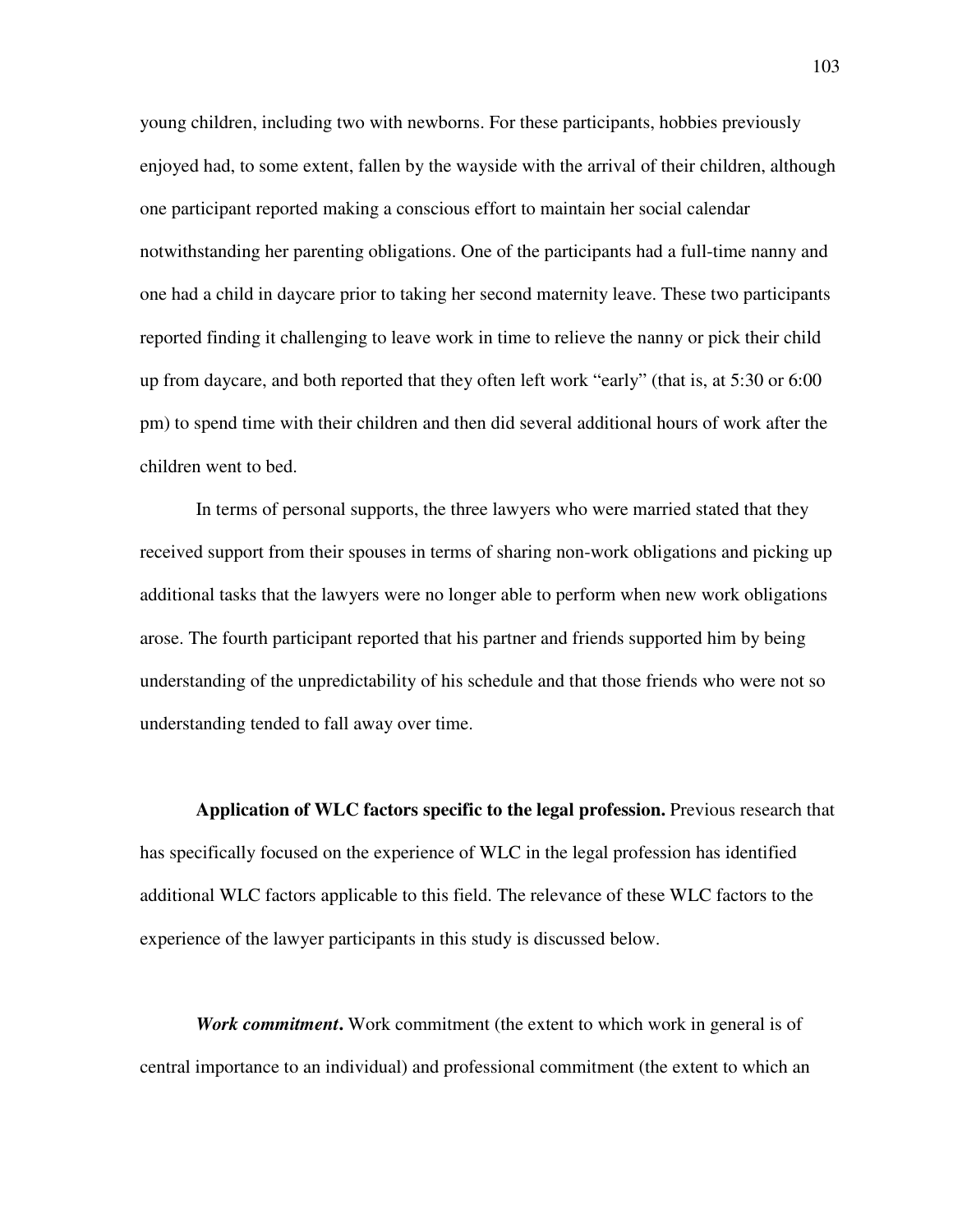individual is loyal to his or her specific career) are factors which have been found to be correlated with the number of hours worked by law firm lawyers, perhaps because those who place high importance on their work are typically willing to devote a great deal of their time to that work (Wallace, 1997). All four of the lawyer participants in this study reported placing high importance on work generally and on their legal career specifically. While two participants reported that they might find other careers equally fulfilling, two participants said that being a lawyer was an important part of their identity and that, despite all the challenges of the job, they would likely miss it if they were no longer lawyers.

*Work motivators.* Wallace's (1997) study suggests that work motivators such as the availability of promotional opportunities and the perceived social value of work (that is, the extent to which work is seen as beneficial to society) may negate the perception of spillover (or reduce the negative view of such spillover) for those working long hours because they view those hours as an investment in their career or as intrinsically rewarding due to the resulting social benefit. The results of this study are consistent with Wallace's findings: all four participants reported experiencing high levels of spillover (which was viewed very negatively) and three of the four participants reported believing that their promotional opportunities were very limited and that the security of their jobs was increasingly up in the air. One participant noted that the importance she placed on her career (the concept of "work commitment" discussed above) was on the decline as she became increasingly uncertain about her future with the firm. In light of their uncertainty about the future, three of the participants (including both partners and one senior associate) reported that they had no specific career plans and hoped to simply be able to continue in their current roles as long as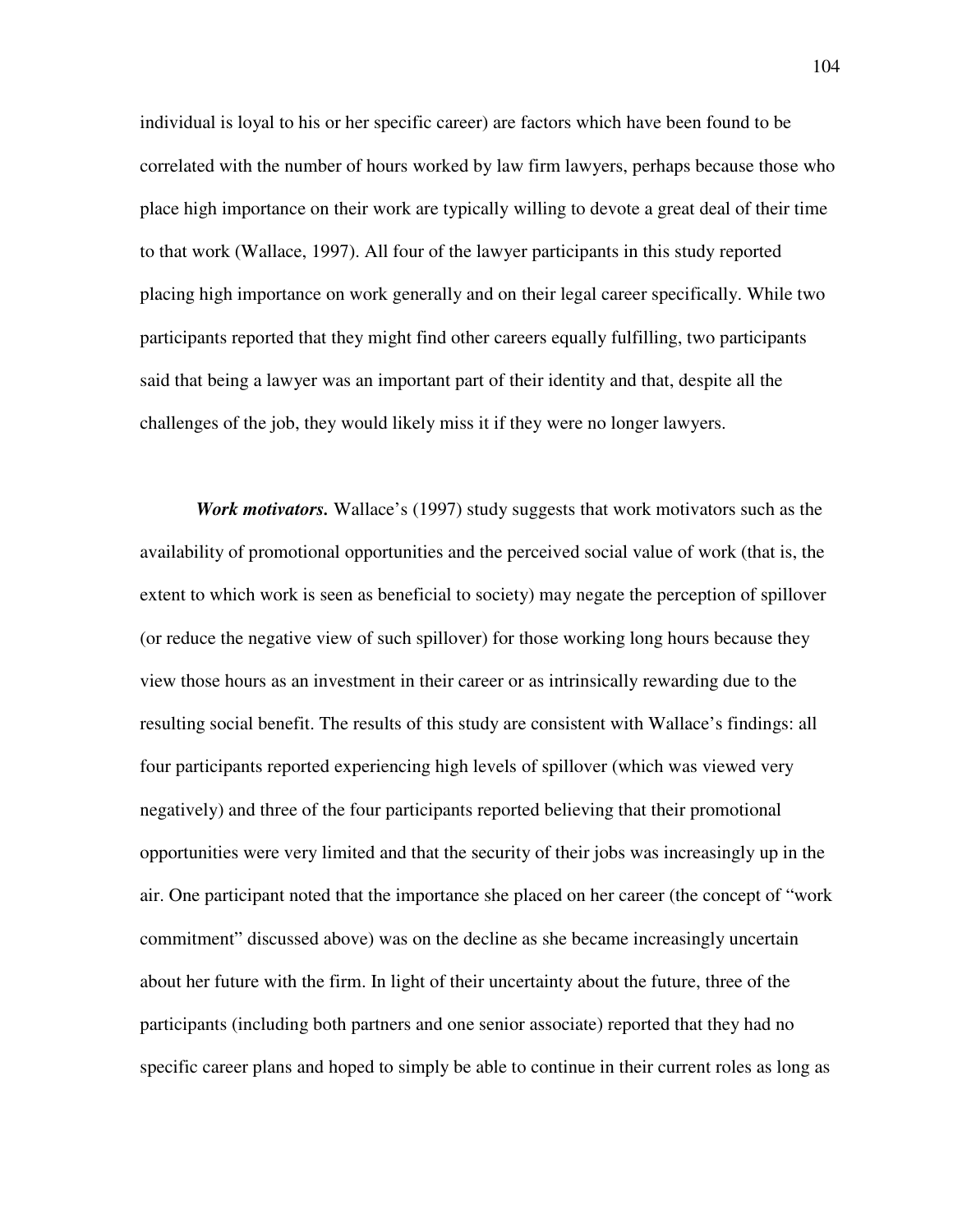they could; the senior associate said that she would be open to partnership if it was offered to her but, as she had low expectations of this occurring, she hoped to at least be able to amass sufficient work experience to allow her to qualify for an in-house counsel position when she was asked to leave. The other senior associate in this study was actively looking for in-house counsel positions in the belief that her days with the firm were limited.

In addition to the belief that they had limited career prospects, none of the four participants cited the social value of their work as a source of meaning or job satisfaction. In fact, several of the participants reported struggling to find meaning and fulfillment in the work sphere and reported that, while they did experience some intrinsic motivation in the form of succeeding in meeting the challenges of the legal work they performed and being helpful to clients and junior lawyers, many of the factors that kept them going were extrinsic motivators such as prestige, respect and financial security. It is perhaps telling that only one of the four participants reported having an interest in law from a young age, while all four reported financial stability as being a primary factor in their career choice.

*Work pressures***.** Previous research has shown a strong correlation between work pressures such as work overload (discussed above) and the profit-driven nature of law firms, on the one hand, and the experience of spillover, on the other (Wallace, 1997). One major theme related to the profit-driven nature of law that was identified in the present study was that of "Work culture and client demands." This theme included the WLC factor of unpredictability/perceived control discussed above. Also falling under this theme were the factors of work culture/expectations and client demands. Specifically, participants felt intense pressure to meet a standard of perfection, to be highly responsive to the last-minute or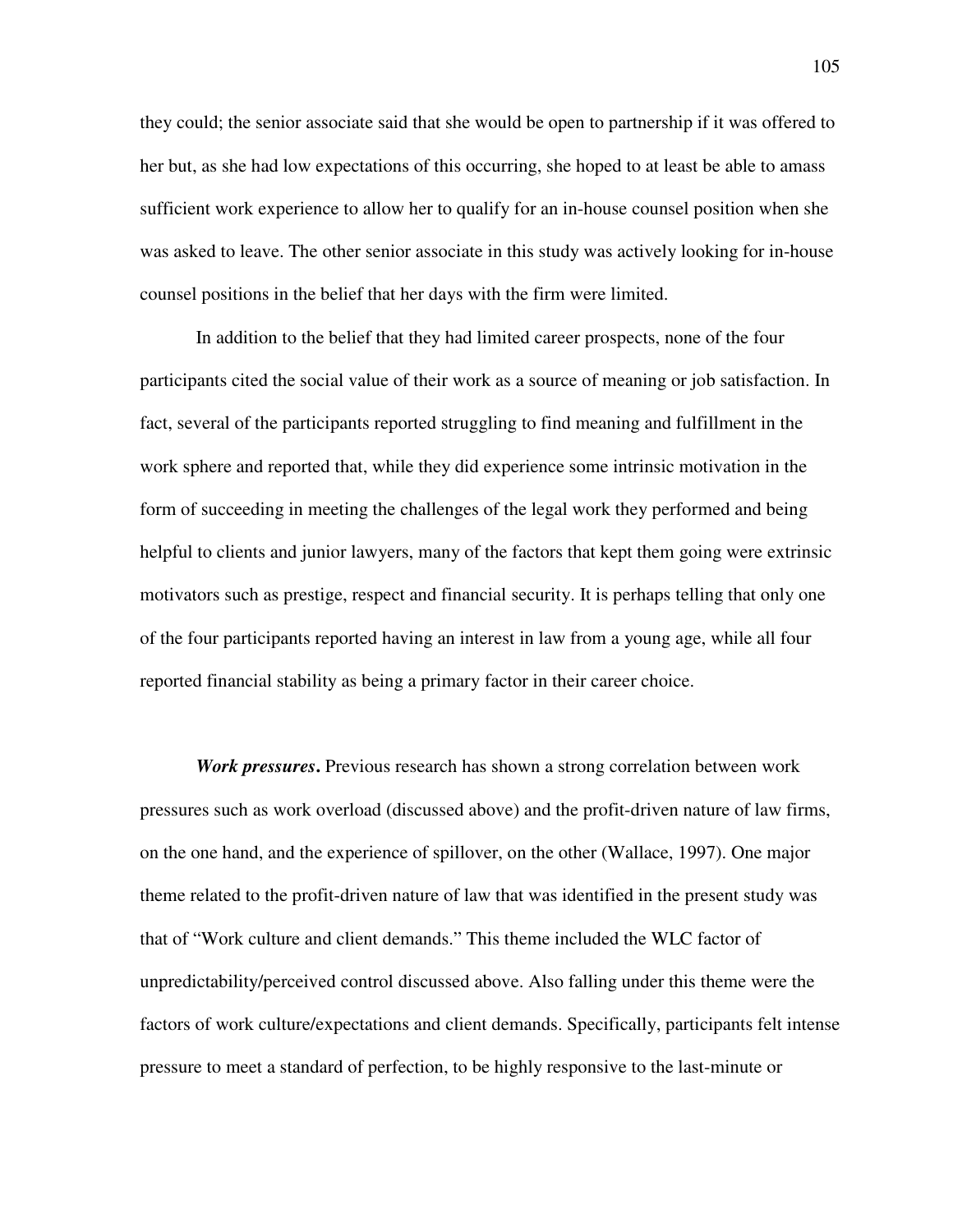unreasonable demands of senior lawyers and clients (requiring them to make themselves available for work at all times of day and night, including while on vacation) and to meet a high annual billable hours target – a major source of stress for all four participants in light of the up-and-down nature of the workflow, which meant that there were often extended periods of time in which participants were not doing billable work, thus forcing them to work around the clock later in the year in an attempt to make up for those lost hours. One participant cited these work expectations (and, specifically, the expectations regarding billable hours) as the biggest WLC challenge she faced.

The stress of meeting the expectations of the firm and its clients was strongly related to the issue of employee morale. Morale was perceived by one participant to decline when the work pace slowed since it caused lawyers to fear for their job security. Another participant agreed, noting that morale was low as a result of the recession and firm management's increasing emphasis on maximizing profits rather than on the retention of legal talent. Another participant felt that morale was related to the impossibly high standards set by the firm since lawyers invariably feel like they are failing to meet the expectation that they perform (on a very quick turnaround basis) large quantities of billable work satisfying a standard of perfection.

**Additional WLC factors identified in this study relevant to lawyers.** Most of the factors related to lawyer WLC identified in this study were either identified in previous research or were closely related to those factors, as discussed above. Two additional factors not already discussed were the coping strategies used by the lawyers in this study and their perceptions of WLC.

106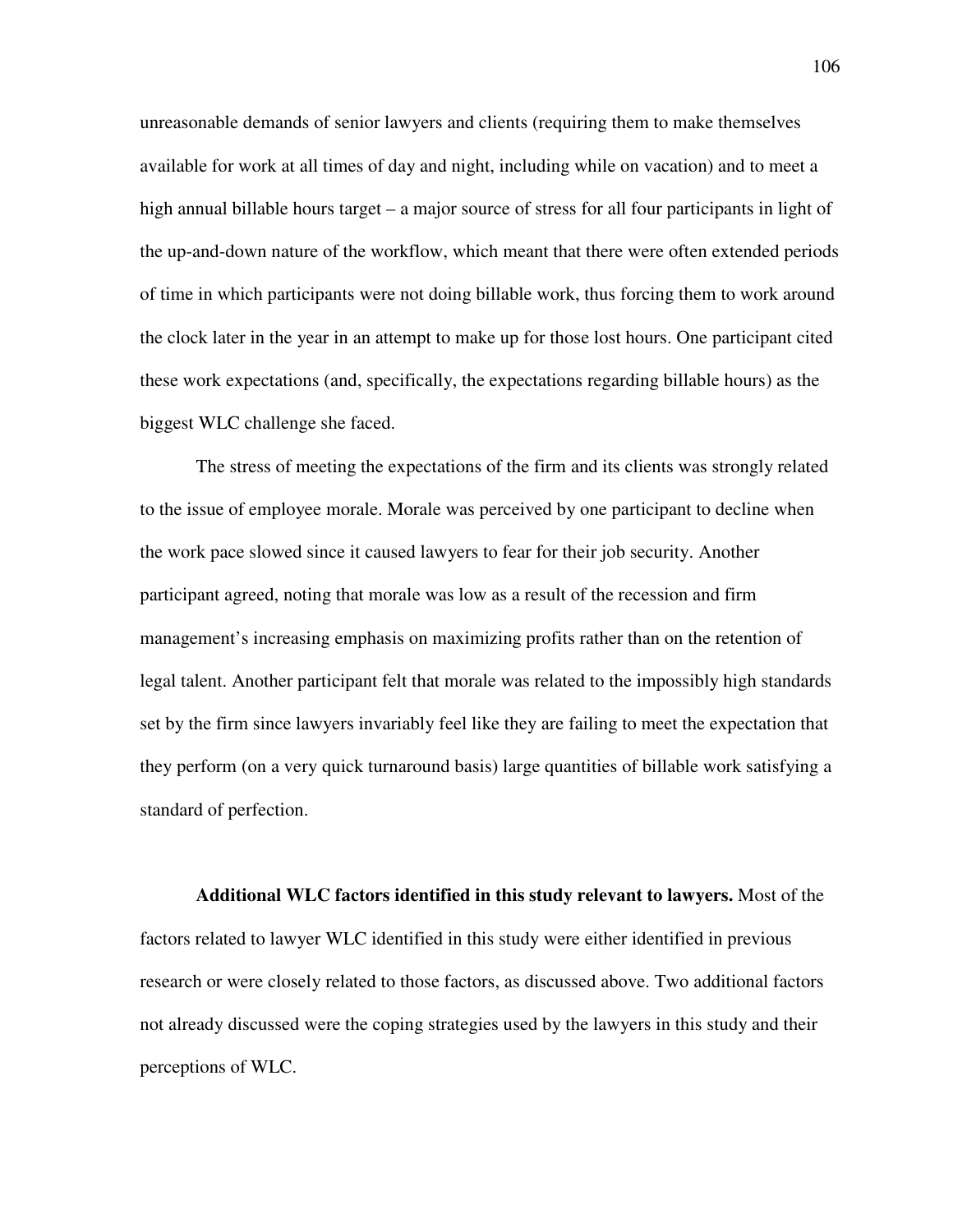*Coping strategies.* One coping strategy used by the lawyer participants was hiring others to perform the non-work obligations they did not have time to perform themselves (for example, nannies, daycare and cleaning services). Other coping strategies included assessing the urgency of tasks and prioritizing them accordingly, attempting to compartmentalize work and non-work time to minimize spillover and only making plans that could easily be cancelled. Another main coping strategy was acceptance: three of the participants noted that they found themselves better able to handle the law firm lifestyle when they began to see that lifestyle as a choice they had made and were able to accept that, as long as they chose to continue working at the firm, they would need to tolerate the heavy, unpredictable workload and the unreasonable demands that were routinely placed on them. Thus, consistent with Karasek's (1979) theory of the role of perceived control in job stress, these participants became better able to manage their job demands when they began to perceive themselves as having agency in their own work lives.

*Perceptions of WLB.* Another factor not noted in the previous research was that of lawyer perceptions of WLB. Not one of the lawyer participants reported having any particular expectations with respect to lifestyle generally (other than financial security) and, specifically, none of these participants reported expecting to experience WLC when entering the legal profession. As noted above, for three of the participants, the biggest challenge to WLB was the unpredictability of their schedules and the up-and-down nature of the workflow, since it precluded them from making concrete plans in their non-work spheres and resulted in work often intruding into their evenings, weekends and vacation time. For the fourth participant, the work expectations were the biggest challenge to WLB – that is, this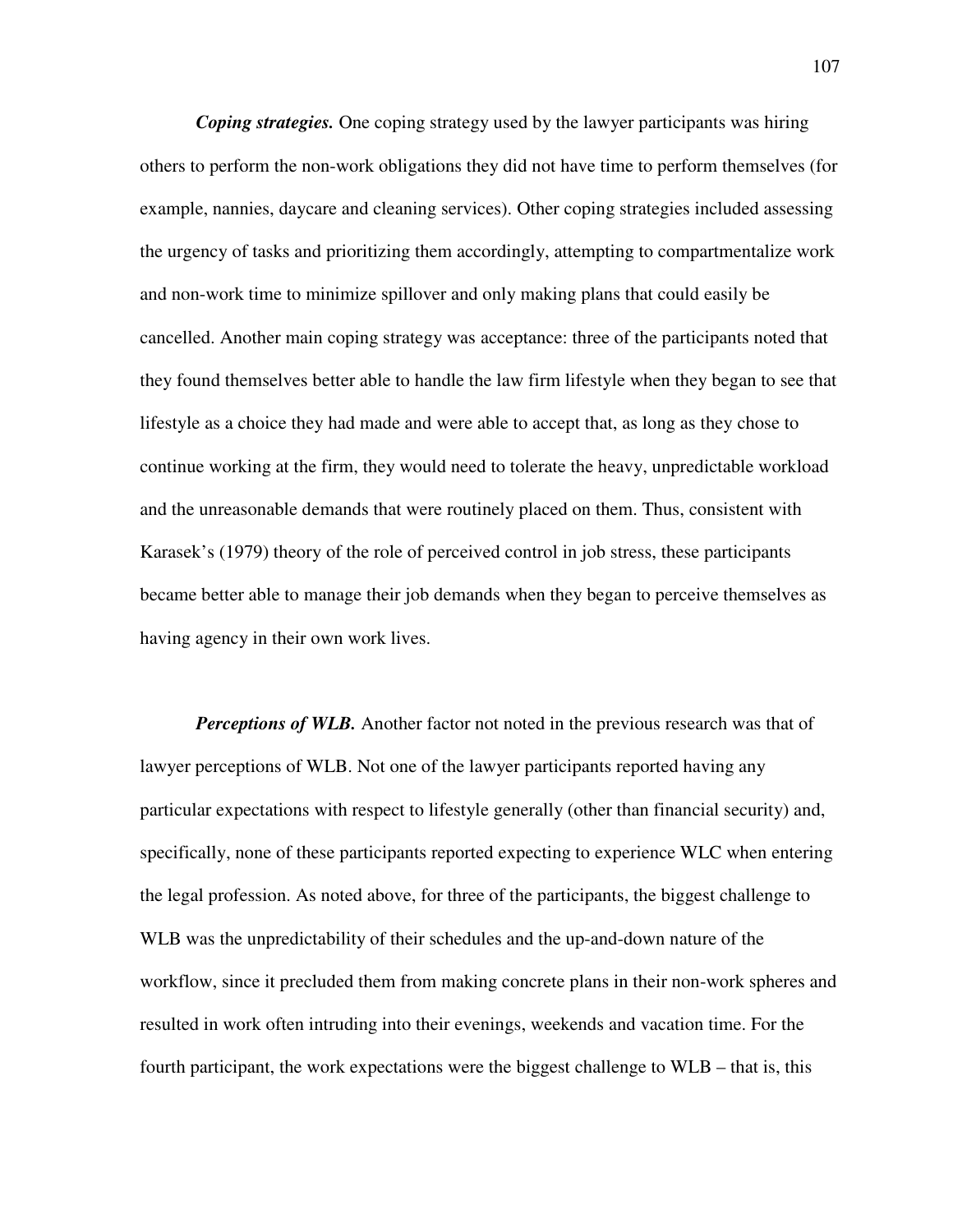participant felt that she was required to work incredibly hard to meet the billable hours target and be totally available at all times and yet still felt that she was constantly failing at her job because of the impossibility of attaining perfection. Three of the four participants believed that these challenges were unique to the law firm environment while the fourth, whose spouse was in what he viewed as an equally demanding profession, believed that the WLC problems characteristic of law firms were also an issue in other professional service fields such as investment banking and private equity.

#### **Comparison of Experience of WLC in Teaching and Legal Professions**

 As demonstrated above, there was a great deal of overlap in the factors responsible for WLC experienced by the teachers and lawyers who participated in this study. There was some support for each of the universal WLC factors for both the teacher and lawyer groups, although the application of these factors was quite different in some cases. For example, for teachers, the highly predictable and rigid nature of their schedules made it difficult (if not impossible) for them to attend to personal matters during school hours but gave them the freedom to make social plans well into the future. Conversely, for lawyers, the totally unpredictable but fluid nature of their schedules precluded them from making long-term plans but gave them the latitude to come and go as necessary throughout the day. Thus, certain factors increasing WLC appeared to be relevant to members of both groups but worked in opposite directions.

 Interestingly, and perhaps contrary to popular perception, lawyers and teachers did not appear to differ with respect to many factors believed to increase WLC, including the number of hours worked, work pace and the occurrence of spillover (though perceptions did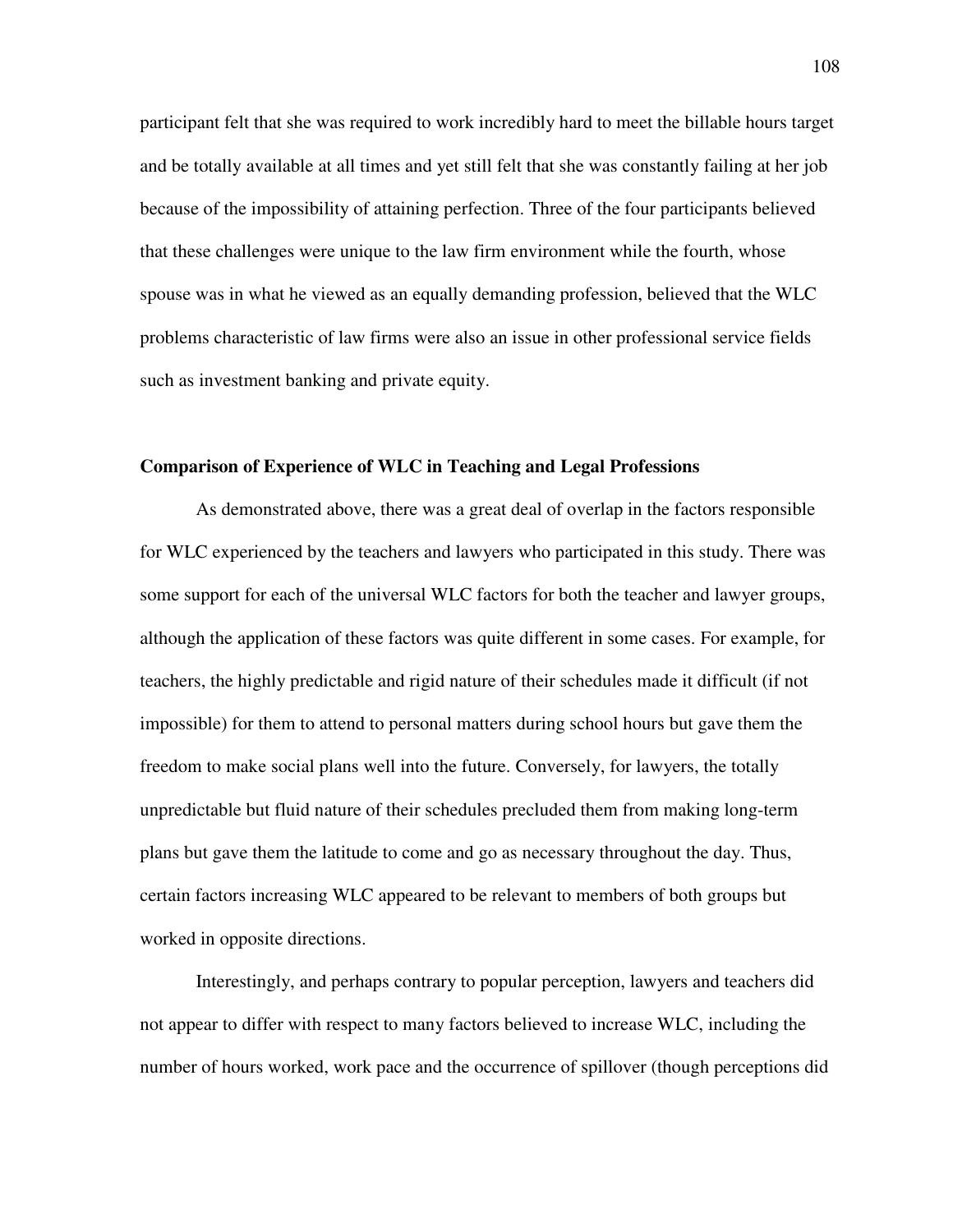differ both between and within groups with respect to the heaviness of the workload). Teachers and lawyers did, however, differ in several important and related respects: sources of job satisfaction/meaning, origins of the standards and expectations to which these participants were held and the nature and perceptions of the spillover they experienced. The teachers in this study reported working long, hard hours in response to self-imposed standards of achievement and took great satisfaction from knowing that, through their direct efforts, they were helping to empower their students and build their self-esteem, contributing significantly to their development into high-functioning members of society; they experienced spillover as a result of their deep investment in the needs of their students, which led to genuine concern and worry for those students in their non-work time. The lawyers, on the other hand, worked long, hard hours largely in response to the external standards placed on them by colleagues and clients and a fear of being reprimanded or even fired for failing to meet those standards. These participants struggled to find meaning in their work and did not report seeing any social value to their efforts, with the rewards for their labours instead coming in the form of high salary and prestige; spillover resulted from their efforts to earn these extrinsic rewards and a fear of failure to meet the expectations of colleagues and clients.

As discussed previously, the existence of work motivators such as the availability of promotional opportunities and the social value of work may reduce the negative perception of work pressures and spillover because of the intrinsic rewards of the work (Wallace, 1997). Working hard to meet internal standards of care and professionalism is very different from working hard to avoid being fired. As such, while the amount of spillover may not have been markedly different for the teachers and lawyers in this study, the extent to which that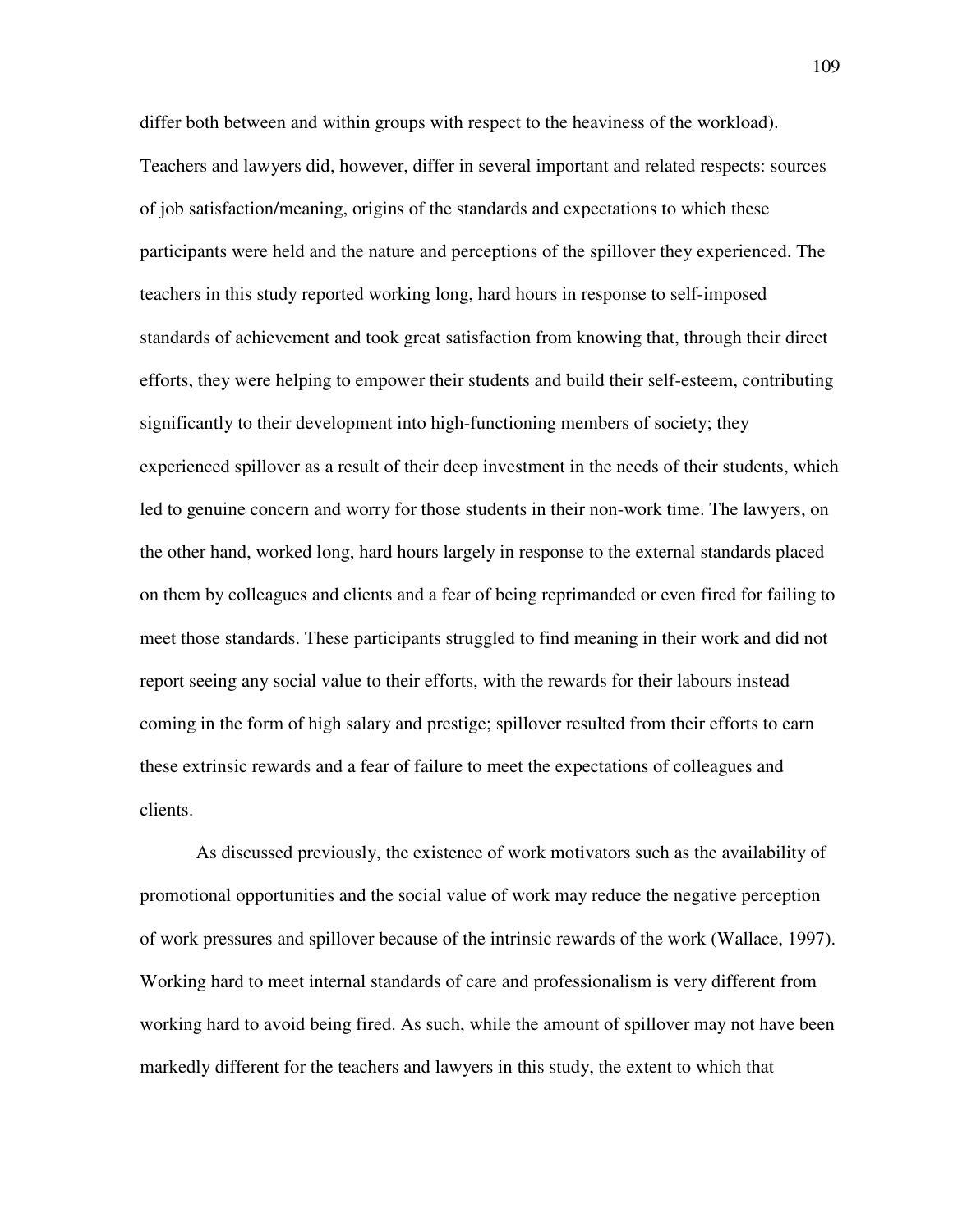spillover was viewed negatively differed greatly. For the teachers, spillover was seen as a small price to pay for the intrinsically rewarding work of helping students. For the lawyers, work and thoughts of work spilling over into non-work time was a major source of resentment and stress because it was not compensated for by intrinsic rewards which increased their resiliency to WLC but, rather, was viewed as a necessary part of the job, performed in order to avoid negative feedback or termination.

#### **Relevance of Study to WLB Policies and Clinical Practice**

 The results of this study suggest that the factors that increase the experience of WLC, such as number of hours worked, workload, work pace and spillover, may play less of a role in the experience of WLC than factors that increase the ability to cope with (or reduce the negative perception of) WLC, such as meaningfulness, locus of performance standards (internal versus external) and sources of job satisfaction (intrinsic versus extrinsic). With the exception of one teacher participant, both the teacher and lawyer groups reported experiencing high WLC in terms of factors such as long work hours, heavy workload and spillover; however, the teacher participants appeared to experience lower levels of resentment and stress and higher levels of coping and resiliency than their counterparts in the legal profession. These results suggest that efforts to increase WLB on both the individual and policy level should focus at least as much on increasing resiliency factors (such as meaningfulness of work, intrinsic sources of job satisfaction and internalization of work expectations and standards) as on addressing factors that increase WLC (such as hours worked, workload/pace and spillover).

To the extent that job demands and stressors are unlikely to change in the near future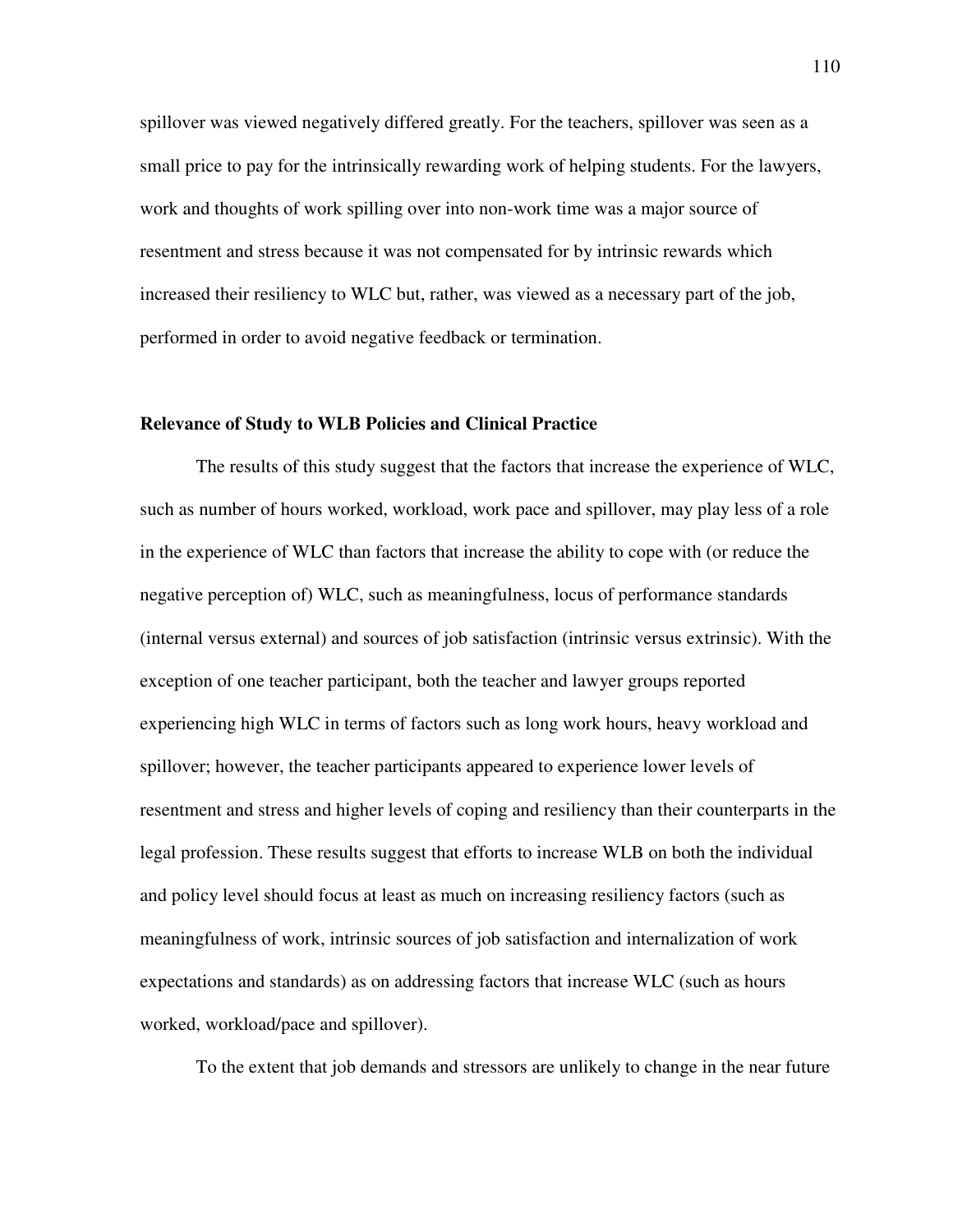(as in the law firm setting), it may also be helpful (particularly in the therapeutic context) to focus on acceptance and individual agency as a way of increasing the ability to cope with those job demands and stressors. As noted above, one of the main coping strategies used by the lawyers in this study was acceptance of their current circumstances, with participants experiencing a major shift in their ability to handle their job demands once they replaced their view of themselves as helpless victims with one in which they acknowledged that they were making a choice to continue working in the law firm setting and could leave it whenever they decided that the extrinsic rewards of the job were no longer sufficient to compensate for the sacrifices being made in other aspects of their lives.

Several participants also made recommendations for practical steps that could be taken to increase their ability to balance their work and non-work obligations. For the teacher group, these included building in time during the workday when teachers might reflect on broader teaching practice matters (either alone or with colleagues) and increasing the number of social workers and aides in schools to reduce the pressure on teachers to perform these roles in addition to their teaching obligations. The lawyers struggled to identify potential WLB solutions absent a complete overhaul of the law firm incentive structure. One participant did suggest that increasing the availability of flexible and telecommuting work arrangements would reduce WLC, while another suggested technological upgrades to reduce the extent to which lawyers were slowed down in their work by outdated computer systems. Participants in both groups also suggested that, on an individual level, reducing procrastination and increasing overall efficiency in the workplace would go a long way to freeing up additional time for non-work commitments.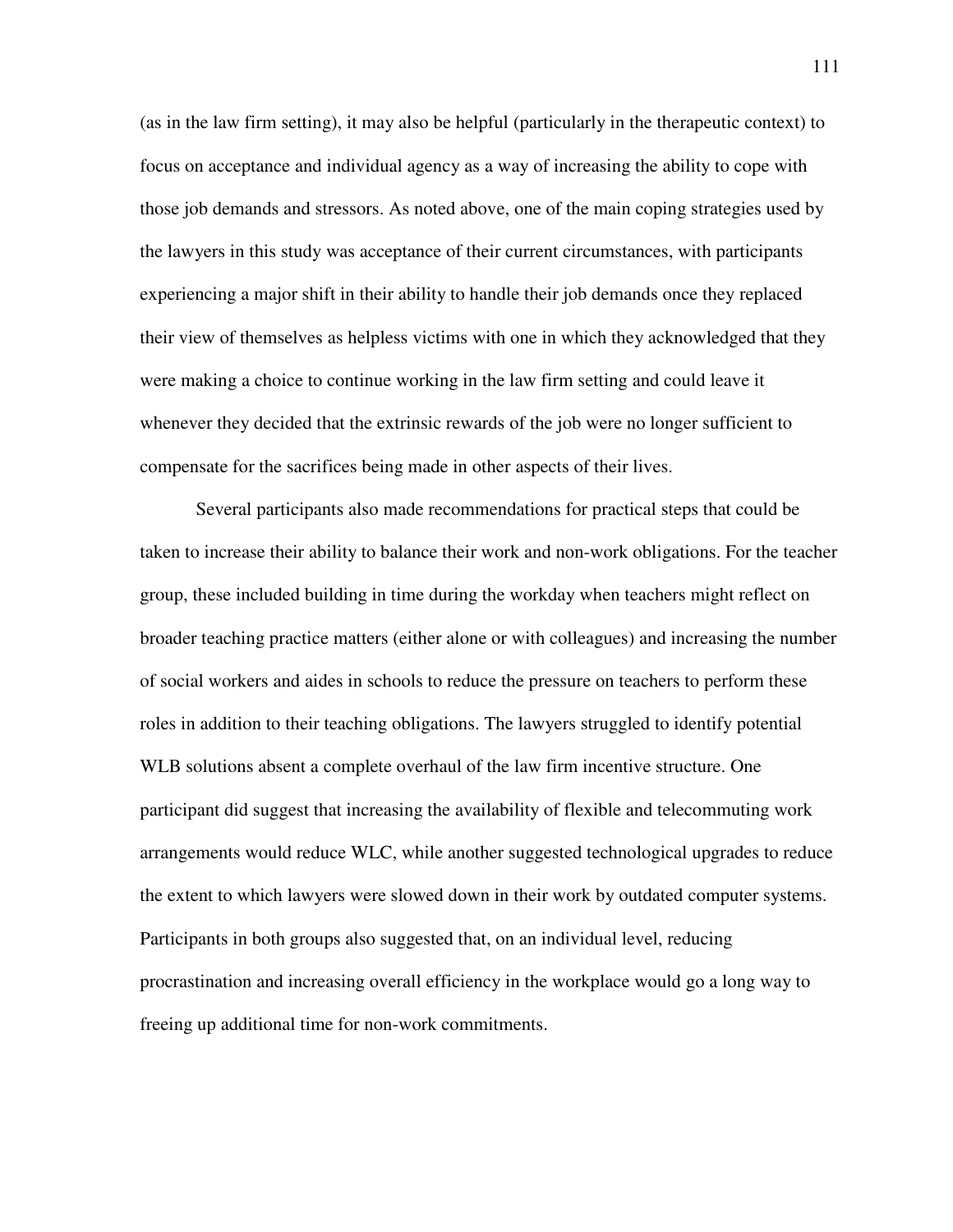#### **Strengths, Limitations and Implications for Future Research**

The transferability of the results of this study is limited by the small and homogenous research sample. As such, these findings must be viewed as preliminary in nature, requiring replication with a larger and more representative sample. Nevertheless, this study is, to the knowledge of the author, the first phenomenological study comparing the experience of WLC in members of two professions in Canada. The use of such a design allowed for the identification and in-depth examination of WLC factors not examined previously as well as allowing for the confirmation of the application of universal and profession-specific WLC factors identified in previous research.

The findings of this study also suggest a number of areas for future study. For example, since there appeared to be many differences in the WLC experienced by those teaching elementary versus high school students and those teaching students of varying affluence levels, future research could focus on comparing the experience of WLC of teachers at different educational levels and those teaching in affluent versus less affluent communities. Since meaningfulness and intrinsic sources of job satisfaction seemed to be factors largely lacking for lawyers in the business law firm setting, future research could examine the WLC experience of lawyers working in other legal settings, such as crown attorneys, pro bono lawyers or lawyers advocating on behalf of causes of importance to them (for example, human rights or environmental lawyers). As well, a multiple case studies approach may provide rich data with respect to the interaction within individual professionals of the many WLC and resiliency factors discussed in this study. Finally, since members of the teacher and lawyer groups reported experiencing a change in stress or ability to handle their job demands as their experience level increased, longitudinal studies examining the

112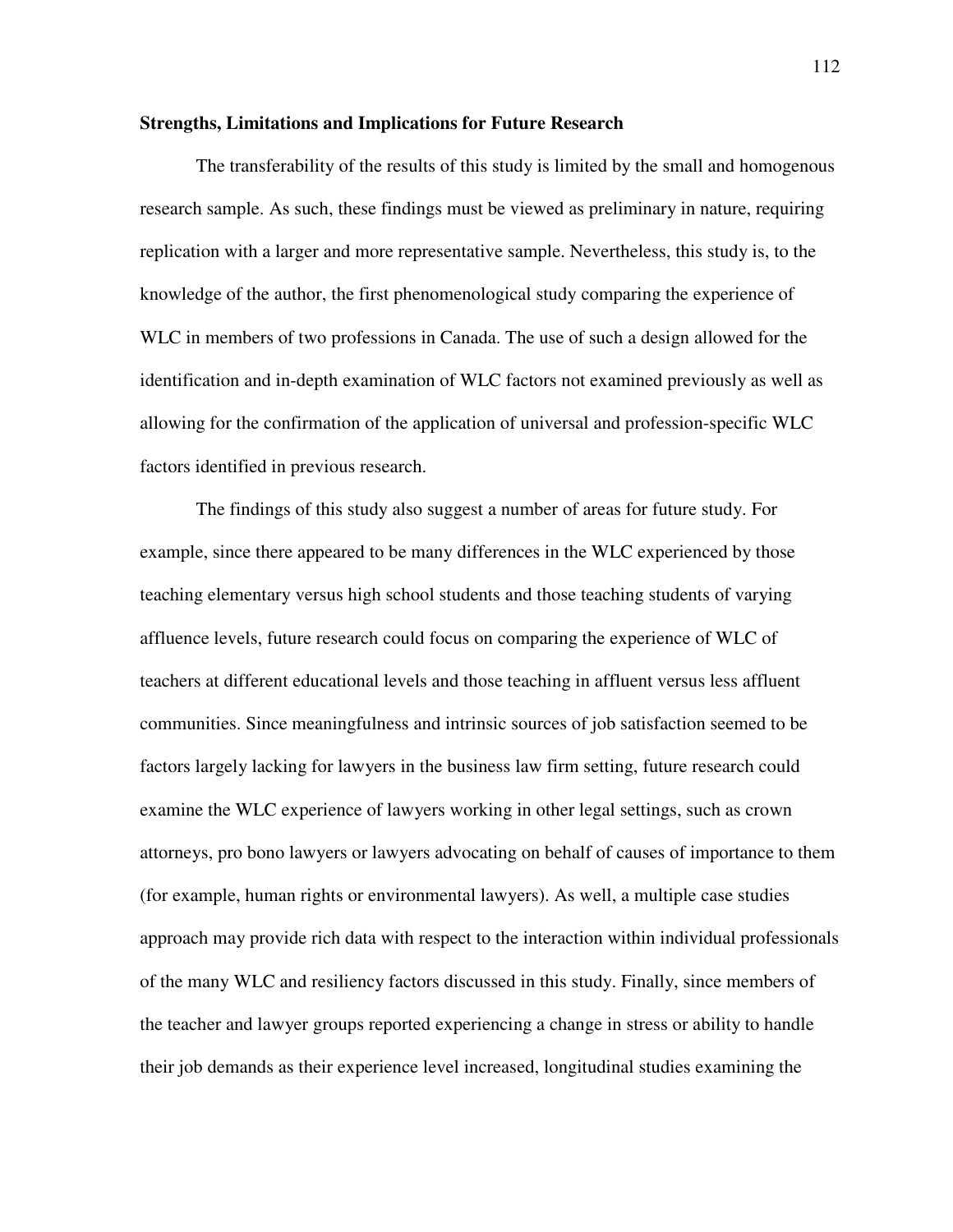experience of WLC over the life span appear to be warranted.

#### **Summary**

Notwithstanding the limitations identified above, the findings of this study support the application of the universal WLC factors to law firm lawyers and teachers as well as providing confirmation of many of the profession-specific WLC factors identified in previous studies. Despite the differences in work cultures and job requirements, the commonalities in the experience of WLC appear to exceed the differences experienced by teachers and lawyers, particularly with respect to WLC factors such as hours worked, workload, work pace and spillover. The factors that appear to primarily account for the differences in the experience of WLC are those which affect resiliency to WLC, such that for teachers, who are largely intrinsically motivated and rewarded and who work hard to meet internal standards of practice, there is a greater ability to cope with WLC than there is for lawyers, who are primarily motivated to respond to external pressures and gain extrinsic rewards.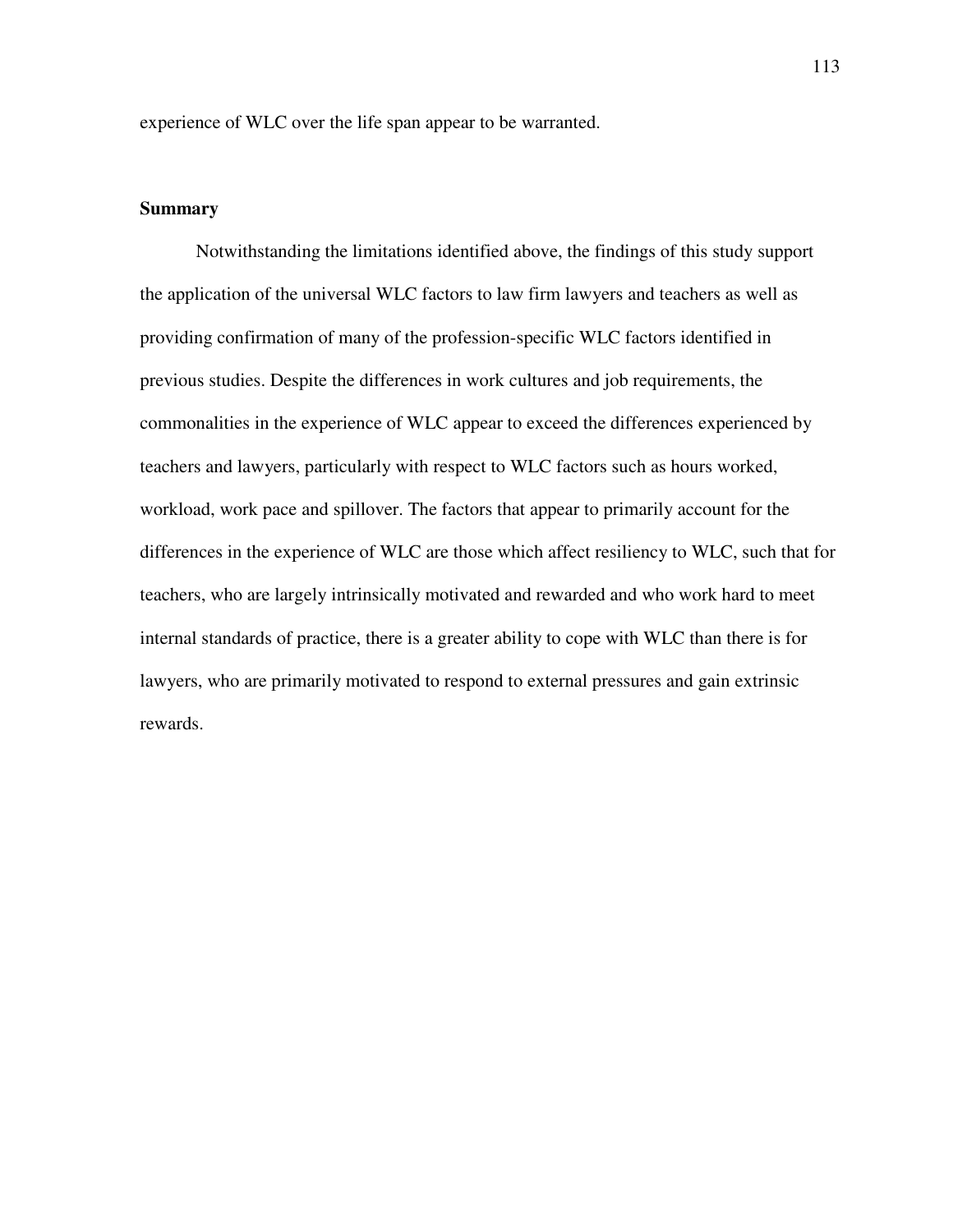#### References

- Allan, C., Loudoun, R., & Peetz, D. (2007). Influences on work/non-work conflict. *Journal of Sociology, 43*(3), 219-239.
- Apple, M. W. (1986). *Teachers and Texts. A political economy of class and gender relations in education.* London: Routledge.
- Ballet, K., & Kelchtermans, G. (2009). Struggling with workload: Primary teachers' experience of intensification. *Teaching and Teacher Education*, *25*, 1150-1157.
- Bartlett, L. (2004). Expanding teacher work roles: a resource for retention or a recipe for overwork? *Journal of Education Policy*, *19*(5), 565-582.
- Casper, W. J., Eby, L. T., Bordeaux, C., Lockwood, A., & Lambert, D. (2007). A review of research methods in IO/OB work-family research. *The Journal of Applied Psychology, 92*(1), 28-43.
- Cinamon, R. G., & Rich, Y. (2002a). Profiles of attribution of importance to life roles and their implications for the work-family conflict. *Journal of Counselling Psychology, 49*(2), 212- 220.
- Cinamon, R. G., & Rich, Y. (2002b). Gender differences in the importance of work and family roles: Implications for work-family conflict. *Sex roles, 47*(11/12), 531-541.
- Cinamon, R. G., & Rich, Y. (2005). Work-family conflict among female teachers. *Teaching and Teacher Education*, *21*, 365-378.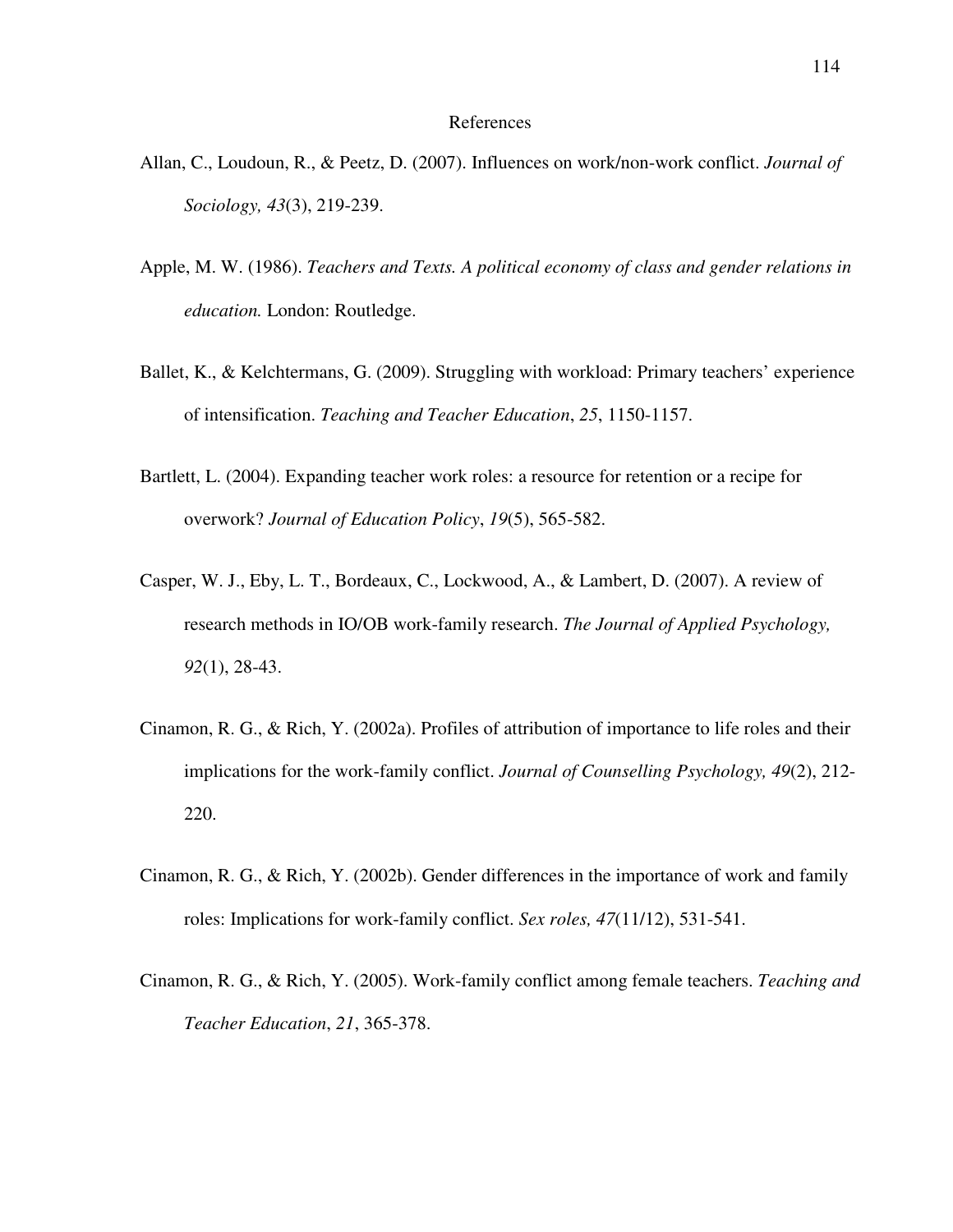- Cinamon, R. G., Rich, Y., & Westman, M. (2007). Teachers' occupation-specific work-family conflict. *The Career Development Quarterly, 55*(3), 249-261.
- Cinamon, R. G., & Rich, Y. (2010). Work family relations: Antecedents and outcomes. *Journal of Career Assessment*, *18*(1), 59-70.
- Creswell, J. W. (2007). *Research design: Qualitative, quantitative, and mixed methods approaches* ( $2^{nd}$  ed.). Thousand Oaks, CA: Sage.
- Creswell, J. W., Hanson, W. E., Plano Clark, V. L., & Morales, A. (2007). Qualitative research designs: Selection and implementation. *The Counseling Psychologist, 35*(2), 236-264.
- Duxbury, L., Higgins, C., & Lee, C. (1994). Work-family conflict: A comparison by gender, family type and perceived control. *Journal of Family Issues, 15*(3), 449-466.
- Duxbury, L., & Higgins, C. (2006). Work-life balance in Canada: Rhetoric versus reality. In P. Blyton, B. Blundson, K. Reed, & A. Dastmalchian (Eds.), *Work-life integration* (pp. 82- 112). New York, NY: Palgrave Macmillan.
- Grant-Vallone, E. J., & Ensher, E. A. (2011). Opting in between: Strategies used by professional women with children to balance work and family. *Journal of Career Development, 38*(4), 331-348.
- Greenhaus, J. H., & Beutell, N. B. (1985). Sources of conflict between work and family roles. *Academy of Management Review, 10*(1), 76-88.
- Joudrey, A., & Wallace, J. (2009). Leisure as a coping resource: A test of the job demandcontrol-support model. *Human Relations, 62*(2), 195-217.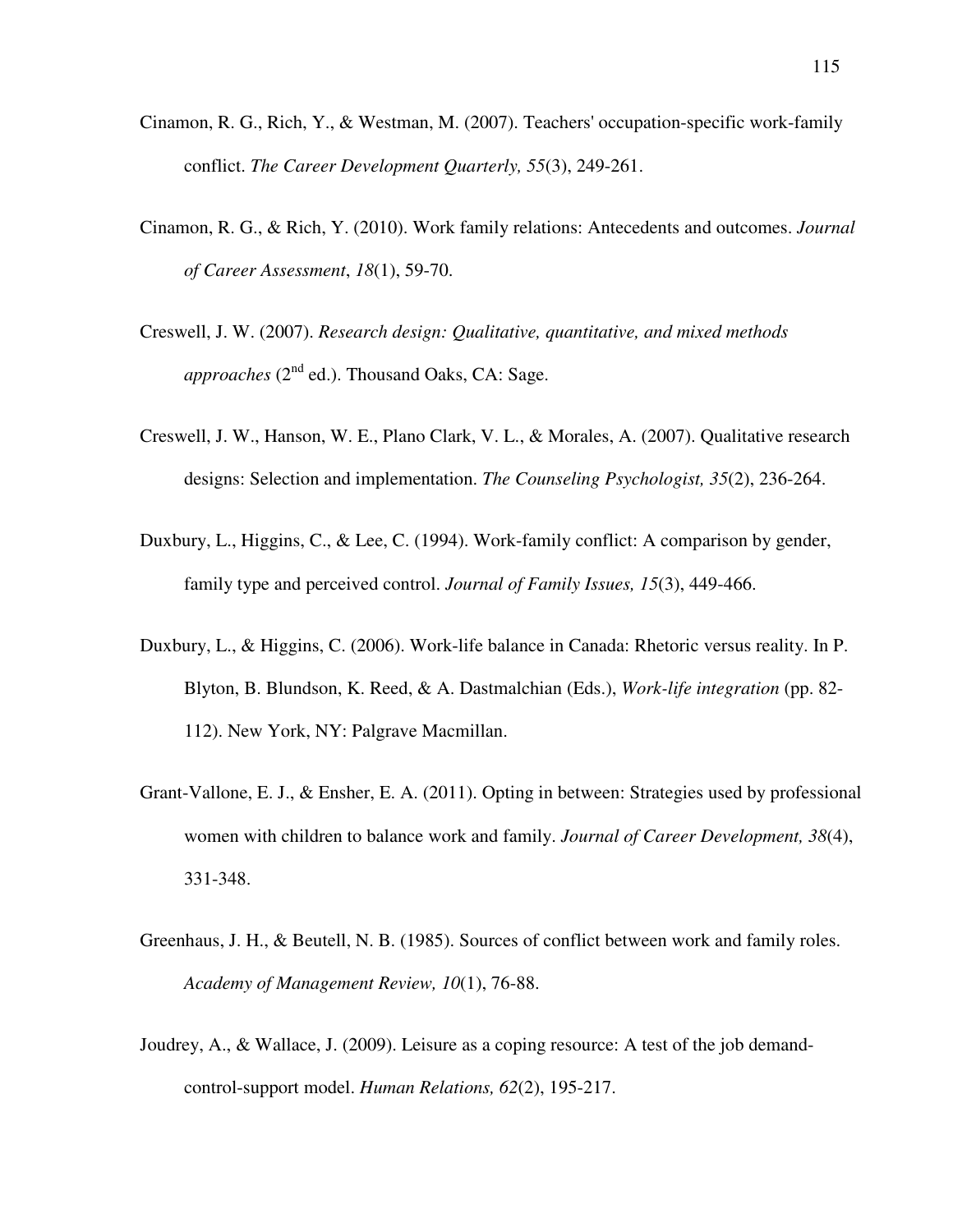- Karasek, R. A. (1979). Job demands, job decision latitude, and mental strain: Implications for job redesign. *Administrative Science Quarterly, 24*, 285-308.
- McCrea, R., Boreham, P., & Ferguson, M. (2011). Reducing work-to-life interference in the public service: The importance of participative management as mediated by other work attributes. *Journal of Sociology, 47*(3), 313-332.
- McGraw, P., & Heidtman, D. (2009). Work life balance in Australian legal firms. *International Journal of Employment Studies, 17*(2), 1-33.
- Moon, S., & Roh, J. (2010). Balancing work and family in South Korea's public organizations: Focusing on family-friendly policies in elementary school organizations. *Public Personnel Management, 39*(2), 117-131.
- ten Brummelhuis, L. L., & van der Lippe, T. (2010). Effective work-life balance support for various household structures. *Human Resources Management, 49*(2), 173-193.
- Wallace J. E. (1997). It's about time: A study of hours worked and work spillover among law firm lawyers. *Journal of Vocational Behavior, 50*, 227-248.
- Wallace J. E. (1999). Work-to-nonwork conflict among married male and female lawyers. *Journal of Organizational Behavior, 20,* 797-816.
- Wallace, J. E., & Young, M. C. (2010). Work hard, play hard?: A comparison of male and female lawyers' time in paid and unpaid work and participation in leisure activities. *Canadian Review of Sociology / Revue canadienne de sociologie, 47*(1), 27-47.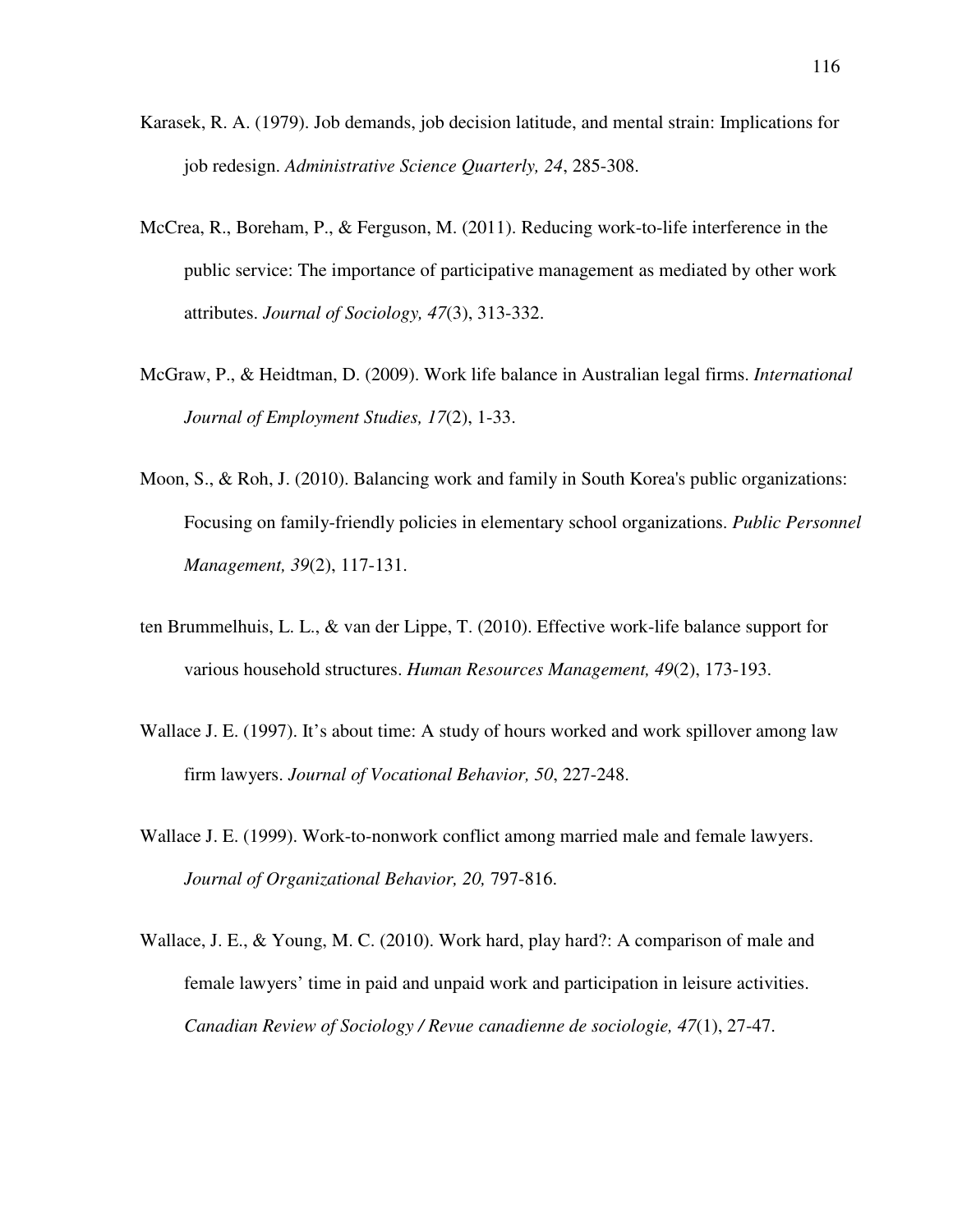#### APPENDIX A: Letter of Information

## FACTORS RESPONSIBLE FOR WORK-LIFE CONFLICT: A COMPARATIVE STUDY

# LETTER OF INFORMATION

## **Introduction**

My name is Waleska Vernon and I am a Master's student in Counselling Psychology at the Faculty of Education at Western University. As research assistant for Dr. Alan Leschied, I am currently conducting research comparing the factors responsible for work-life conflict experienced by lawyers and teachers and would like to invite you to participate in this study.

## **Purpose of the study**

The aims of this study are to determine whether the factors responsible for work-life conflict experienced by lawyers and teachers are generalizable to other professions or whether such factors are profession-specific. I will be interviewing 4 lawyers and 4 teachers having a minimum of 5 years of experience in their field.

# **If you agree to participate**

If you agree to participate in this study I will conduct a one-on-one interview with you regarding your experience of work-life conflict at a time and in a location that is convenient to you. The interview will take approximately 1.5 hours to complete. The interview will be audio-recorded and transcribed into written format. I may also contact you with any follow-up questions I may have regarding your interview responses if applicable. Following the completion of data analysis, I will also contact you to confirm the accuracy of the themes identified as a result of my analysis. It will take approximately 20 minutes to complete this accuracy check.

# **Confidentiality**

The information collected by me will be used in my thesis for research purposes only, and neither your name nor information which could identify you will be used in any presentation of the study results. If the results of the study are published, your name will not be used and no information that discloses your identity will be released or published without your specific consent to the disclosure. All information collected for the study will be kept confidential. Audio recordings of our interview and any follow-up interviews we may have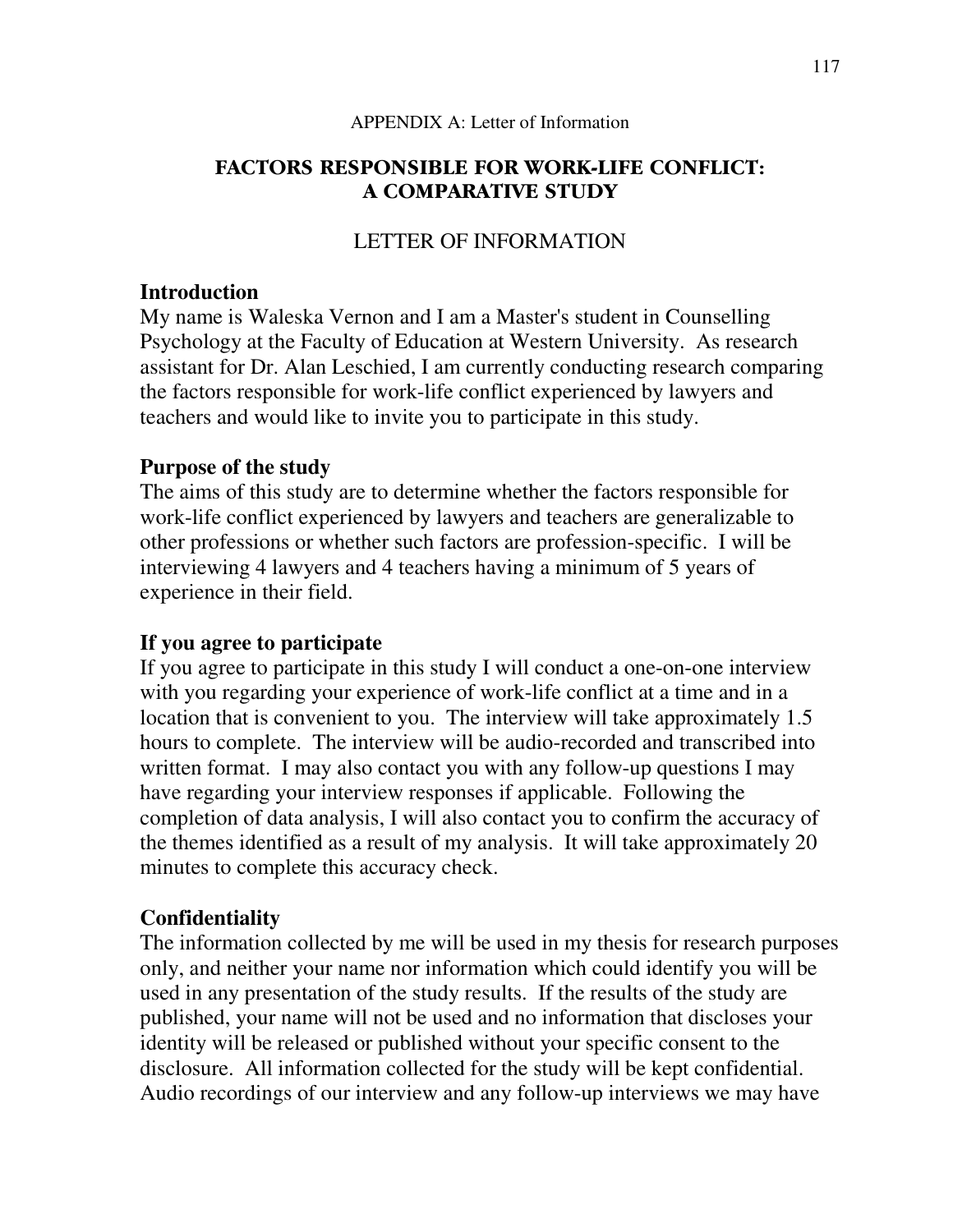will be destroyed following their transcription. However, an electronic copy of the written transcriptions of these interviews, which will not contain your name or other identifying information, will be retained in Dr. Leschied's files for 5 years.

# **Risks & Benefits**

There are no known risks to participating in this study. However, if you would like to speak to someone regarding any issues you are facing related to worklife conflict, please contact my thesis supervisor, Dr. Alan Leschied, Psychologist, at [contact information redacted].

# **Voluntary Participation**

Participation in this study is voluntary. You may refuse to participate, refuse to answer any questions or withdraw from the study at any time.

# **No Waiver of Rights**

You do not waive any legal rights by signing the attached consent form.

# **Questions**

If you have any questions about the conduct of this study or your rights as a research participant you may contact the Office of Research Ethics, Western University, at [contact information redacted]. If you have any questions about this study, please contact Waleska Vernon at [contact information redacted], or Dr. Alan Leschied at [contact information redacted].

This letter is yours to keep for future reference.

Waleska Vernon M.Ed. (Counselling Psychology) candidate, 2013 Western University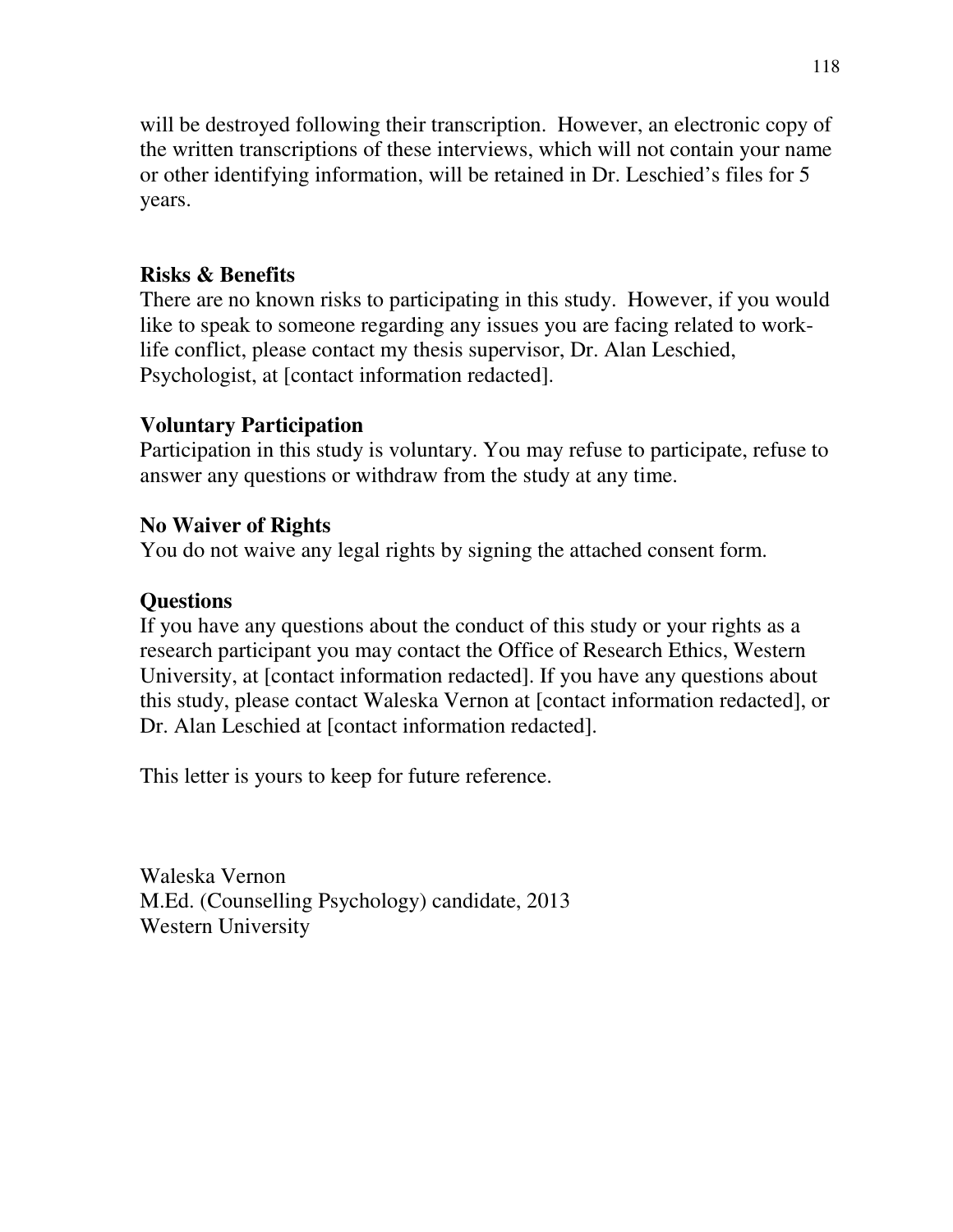Appendix B: Consent Form

## FACTORS RESPONSIBLE FOR WORK-LIFE CONFLICT: A COMPARATIVE STUDY

Waleska Vernon M.Ed. (Counselling Psychology) candidate, 2013 Western University

> Supervisor: Dr. Alan Leschied Professor Western University

## CONSENT FORM

I have read the Letter of Information, have had the nature of the study explained to me and I agree to participate. All questions have been answered to my satisfaction.

Name (please print): \_\_\_\_\_\_\_\_\_\_\_\_\_\_\_\_\_\_\_\_\_\_\_\_\_\_\_\_\_

| $\sim$<br>$\mathbf{A}$<br>ັ<br>. . |  |
|------------------------------------|--|
|------------------------------------|--|

Name of Person Obtaining Informed Consent: \_\_\_\_\_\_\_\_\_\_\_\_\_\_\_\_\_\_\_\_\_\_\_\_\_\_\_

Signature of Person Obtaining Informed Consent: \_\_\_\_\_\_\_\_\_\_\_\_\_\_\_\_\_\_\_\_\_\_\_\_\_\_\_\_\_\_\_\_

| Date: |  |
|-------|--|
|-------|--|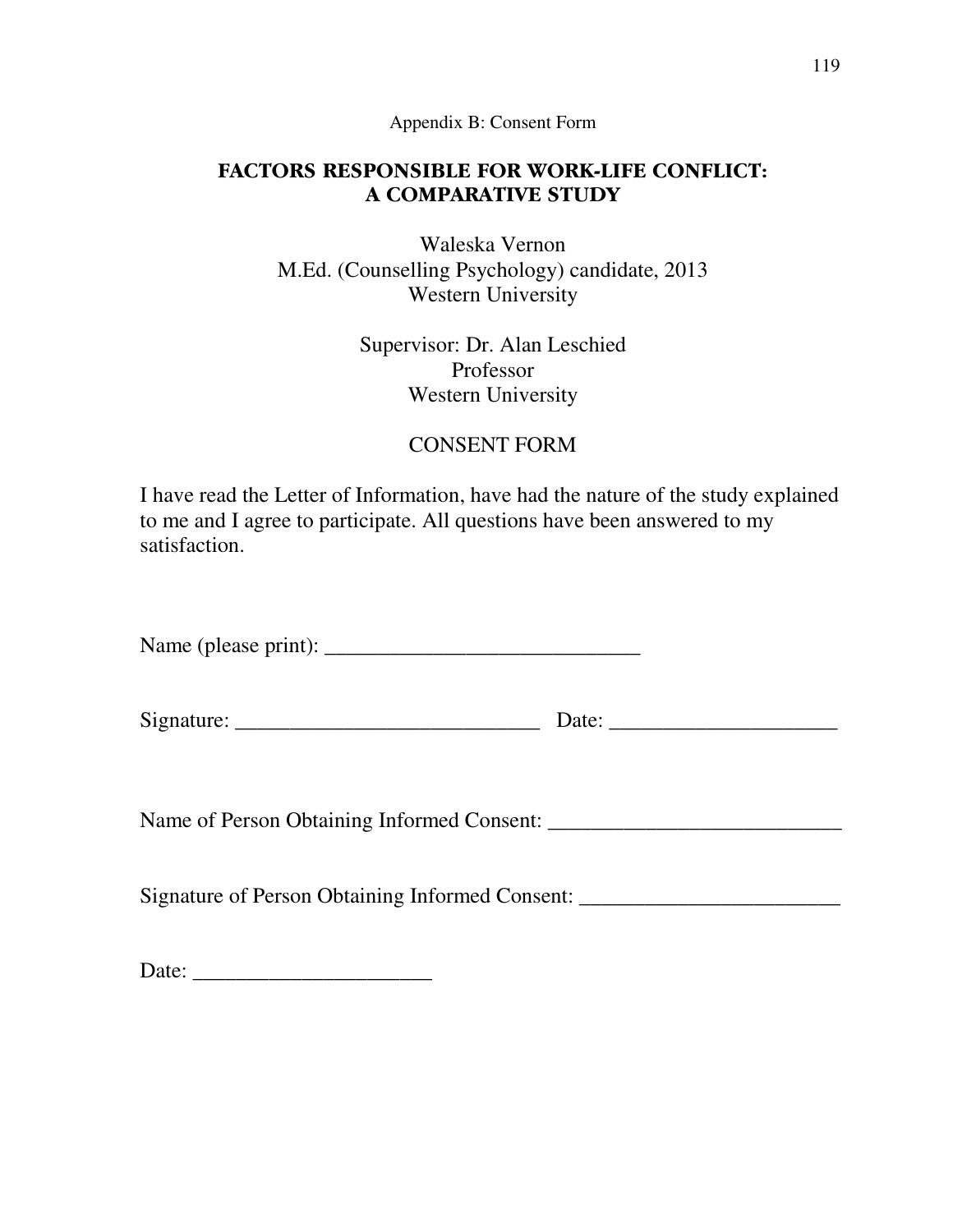#### APPENDIX C: Background Information Questionnaire

- 1. Age: \_\_\_\_\_\_\_ Gender: \_\_\_\_\_\_\_\_\_\_\_
- 2. Marital status: Single \_\_\_\_\_ Married \_\_\_\_\_ Cohabitating \_\_\_\_\_ Separated \_\_\_\_\_ Divorced \_\_\_\_\_\_ Widowed \_\_\_\_\_
- 3. If cohabitating or married, does your partner also do paid work?

 $Yes$  No  $\rule{1em}{0.15mm}$  No  $\rule{1.5mm}{0.15mm}$ 

4. If cohabitating or married, are you the breadwinner in the family?

 $Yes$  No  $\_\_$ 

- 5. Do you have children? Yes \_\_\_\_\_\_ No \_\_\_\_\_\_
- 6. If you answered "yes" to question 5, how many children do you have? \_\_\_\_\_
- 7. If you answered "yes" to question 5, what are the ages of your children?
- 8. If you answered "yes" to question 5, what are your childcare arrangements?

Stay-at-home partner \_\_\_\_\_\_

\_\_\_\_\_\_\_\_\_\_\_\_\_\_\_\_\_\_\_\_\_\_\_\_\_\_\_

Family member looks after children during the day \_\_\_\_\_\_\_\_

Full-time daycare \_\_\_\_\_\_\_ Part-time daycare \_\_\_\_\_\_\_

Full-time nanny Part-time nanny

Children in school full-time \_\_\_\_\_\_

Other (please specify) \_\_\_\_\_\_\_\_\_\_\_\_\_\_\_\_\_\_\_\_\_\_\_\_\_\_\_\_\_\_\_\_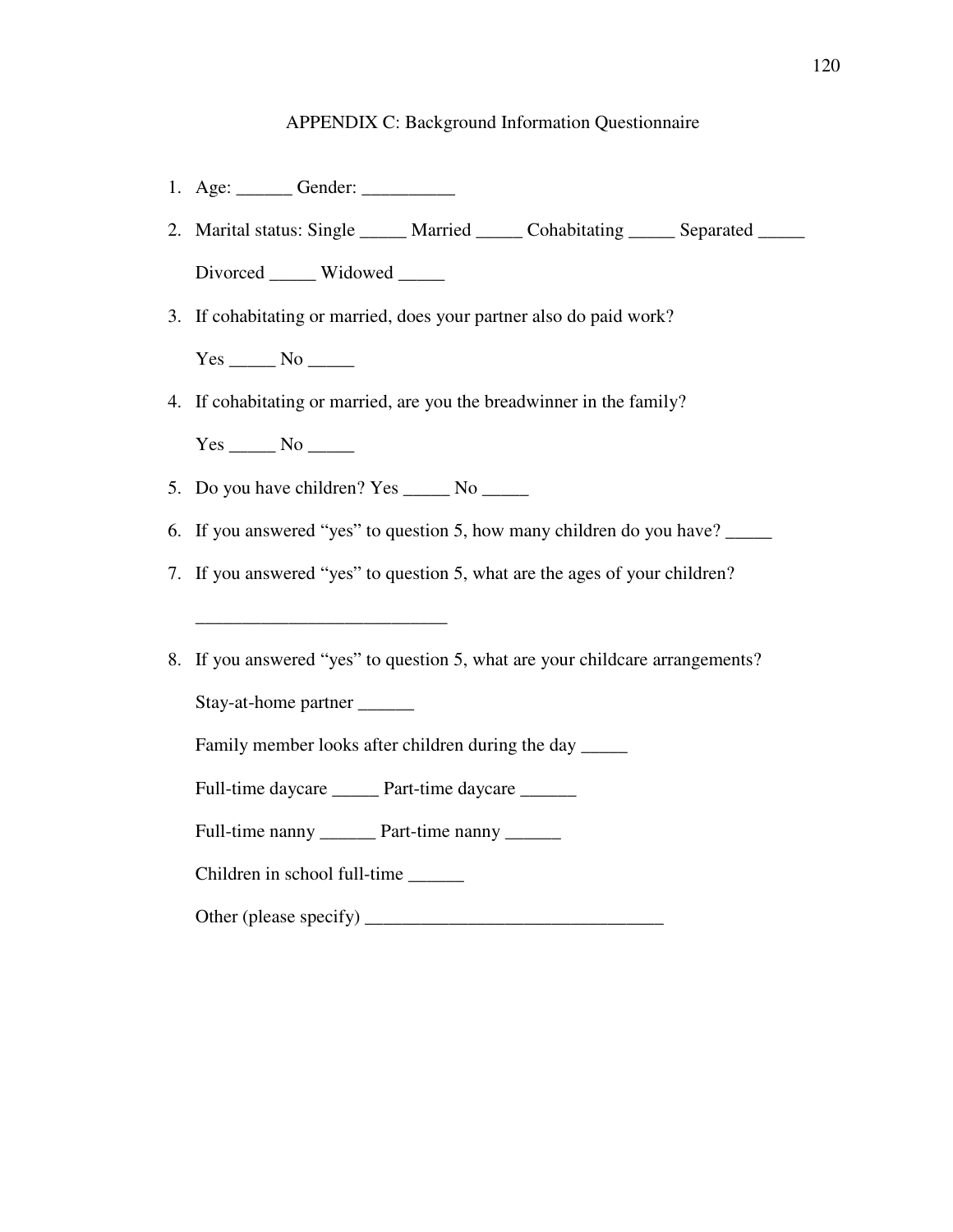#### APPENDIX D: Semi-structured Interview Questions

Questions focused on career expectations when entering the field:

- 1. Is this your first career? If not, what did you do before joining this profession? What caused you to leave your previous profession?
- 2. How long have you been working in your current field?
- 3. What attracted you to this field in general, and to your current job in particular?
- 4. What were your expectations with respect to lifestyle in general, and work-life conflict in particular, when you entered this profession?

Questions focused on number of hours worked:

5. How many hours do you work per week, on average?

Questions focused on workload or work pressure:

- 6. How would you describe the amount of work you are required to complete each week, on average?
- 7. How would you describe the pace of work in your workplace?
- 8. Have there been any changes to the amount or type of work you are required to complete, or the time within which you are required to complete it, since you first started this career?

Questions focused on work spillover:

- 9. How much time would you say you spend thinking about work once you have left your workplace for the day?
- 10. How much time do you spend doing work in the evenings or on weekends?
- 11. To what extent do you stay available or connected to your employer or colleagues in the evenings and on weekends through devices such as Blackberries?

Questions focused on management support and work culture:

- 12. How would you describe the culture in your workplace?
- 13. How would you describe employee morale in your workplace?
- 14. What are the expectations in your workplace with respect to hours worked, hours spent in the workplace and availability when away from the workplace (e.g., through Blackberries)?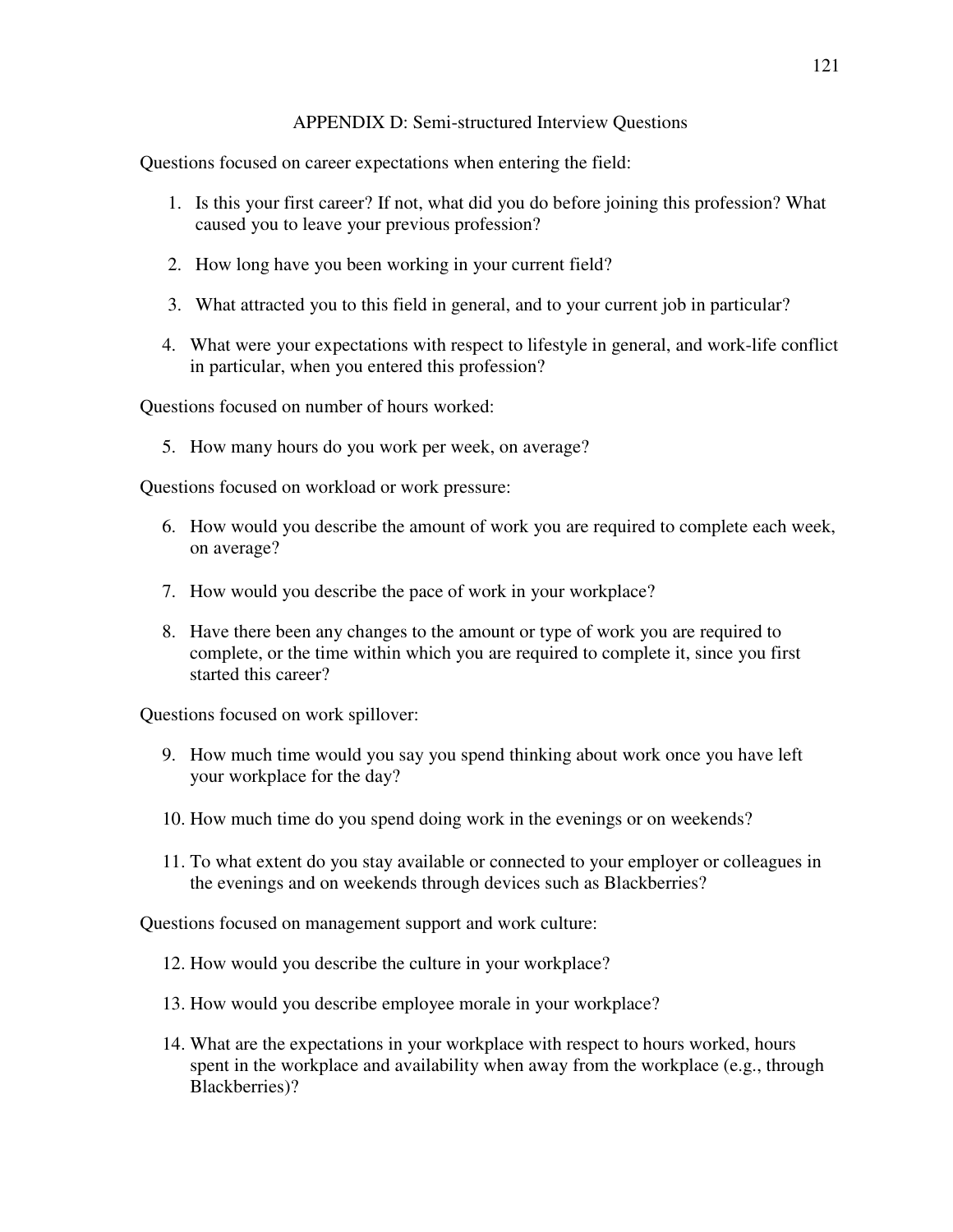- 15. What types of arrangements are available in your workplace to help employees balance their work and non-work commitments and obligations?
- 16. To what extent do employees in your workplace take advantage of these types of arrangements?
- 17. In what other ways do employees in your workplace generally manage their non-work obligations?
- 18. Is there anything else your employer could do to help you manage your work and nonwork obligations and commitments?

Questions focused on perceived control:

- 19. How predictable is your work schedule?
- 20. How much freedom do you have to determine how many hours you work each week?
- 21. How much freedom do you have to determine when and where you complete your work?
- 22. If you work in the evenings or on weekends, are you able to do this work at home?

Questions focused on coping strategies:

- 23. How do you generally spend your time outside of work?
- 24. What kinds of activities do you do for relaxation or leisure?
- 25. Describe any strategies you have in place for managing your various work and nonwork commitments, obligations and leisure activities.
- 26. To what extent do you receive support or assistance from your partner (if married or cohabitating), other family members, co-workers and friends to help you manage your time?
- 27. Is there anything you feel you could do to better manage your time?

Other prompts regarding challenges to work-life balance:

- 28. What do you see as the biggest challenges to managing your work and non-work commitments and obligations?
- 29. Of these challenges, which (if any) do you believe are specific to your particular work environment?
- 30. To what extent have your work and non-work commitments and obligations changed since you first started working in this field?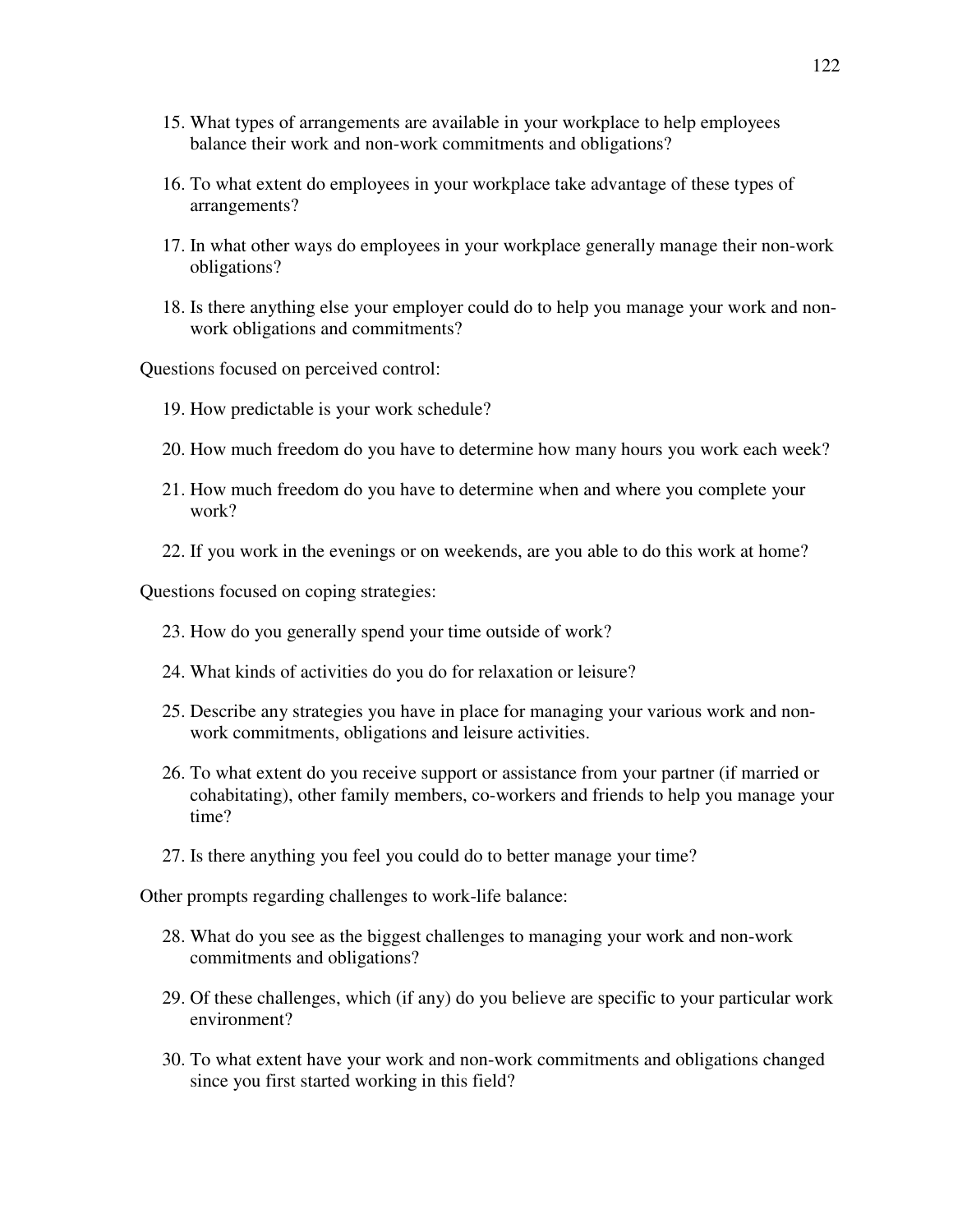Questions focused on role importance and meaningfulness of work:

- 31. How important is your career to you?
- 32. How much responsibility or autonomy do you have in your workplace?
- 33. What makes your career fulfilling or meaningful to you?

Questions focused on career intentions for the future:

- 34. When you first began your current career, how long did you plan on staying?
- 35. How do you feel about your future prospects within your organization in terms of job security and promotional opportunities?
- 36. What are your current plans for the future with respect to your career?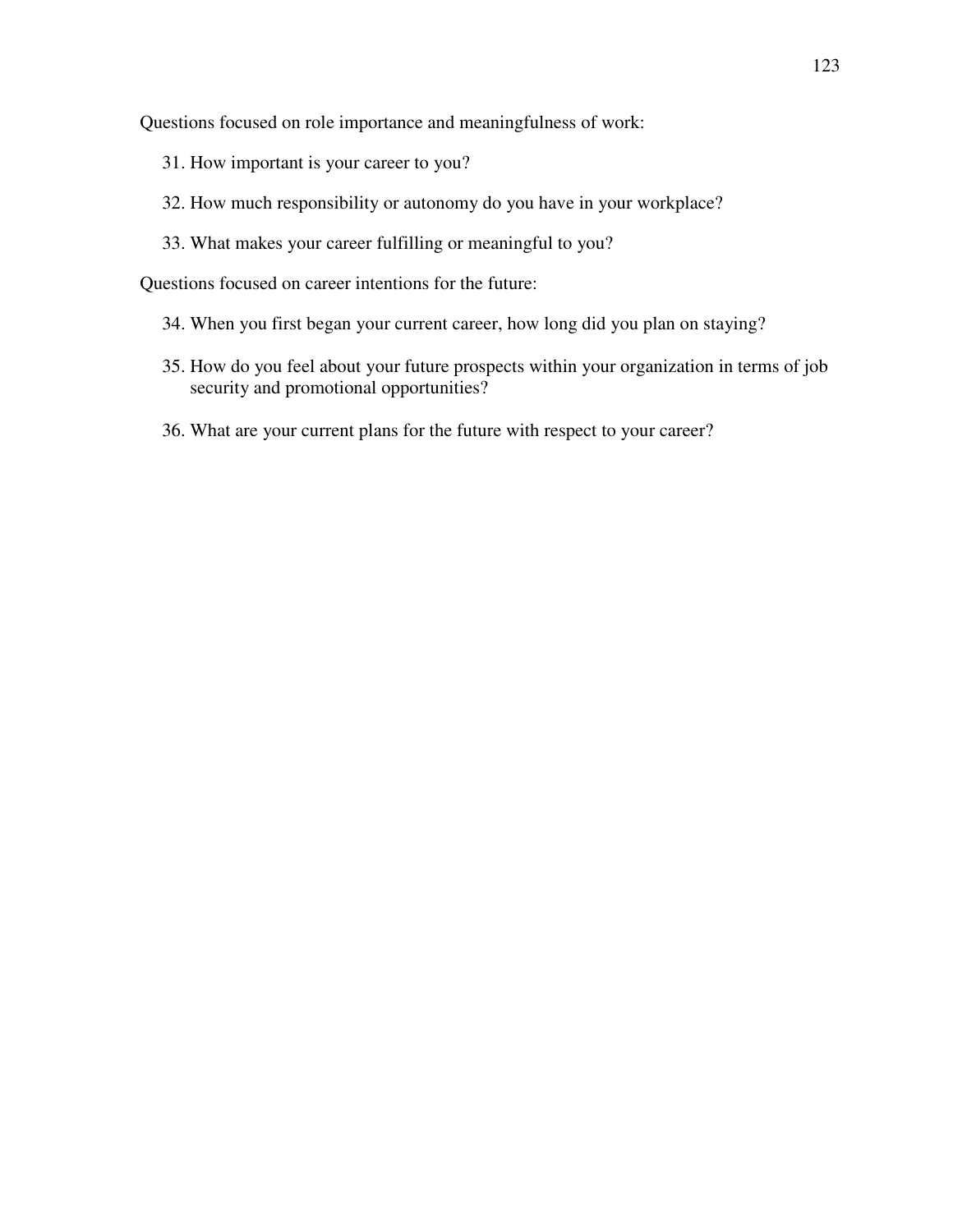#### APPENDIX E: Methodology for Coding

#### **Teacher Themes**

#### **Theme 1: Amount, pace and predictability of work**

- *Hours worked*:
	- o Direct responses to question, "How many hours do you work per week on average?"
- *Workload*:
	- o Direct responses to question, "How would you describe the amount of work you're required to complete each week on average?"
- *Work pace/intensity*:
	- o Direct responses to question "How would you describe the pace of work in your workplace?"
	- o Use of terms such as "pace", "intensity", "presence-oriented", "allconsuming"
- *Expansion of work roles:* 
	- o Direct responses to question, "To what extent have your work and non-work commitments and obligations changed since you first started working in this field?"
	- o Direct responses to question, "Have there been any changes to the amount or type of work you're required to complete or the time in which you're required to complete it since you first started this career?"
	- o Words and phrases such as "whole child", references to curriculum additions and references to multiple roles within teaching role (e.g., acting as social worker, psychiatrist)
- *Spillover*:
	- o Direct responses to question, "How much time would you say you spend thinking about work once you've left your workplace for the day?"
	- o Direct responses to question, "How much time do you spend doing work in the evenings and on weekends?"
	- o Direct responses to question, "To what extent do you stay available or connected to your employer or colleagues in the evenings and weekends through devices such as Blackberries?"
	- o References to extra-curricular involvement
- *Perceived control/predictability/flexibility:*
	- o Direct responses to question, "How predictable is your work schedule?"
	- o Direct responses to question, "How much freedom do you have to determine how many hours you work each week"
	- o Direct responses to question, "How much freedom do you have to determine when and where you complete your work?"
	- o Direct responses to question, "If you work in the evenings or on weekends, are you able to do this work from home?"
	- o Words and phrases such as, "freedom", "flexibility", "rigid", "self-directed"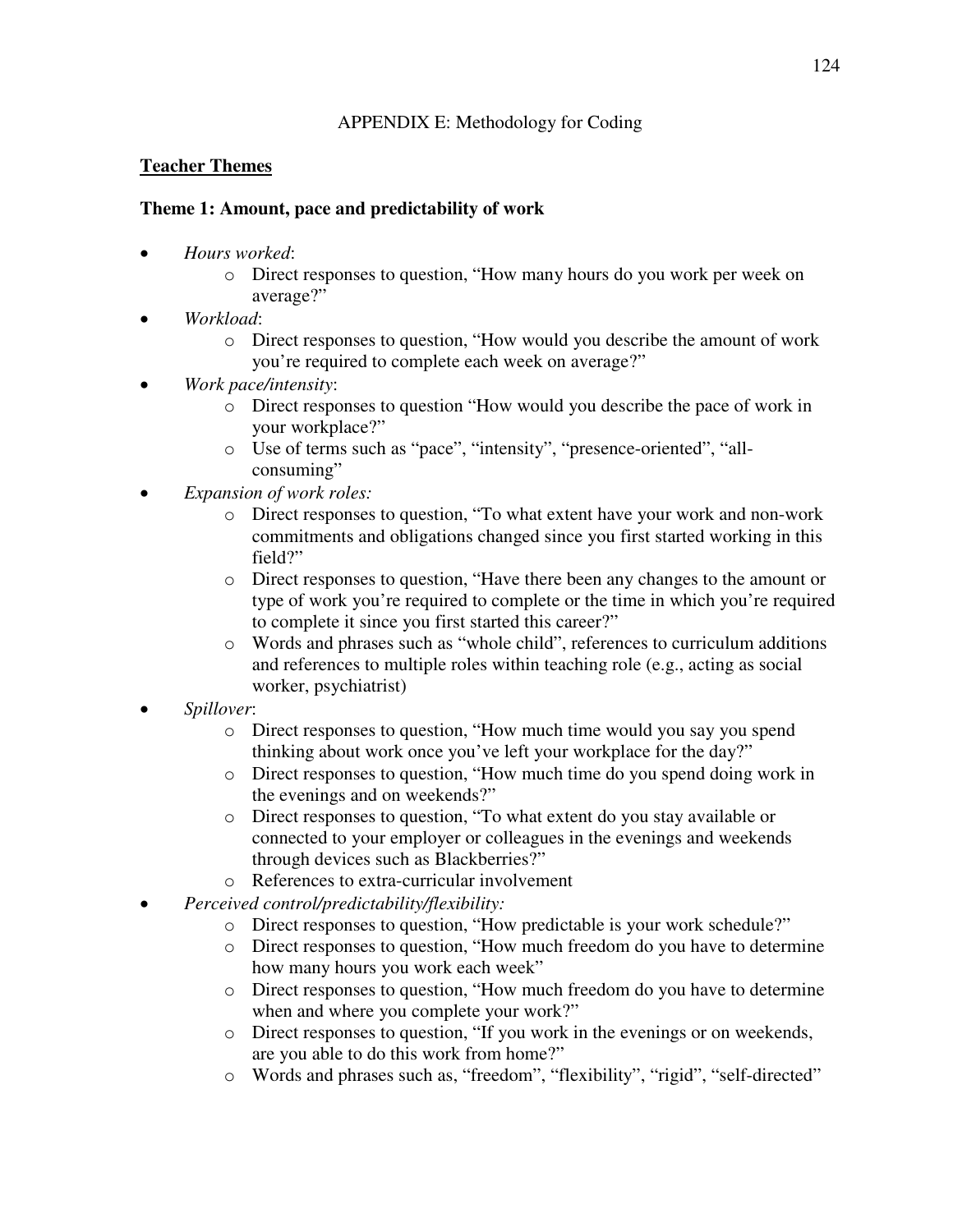#### **Theme 2: Self-imposed standards and emotional investment**

- *Emotional investment in student needs:* 
	- o Words and phrases such as "sad situations", "emotional", "affective", "worrying about them"
- *Self-imposed expectations/standards/pressure:* 
	- o Words and phrases such as "expectations we have for ourselves as teachers", "hard on myself", "push myself"
- *Responsibility/accountability:* 
	- o Direct responses to question, "How much responsibility or autonomy do you have in your workplace?"
	- o Words and phrases such as "leader", "responsibility", "liability"
- *Autonomy:* 
	- o Words and phrases such as "self-directed", "self-monitoring", "professional judgment"

#### **Theme 3: Meaningfulness of work**

- *Reasons for entering teaching profession*:
	- o Direct responses to question, "What attracted you to this field in general and to your current job in particular?"
- *Importance of career:* 
	- o Direct responses to question, "How important is your career to you?"
- *Sources of job satisfaction/meaning:* 
	- o Direct responses to question, "How important is your career to you?"
	- o Direct responses to question, "What makes your career fulfilling or meaningful to you?"
- *Intentions for future*:
	- o Direct responses to question, "When you first began your career, how long did you plan on staying?"
	- o Direct responses to question, "What are your current plans for the future with respect to your career?"

#### **Theme 4: Collective agreement and job security**

- *Changes to collective agreement:* 
	- o Words and phrases such as "negotiation", "talks", "collective agreement", "strike"
- *Job security*:
	- o Direct responses to question, "How do you feel about your future prospects within your organization in terms of job security and promotional opportunities?"
	- o Words and phrases such as "surpluses", "jobs have been cut", "climate of insecurity"
- *Promotional opportunities:*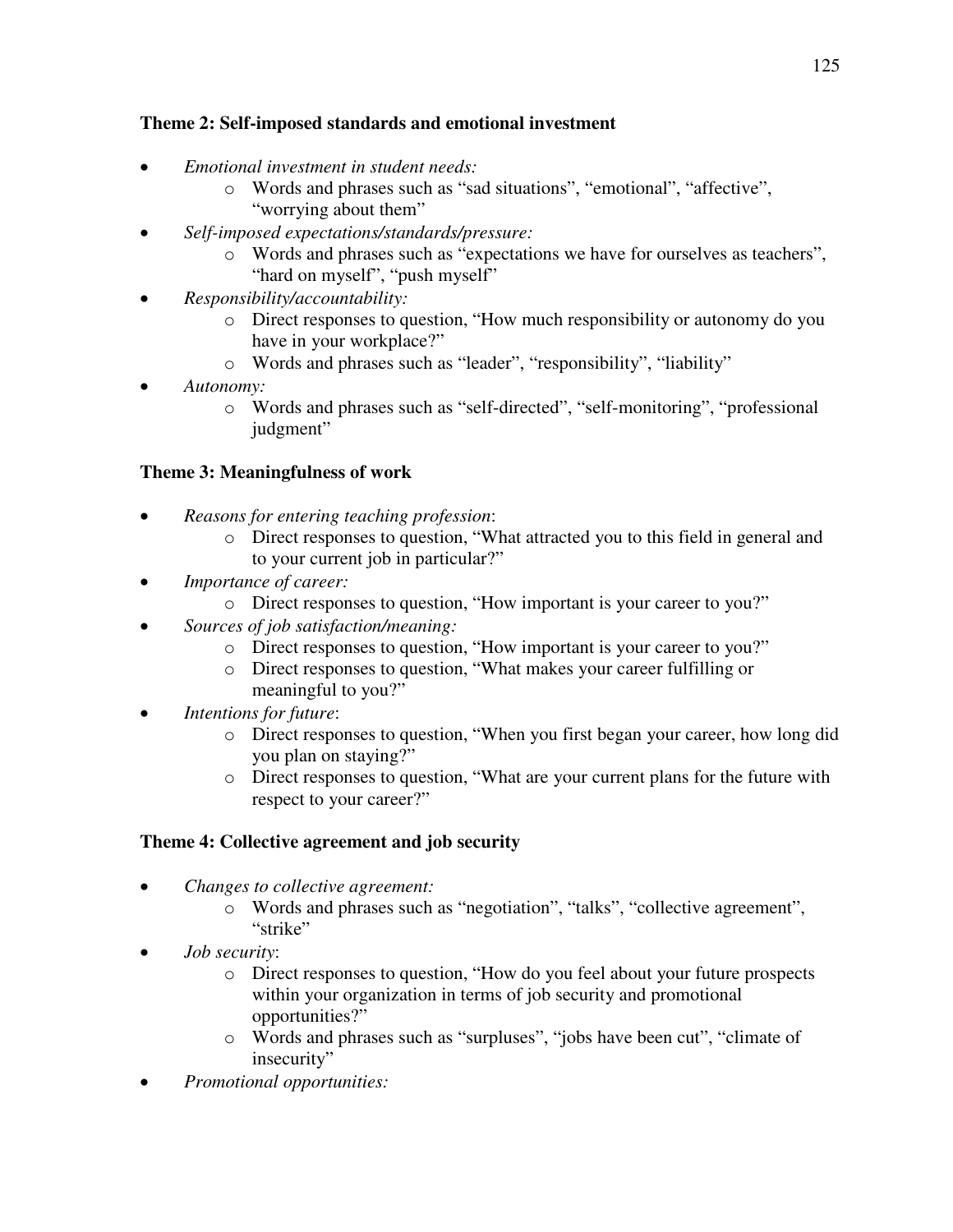o Direct responses to question, "How do you feel about your future prospects within your organization in terms of job security and promotional opportunities?"

## **Theme 5: Work culture and community expectations**

- *Work culture/expectations*:
	- o Direct responses to question, "How would you describe the culture in your workplace?"
	- o Direct responses to question, "What are the expectations in your workplace with respect to hours worked, hours spent in the workplace, and availability when away from the office, for example through Blackberries?"
	- o Words and phrases such as "expect", "expectation"
- *Parent expectations/pressure/involvement:* 
	- o Words and phrases such as "expectations from parents", "parents want", "community"
- *Affluence of community:*
	- o Words and phrases such as "socioeconomic status", "well off", "extreme poverty"
- *Employee morale*:
	- o Direct responses to question, "How would you describe employee morale in your workplace?"
	- o Words such as "demoralizing"

## **Theme 6: Availability and uptake of WLB arrangements**

- *Availability/awareness of WLB arrangements:*
	- o Direct responses to question, "What types of arrangements are available in your workplace to help employees balance their work and non-work commitments and obligations?"
- *Management support for WLB arrangements:*
	- o Words and phrases such as "implicit pressure" and "principal" in context of questions regarding WLB arrangements
- *Uptake/feasibility of WLB arrangements:*
	- o Direct responses to questions, "To what extent do employees in your workplace take advantage of these types of arrangements?"
- *WLB support from colleagues:* 
	- o Direct responses to questions such as, "Do you talk to your colleagues about those issues [student problems] at all?"
	- o Responses to question, "In what other ways do employees generally manage their non-work obligations?"

## **Theme 7: Personal factors: challenges and coping strategies**

• *Non-work activities and expansion of non-work roles:*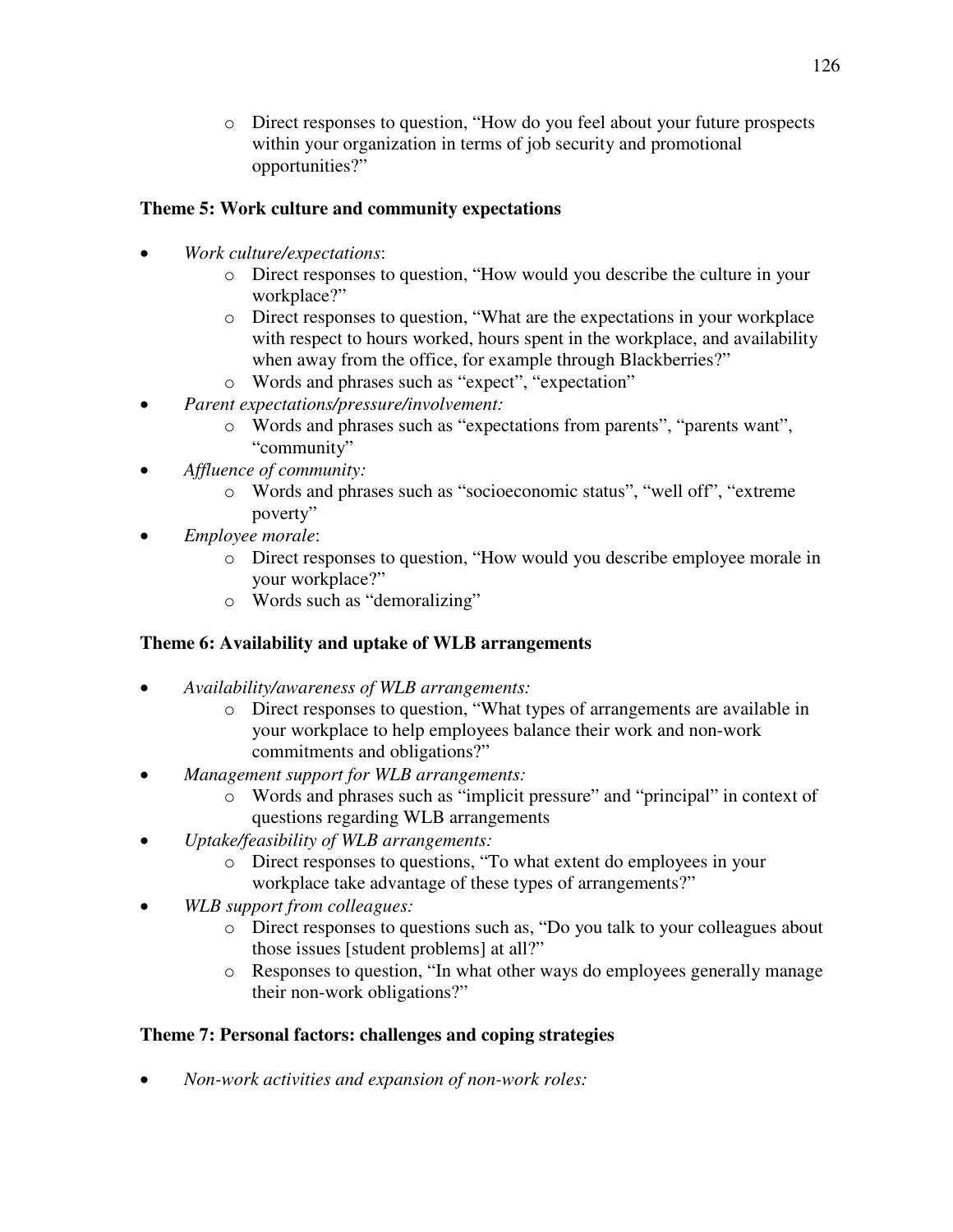- o Direct responses to question, "How do you generally spend your time outside of work?"
- o Direct responses to question, "What kinds of activities do you generally do for relaxation or leisure?"
- o Direct responses to question, "To what extent have your work and non-work commitments and obligations changed since you first started working in this field?"
- o References to having children since becoming a teacher
- *Changes in ability to handle workload/pace:* 
	- o Direct responses to question, "Have there been any changes to the amount or type of work you're required to complete or the time in which you're required to complete it since you first started this career?"
- *WLB support from family/friends:* 
	- o Direct responses to question, "To what extent do you receive support or assistance from your partner, other family members, coworkers and friends to help you manage your time?"
- *Coping strategies*:
	- o Direct responses to question, "In what other ways do employees in your workplace generally manage their non-work obligations?"
	- o Direct responses to question, "Describe any strategies you have in place for managing your various work and non-work commitments, obligations and leisure activities"
	- o Words and phrases such as, "compartmentalize", "strategy"

#### **Theme 8: Teacher perceptions of WLB: Expectations, challenges and potential solutions**

- *WLB expectations when entering profession*:
	- o Direct responses to question, "What were your expectations with respect to lifestyle in general and WLC in particular when you entered the profession?"
- *Biggest WLB challenges*:
	- o Direct responses to question, "What do you see as the biggest challenges to managing your work and non-work commitments and obligations?"
- *WLB challenges specific teaching:*
	- o Direct responses to question regarding whether challenges identified are specific to the participant's particular environment
- *Potential WLB solutions:* 
	- o Direct responses to question, "Is there anything else your employer could do to help you manage your work and non-work commitments and obligations?"
	- o Direct responses to question, "Is there anything you feel you could do to better manage your time?"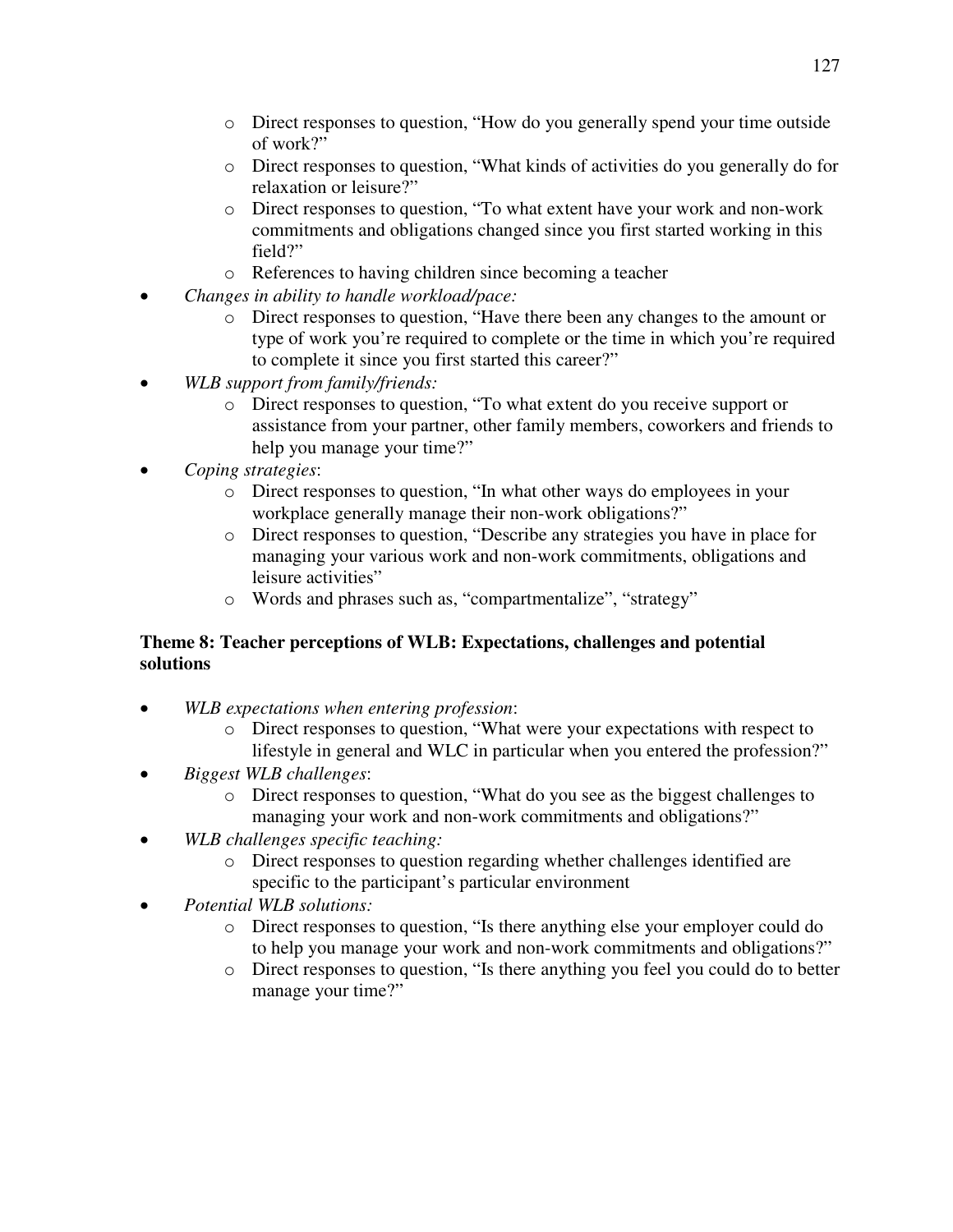#### **Lawyer Themes**

#### **Theme 1: Amount and pace of work**

- *Hours worked*:
	- o Direct responses to question, "How many hours do you work per week on average?"
	- o Phrases such as "a great amount of time that you have to spend in the office"
- *Workload*:
	- o Direct responses to question, "How would you describe the amount of work you're required to complete each week on average?"
	- o Words such as "workload"
- *Work pace*:
	- o Direct responses to question "How would you describe the pace of work in your workplace?"
	- o Use of terms such as "pace", "response time", "immediate", "immediacy"
- *Spillover*:
	- o Direct responses to question, "How much time would you say you spend thinking about work once you've left your workplace for the day?"
	- o Direct responses to question, "How much time do you spend doing work in the evenings and on weekends?"
	- o Direct responses to question, "To what extent do you stay available or connected to your employer or colleagues in the evenings and weekends through devices such as Blackberries?"

#### **Theme 2: Meaningfulness, responsibility and security of work**

- *Reasons for entering legal profession*:
	- o Direct responses to question, "What attracted you to this field in general and to your current job in particular?"
	- o Responses to question as to why participant left previous career, where applicable
- *Importance of career:* 
	- o Direct responses to question, "How important is your career to you?"
- *Sources of job satisfaction/meaning:* 
	- o Direct responses to question, "How important is your career to you?"
	- o Direct responses to question, "What makes your career fulfilling or meaningful to you?"
- *Responsibility/autonomy:* 
	- o Direct responses to question, "How much responsibility or autonomy do you have in your workplace?"
	- o Words and phrases such as "responsibilities"
- *Increased stress with increased seniority:* 
	- o Direct responses to question, "To what extent have your work and non-work commitments and obligations changed since you first started working in this field?"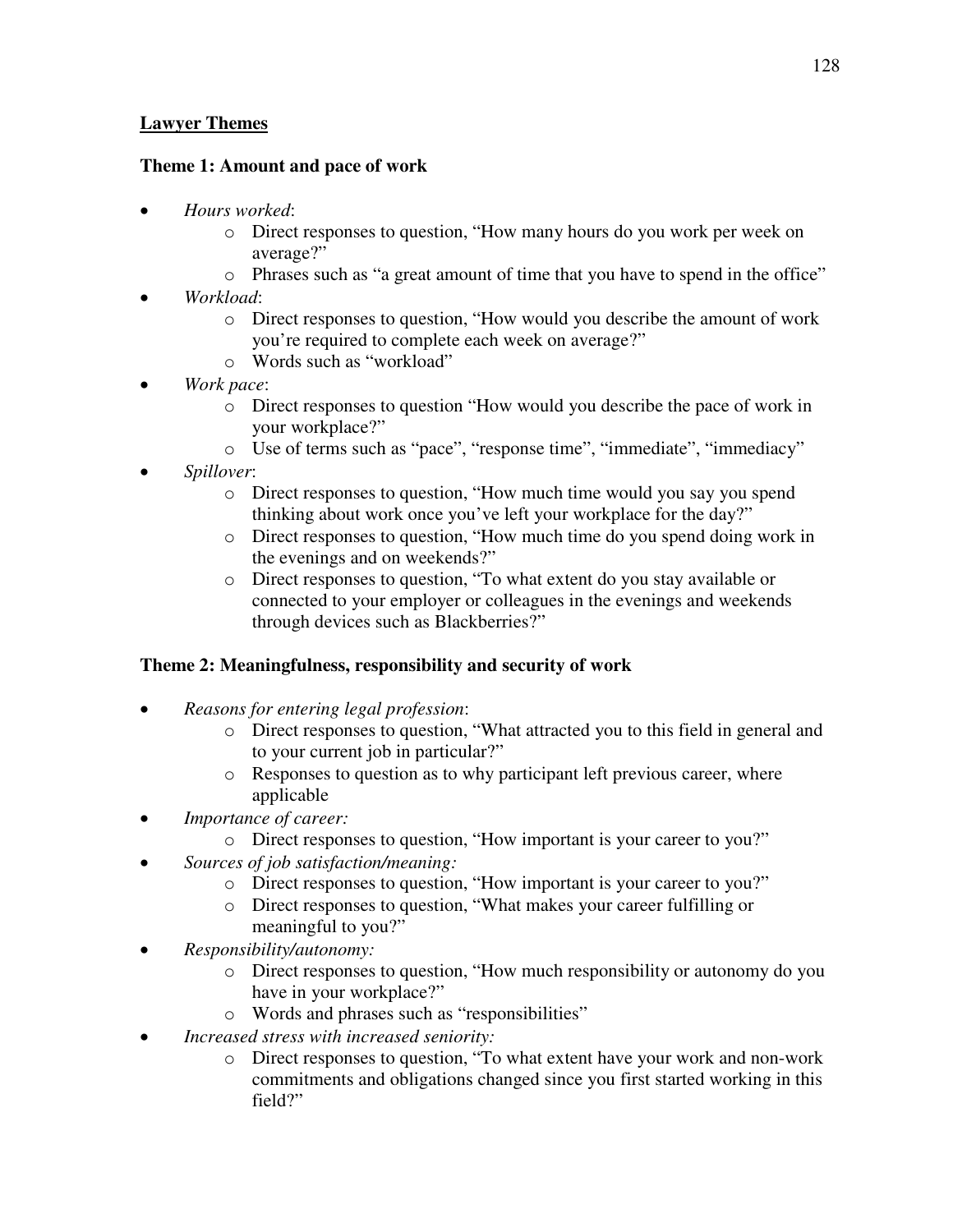- o Phrases such as "more onerous…because I've become more senior"; "I haven't been cut off the way a lot of people do when they become partner"; "much more of a sense of urgency about building a book of business"
- *Promotional opportunities:*
	- o Direct responses to question, "How do you feel about your future prospects within your organization in terms of job security and promotional opportunities?"
	- o Phrases such as "income partner", "equity partner", "passed over for partnership"
- *Job security*:
	- o Direct responses to question, "How do you feel about your future prospects within your organization in terms of job security and promotional opportunities?"
	- o Phrases such as "people are scared", "fear in the workplace", "chopping block"
- *Intentions for future*:
	- o Direct responses to question, "When you first began your career, how long did you plan on staying?"
	- o Direct responses to question, "What are your current plans for the future with respect to your career?"

## **Theme 3: Work culture and client demands**

- *Unpredictability/perceived control:*
	- o Direct responses to question, "How predictable is your work schedule?"
	- o Direct responses to question, "How much freedom do you have to determine how many hours you work each week"
	- o Direct responses to question, "How much freedom do you have to determine when and where you complete your work?"
	- o Direct responses to question, "If you work in the evenings or on weekends, are you able to do this work from home?"
	- o Words and phrases such as, "lack of predictability", "impossible to ever control", "freedom", "flexibility", "it is what it is", "that is the nature of the workplace", "not that any of us can ever judge on any given day what we're going to have to do", "choose", "decide", "accept"
- *Work culture/expectations*:
	- o Direct responses to question, "How would you describe the culture in your workplace?"
	- o Direct responses to question, "What are the expectations in your workplace with respect to hours worked, hours spent in the workplace, and availability when away from the office, for example through Blackberries?"
	- o Words and phrases such as "expect", "expectation", "perfect", "perfectionist", "the level of quality and precision that people want", the phrase "what we're being asked to do"; references to billable hours target
- *Client demands:*
	- o Phrases such as "client demands", "client deadlines"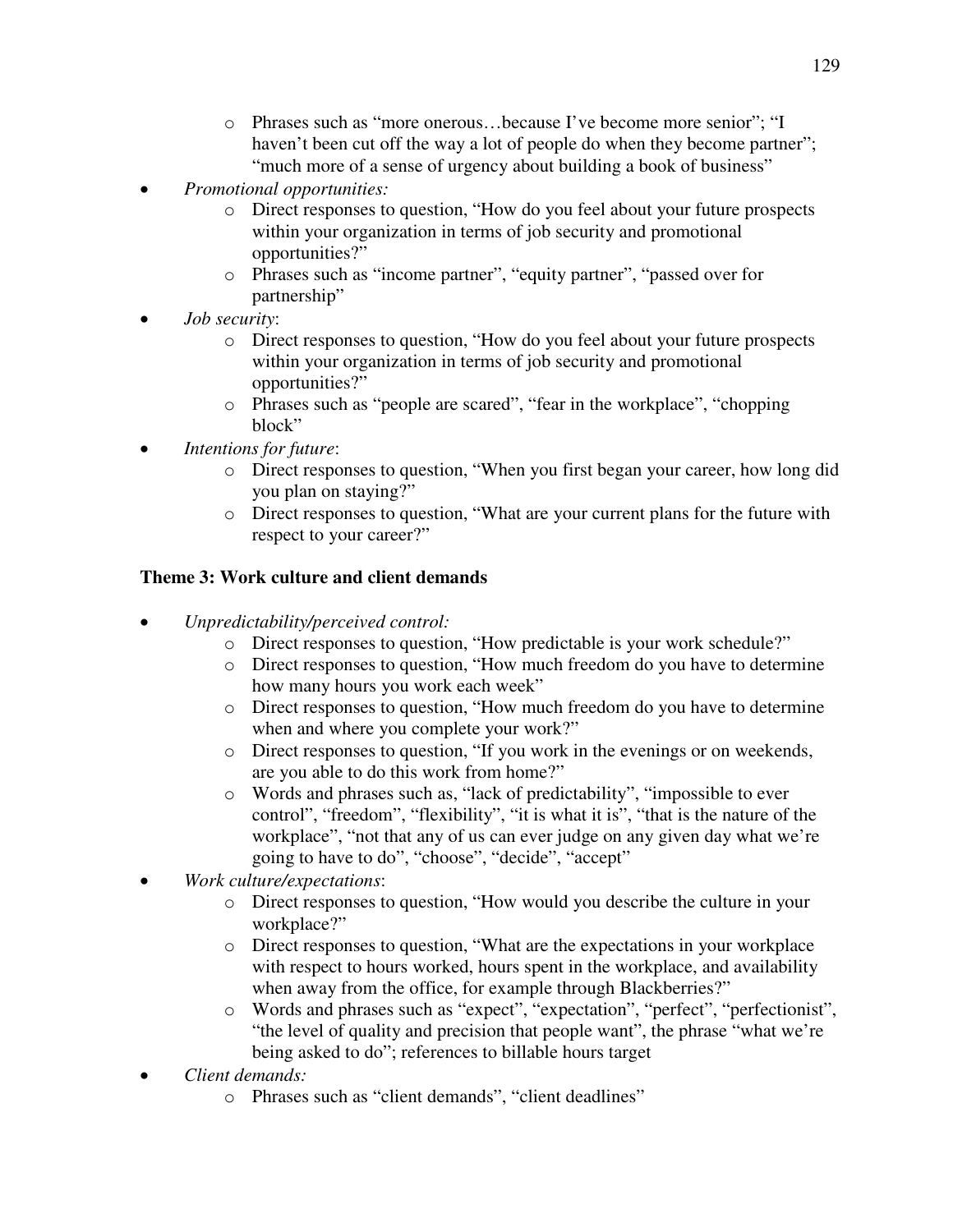- *Employee morale*:
	- o Direct responses to question, "How would you describe employee morale in your workplace?"
	- o Phrases such as "people are scared", "fear in the workplace"

#### **Theme 4: Availability and uptake of WLB arrangements**

- *Availability/awareness of WLB arrangements:*
	- o Direct responses to question, "What types of arrangements are available in your workplace to help employees balance their work and non-work commitments and obligations?"
- *Management support for WLB arrangements:*
	- o References to job security of individuals with special arrangements (e.g., "X is on the chopping block for that very reason as far as I'm aware"); phrases such as "frowned on", "most people think they're peculiar for doing that [taking parental leave]"
- *Uptake/feasibility of WLB arrangements:*
	- o Direct responses to questions, "To what extent do employees in your workplace take advantage of these types of arrangements?"
	- o Direct responses to questions such as, "Do you know any men who've done it [taken parental leave]?"
	- o References to specific individuals who have special arrangements and their perceived job security (e.g., "X is on the chopping block for that very reason as far as I'm aware")

## **Theme 5: Personal factors: challenges and coping strategies**

- *Non-work activities and expansion of non-work roles*:
	- o Direct responses to question, "How do you generally spend your time outside of work?"
	- o Direct responses to question, "What kinds of activities do you generally do for relaxation or leisure?"
	- o References to having children since becoming a lawyer
- *WLB support from family:* 
	- o Direct responses to question, "To what extent do you receive support or assistance from your partner, other family members, coworkers and friends to help you manage your time?"
- *Coping strategies*:
	- o Direct responses to question, "In what other ways do employees in your workplace generally manage their non-work obligations?"
	- o Direct responses to question, "Describe any strategies you have in place for managing your various work and non-work commitments, obligations and leisure activities"
	- o Phrases such as, "trying to separate work from home"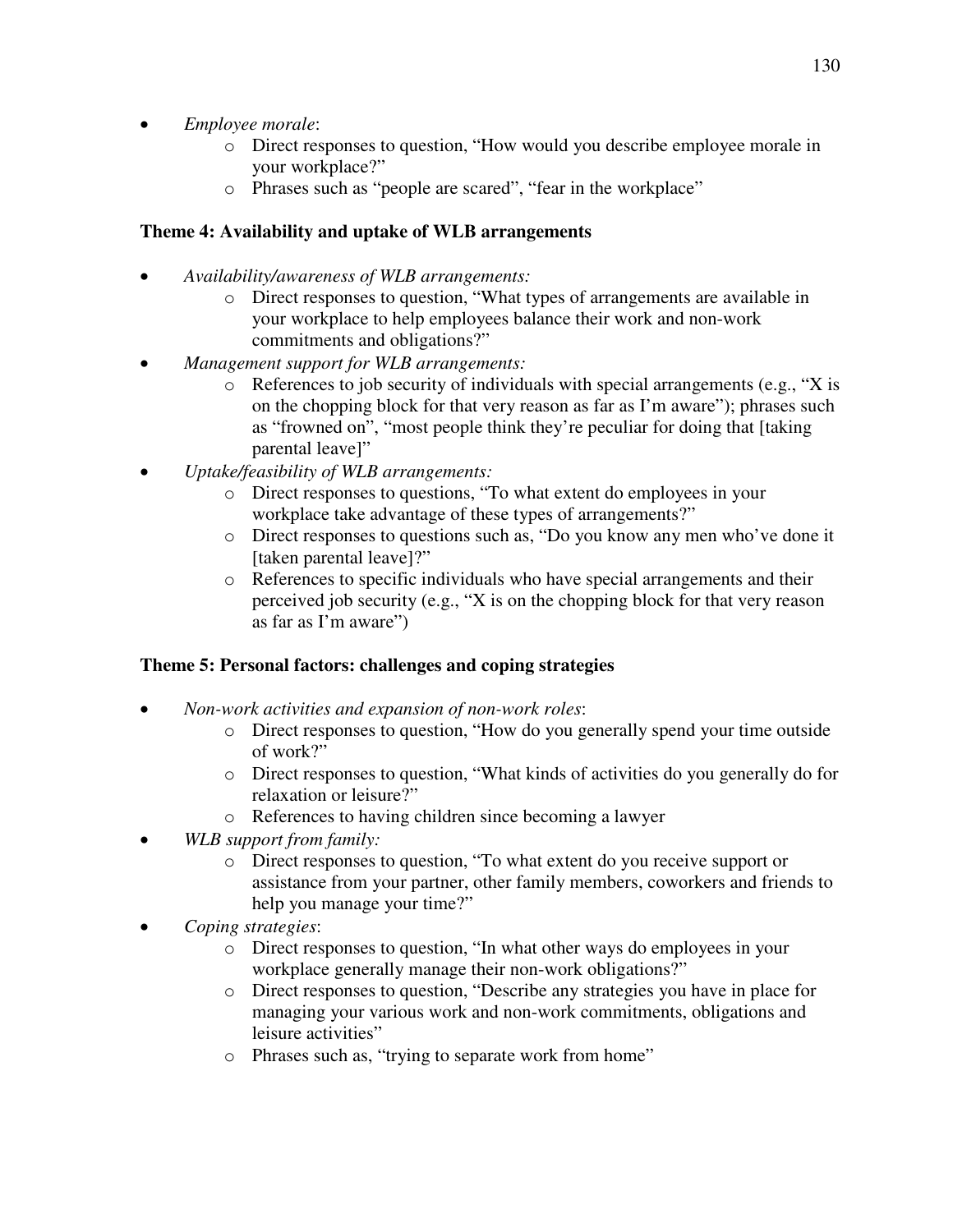#### **Theme 6: Lawyer perceptions of WLC: Expectations, challenges and potential solutions**

- *WLB expectations when entering profession*:
	- o Direct responses to question, "What were your expectations with respect to lifestyle in general and WLC in particular when you entered the profession?"
- *Biggest WLB challenges*:
	- o Direct responses to question, "What do you see as the biggest challenges to managing your work and non-work commitments and obligations?"
	- o Direct responses to question, "Is there anything else your employer could do to help you manage your work and non-work commitments and obligations?"
	- o Phrases such as "worst part of my job"
- *WLB challenges specific to law firm:*
	- o Direct responses to question regarding whether challenges identified are specific to the participant's particular environment
- *Potential WLB solutions:* 
	- o Direct responses to question, "Is there anything you feel you could do to better manage your time?"
	- o Phrases such as "one thing the firm could do"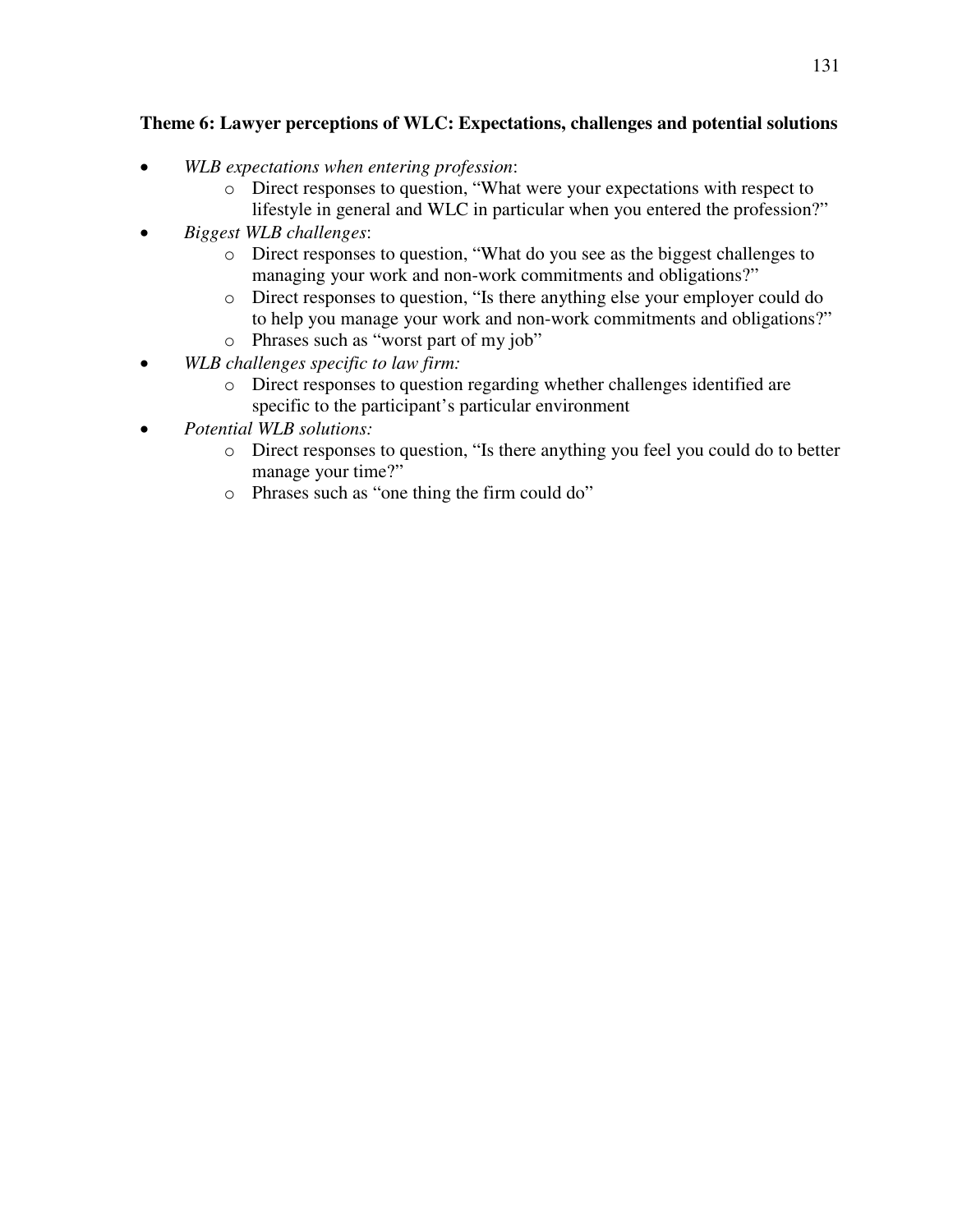## Appendix F: List of Themes and Related Meaning Codes

## **Teacher Themes**

#### **Theme 1: Amount, pace and predictability of work**

- Hours worked
- Workload
- Work pace/intensity
- Expansion of work roles
- Perceived control/predictability/flexibility
- Spillover

## **Theme 2: Self-imposed standards and emotional investment**

- Emotional investment in student needs
- Self-imposed expectations/standards/pressure
- Responsibility/accountability
- Autonomy

## **Theme 3: Meaningfulness of work**

- Reasons for entering teaching profession
- Importance of career
- Sources of job satisfaction/meaning
- Intentions for the future

## **Theme 4: Collective agreement and job security**

- Changes to collective agreement
- Job security
- Promotional opportunities

## **Theme 5: Work culture and community expectations**

- Work culture/expectations
- Parent expectations/pressure/involvement
- Affluence of community
- Employee morale

## **Theme 6: Availability and uptake of WLB arrangements**

- Availability/awareness of WLB arrangements
- Management support for WLB arrangements
- Uptake/feasibility of WLB arrangements
- WLB support from colleagues

## **Theme 7: Personal factors: challenges and coping strategies**

- Non-work activities and expansion of non-work roles
- Changes in ability to handle workload/pace
- WLB support from family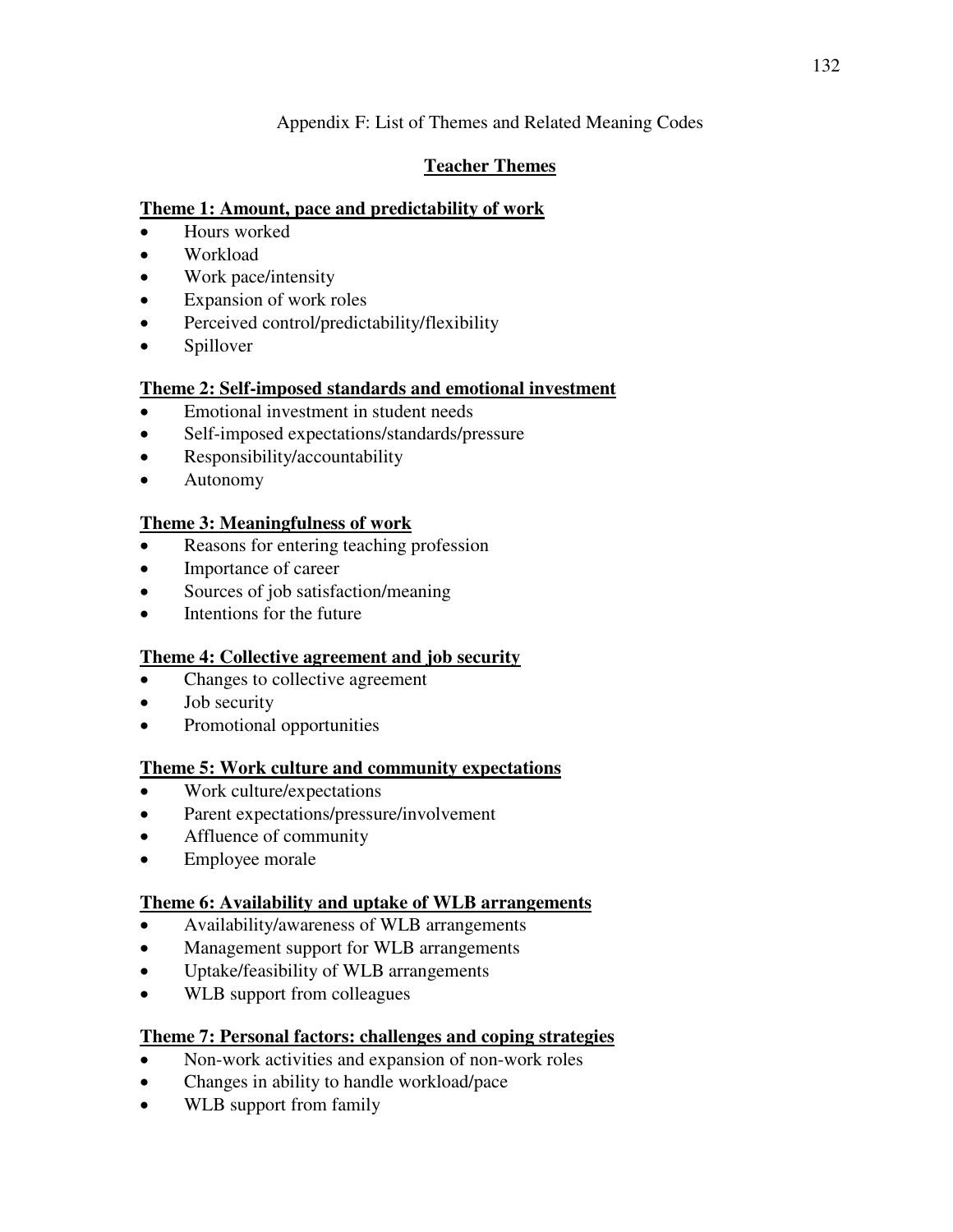• Coping strategies

#### **Theme 8: Teacher perceptions of WLC – expectations, challenges and potential solutions**

- WLB expectations when entering profession
- Biggest WLB challenges
- WLB challenges specific to teaching
- Potential WLB solutions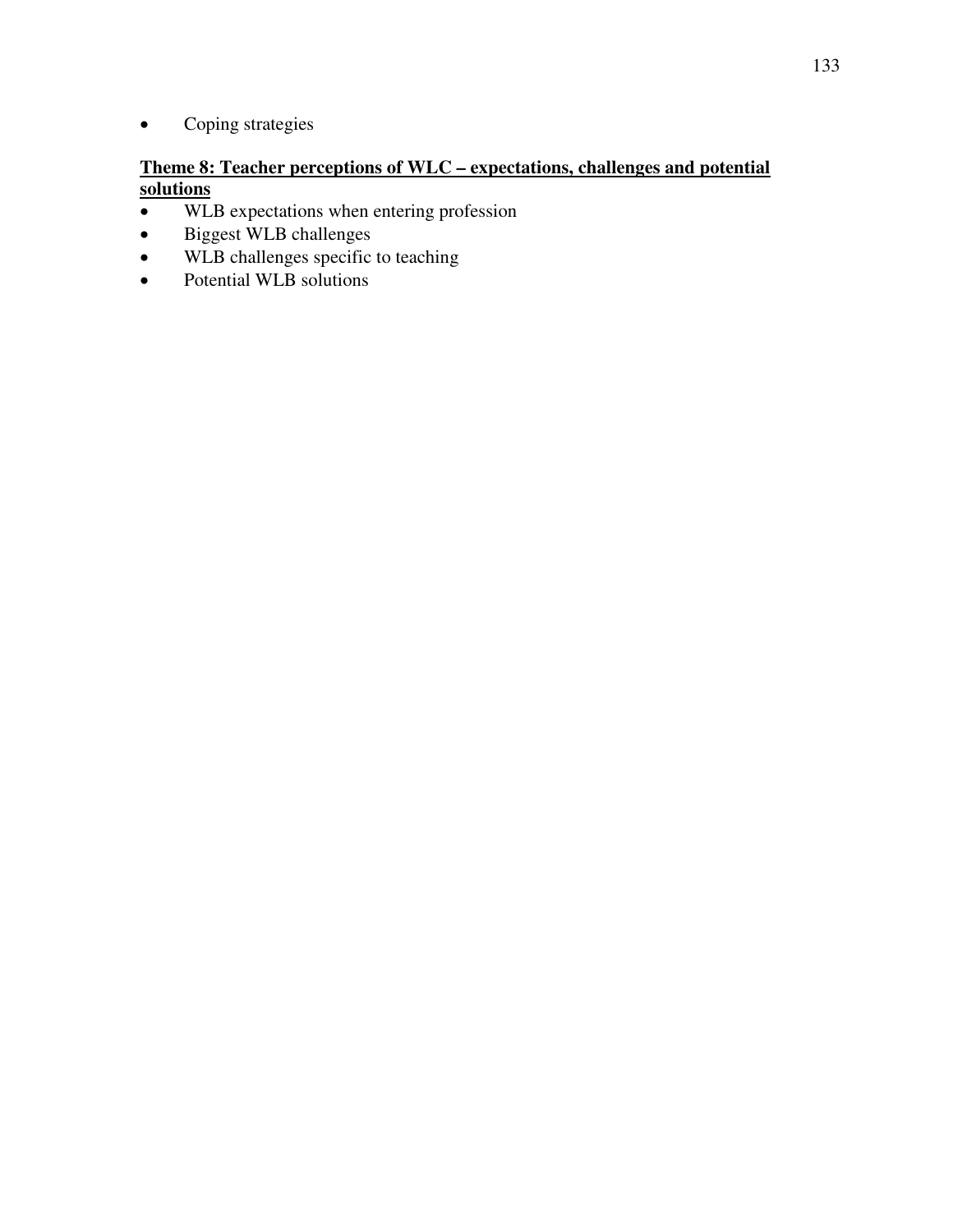## **Lawyer Themes**

#### **Theme 1: Amount and pace of work**

- Hours worked
- Workload
- Work pace
- Spillover

#### **Theme 2: Meaningfulness, responsibility and security of work**

- Reasons for entering legal profession
- Importance of career
- Sources of job satisfaction/meaning
- Responsibility/autonomy
- Increased stress with increased seniority
- Promotional opportunities
- Job security
- Intentions for the future

#### **Theme 3: Work culture and client demands**

- Unpredictability/perceived control
- Work culture/expectations (perfectionism, responsiveness and billable hours)
- Client demands
- Employee morale

#### **Theme 4: Availability and uptake of WLB arrangements**

- Availability/awareness of WLB arrangements
- Management support for WLB arrangements
- Uptake/feasibility of WLB arrangements

#### **Theme 5: Personal factors: challenges and coping strategies**

- Non-work activities and expansion of non-work roles
- WLB support from family
- Coping strategies

#### **Theme 6: Lawyer perceptions of WLC – expectations, challenges and potential solutions**

- WLB expectations when entering profession
- Biggest WLB challenges
- WLB challenges specific to law firm
- Potential WLB solutions